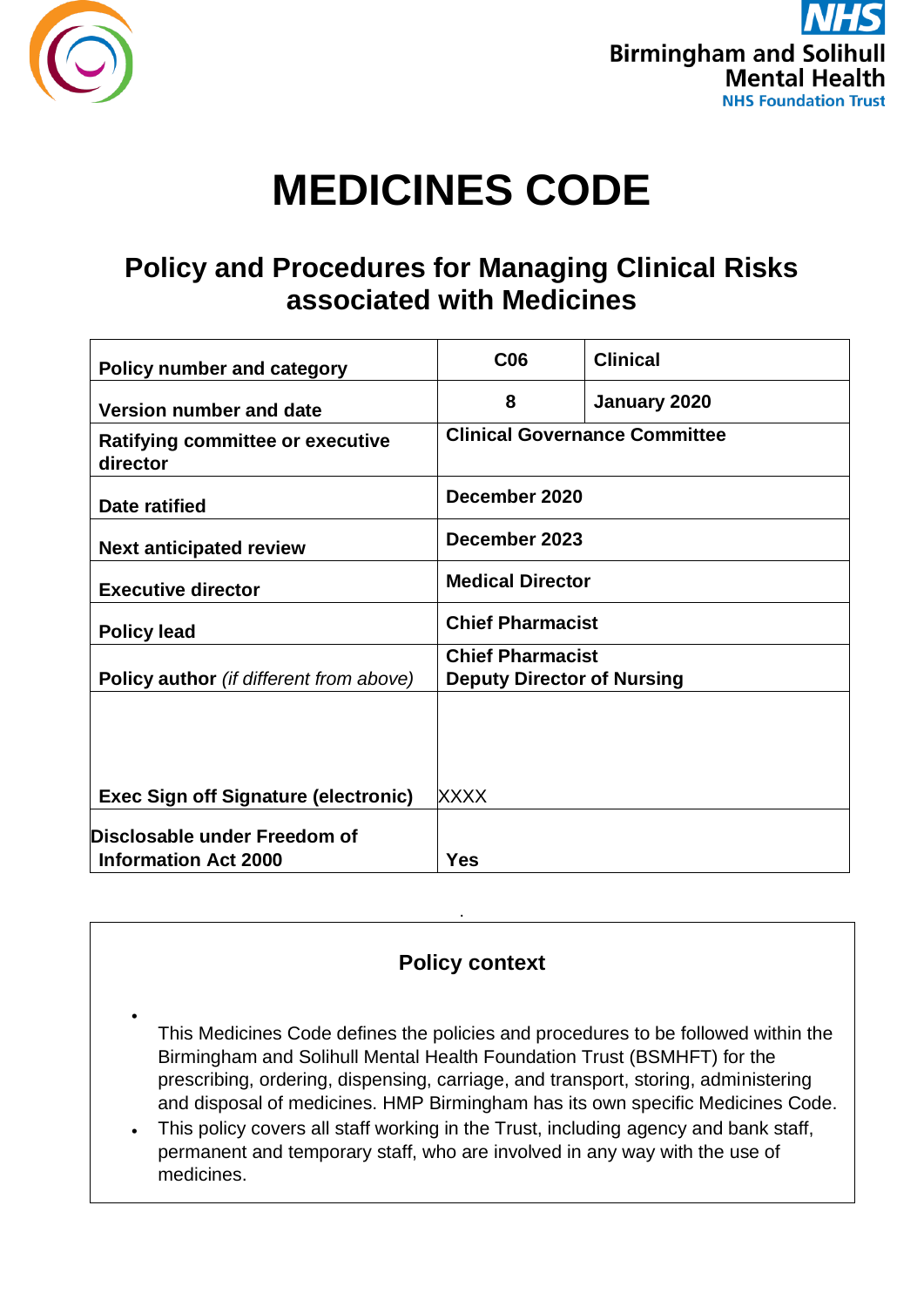# **Policy requirement (see Section 2)**

All staff, involved at any stage with the management of medicines (prescribing, ordering, dispensing, carriage and transport, storage, or administration), will adhere to the practices and procedures outlined within this policy document and its associated appendices.<br>Medicines Code danuary 2020 Medicines Code Birmingham and Solihull Mental Health NHS Foundation Trust Page **1** of **90**

| <b>Contents</b> |                                       | <b>Page Number</b> |
|-----------------|---------------------------------------|--------------------|
| $\mathbf 1$     | 3                                     |                    |
|                 | 4                                     |                    |
| 3.              | Procedure                             |                    |
| 4               | Roles and                             |                    |
|                 | 5. Development & Consultation Process |                    |
| 6.              | ….46                                  |                    |
| 7.              |                                       |                    |
| 8.              | <b>Glossary of Terms</b>              |                    |
|                 | 49                                    |                    |

| <b>Appendices</b><br>Appx 1 | <b>EQUALITY IMPACT ASSESSMENT FORM</b><br>.50     |
|-----------------------------|---------------------------------------------------|
| Appx 2                      | USE OF ESSENTIAL OILS AND COMPLEMENTARY MEDICINES |
| Appx 3                      | USE OF UNLICENSED MEDICINES<br>56                 |
| Appx 4                      | CLINICAL TRIALS INVOLVING PHARMACEUTICAL PRODUCTS |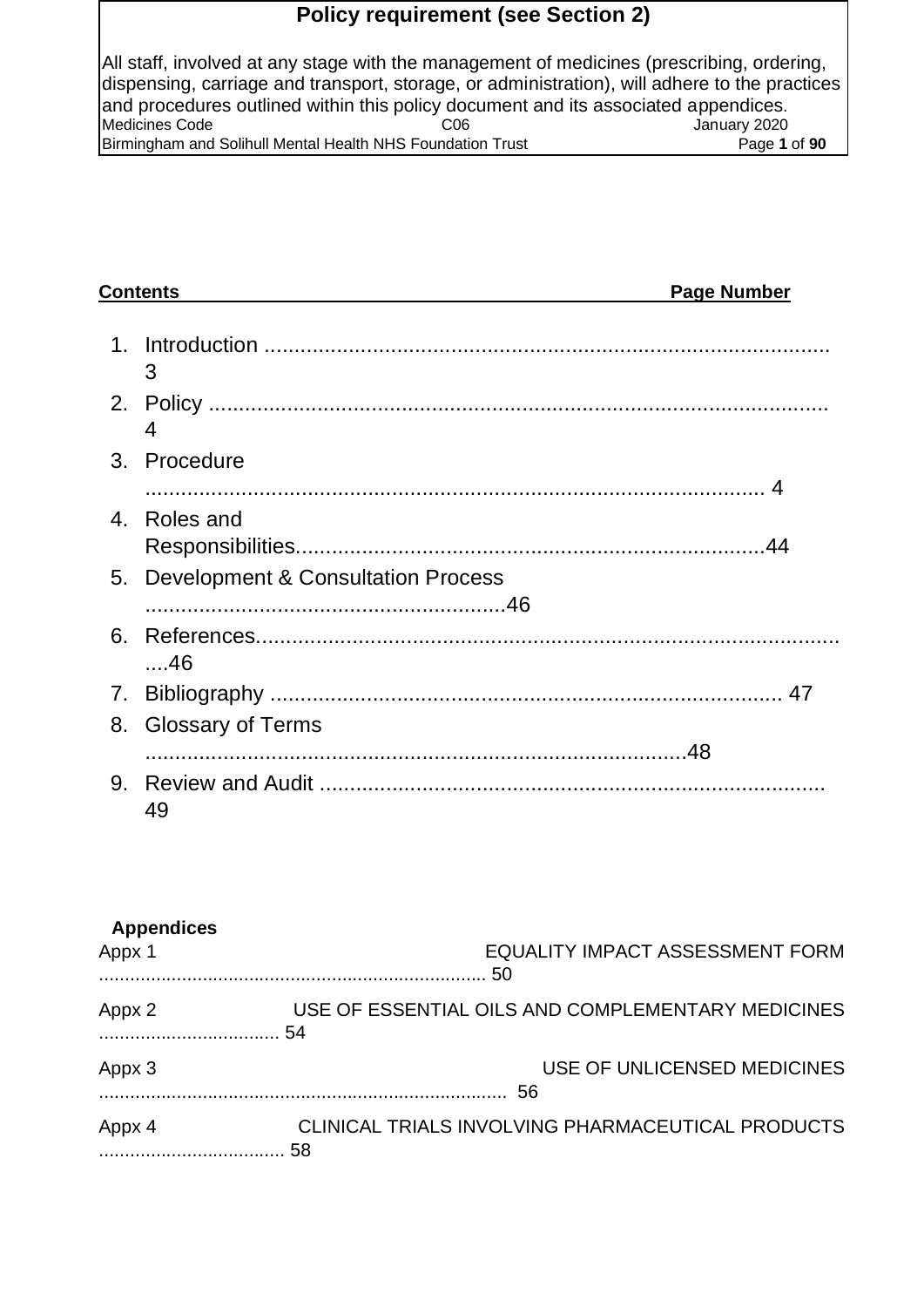| Appx 5                       | <b>MEDICATION ERRORS</b>                             |                      |
|------------------------------|------------------------------------------------------|----------------------|
| Appx 6                       | <b>CONSENT TO TREATMENT</b><br>60                    |                      |
| Appx 7                       | THE SAFE AND SECURE USE OF FP10 PRESCRIPTION FORMS   |                      |
| Appx 8                       | SECONDARY DISPENSING                                 |                      |
| Appx 9                       | DAY UNITS AND RESPITE                                |                      |
| Appx 10                      |                                                      | <b>MEDICAL GASES</b> |
| Appx 11<br>75                | PROTOCOL FOR THE DISPOSAL OF UNIDENTIFIED SUBSTANCES |                      |
| Appx 12                      | RETURN OF CONTROLLED DRUGS TO PHARMACY STOCK         |                      |
| Appx 13                      | <b>SELF-ADMINISTRATION OF</b>                        |                      |
| Appx 14                      | MEDICINES ADHERENCE/CONCORDANCE/COMPLIANCE           |                      |
| Appx 15<br><b>MEDICATION</b> | STANDARD OPERATING PROCEDURE FOR USE OF PATIENTS OWN |                      |
|                              | ON AN IN-PATIENT                                     |                      |
| Appx 16<br><b>CONTROLLED</b> | STANDARD OPERATING PROCEDURE FOR DESTRUCTION OF      |                      |
|                              |                                                      | 90                   |
|                              | Appx 17 PATCH APPLICATION RECORD                     | 92                   |

Medicines Code C06 C06 C06 C06 C06 Medicines Code discussed C06 C06 Alterningham and Solihull Mental Health NHS Foundation Trust Birmingham and Solihull Mental Health NHS Foundation Trust

# **1. Introduction**

1.1 Rationale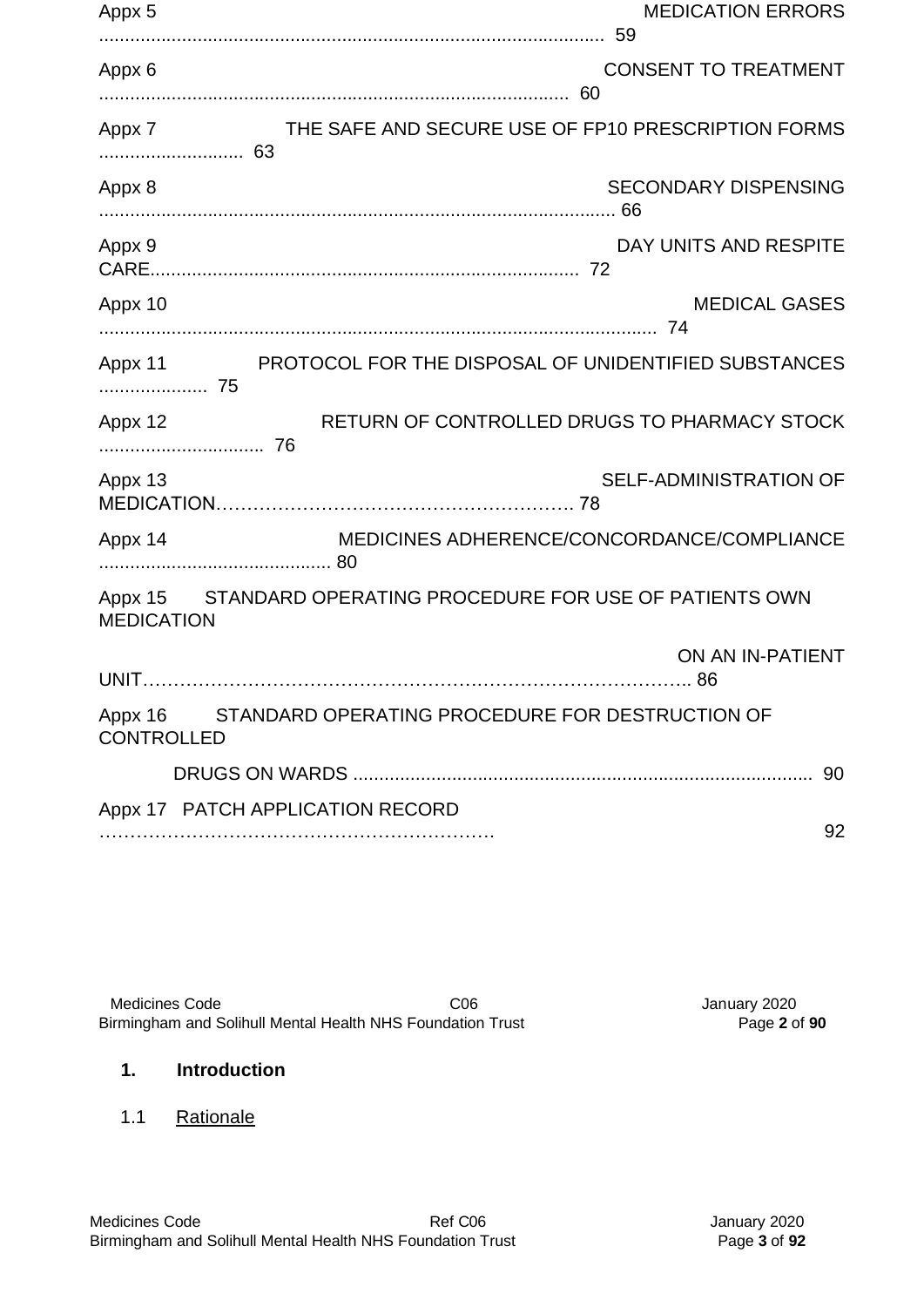- 1.1.1 NHS Trusts are required to establish, document and maintain an effective system to ensure that medicines are handled in a safe and secure manner.
- 1.1.2 There have been a number of changes and developments in recent vears:  $\cdot$

New professional practices concerning the use of medicines have developed and continue to develop.

- The formation of community based functional teams which have had to create new approaches to care provision for people who would have previously been in patients.
- New healthcare practitioners are dealing with medicines as a routine part of their day-to-day work.
- The use of new information technology to assist medicine use requires new policies and procedures.
- The concepts of service user focused care and service user empowerment require a fresh approach to some long-established practices.
- Good clinical governance and risk management systems are necessary to support the safe and high quality care of service users.
- The introduction of electronic prescribing and medicines administration systems to replace the paper based systems
- 1.1.3 This Medicines Code defines the policies and procedures to be followed within the Birmingham and Solihull Mental Health Foundation Trust (BSMHFT) for the prescribing, ordering, dispensing, carriage and transport, storing, administering and disposal of medicines. HMP Birmingham has its own specific Medicines Code.

#### 1.2 Scope of the Policy

This policy covers all staff working in the Trust, including agency and bank staff, permanent and temporary staff, who are involved in any way with the use of medicines. All these staff must familiarise themselves with the correct procedures contained in this Code. Those staff in charge of wards/teams and departments are responsible for ensuring that their staff, especially new starters and locum staff, follow procedures in this Medicines Code, which may differ from procedures in other Trusts. Copies of the Medicines Code should be available in all wards/teams and departments and on the Trust Intranet.

Medical students are not permitted to prescribe medicines in BSMHFT.

This policy applies to all medicines and medicinal products used in BSMHFT. These include topical lotions, applications, intravenous infusions, medicated dressings and complementary medicines.

#### 1.3 Principles (Beliefs)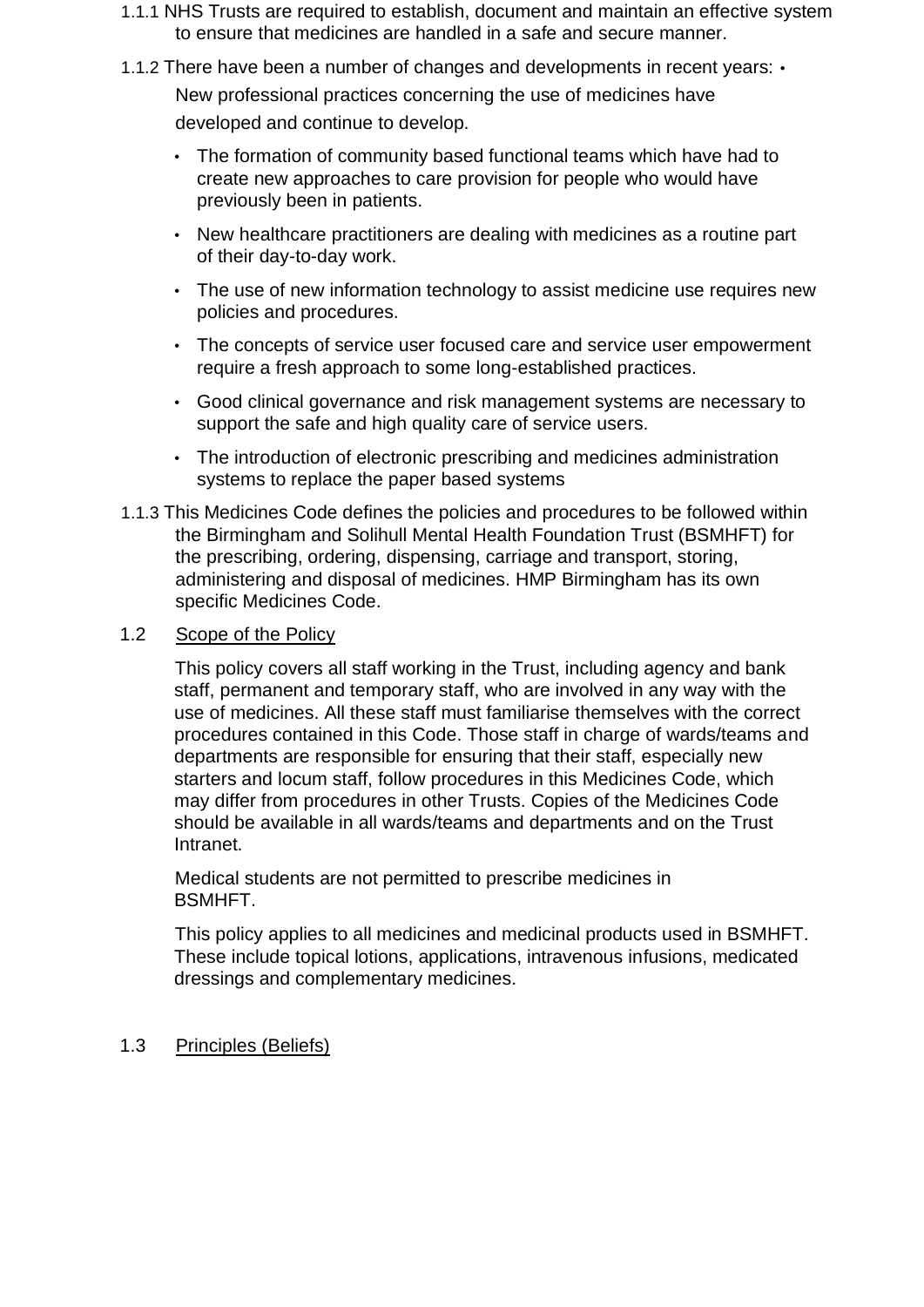The Trust positively supports individuals with learning disabilities and ensures that no-one is prevented from accessing the full range of mental health services available. Staff will work collaboratively with colleagues from learning disabilities services and other organisations, in order to ensure that service users and carers have a positive episode of care whilst in our services. Information is shared appropriately in order to support this.

#### **2. Policy**

All staff, involved at any stage with the management of medicines (prescribing, ordering, dispensing, carriage and transport, storage or administration), will adhere to the practices and procedures outlined within this policy document and its associated appendices.

# **3. Procedure**

### 3.1 Pharmacy Services

The role of the pharmacy is to:

- Advise on and monitor the safe, effective, appropriate and economic use of medicines.
- Procure medicines.
- Supply stock medicines to wards and teams
- Dispense ready to administer medicines for self-administration, discharge medication or for community based service users,
- Support prescribers to review the medication history of service users,
- Advise service users, relatives, carers and staff, on the use of medicines,
- Audit medicines management within the Trust,
- Provide education and training to healthcare professionals and other staff relating to medicines management.
- Support the appropriate configuration of the electronic prescribing and medicines administration (EPMA) system
- 3.1.1 Medicines will be procured supplied and dispensed in accordance with the relevant legislation, professional standards and NHS recommended practice.
- 3.1.2 Pharmacists will monitor all new requests for medicines for service users in their care and place special emphasis on complex and potentially toxic medicines that require higher levels of monitoring. Continuing medicine treatment will be reviewed as necessary.
- 3.1.3 When a request for a new medicine has been made a pharmacist must check the prescription and other related service user records to ensure the safe, effective, appropriate and economic use of medicines. Attention must be given to each step of the medicine use process. This includes the need for the medicine, the medicine selected, the dose regimen including the duration of treatment, the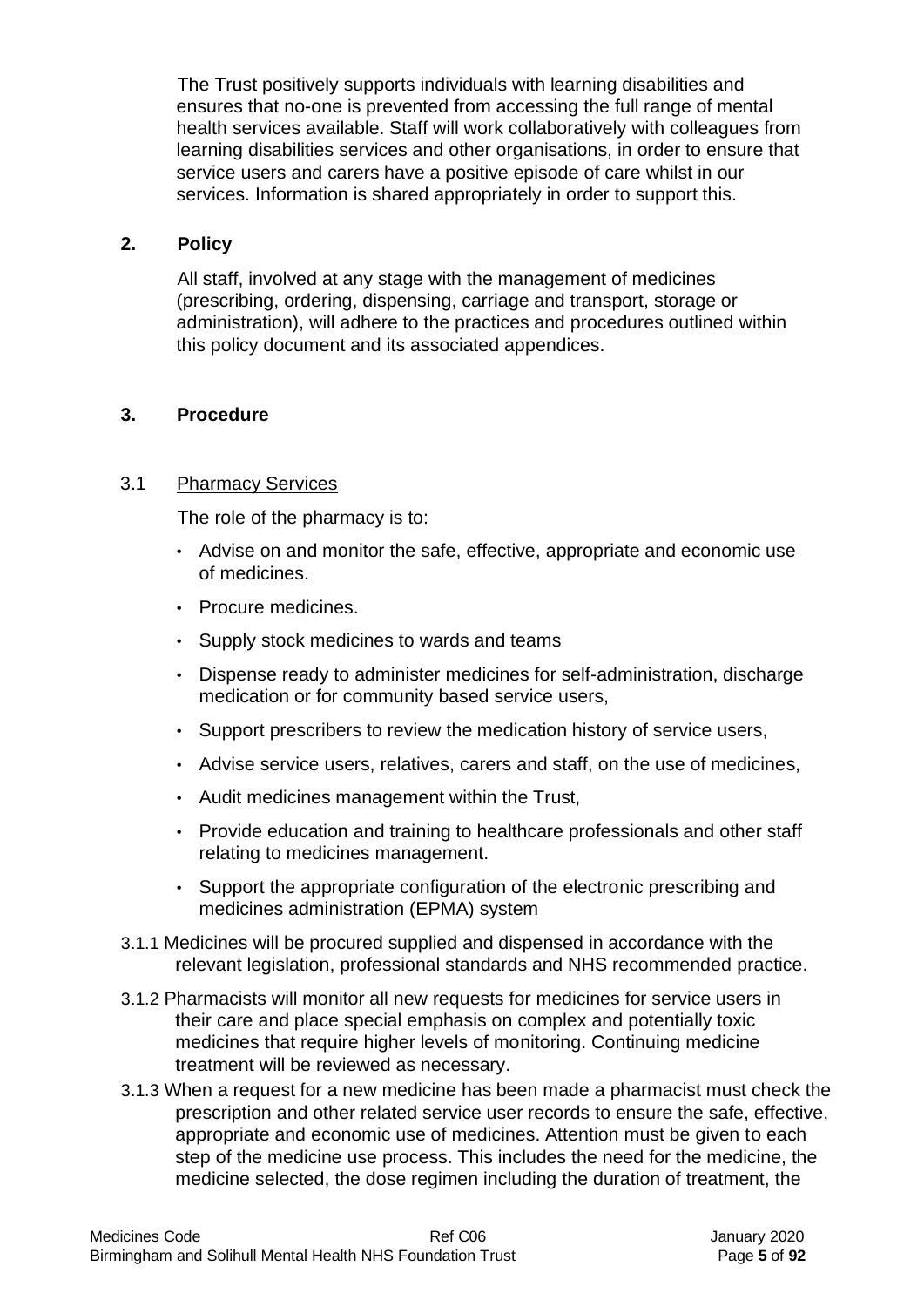medicine formulation and the route of administration. In addition pharmacists must monitor for medicines interactions/adverse reactions (including side effects) and where possible whether the therapy is achieving the desired therapeutic end points. The pharmacist will confirm they have screened each prescription item through the clinical check icon within the EMIS EPMA system

- 3.1.4 In order to clarify a prescription, Authorised Pharmacy Staff may annotate a prescription. This may be clarified within the EPMA system through the use of an electronic post it note attached to the prescription by the pharmacist for prescribers or nursing staff to view. Where necessary, pharmacists may 'prescribe on behalf of a prescriber' where this is necessary to clarify a prescription, either following a conversation with the prescriber or where the prescriber's original intentions are clear.
- 3.1.5 Where a pharmacist wishes to make a recommendation to change or modify a service user's therapy, the pharmacist should record the recommendation in the service user's electronic patient record and the reasons for it. Records should be made of any verbal communication with the prescriber concerning a service user's treatment. When recommendations are made from a dispensary they must be included in the service user's electronic record. The pharmacist may also record pharmacy notes within the clinical pharmacy desktop within the EMIS Pharmacy system where this is useful to other pharmacists who may need to view the patient's prescription.
- 3.1.6 Where possible, service users should be given advice about their medicines by Authorised Pharmacy Staff. This should be a part of an agreed programme for each ward or unit.

The Nurse in Charge should agree with the pharmacist and consultant the arrangements for advising service users about their medicines.

Alternative arrangements for advising service users about their medicine may be provided if:

• The nature of the discussion is considered inappropriate by the consultant •

There is insufficient availability of suitably trained pharmacy staff

Such alternative arrangements must identify the person responsible for the provision of information and the nature of the information to be provided.

3.1.7 Routine supplies of newly prescribed medicines are made when the pharmacy department is open. Out of hours, medicines are available via a number of out of hour's medicines cupboards across the Trust. Details of the contents are available via the Pharmacy and Medicines Connect pages. Access is usually via the nurse in charge of the unit. In addition there is an on-call pharmacist who can be contacted for advice or to arrange supply of urgent medicines where this cannot wait until normal Pharmacy services are available. The on-call pharmacist will determine the clinical urgency of the items in conjunction with the nurse in charge of the ward and/or on-call doctor and arrange for the supply to be made if it is not appropriate to wait until the Pharmacy is next open.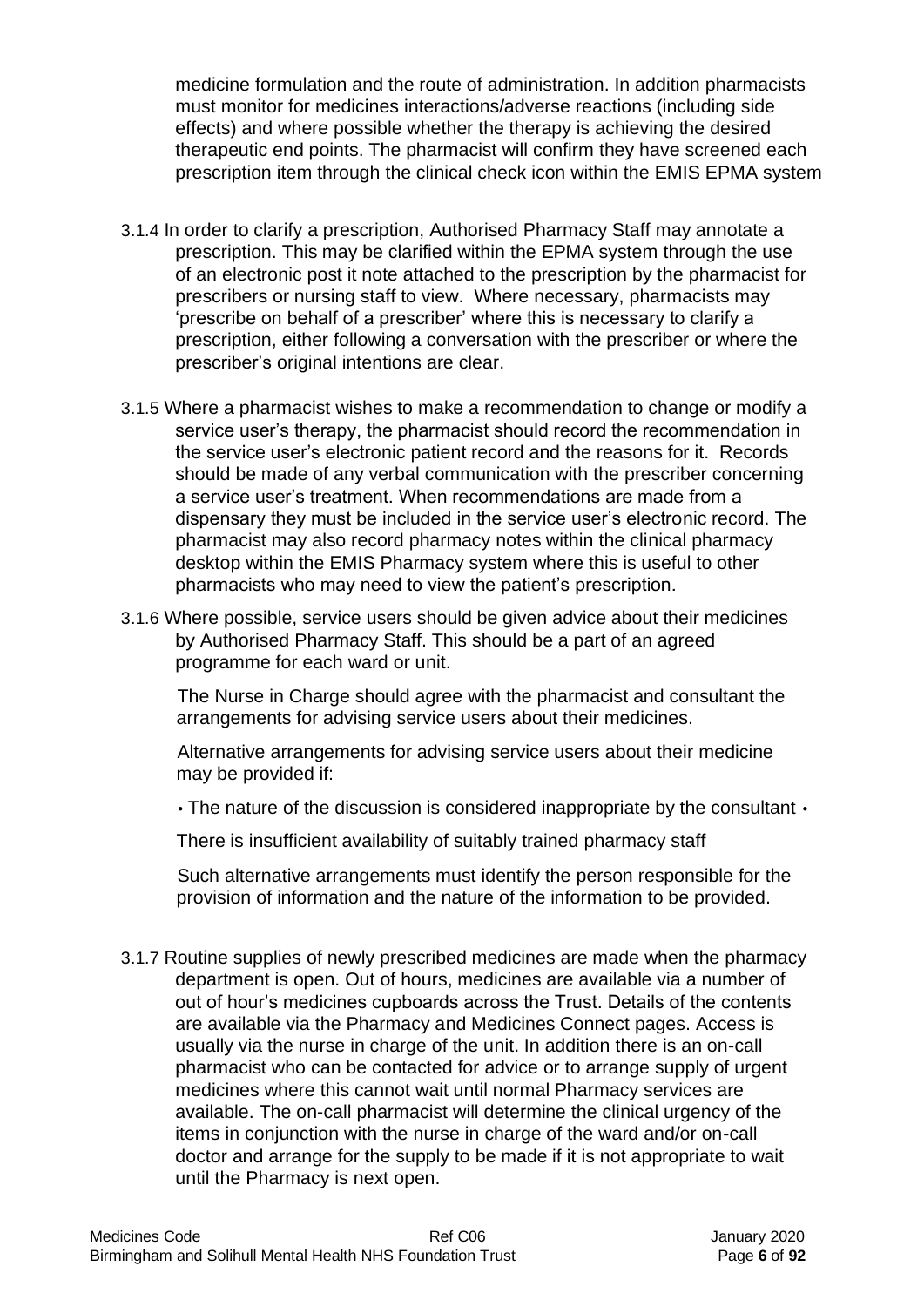- 3.1.8 Authorised Pharmacy Staff must be involved in advising on security and medicine storage conditions on the ward/unit or department.
- 3.1.9 The pharmacy will provide a medicine information service for other healthcare staff as well as service users, linking into the PALS service as required.

# **3.2 Prescribing of Medicines**

- 3.2.1 Medicines may only be prescribed on the EMIS EPMA system or approved BSMHFT prescription stationery. Such stationery includes an outpatient prescription intended for Summerhill Pharmacy, an FP10 prescription form or a trust controlled drugs prescription form. When prescribing on a trust prescription stationery, the following service user details must be included:
	- Service user's name, including aliases.
	- Date of birth.
	- Ward, Team or Clinic name, or agreed Trust code.
	- Consultant.
	- Service user's RiO number and/or NHS number

The EMIS EPMA system will automatically populate these. All prescribing should wherever possible be undertaken via the EMIS EPMA system. In addition,

- Known sensitivities to medicines. These should be added manually to the patient's EMIS EPMA record following the correct procedure.
- 3.2.2 Prescriptions for service users transferred from one BSMHFT ward/team to another will require a new EPMA episode. Prescribers should normally reconcile the medicines from the immediately previous episode into the current episode, taking account of any changes in medication at the end of the previous episode or EPMA discharge instructions.

#### On admission

When service users are transferred into BSMHFT care from other Trusts, within 24 hours the prescribed medicines must be added to the trust EPMA system, Administration of medicines must be undertaken against an EPMA prescription

- 3.2.5 When there is a transfer from one team to another, the patient must be transferred to the new team on EPMA and a new episode should be opened.
- 3.2.6 Initiation of Treatment
	- Qualified doctors or suitably authorised non-medical independent and supplementary prescribers have the authority to prescribe medicines for service users under the care of BSMHFT.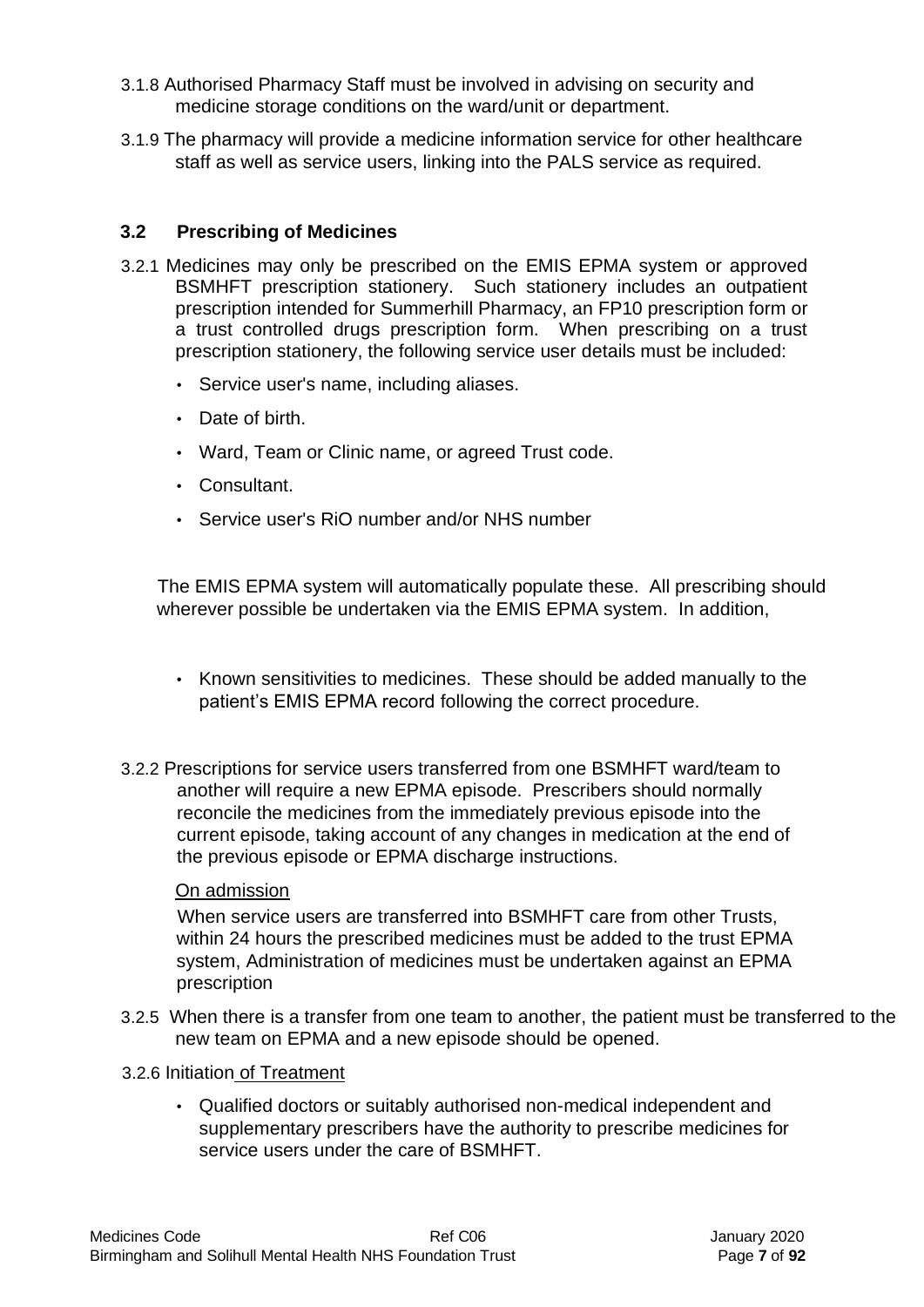- Practitioners must not administer medicines that have not been prescribed by an authorised prescriber unless they are covered by a patient group direction or are included in the list of homely remedies that can be administered via the patient group direction mechanism on the EMIS EPMA system.
- This authorisation must be in writing, in the form of a signed prescription, or added to the patient prescription record on the trust EPMA system in advance of the administration of the medicine.

# **Medical students are not permitted to prescribe medicines in BSMHFT**

### 3.2.7 Range of medicines to be prescribed are:

- Medicines for psychiatric conditions approved for use by the BSMHFT Pharmacological Therapies Committee (PTC).
- General medicines included within the formulary published by the Birmingham, Sandwell, Solihull and environs Area Prescribing Committee (APC).
- Medicines newly introduced to the market place may only be prescribed in BSMHFT after due consideration and approval by the trust Pharmacological Therapies Committee (PTC) or APC. Physical health medicines that have been prescribed by the service users GP will be supplied by a Trust Pharmacy for service users during an inpatient stay or, if necessary, whilst the trust is supplying medicines for service users undergoing home treatment.
- Limited exception is given to service users' own medicines, medicines undergoing clinical trial and specialist therapy for individual service users that have been agreed with the Chief Pharmacist
- A defined procedure authorised by the PTC must be followed in order to request a new medicine for use within the Trust. Details of the procedure are available from the Chief Pharmacist or Chair of PTC. Where such medicines will be prescribed by GPs or where funding may be sought from commissioners, this will also need to be approved by the APC. • Unlicensed medicines should be prescribed in accordance with guidance included in Appendix 3: Use of unlicensed medicines.
- Guidance on the use of medicines within clinical trials in included in Appendix 4.
- 3.2.8 Function of the EPMA Prescription Record To provide a permanent record of all medicines prescribed, supplied and administered to the service user whilst under the care of the Trust.
	- To indicate a service users' sensitivity to medicines.
	- To facilitate the supply of medicine from a pharmacy.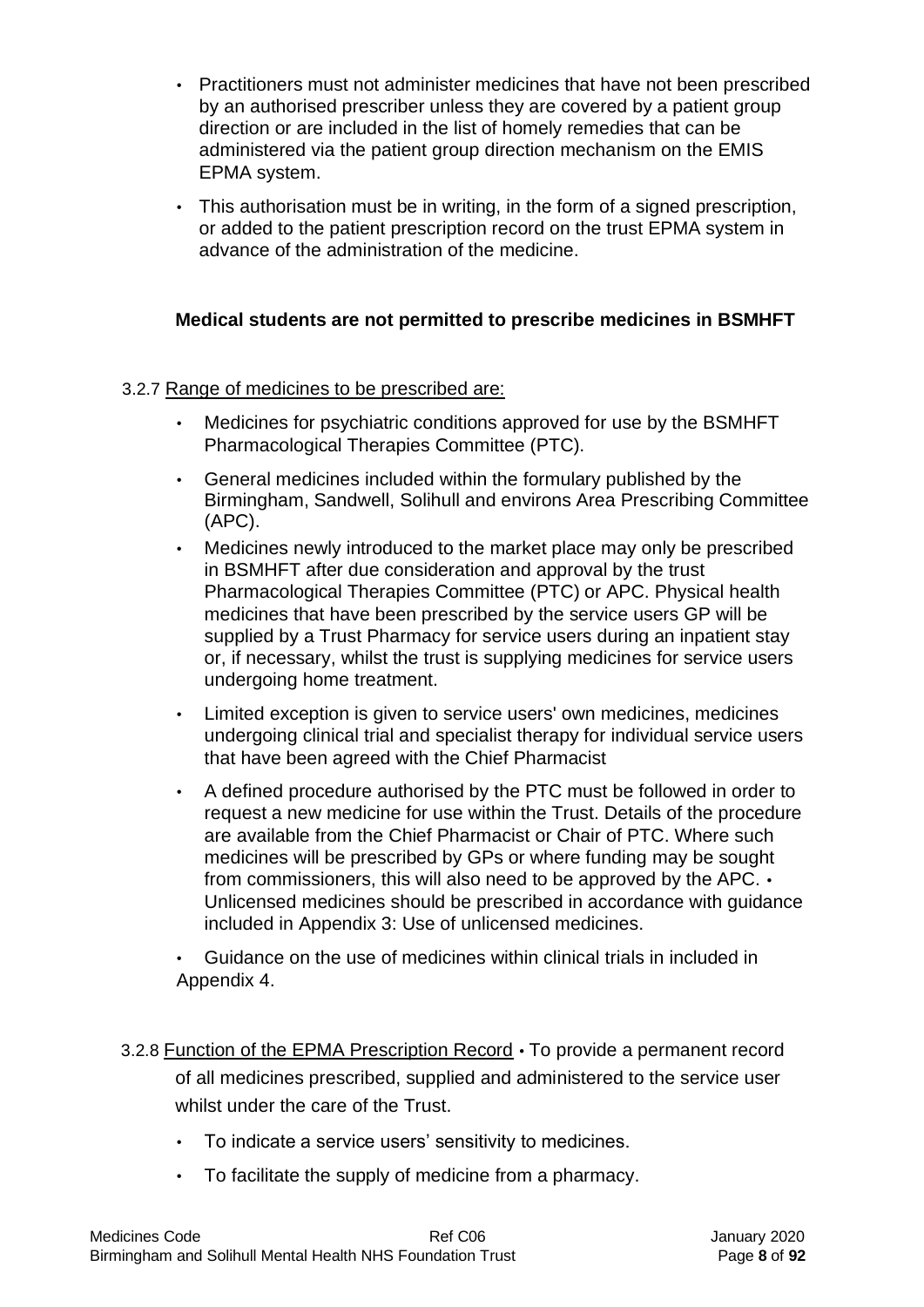- To record the indications for each prescribed medicine.
- To direct the supply or administration of the medicine to the service user.
- To provide a record of any secondary dispensing done by staff for individual service users.

**3.2.9** The EPMA prescription will include:

- Date the prescription was written**.**
- Name and Form of the Medicine

This is normally done by selecting an appropriate prescription template on the EMIS EPMA system. Prescription templates may be amended to reflect the prescribers precise instructions or to give additional instructions to staff administering or dispensing medicines against that prescription.

• Dose and Route of Administration

The prescription template on the EMIS EPMA system will automatically select the appropriate units and route of administration. All prescription templates will use the convention of the British National Formulary and write doses and routes of administration in full English terminology rather than Latin or English abbreviations.

Do not prescribe IM and oral in same prescription entry due to differences in bioavailability. The EMIS EPMA system has standardised order sets for medicines that may be prescribed by the IM or oral route.

# • Times of Administration

Within the trust EPMA system, medicines will be generally prescribed via one of the available templates. Before saving the prescription, the specified administration times should be checked and confirmed or amended if necessary.

Signature of Prescriber

In the EMIS EPMA system, each prescriber will have logged into the system using their trust username and password. The system will record permanently the prescriber for each prescribed medicine

**Cancellation of Treatment** 

The trust EPMA system will record which prescriber stops each prescription and the date of cessation. The prescription and all details of medicines administration will be available to view in the current medicines screen for 24hours after which it is archived to history.

• Length of Treatment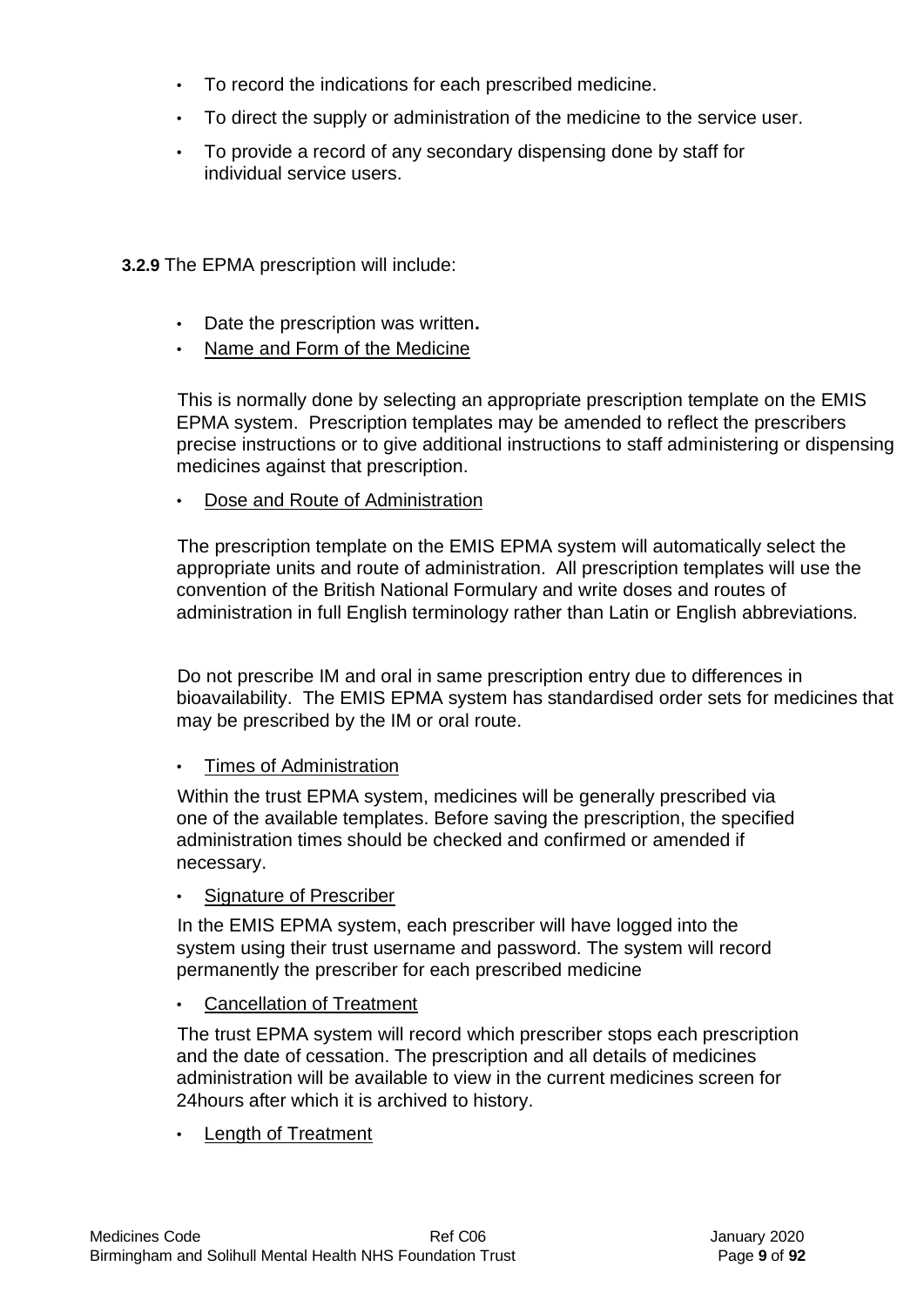Medicines prescribed in the trust EPMA system are valid until a prescriber discontinues or amends the prescription. The system will not automatically cancel an expired prescription. Prescribers and nursing staff will need to ensure prescriptions remain appropriate and arrange for a review of prescribed medicines at regular intervals.

### • Allergies/Sensitivities

The prescriber is responsible for entering any known drug allergies/sensitivities in the appropriate section of the EMIS EPMA system and service user's electronic patient record. The system will ask for confirmation of allergy status, enter allergy or none known. Only the extreme or high allergy status should be chosen. An extreme allergy would be a life threatening allergy, e.g. anaphylaxis. Non-life-threatening allergies that require medical intervention and are serious enough to record should be recorded as high. Non-significant allergies that do not affect therapeutic decisions do not need to be recorded on the system.

Within the EPMA system, if the allergy status is unknown and cannot be confirmed the allergy status will be given an amber status until it can be confirmed and entered. All healthcare professional staff should assist in identifying medicine allergies/sensitivities. Pharmacists, nurses or other professional staff may also enter allergies/sensitivities into the appropriate section of the prescription chart, or trust EPMA system where they are documented using good evidence, e.g. following a medicines reconciliation process.

# 3.2.10 Once Only Doses (Stat Doses)

Medicines that are intended to be given once only must be prescribed in the 'once only' section of the patients EPMA prescription record.

#### 3.2.11 'When Required' Prescriptions (PRN)

- The 'when required' section of the EPMA prescription record must only be used for those medicines to be given at the nurse's discretion according to the needs of the service user.
- The prescriber must define the reasons for the prescription and qualify the directions
- An entry in the service user's electronic patient records must give reasons for administration and outcome. This will be subject to periodic audit.
- The minimum interval between doses and indication for administration must be clearly specified by the prescriber. The maximum dose to be given in a 24-hour period must also be stated.
- When signing to indicate that the medication has been given, in the case of a variable dosage (e.g. 1 or 2 or 5 -10mg) the actual dosage administered must be recorded by the professional administering the dose • A 'when required' prescription must be reviewed regularly by a prescriber to determine and confirm the clinical need. To prevent the accumulation of unnecessary 'when required' prescriptions the following guidelines should be observed: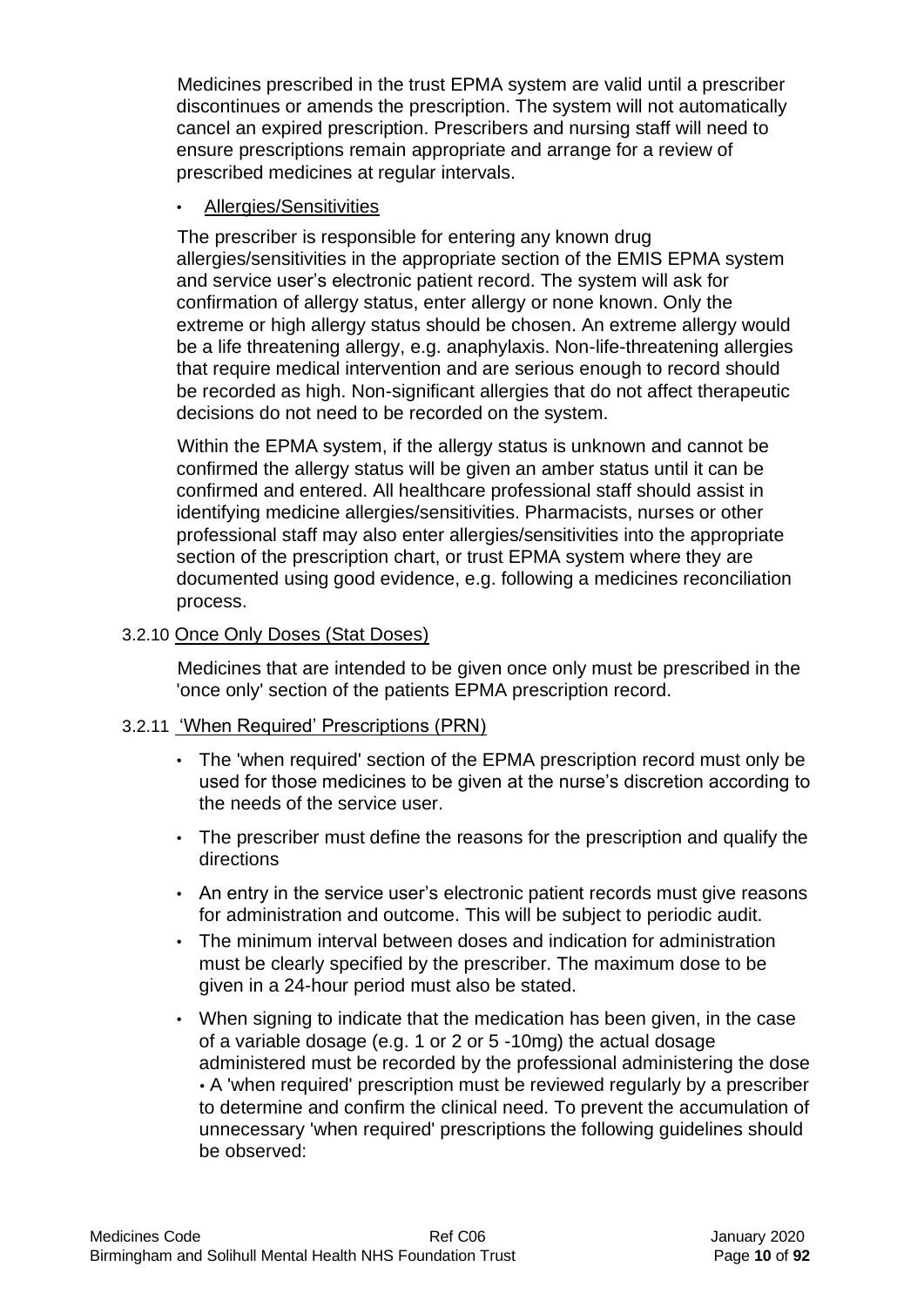- Any PRN medicine that has not been required or administered for one month should be cancelled. This should normally be done by a prescriber but can also be done by a pharmacist in liaison with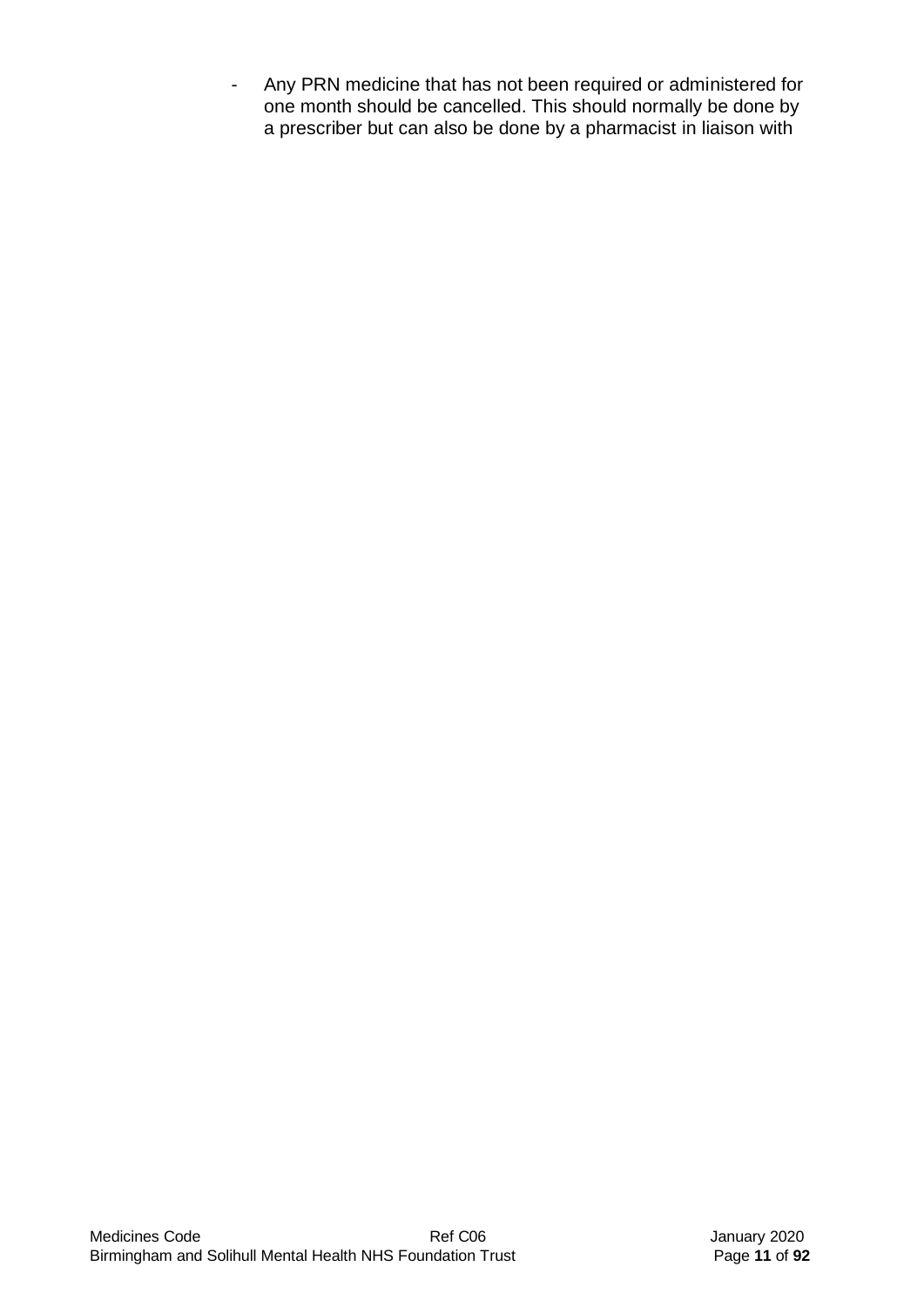clinical staff or in line with other therapeutic guidance. Exceptions include those medicines administered in very occasional medical emergencies, e.g. GTN spray or a salbutamol inhaler.

- Not more than one medicine from any BNF therapeutic category should be prescribed as a PRN at any one time.
- Not more than two medicines should be prescribed as a PRN at a time for any one indication.
- Prescribing a medicine on an 'when required' basis provides a useful method of assessing the person's requirements of certain medicines such as anticholinergics, analgesics and hypnotics as well as those used in alcohol detoxification regimens.
- Medicines originally prescribed 'when required', but which are needed regularly as indicated by the administration record, must be reviewed and rewritten in the regular section of the patient's EPMA prescription record. • Once a service user's medical condition has improved there may be fewer requirements for certain medicines. The 'when required' prescription can provide a useful tool to ensure that medicines that are no longer required are not continued. However, 'when required' medicines should be reviewed regularly to ensure they remain appropriate and required.
- Care must be taken not to duplicate "when required "medicines with those being taken regularly as this risks overdose. Homely remedies should not normally be given if prescribed on the 'when required' list of prescribed medicines. Combination analgesics frequently contain paracetamol, which may already be prescribed in the regular section of the prescription chart. Rapid dose escalation using combinations of PRN and regularly prescribed antipsychotic drugs is one of the most common causes of sudden death and neuroleptic malignant syndrome in schizophrenia and should be avoided.
- Where regular mediation is prescribed in addition to 'PRN' use, the electronic 'PRN' prescription must be include a note that regular medication has also been prescribed.

# 3.2.12 Verbal Prescriptions

Registered Nurses cannot accept verbal orders for medication for which there is no EPMA prescription.

In most circumstances, a prescriber can prescribe onto the EPMA system remotely from the ward and this should always be the preferred method. In exceptional circumstances, a prescriber may not have access to the EPMA system and will be remote from the trust. In this rare circumstance, the use of information technology (such as email) must confirm the prescription before it is administered. Any communications must be compliant with information governance policies. This must be followed up by updating of the EPMA prescription as soon as practicable.

3.2.13 Controlled drug prescriptions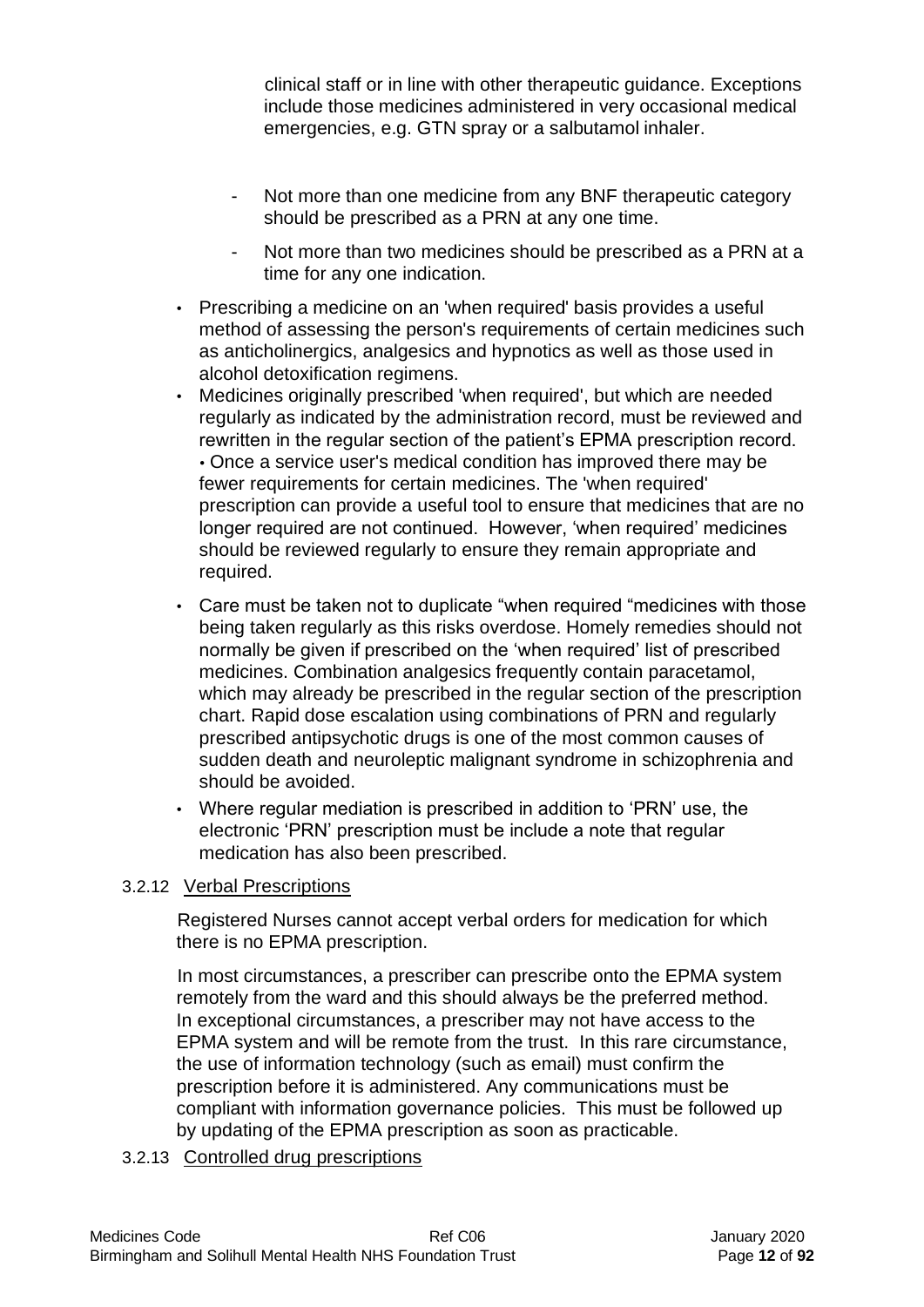Community prescriptions and discharge prescriptions for controlled drugs

should comply with the prescription requirements under the misuse of drugs regulations. Full details can be found in the BNF. Such prescriptions should include

- The signature of the prescriber
- the date
- written or printed indelibly
- the prescriber's address
- the name, form and strength of the preparation
- the dose and frequency
- the total quantity in word and figures. Where the medicine is available in dosage units, the total number of dosage units should be expressed in words and figures
- the name and address of the service user
- for instalment prescriptions, directions specifying the amount of instalments and the intervals

Controlled drug prescriptions are only valid for 28 days by law. It is good professional practice that they cover a maximum of 30 days supply unless there are exceptional reasons to extend this.

#### 3.2.14 Verbal changes to prescriptions in pharmacy

Pharmacists may need to accept verbal orders from prescribers in order to clarify prescriptions. Where this is the case, the pharmacist may 'prescribe on behalf of' a prescriber. Where this occurs, it should be documented by the pharmacist and the prescription reviewed within 24 hours (at weekends/bank Holidays this period may be extended to a maximum of 72 hours).

#### 3.2.15 Patient Group Directions (PGD)

A PGD is a written direction relating to the supply and administration, or administration only, of a prescription only medicine to service users of the Trust without a prescription.

It applies to the administration of medicines in an identified clinical situation in service users who may not be individually identified before presenting for treatment.

A range of healthcare professionals may administer medicines under a PGD. They must be registered (or equivalent) members of their profession and act within their code of conduct and be suitably trained. The PGD must include the following information

- The name of the business to which the direction applies
- The date the direction comes into force and the date it expires
- A description of the medicine to which it applies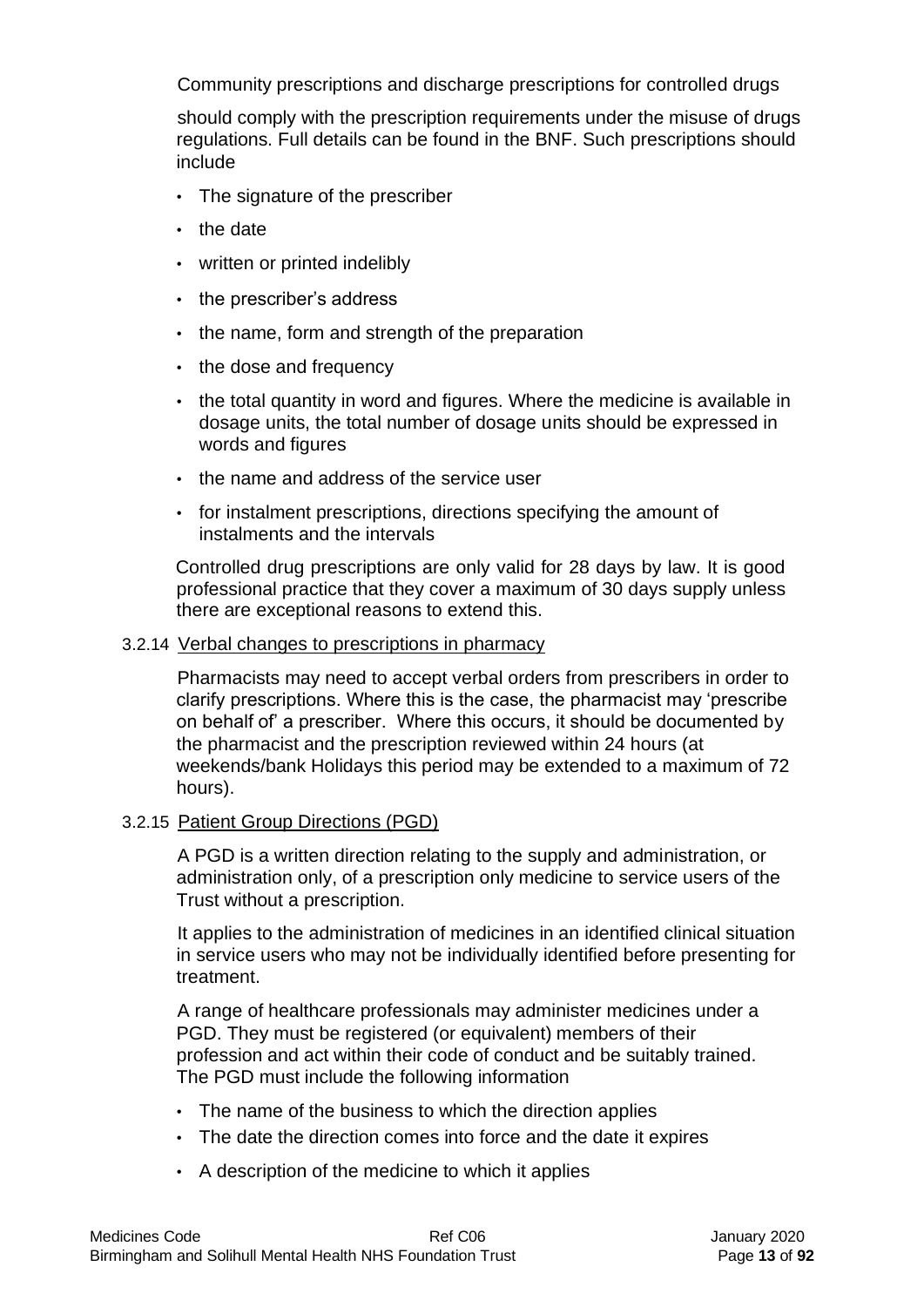- The clinical condition covered by the direction
- A description of the circumstances in which further advice should be sought from a doctor and arrangement for referral made
- Appropriate dosage and maximum total dosage, quantity, pharmaceutical form and strength, route and frequency of administration and minimum or maximum period over which the medicine should be administered
- Relevant warnings including potential adverse reactions Details of any

follow up action and the circumstances

A statement of the records is to be kept for audit purposes

The range of medicines that can be administered via a PGD is restricted and cannot include an unlicensed medicine nor generally schedule 2 and 3 Controlled Drugs

PGDs will be developed by a multidisciplinary team under the guidance of the Pharmacological Therapies Committee and subsequently be signed by the Directors of Medicine, Nursing and Pharmacy and approved by the Trust Pharmacological Therapies Committee.

### 3.2.16 Guidance for use of Patient Group Directions

'The majority of clinical care should be provided on an individual patient specific basis. The supply and administration of medicines under a PGD should be reserved for those where this offers an advantage in service user care without compromising patient safety, and where it is consistent with appropriate professional relationships and accountability' An application for a PGD will include:

- Details of the clinical situation and the medicines to which the PGD will apply
- Benefits to the service user
- Risks to the service user and the Trust of not developing the PGD
- Qualification of staff who will be involved in the supply and administration of the medicine
- Outline of training that staff require to operate under the PGD

#### 3.2.17 Responsibilities for working under Patient Group Directions • The PGD

should be reviewed regularly and within the expiry date of the

PGD

- The names of staff who are authorized to operate under a PGD must be kept in a register and the ward/team manager is responsible for ensuring that all relevant training has been completed.
- Staff who operate under a PGD should only agree to do so if they are confident that they can follow the directions within the PGD. Staff must not undertake any aspect of service user care for which they are not trained and which is beyond their competence.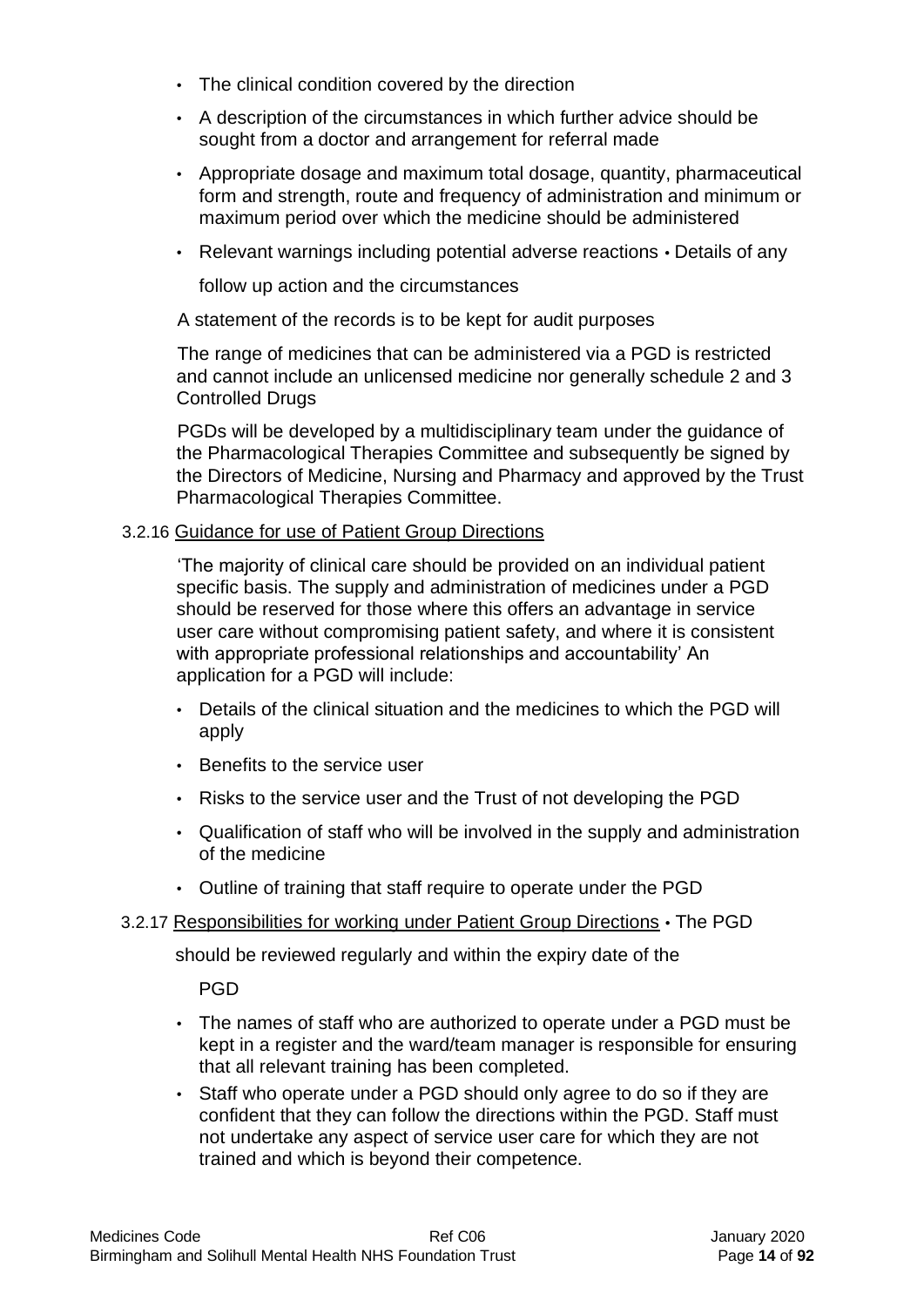- All staff working under a PGD should have their own copy of the PGD for which they have signed.
- The manager should be responsible for ensuring that staff are given updated copies. Conversely, staff should not operate under expired PGDs.
- Responsibility for supply and administration of any medicines covered by a PGD cannot be delegated to another member of staff not authorized to work under that PGD.

### **3.3 Ordering and Receipt of Medicines**

Stock medicines are those commonly prescribed for in-patients, outpatients/community teams or items required in the event of an emergency. Stocks are retained on the ward/team regardless of whether they are currently prescribed for any service user.

Individual service user supplies are those medicines dispensed and labelled for a particular service user. Once the service user is discharged from the ward they should be returned to the pharmacy. Individually dispensed medicines for service users who regularly receive planned respite care may remain on the ward for future use.

Medicines to take out (TTOs) are individually dispensed medicines which are labelled with directions for administration for an individual service user, who has authorised leave from the ward or who is to be discharged.

#### 3.3.1 Controlled Drugs

The responsibility for the ordering, receipt and storage of Controlled Drugs is that of the Nurse in Charge of the ward/department.

Controlled Drugs can only be ordered from the pharmacy by submitting a requisition from the official Controlled Drugs Requisition Book. Ordering is restricted to a nurse acting under the authority of the nurse in charge. All nurses who may order Controlled Drugs must provide the Pharmacy Department with specimen signatures.

The order for controlled drugs, benzodiazepines or hypnotics must include:

- Name of ward or team
- Drug name (approved name), form and strength
- Total quantity
- Signature and printed name of the nurse ordering the controlled drugs
- Date
- Signature of pharmacy staff issuing item from pharmacy

All Controlled Drugs issued as stock must be delivered to wards or departments in a tamper evident package. The porter, transport driver or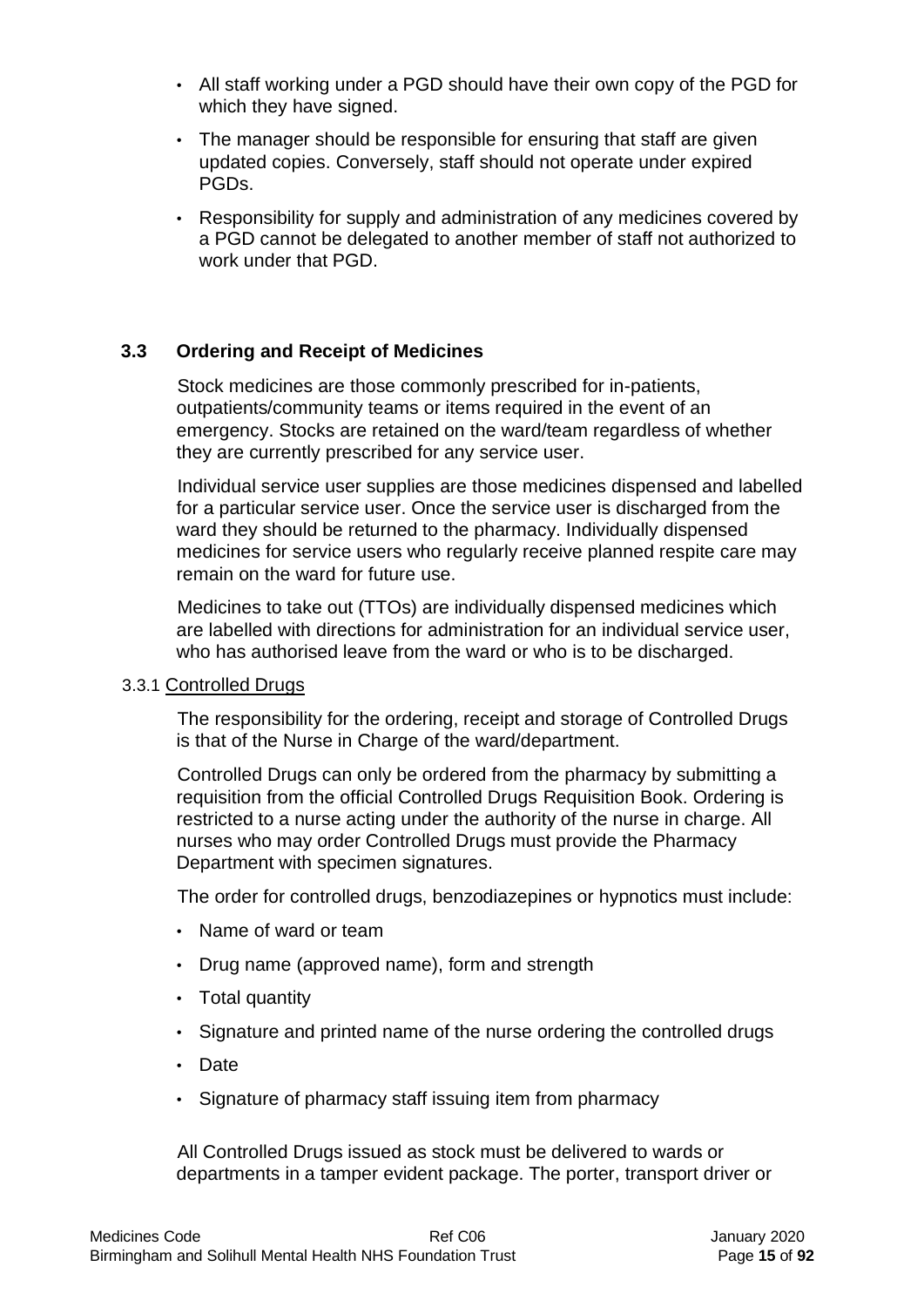messenger must sign either a Pharmacy transport sheet or the controlled drugs order book in the appropriate place. Where portering staff or transport drivers collect Controlled Drugs in this way, Pharmacy staff will endorse the controlled drugs order book 'in box' to indicate that it has been placed in the Pharmacy box.

Upon receipt, a nurse must check the contents of the package containing Controlled Drugs against the requisition. Any discrepancy must be reported to the Pharmacy immediately. If correct, the nurse must sign the Receipt. The nurse must enter the new stock into the Controlled Drugs register on the appropriate page, witnessed by another nurse, nursing associate, an authorised member of the Pharmacy Staff or an Authorised Employee who must verify the stock level and sign the register. The Controlled Drug must then be immediately locked away in the Controlled Drug Cupboard.

Where sealed packs of Controlled Drugs are supplied with tamper evident seals, there is no requirement to open these packs for stock checking purposes. These can be assumed to contain the stated quantity. If packs are not sealed or have been opened then the contents must be checked at each stock balance check, including after administration of a controlled drug.

Controlled Drugs must be stored in a locked, suitable controlled drugs cupboard, that meets BS2881 and is approved by pharmacy and reserved for the sole storage of Controlled Drugs. Access is limited to nurses and Authorised members of the pharmacy staff

Stocks within ward controlled drug cupboards must be inspected at a minimum of six monthly intervals by an authorised member of the Pharmacy Staff.

Registers and Requisition Books for Controlled Drugs are controlled stationery and obtainable only from the pharmacy. Requisition books should be locked away. All issues of controlled stationary should be recorded in the Pharmacy.

Orders and records must be in permanent ink and must be retained for two years. Orders should have two copies the carbon copy in the order book to be retained on the ward/unit, the original copy to be retained in the pharmacy.

Where either requisition books for controlled drugs or registers for controlled drugs are lost then these must be reported to the Pharmacy Dept. as soon as possible. An eclipse incident form must also be completed. The Chief Pharmacist will assess the actions that have been taken and advise on any further actions necessary. The loss will be reported to the Accountable Officer for Controlled Drugs by the Chief Pharmacist.

#### 3.3.2 All other Stock Medicines

#### 3.3.3 Ordering of Stock Medicines

A nurse or authorised member of the Pharmacy staff shall be responsible for ordering medicines from the pharmacy for the purposes of maintaining stocks.

Stock medicines may be ordered by: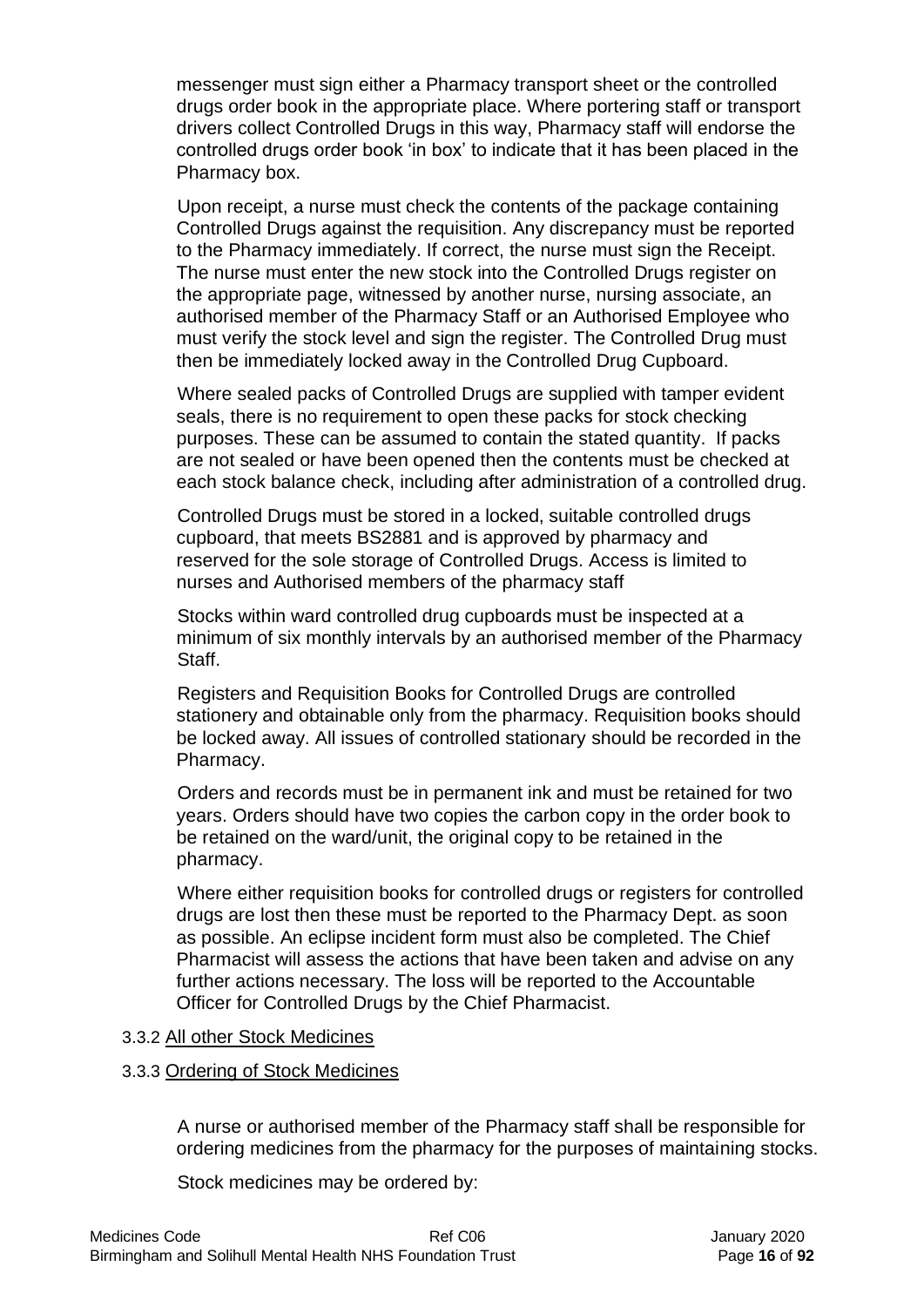- Ordering via the Pharmacy Stores module in the EPMA system.
- By means of the pharmacy technician/ATO top-up service.

#### 3.3.4 Delivery of Stock Medicines

All medicines must be delivered to wards/teams in a secure tamper evident container.

A porter or messenger will deliver medicines in a tamper evident package, tamper evident box or locked box. The porter or messenger must sign a Drugs Delivery Record Sheet before receiving them in Pharmacy. A nurse must receive the package or box and sign the Drugs Delivery Record Sheet. The nurse signs for the receipt of a tamper evident pharmacy container or locked box.

Medicines may be collected by a nurse, nursing associate or approved messenger and must be transported back to the ward in a tamper evident pharmacy package or locked box.

### 3.3.5 Receipts and Records The

nurse must:

- Check the medicine against the delivery note
- Sign the note and file it within the ward/team, where it must be kept (for 2 years) as a record that the supply was complete.
- Lock the medicines in the medicine cupboards or refrigerator immediately.
- Report any discrepancies to the Pharmacy immediately.

# 3.3.6 Individual Patient Supplies

Medicines for named service users may be ordered by:

- Through the trust EPMA system
- By means of the pharmacy technician supply service.

It may not always be possible to have individual medicine supplies available from the pharmacy for the next medicine administration round. If the medicines have been ordered and have not yet been supplied by the pharmacy the nurse or professional administering the medicine must record the reason in the patients EPMA record. Where this occurs, the administering nurse or professional administering the medicine is responsible for ensuring medicines have been ordered or to arrange ordering from Pharmacy, including out of hours procedures.

If the Pharmacy has not yet supplied or is unable to supply medicines required, the service users own medicines, if available, may be used with the service user's consent, providing they comply with the criteria set out in Appendix 16 until they run out or the Pharmacy Department can obtain further supplies. Antibiotics may be used until the end of the prescribed course.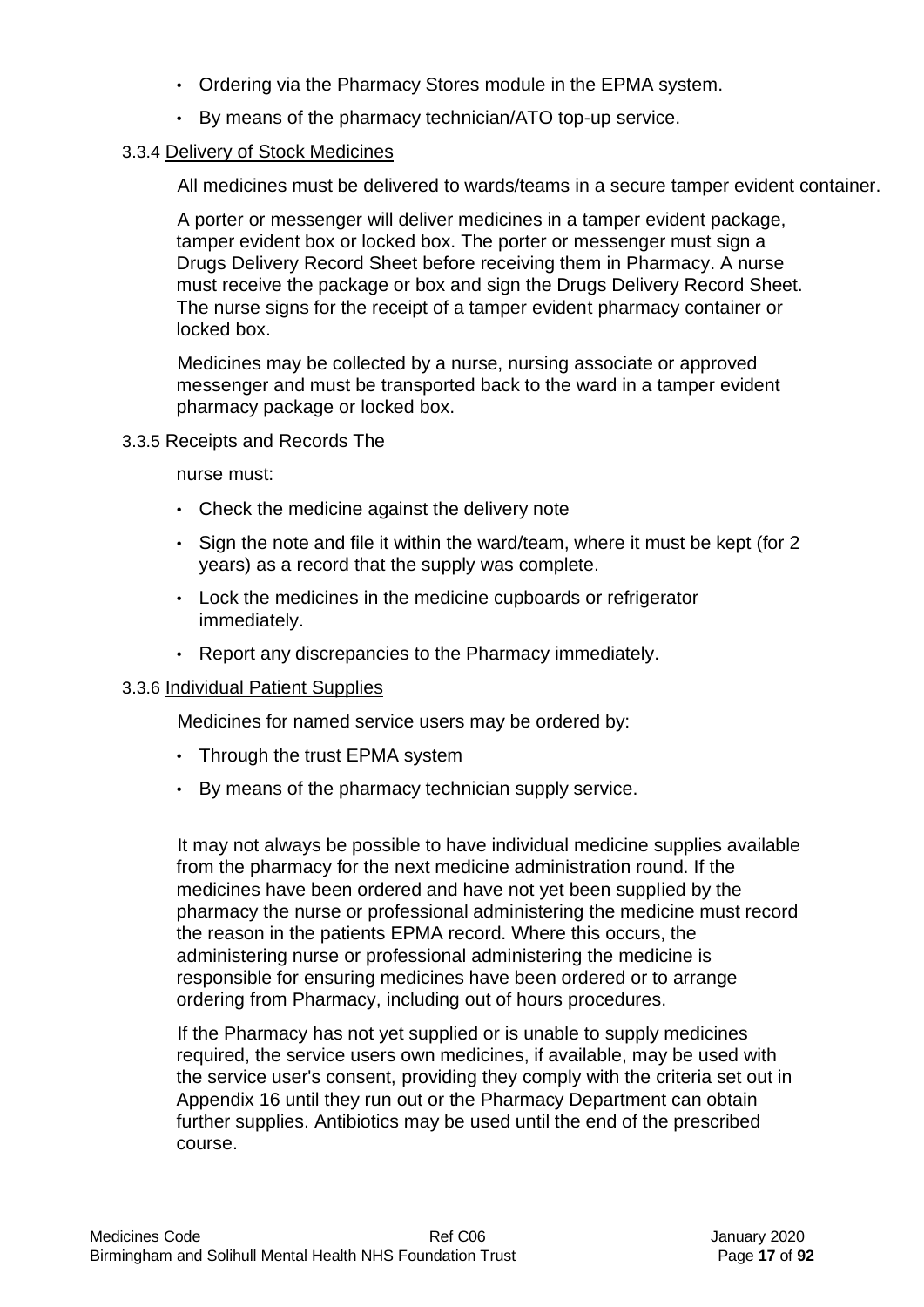For out of hours supply, the on-call pharmacist may be contacted who will make supplies of medication if it is deemed urgent and required before the trust pharmacy service is open and can make a supply. Supply of the majority of medicines will not be urgent and can normally be left until the Pharmacy Department is open. The on-call pharmacist may assist ward staff in determining what is clinically urgent.

For community teams, ordering via Summerhill Pharmacy, teams are

responsible for ensuring that individual health prescriptions are sent to Summerhill Pharmacy for each supply required for each service user. Individual health prescriptions should be printed from the EPMA system.

### 3.3.7 Delivery of Individual Patient Supplies

The process is the same as for stock medicines.

# 3.3.8 Receipt of Individual Patient Supplies

The nurse shall receive all individual service user supplies arriving on a ward/department and check against the pharmacy packing sheet. They should then be locked in the appropriate medicines cupboard, medicines refrigerator or medicines trolley. Any discrepancies should be reported to Pharmacy as soon as practicable.

#### 3.3.9 Medicines 'To Take Out' (TTOS)

3.3.10 TTO's can be ordered by a doctor, nurse or when necessary, a pharmacist and can include benzodiazepines or hypnotics. Schedule 2 and 3 controlled drugs should be ordered via the trust CD prescription form available on the Pharmacy Forms page on Connect.

TTOs can be ordered by:

- Ordering via the trust EPMA system
- All prescriptions for schedule 2 and 3 controlled drugs must conform to the legal requirements and be written in full. To ensure that the prescription complies with the legal requirements of the Medicines Act and Misuse of Drugs Regulations, the Trust's CONTROLLED DRUGS prescription template should be used, which can be downloaded from the Pharmacy Forms page on Connect.

N.B. Controlled Drugs cannot be supplied to a service user until the original prescription has been received by the Pharmacy.

- 3.3.11 The delivery of TTOs is the same as for stock medicines or individually supplied medicines.
- 3.3.12 All TTO medicines coming into a ward, department or team shall be received by a nurse or nursing associate, who must
	- Check them against the patient's EPMA record, to confirm that all details are correct i.e. name, medicine, dose,
	- Lock them in the medicines cupboard immediately.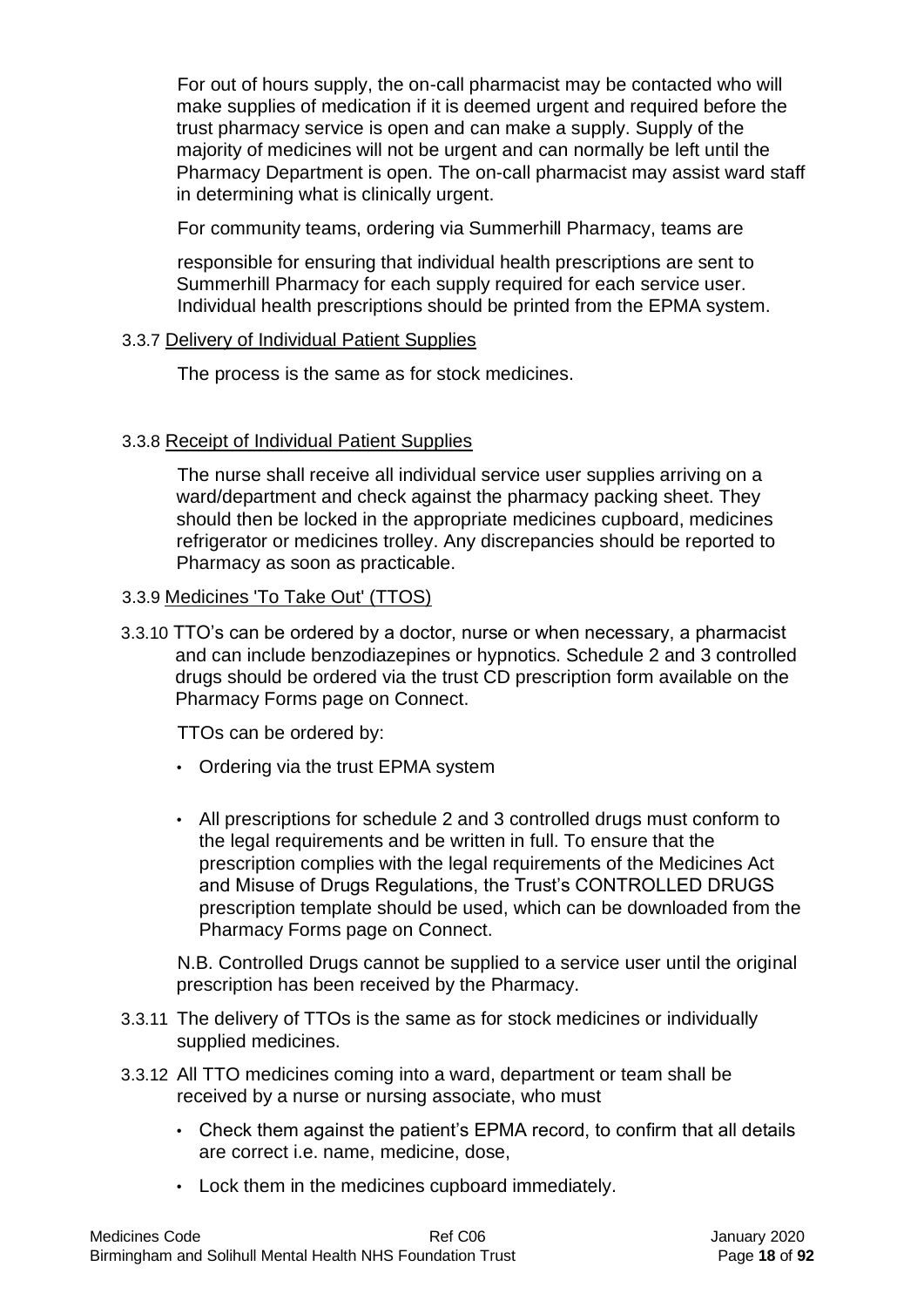- Report any discrepancies to pharmacy immediately.
- 3.3.13 It is important that the service user receives adequate information about their medicines prior to discharge. The service user should know the purpose of each medicine, how to take each medicine correctly, for how long it is to be taken, key side effects and how to manage them and what to do if they are concerned about anything to do with their medicines or condition. This is a shared responsibility between medical, nursing and pharmacy staff.

It is the responsibility of the nurse who discharges the service user from the ward to ensure that the service user has received adequate information about their medicines. Any information communicated verbally should be backed up and supported by an appropriate leaflet, e.g. Choice and Medication leaflet that are available via the 'ChoiceandMedication' website that can be accessed via Connect o[r](http://www.choiceandmedication.org/bsmhft) [www.choiceandmedication.org/bsmhft](http://www.choiceandmedication.org/bsmhft) .

# 3.3.14 Controlled Drugs to Take Out

Schedule 2 (e.g. Morphine) and 3 (e.g.Temazepam) Controlled Drugs to take out should be ordered on the Controlled Drugs prescription form that has been written by a prescriber in accordance with current legal requirements. This prescription must be sent to pharmacy for dispensing. A supply can only be made against an original prescription. Photocopies or faxes are not acceptable.

Delivery and receipt of controlled drugs for TTO purposes should be as for other medicines, but storage on the ward/department should be in the controlled drug cupboard, with the exception of TTOs containing benzodiazepines or hypnotics (NB temazepam must be kept in the CONTROLLED DRUGS cupboard). TTOs containing Controlled Drugs should be segregated from other 'stock' controlled drugs.

N.B. It is not necessary to enter the TTO into the Controlled Drug Register.

#### 3.3.15 Borrowing of Medicines

Medicines must not be borrowed from a ward or department during normal working hours, unless a supply cannot be obtained directly from the pharmacy in time. Only stock medicines may be borrowed. These medicines should be borrowed by keeping the medicine in the original container only. Transferring medicines into another container is forbidden.

The senior nurse of the supplying ward must be contacted and agree that an item can be borrowed. Where necessary, the Pharmacy Dept or the on-call pharmacist should be contacted for advice and/or to arrange a suitable supply as soon as practicable.

Controlled Drugs must not be borrowed except in an extreme emergency, following contact with the Pharmacy or on-call pharmacist. Normally, only 'one dose' of a controlled drug maybe borrowed on a single occasion, this must be administered to the service user and witnessed by a nurse from the borrowing ward and a nurse from the receiving ward. The nurse in charge is responsible for ensuring adequate stocks of controlled drugs are ordered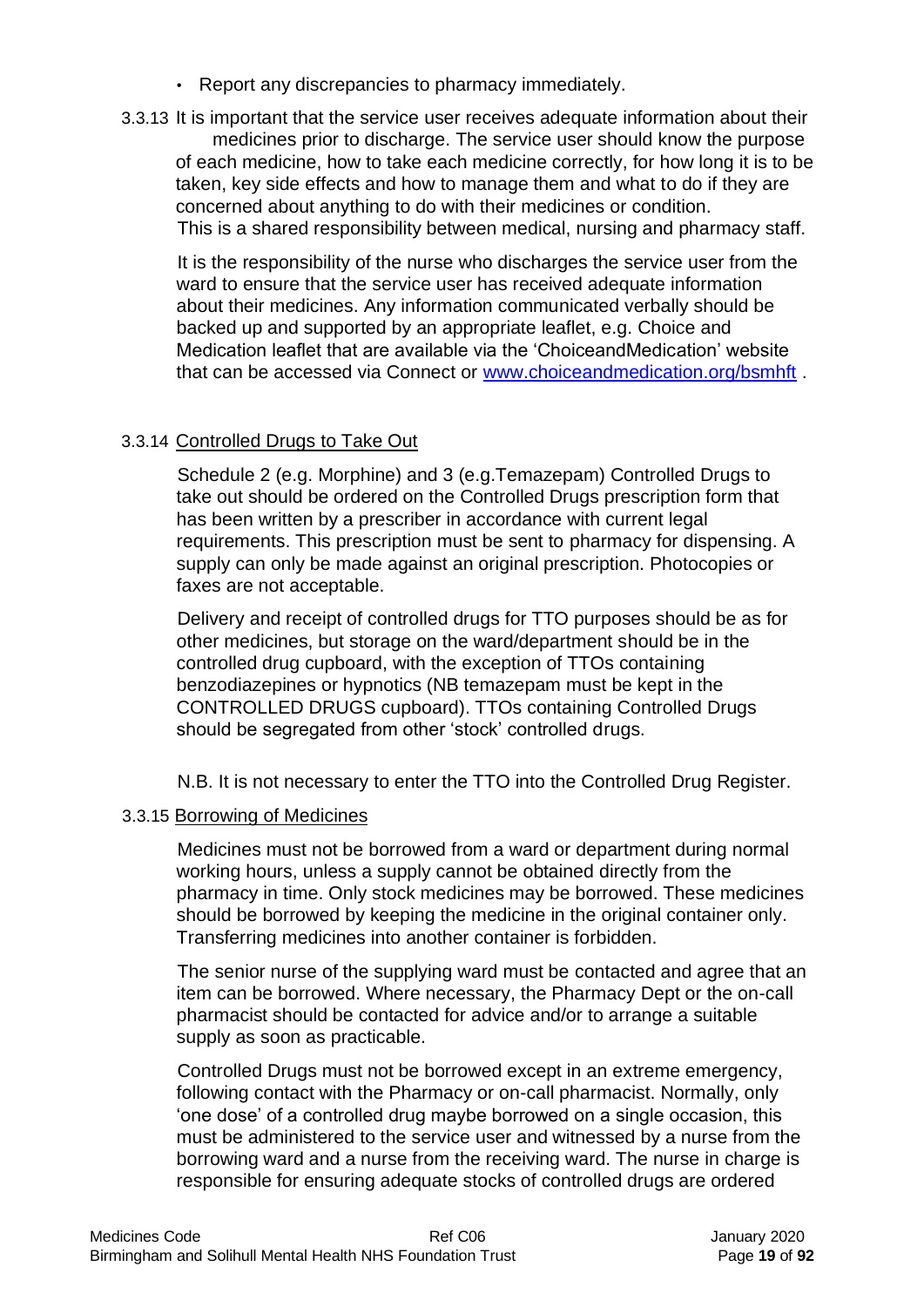from Pharmacy during normal working hours. Out of hours, if necessary, emergency stocks should be ordered via the on-call pharmacist.

Records of a borrowed dose of a Controlled Drug must be made in the Controlled Drugs register of the ward or department who has provided the medicine; i.e. the dose must be booked out of the supplying ward's register directly to the service user in the receiving ward. The pharmacy must be informed as soon as practical after a borrowed supply of Controlled Drug has been made.

## **3.4 Patient's own Medicines**

- 3.4.1 All medicines brought into an inpatient unit by service users remain their own property and should not therefore be destroyed or otherwise disposed of without their agreement or, if this is not possible, their relatives' agreement.
- 3.4.2 Medicines brought into hospital by service users should be reviewed by the admitting doctor who may or may not wish to prescribe them. This is an important component of medicines reconciliation which is covered by the Trust Medicines Reconciliation policy.
- 3.4.3 Where wards are using the traditional ward stock system it is usual for the ward to receive medicines for administration to service users solely from the hospital pharmacy. However, it acceptable to use service users own medicines providing they meet specific criteria set out in Appendix 16. Otherwise, all medicines brought into hospital by service users would, following their agreement or the agreement of relatives, be either taken home by the service user's relatives or sent to the pharmacy for destruction. If service users own medicines are to be destroyed the agreement of the service user must be gained. A service user medicines return form should be completed with one copy filed in the service user's integrated care record and one copy sent to Pharmacy with the medication for destruction.
- 3.4.4 Where medicines belonging to service users are to be used whilst that service user is within in-patient or care settings, they should only be used if assessed as suitable. Appendix 16 – Use of Patients Own Medication on an in-patient unit outlines a standard operating procedure for assessing service users own drugs.

Use of Patients Own Drugs (POD) may often be appropriate when service users are admitted to an inpatient unit to

- Reduce the delay in availability of medication especially out of hours
- Enable continuity of treatment where the pharmacy does not stock the item
- Minimise waste

Consent must be obtained from the service user as these medicines are their property. If service users do not agree to their use then they should be removed from the ward and returned to the service user's home by their representative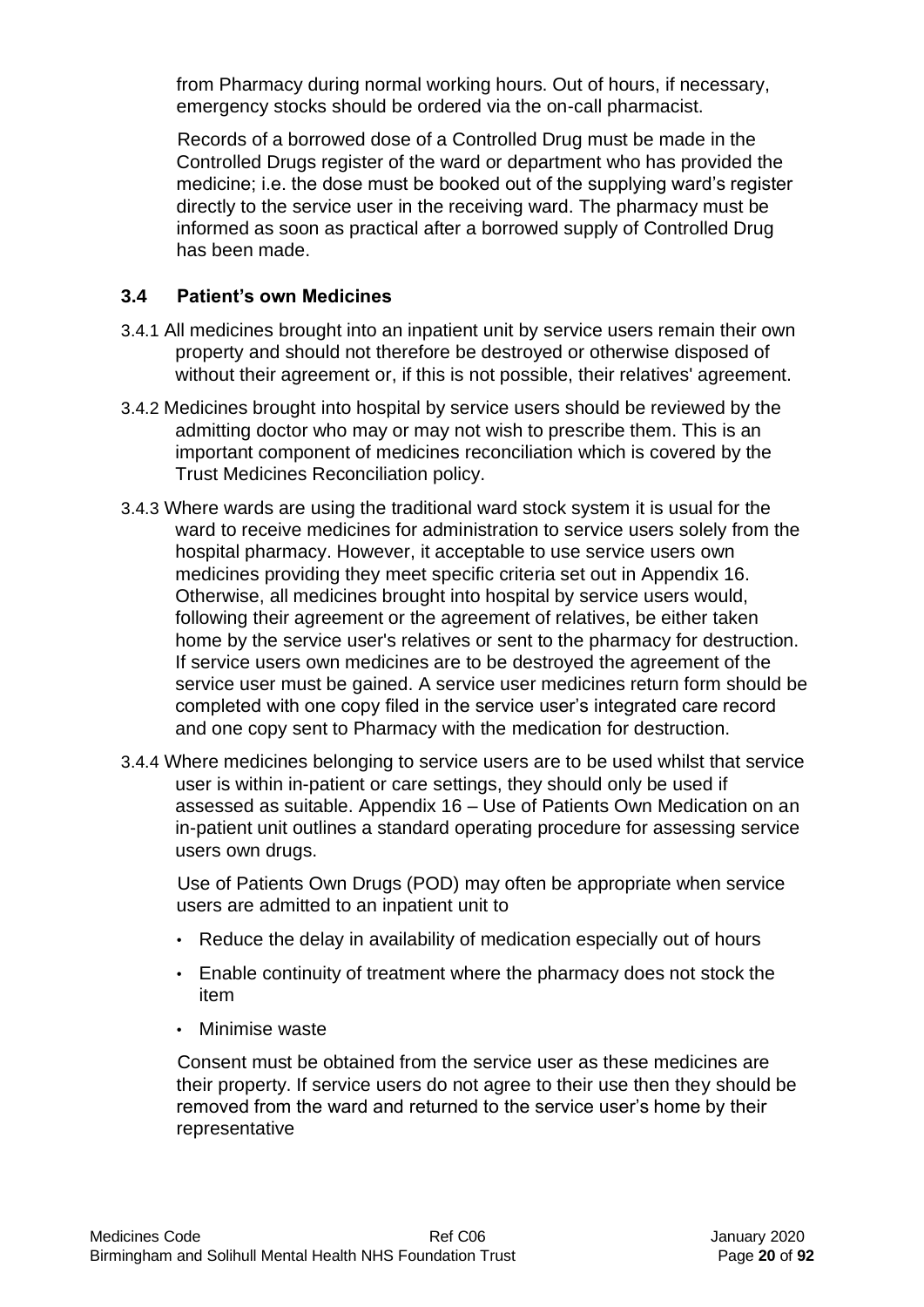The assessment of the suitability of using PODs should ideally be that of a pharmacist or a technician. However the senior nurse on duty or a doctor can assess if appropriate

The assessment involves a clinical review of treatment, agreeing with the service user what medicines they are willing to take and examining the physical state of the products.

Assessment is a professional matter and medicines must not be used if there are concerns about the identity, appearance, or physical and chemical stability of the medicine

The medicine must be clearly labelled with:

- The service user's name
- The name and strength of the medicine
- Date dispensed (do not use if dispensed more than 6 months ago or the expiry date has passed)
- Name and address of the supplier

If the medicine has no dispensing label, it must not be used

Medicines such as Glyceryl Trinitrate tablets and eye drops which have a short shelf-life once opened must not be used unless the date that the medicine container was opened is clear, the item is within the accepted expiry date and is in otherwise good condition.

There must be confirmation that the medicines have been stored appropriately. e.g. items that require refrigeration such as insulin have been stored in a refrigerator, or are within the manufacturers designated time period for in-use storage at normal temperatures.

The overall appearance of the bottle, label and medicine must be acceptable e.g. the container must be intact and clean. The medicine must be without visible sign of deterioration.

The medicine in the container must be all of the same type. If the appearance of the dosage units is not uniform they must not be used.

The medicine in the container must be as described on the label. If there is any doubt it should not be used.

After the assessment medicines should be either

- a) Stored on the ward for use by the service user
- b) Stored securely in the hospital during the service user's stay
- c) Sent home with a service user's representative
- d) Removed for destruction (with the service user's permission)
- 3.4.5 Controlled drugs must be stored in the CONTROLLED DRUGS cupboard and recorded as detailed in the procedure for making entries into the Register.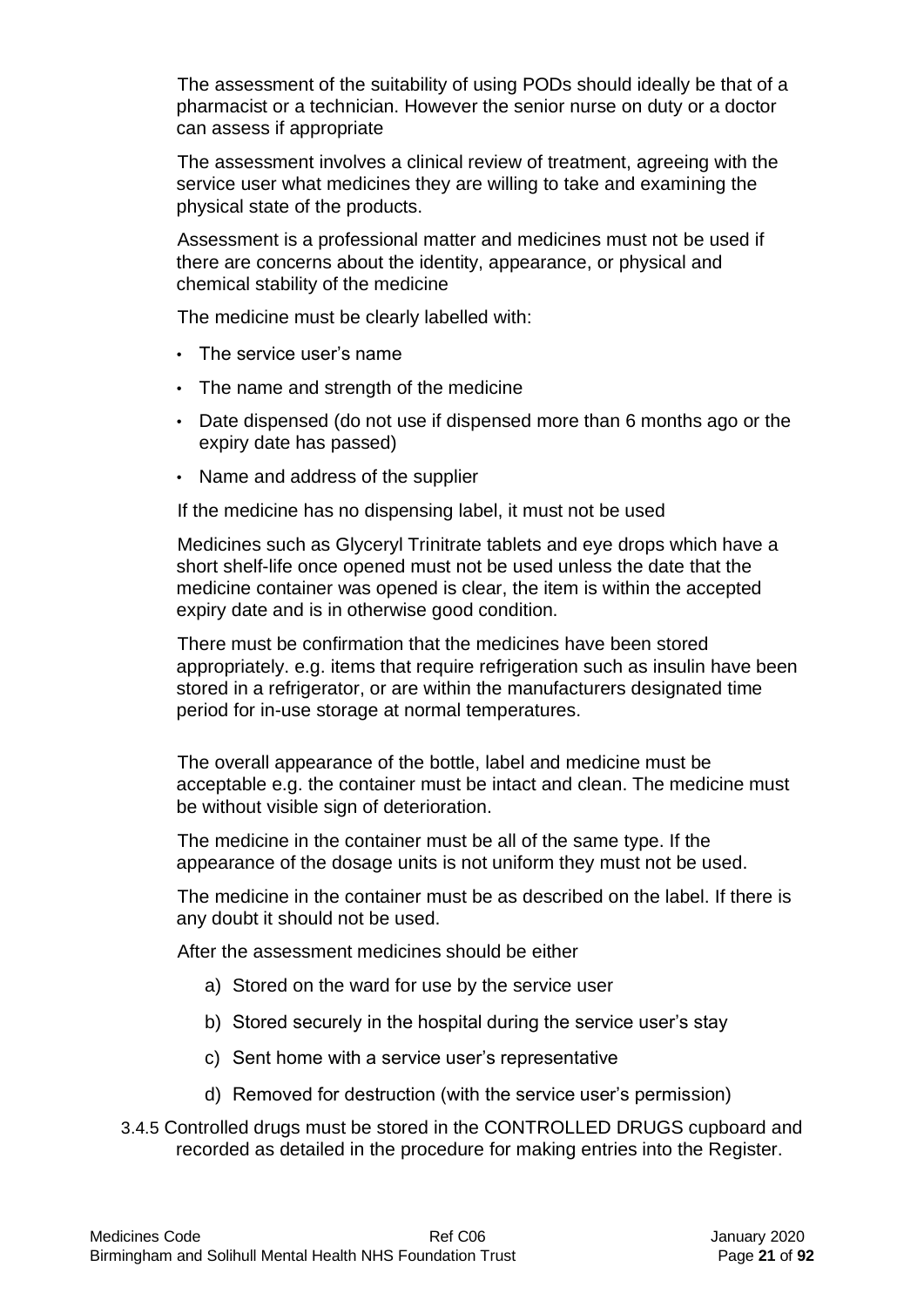### **3.4.6 Unidentified Substances** See

appendix 11.

- 3.4.7 In the event of a death of a service user while on the ward:
- 3.4.8 PODs must never be returned to a relative or carer and must be kept on the ward in quarantine for two weeks in case they are requested by the coroner.
- 3.4.9 The PODs, including any Controlled Drugs, must be placed in a sealable bag with the service user's name on it. A list of these medicines, along with their quantities, must be made in the ward diary and the entry dated, witnessed and signed by two nurses or a nurse and a pharmacist or doctor. The bag

should then be sealed and the two people involved in witnessing the sealing should sign across the seal along with the date. The bag should then be stored in the drug cupboard or if it contains Controlled Drugs, in the Controlled Drugs cupboard. (However, as any Controlled Drugs will have been booked out of the Controlled Drugs register they do not need checking when the weekly Controlled Drugs check is done).

- 3.4.10 If any of the service user's own medicines are Controlled Drugs, these must be booked out of the Controlled Drugs register and an entry made stating 'Patient deceased and their medication has been put into quarantine'. This should be witnessed and dated by either two nurses or a nurse and an authorised pharmacist.
- 3.4.11 If the Coroner asks for the medicines, they can be released to his or her approved representative. The wording 'Handed over to the Coroner' along with the date handed over should be written against original entry in the ward diary and this should be signed by the coroner's representative removing them and by a nurse who must witness the removal.
- 3.4.12 If after two weeks the Coroner has not asked for the medicines they can be returned to pharmacy in the sealed bag. The wording 'Returned to pharmacy' along with the date returned, should be written against original entry in the ward diary and this should be signed by the member of the pharmacy team removing them and by a nurse who must witness the removal.

# **3.5 Transportation of Medicines**

- 3.5.1 Transport within hospitals
	- Medicines must be transported within hospitals by members of Trust or contracted transport services staff.
	- A record of the transport of medicines including signatures from the persons issuing the medicine, transporting the medicine and receiving the medicine is required.
	- Medicines must not be left unattended at any time during transport. When medicines are received at their final destination they must not be left unattended or unsecured. They should be handed to a nurse and locked away in a medicine cupboard at the earliest opportunity and items for refrigeration placed in a refrigerator immediately.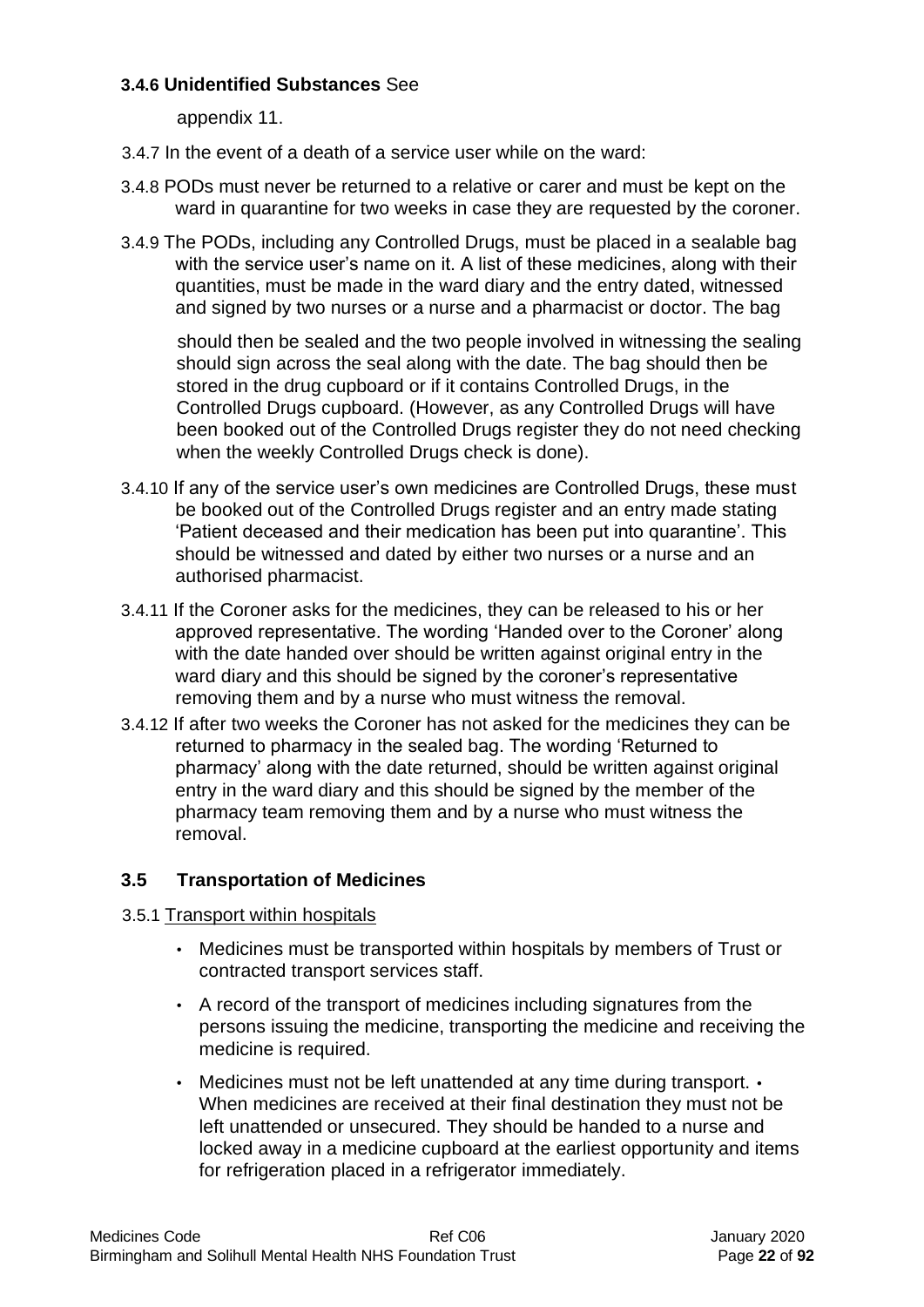Where the medicines are delivered to a central point, the containers must be securely stored while waiting to be transported to the wards/teams/clinics. The responsibility for the security rests with those transporting the medicines until the delivery is completed and the necessary signatures obtained. Where the responsibility for containers containing medicines is transferred from one team to another, the consignment note must clearly identify the containers transferred and the new transport/portering team accepting responsibility.

#### 3.5.2 Transport of medicines between health services premises.

Medicines accompanying a service user being transferred from one hospital to another may be transported between hospitals with the service user in an ambulance or by authorised hospital transport, or taxi. It is important that medicines are packaged securely and where necessary are labelled with the final destination.

### 3.5.3 Transport of medicines from the pharmacy department by authorised transport.

- All medicines must be transported in sealed, tamper evident containers.
- Containers must be kept securely or under surveillance whilst awaiting collection from or on receipt at the designated areas.
- On arrival on the ward/team/clinic, containers should be handed to a nurse. Once delivered to the ward/team/clinic the responsibility for the security of the medicines rests with the nurse in Charge, who will arrange for the contents to be unpacked, checked and put away securely as soon as possible.
- Delivery vans carrying medicines should not be externally distinguishable from other trust vans. • Delivery vans should not carry any unauthorised passengers whilst carrying medicines.
- Delivery vans should be locked when unoccupied.
- The driver shall carry a consignment note stating the number of containers. The authorised person accepting the delivery must sign the note on receipt. The consignment note must be returned to the pharmacy.

#### 3.5.4 Transportation by Taxis

- All items must be transported in tamper-evident sealed containers. Controlled Drugs must not be uniquely identified.
- Transport must be obtained from the Trust's contracted service and the car number and drivers name must be recorded.
- Only hospital contract taxis with drivers able to produce identification bearing a photograph shall be used.
- Items must be collected from the pharmacy or an agreed designated area and delivered to the addressee or pre-arranged point.
- If items are not delivered directly to the addressee the responsibility for security rests with those receiving the container until delivery is completed and documentation countersigned.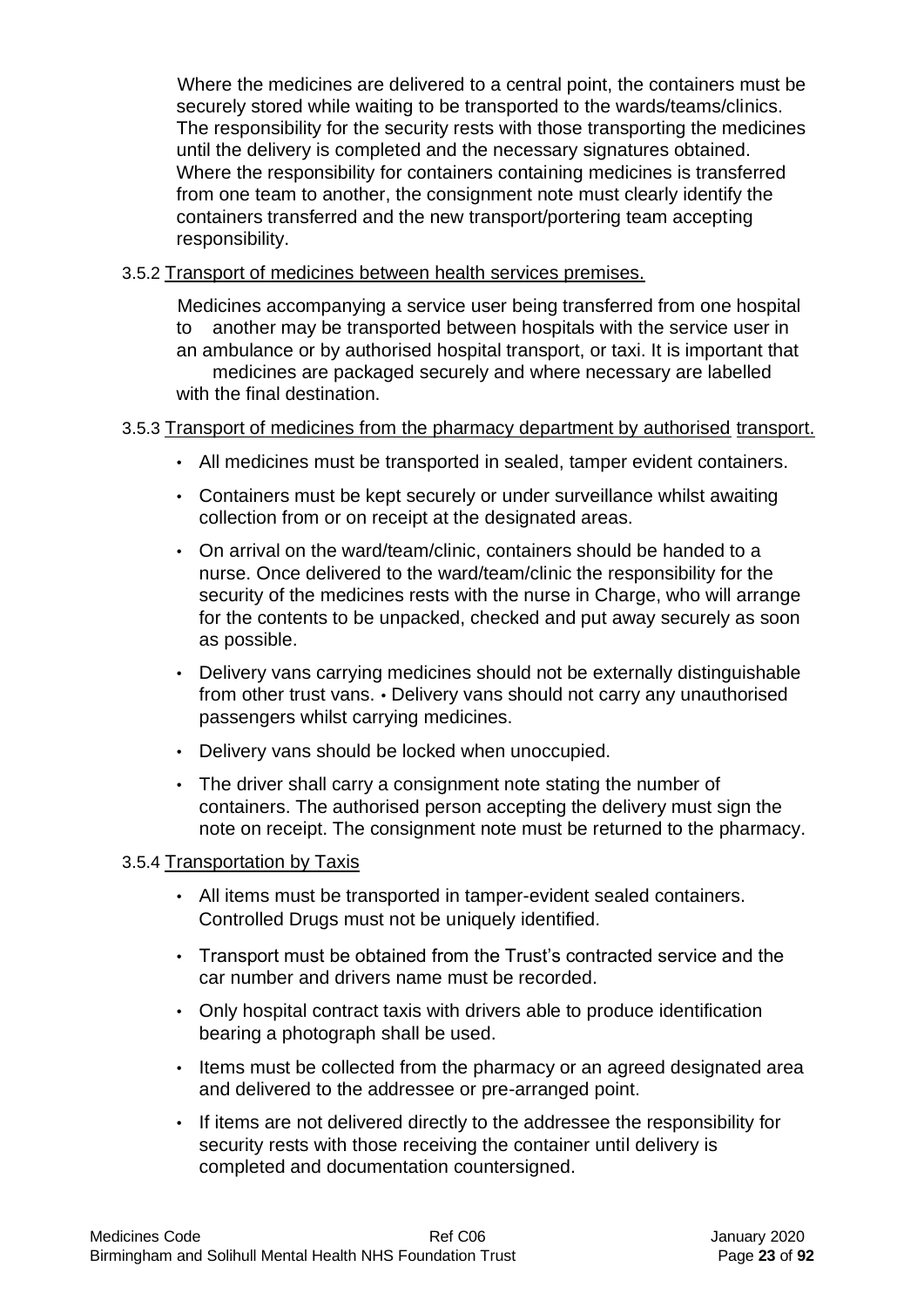#### 3.5.5 Transport of medicines to individual service users at home.

- Medicines may be transported home by service users or their carers following a hospital attendance or on discharge.
- Service users or carers who have left the hospital before all their medicines have been dispensed should be instructed to return to the hospital at a later date to collect them unless arrangements have been made e.g. through home treatment/assertive outreach.
- The transport of medicines to a service user's home at other times must be by a member of the team caring for that service user (e.g. home treatment or assertive outreach team). See section 10.7 for further details of carriage of medicines to patients in the community. • In exceptional circumstances contracted transport service staff may deliver medicines to service users at home. In these circumstances a member of the Pharmacy or the team caring for the service user must confirm the medicines have been received.

### 3.5.6 Carriage of Medicines in the Community

- 3.5.7 Medicines issued to, or accepted by, an employee are the responsibility of the person to whom they are issued.
- 3.5.8 All staff required to carry prescribed medication must have a valid identification card issued by the Trust. This should be shown if requested by a service user or any other person having reason to check the identity of the employee.
- 3.5.9 Medication carried by staff must be prescribed as a specified dose for a named service user by a prescriber (except as described in (c) below. Additional medicines may be carried to allow for breakages or emergencies. These will be for:
	- a) Direct administration by a nurse to an identified service user, or
	- b) Delivery to an identified service user for self-administration over a

specified period, or

- c) As a limited stock supply of medication required by nursing and medical members of Home Treatment or Assertive Outreach teams when called to an initial assessment of a new service user, or an existing service user whose medication requires urgent review and pharmacy services are not immediately available.
- d) Use under PGD. Where a supply of medication is to be left with a service user the pharmacy will supply medicines in pre-pack format

All medicines carried by qualified nursing staff must be prescribed by an appropriate prescriber and be accompanied by an EPMA print out or access to the EPMA medicines administration record, except as described in c and d above.

3.5.10 Home Treatment and Assertive Outreach Teams are sometimes required to carry a limited stock of medication to an initial assessment, where the service user may require the immediate prescription, administration and dispensing of medication. This may avoid undue delay in commencing a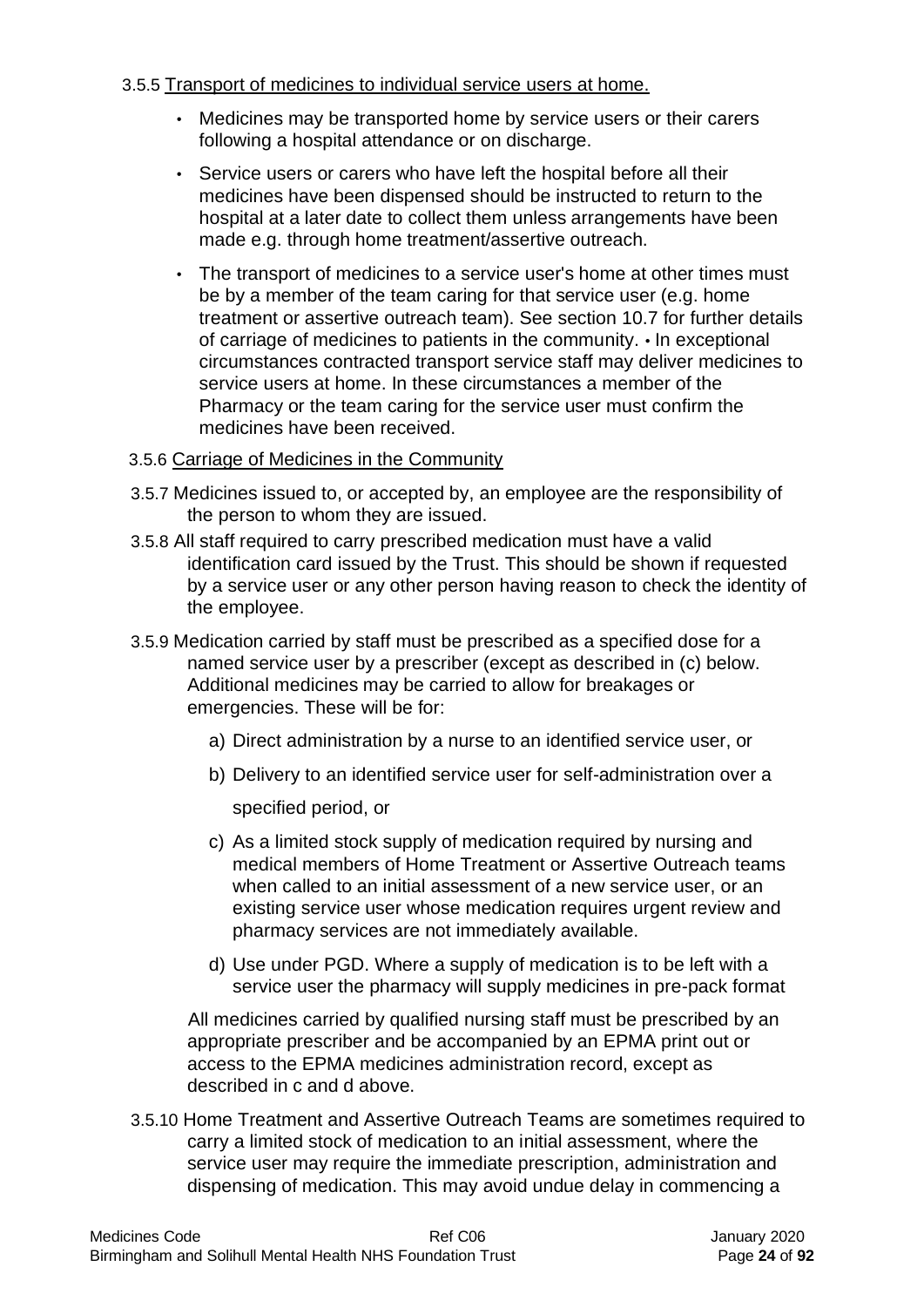course of essential and urgent pharmacological treatment. The team will have the stock requirements ("Emergency Stock Box") agreed with, and closely monitored by, the Pharmacy Department. Medication from this stock must only be administered against a valid written prescription or EPMA record.

3.5.11 Teams will normally receive prescribed medication from the Pharmacy Department. On occasions it may be appropriate for a Trust employee to collect prescribed medication from a community pharmacist issued through a prescription from the service user's General Practitioner(Form FP10) or from their hospital prescriber (FP/HP10) when the hospital pharmacy is

unable to supply.. Any such actions will be clearly detailed in the service user's clinical records.

3.5.12 Staff who are not registered nurses may deliver medication for selfadministration by the service user. However where medication is to be administered, via any route, the person supervising the administration of the medication must be a nurse whose registration is recorded on the NMC professional register.

Staff who are not registered nurses may witness, and subsequently report back to the clinical team that a service user has self-administered medication as prescribed. The clinical team should be satisfied that it is appropriate for the service user to self-medicate, having regard to both the medication prescribed by the team, the GP and any other prescribers caring for the individual as well as the service users clinical state.

Registered and non-registered staff must enquire about all stocks medication the service user has access to prior to administering or supervising self-administration of medication.

If indicated, staff can offer to remove unused and excessive medication in the interests of safety (working with family and carers where possible.)

If the service user is unwilling to cooperate with this (or we are unsure that it is safe to supply medication) the MDT will need to consider whether it is safe to continue providing medication.

Should a decision be made to withhold medication then an explanation must be provided to the service user and documented on their record. The risk assessment will also be updated

A registered professional should always oversee the initial selfadministered dose(s).This enables the healthcare professional to explain the purpose, potential side effects and anticipated benefits of the new medication in addition to further routine checks on what other medication the service user may have access to (and encouraging/assisting to dispose of any medicines no longer used.)

3.5.13 When carrying medication, the following requirements must be adhered to

(a) When medicines are transported personally by a member of staff they must be transported in a robust container and kept out of view of the general public. For reasons of personal safety and security for individual employees medicines must be carried in a fashion that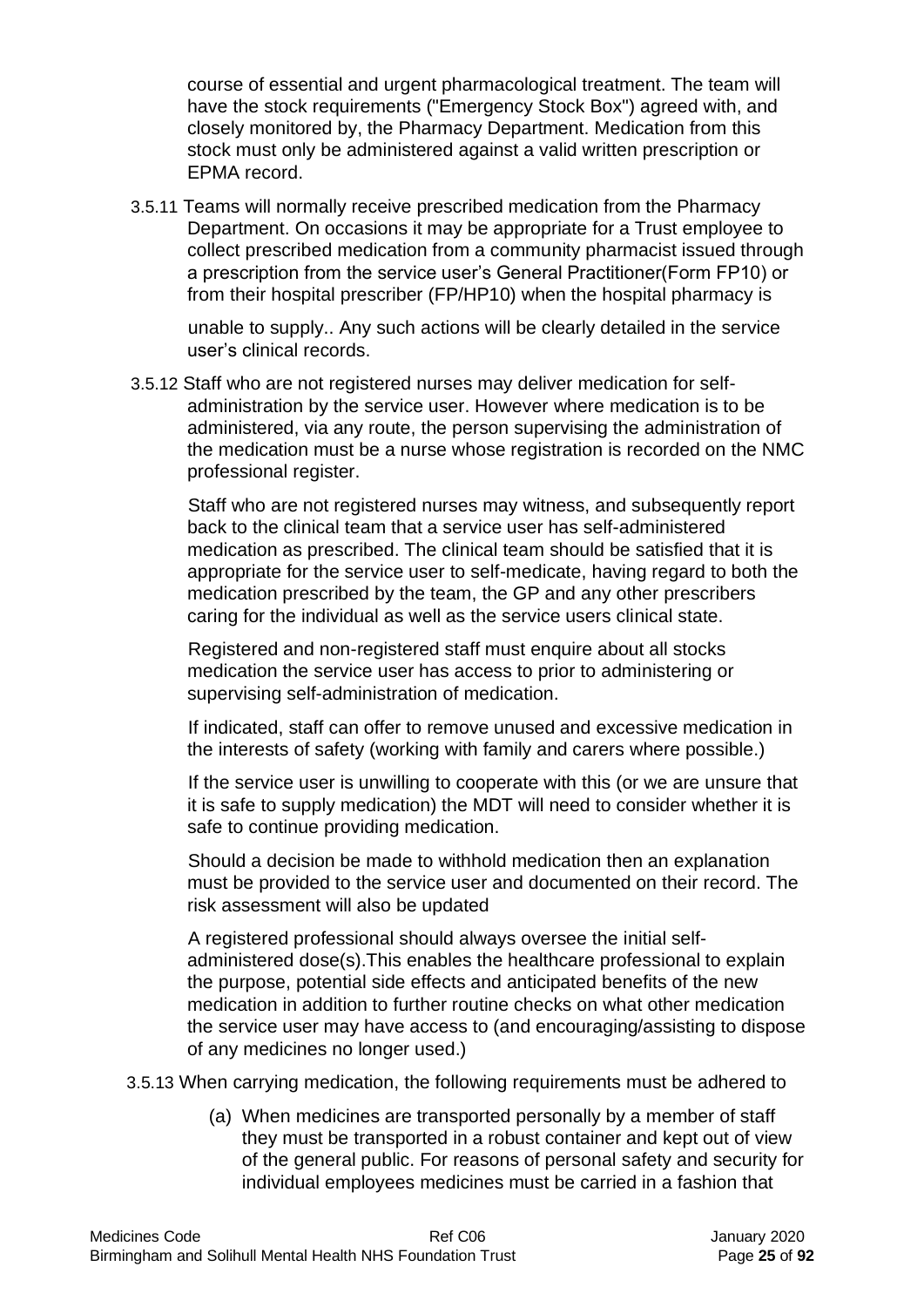does not draw attention either to the individual or to the medicines being transported. The Trust will provide suitable carriage containers that meet both of these needs in consultation with local managers and the Pharmacy Department.

- (b) When transporting medication by car, the employee will ensure that the medication is contained within a secure locked container and is out of sight, locked in the car boot or equivalent, depending upon the make and model of vehicle. Staff members using their own vehicle and who carry medication must ensure they have adequate insurance for this purpose. Medicines must be transported in such a way that prevents damage.
- (c) Medication for self-administration must be directly handed to the service user for whom they have been prescribed, or to a responsible adult nominated to receive the medicines by the service user. On a one off basis and only in exceptional circumstances, medication may be delivered through a letterbox. This should be agreed in advance with the service user or carer and documented in the care plan. In all cases there should be a clear risk assessment that enables the team, and individual members of staff who will be accountable, to demonstrate that the benefits of such action far outweigh any risks. Additionally, the minimum quantity should be supplied wherever possible where medication is delivered through a letterbox. Medication should never be delivered in this way if it is known, or suspected, that children live on the premises, or into communal letterboxes. Should medication have to be delivered in this way this should be recorded on the medicines chart and a clear account should be made in the service users clinical record, identifying the staff involved, and who authorised such action. Safe delivery should be confirmed with the service user or carer as soon as is practicably possible, and at most within 24 hours of delivery.

Such deliveries should normally be authorized by team managers or staff working on their behalf who should report such occurrences through the incident reporting system.

- (d) Staff will normally return to their base at the end of the working day and will ensure that any medication not delivered or administered as planned will be returned to the medicine cupboard before they leave the workplace.
- (e) In exceptional circumstances, it may be appropriate for the employee not to return to their base prior to finishing their span of duty; this will normally be agreed with the team manager beforehand. In these circumstances the employee will ensure that the secure container and any medication or equipment contained therein is taken into their home overnight and not left in a vehicle. The case or container should be stored out of sight, preferably in a locked cupboard, and returned to the base on the next working day. These circumstances may also include the carriage of the agreed Emergency Stock Box by On-Call Home Treatment or Assertive Outreach Staff.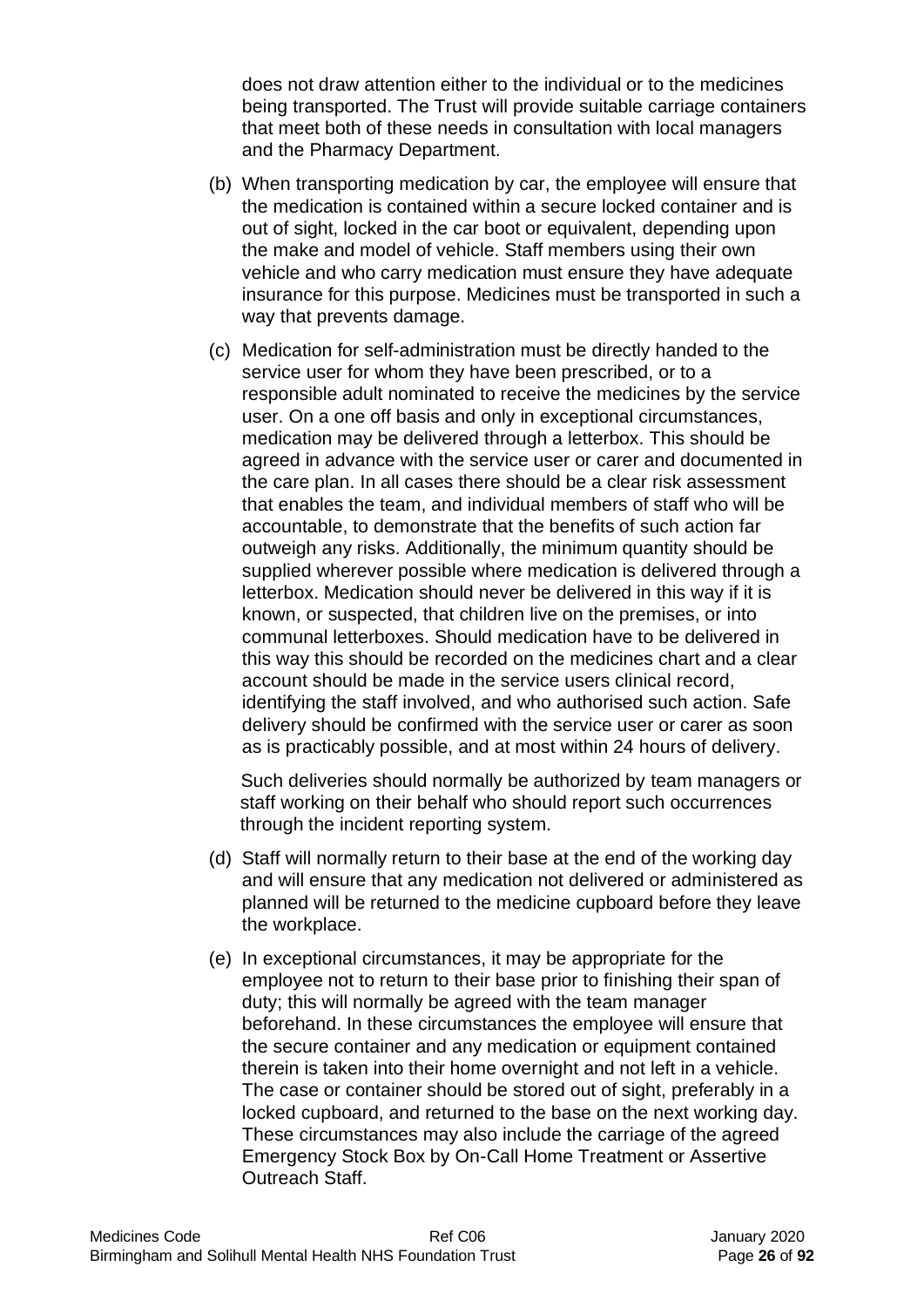(f) Medicines can only be carried where they are prescribed for a named individual, accompanied by a written prescription, EPMA print out or where there is access to the EPMA medicines administration record, in a specific dosage, and contained in appropriate packing that meets all minimum legal requirements regarding displayed information. The only exceptions to this are as described for PGDs and home treatment teams as above.

### 3.5.14 Controlled Drugs

Controlled drugs will be transported from Pharmacy via the trust transport and taxi service as above.

All controlled drugs ordered as a stock medicine must only be transported

with the controlled drugs requisition book. The Pharmacy Dept. will indicate that the controlled drugs for transport have been placed in the Pharmacy box and sealed. The Pharmacy box will be signed for in the normal manner as for all Pharmacy boxes by transport staff.

On receipt of the Pharmacy box by the ward/team, the box should be unpacked as soon as possible and controlled drugs placed in the controlled drug cabinet and the controlled drugs register completed.

TTO and outpatient medication that includes controlled drugs will be transported in the normal manner. The Pharmacy controlled drugs register will be annotated to indicate that the person collecting the Pharmacy box is known to Pharmacy staff and that identification has been checked. The Pharmacy packing sheet should be annotated to indicate that a person's TTO includes controlled drugs and that they should be stored appropriately on receipt. The Pharmacy box will not contain any reference to controlled drugs.

# **3.6 Storage of Medicines**

The Nurse in Charge is responsible at all times for the safekeeping of all medicines on their ward or department or team.

The design and location of all ward or department medicine storage cupboards must be approved by Authorised Pharmacy Staff, and regularly monitored.

All internal and external medicines, disinfectants, and reagents must be stored in locked cupboards, trolleys or other secure cabinets - all reserved solely for the purpose. The only exceptions to this requirement are medicines for clinical emergencies, intravenous fluids, sterile topical fluids and nutritional products and some bulky medicated dressings that, because of their bulk, are stored in a clean area (as agreed between the Ward Manager and an Authorised member of the Pharmacy Staff).

Internal medicines must be stored separately from other medicines. Under no circumstances must medicines be transferred from one container to another, nor must they be taken out of their container and left loose. All medicines in transit must be in a sealed tamper evident container.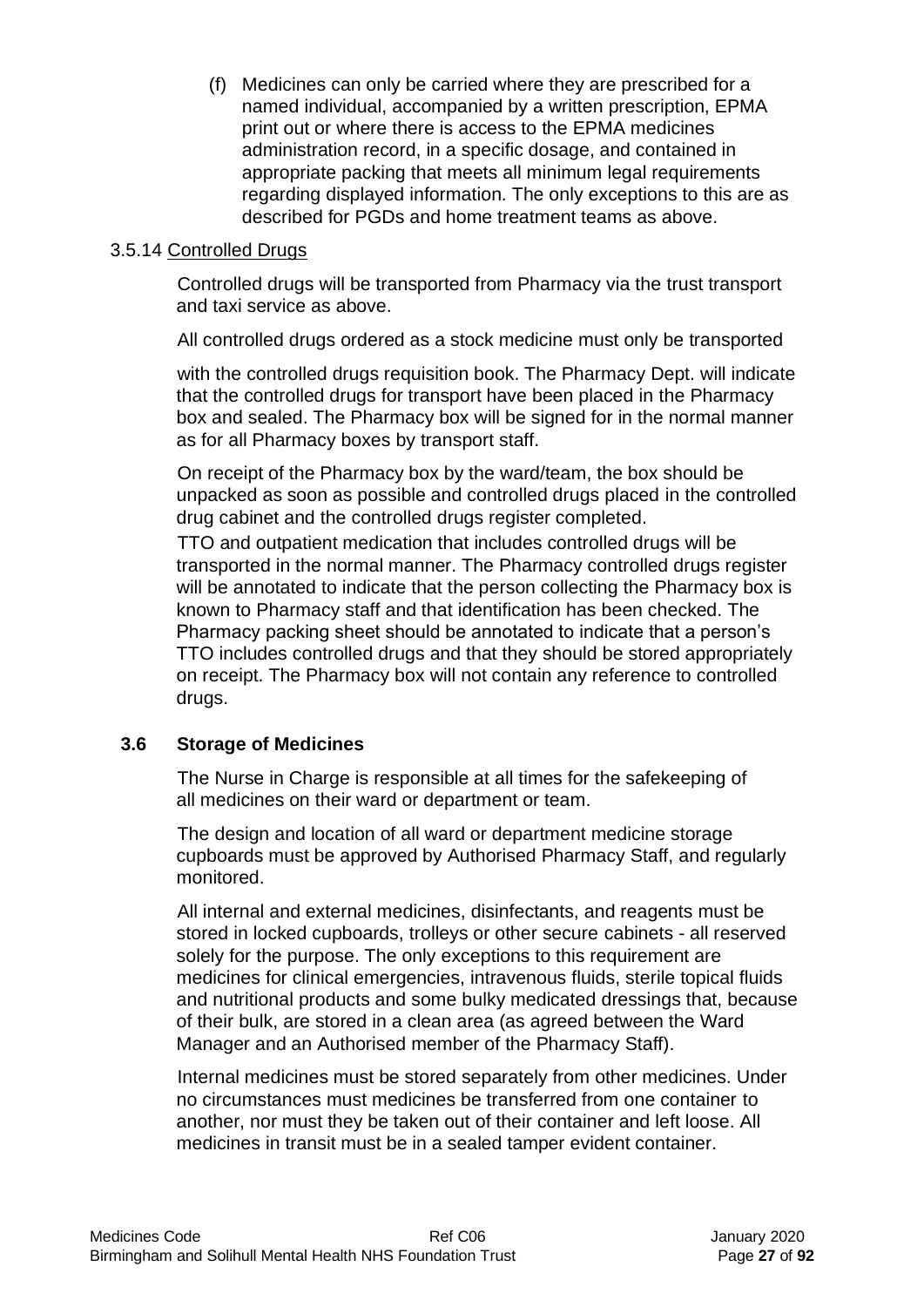Controlled drugs including benzodiazepines and hypnotics must be stored in a separate designated controlled drugs cupboard that is compliant with the Misuse of Drugs Regulations. Each ward and team will keep an up to date Register of Controlled drugs including benzodiazepines and hypnotics. This must include controlled drugs received, controlled drugs administered, a running balance and details of any controlled drugs returned to pharmacy for re-use or destruction.

Records of the maximum and minimum temperatures of clinic rooms where medicines are stored must be made on a daily basis, resetting the thermometer daily.

Where cold storage of medicines is necessary, a lockable, temperature controlled/monitored medicines fridge must be made available which must be reserved solely for the purpose. Records of the refrigerator temperatures are recorded on the trust 'Checkit' system, which gives a real time record of the refrigerator temperature.

Where there are temperature excursions, advice should be sought from Pharmacy on the appropriate continued use or replacement of medicines.

For each community team base where medicines are stored, a suitable nurse must be designated as the Nurse in Charge. This Nurse in Charge is ultimately accountable for the stock of all medicines held, ensuring that the Medicine Code is followed and that the security of medicines is maintained.

All medicines will be supplied by the Pharmacy and must be kept in a separate locked medicine cupboard to which the Community Nurses have access.

#### **3.6.1** Siting of Cupboards and Trolleys**.**

The siting of medicines storage cupboards and the cupboards themselves must conform to the requirements of the British Standard 2881. Cupboards and trolleys must be sited where most convenient for staff, allowing adequate space and permitting surveillance to afford maximum security against unauthorised access. Medicine cupboards must generally be sited in a clean utility room to which the general public does not have access. Cupboards must not be sited where they may be subjected to higher than recommended humidity or temperature. Reagent cabinets must be sited in areas where testing is carried out.

For community teams, each team manager will be responsible for identifying a suitable lockable cupboard for storing medication. The Trust's Pharmacy Department must approve the location and specification of the cupboard. Normally, the medicine cupboard will be affixed to an internal wall, situated in a discrete location within the team base and only accessible by qualified nursing or pharmacy staff.

#### 3.6.2 Review of Storage of Medicines

The quantities, range and storage of medicines stocked will be reviewed regularly by the Authorised Pharmacy Staff together with the Nurse in Charge.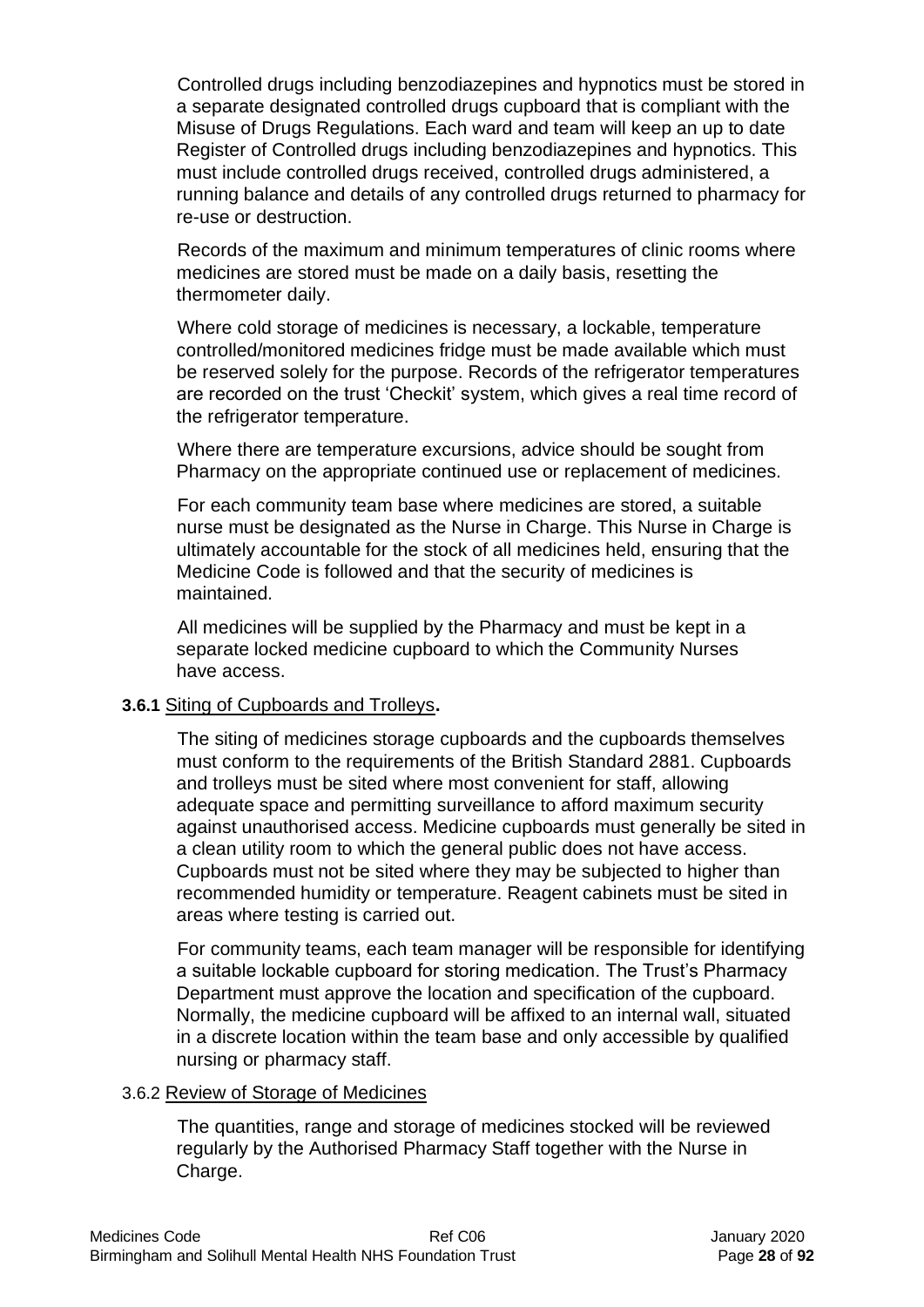#### 3.6.3 Controlled Drugs (schedule 2 and 3)

No ward, clinic or team must store Controlled Drugs unless there is an appointed Nurse in Charge responsible for their storage and administration.

#### 3.6.4 Samples of Medicines

No samples (of medicines or dressings) may be left on wards, clinics or teams. Representatives of pharmaceutical companies wishing to leave samples must be referred to the Pharmacy.

Representatives from the pharmaceutical industry should not normally have access to clinical areas without the necessary authorisation from a consultant or the Chief Pharmacist

#### 3.6.5 Closure of a Ward or Department

If a ward, clinic or team is to close, the controlled drugs must be handed

over by the Nurse in Charge to an Authorised member of Pharmacy Staff who will sign the appropriate section of the register and return the Controlled Drugs to the Pharmacy.

If a ward, clinic or team is to close for more than a week, all other medicines must also be returned to the pharmacy. However, if a ward is to close for only a few days, the medicines (other than Controlled Drugs) may, with the agreement of an authorised member of the Pharmacy staff and the Nurse in Charge, stay on the ward provided there is adequate security to prevent unauthorised access to the cupboards.

#### 3.6.6 Breach of Security

Any incident must be reported immediately and investigated as soon as practical by the Nurse in Charge together with an Authorised member of the Pharmacy staff. An Eclipse form should also be completed.

#### 3.6.7 Storage Accommodation

Clinical areas may have some or all of the following medicine storage units.

- Controlled Drug Cupboards reserved solely for the storage of Controlled Drugs and secured to the wall. These cupboards may be separate from others or be inside other locked medicines cupboards used to store internal medicines. The lock must not be the same as any other lock in the hospital.
- Internal Medicine Cupboard(s) for the storage of tablets, liquid medicines, injections etc. Medicines should not be stored at temperatures above 25oC unless stated otherwise on the label. They should be stored in alphabetical order according to approved name or another suitable system understood by all staff.
- External Medicine Cupboard(s) for the storage of creams, lotions etc.
- Medicine Refrigerator medicines must not be stored together with food or pathological specimens, but in a separate small locked fridge. Medicines requiring storage below room temperature will be marked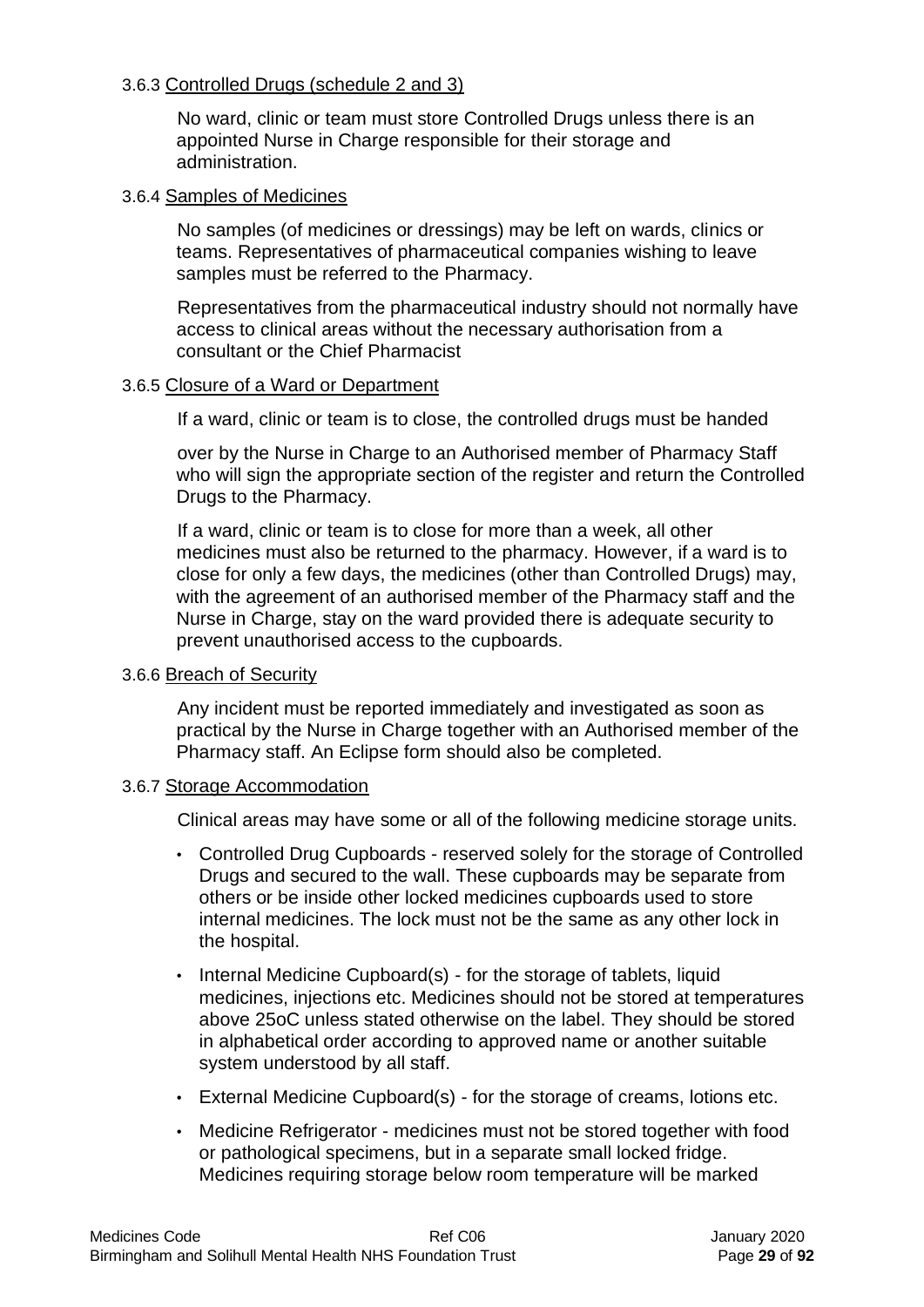"Store between 2ºC and 8ºC, in a refrigerator." The temperature of medicine fridges must be continuously monitored and recorded, using the Checkit system. In the case of high or low temperatures outside the acceptable range then Pharmacy must be contacted for advice and next steps. Until it is advised that refrigerated medicines are safe to use, affected medicines must be removed to another refrigerator that is in good working order and the affected medicines quarantined and not used. The Estates and Facilities Dept. Must be contacted to correct the problem. Once the problem is rectified then the refrigerator can be restocked from Pharmacy and/or the original medicines removed from quarantine and placed back in the original refrigerator (or replacement)

- Reagent Cupboard(s) situated in the area where urine testing is carried out. Some wards/units may not require a separate cupboard if urine testing is only very rarely carried out but in such circumstances there should be an agreement about where such testing is to take place. They must not be stored with internal medicines
- A Clean Storage Room for intravenous fluids and sterile topical fluids, if

no suitable cupboard is available.

- Medicine Trolley Where used for storage of medicines in current use on the medicine administration round. When not being used the medicine trolley must be locked and secured to the wall. The trolley must not be left unattended during the medicine round. If the nurse of healthcare professional undertaking the medicines round leaves the trolley, it must be locked immediately.
- Medicines for Clinical Emergency must be readily accessible and in a position to afford supervision to prevent unauthorised access. For further details refer to the Clinical Emergency Policy for your locality.

Clinic Room temperatures must be monitored and recorded on a daily basis. If the temperature exceeds  $25^{\circ}$ C on a regular basis then the Pharmacy must be contacted for advice and if necessary to quarantine medication until its safety/efficacy for use can be assessed. The Estates Department must be informed to see if the problem can be rectified and if necessary, a business case for climate control may need to be developed and agreed through the Trust.

3.6.8 Flammable Liquids, Gases, Aerosols - advice is obtainable from the Trust Fire, Health and Safety Advisor.

# **3.7 Checking of Stock Balances**

3.7.1 Controlled drug registers are available from the Trust Pharmacy service as bound books. A separate page should be used for each supply of controlled drugs. For each preparation, entries should be in chronological order, in indelible ink and with a running balance. If the end of the page is reached then the balance should be transferred clearly to a new page. This transfer should be witnessed.

If a mistake is made then it should be bracketed in such a way that the original entry is still legible and the correction made as close to it as possible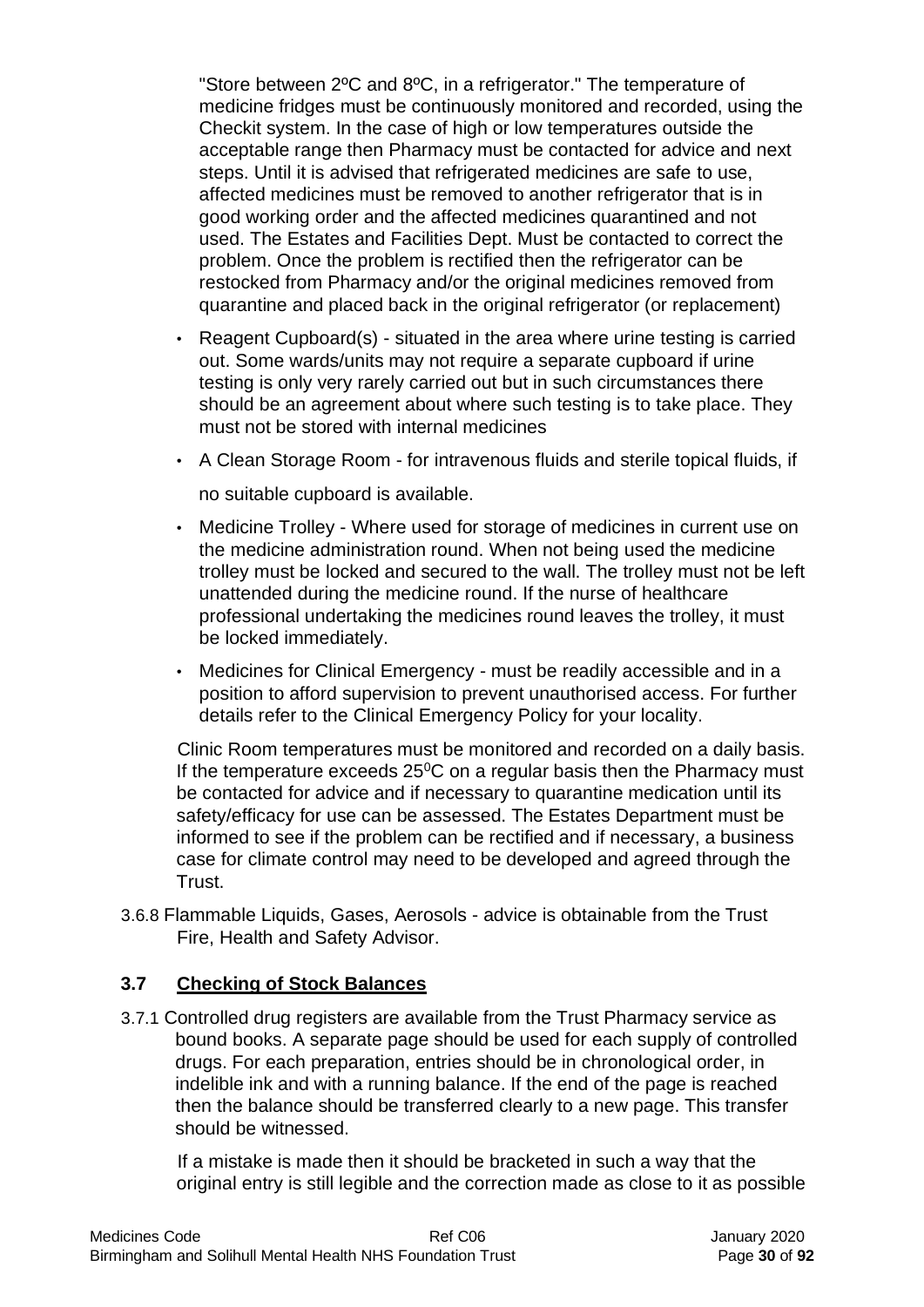with the brackets and correction signed and dated. Alternatively, a single straight line through the entry may be made as long as the original entry is clear and legible. Under no circumstances should entries in controlled drug registers be erased or obliterated.

Controlled drug registers must be kept for a minimum of two years by the ward or department after the last entry has been made. After two years, they should be destroyed as confidential waste. If there is record of any controlled drug destruction in the Controlled Drug register, it must be kept for a minimum of seven years. After seven years they should be destroyed as confidential waste.

#### 3.7.2 Controlled Drugs including benzodiazepines and 'Z' hypnotics

3.7.2.1 It is good practice to check stock balances of all schedule 2 and 3 Controlled Drugs, benzodiazepines and 'Z' hypnotics with every shift change involving a change of Assigned Nurse in Charge. The audit minimum standard is that the stock balance of all Controlled Drugs entered in the Register must be checked once a week against the actual stock held in the ward/department. Between these limits the frequency of stock checks carried out on each ward/department is at the discretion of the Nurse in Charge. There is no

need to open packs with intact tamper evident seals for stock checking purposes. However, when such packs are opened for the first time, this should be done in the presence of a suitable witness. Where possible there should also be verification of entries in the register against entries made on individual inpatient prescriptions. This also applies to those medicines deemed controlled drugs by local agreement.

- 3.7.2.2 Two Practitioners, one of whom must be the Nurse in charge, must perform the check.
- 3.7.2.3 A record indicating this check has been carried out must be kept in the Controlled Drug Register and must confirm the stock is correct. The record must be dated and signed by both Practitioners. The Nurse in Charge must ensure that these checks are carried out.
- 3.7.2.4 The Nurse in Charge must undertake a random check of all Controlled Drugs cupboards at least once a month and record it in the ward register.
- 3.7.2.5 It is recommended that stock balances of individual preparations be checked after every administration. Both individuals must initial the entry to confirm the stock balance has been checked and is correct. If there any discrepancies then the procedure outlined in section 16 should be followed.

Liquid medicines will only be accurately checked against full and empty bottles. In between, balance checks can only be estimated. Where overage/under ages are identified then this should be checked by the nurse and the Nurse in Charge. Where overage/underage quantities are confirmed, this should be recorded in the Controlled Drug Register, clearly marked as an overage/underage and signed by both practitioners and dated. It is therefore good practice to check controlled drug register balances for liquid controlled drugs when an in-use bottle is empty and before the next new bottle is opened.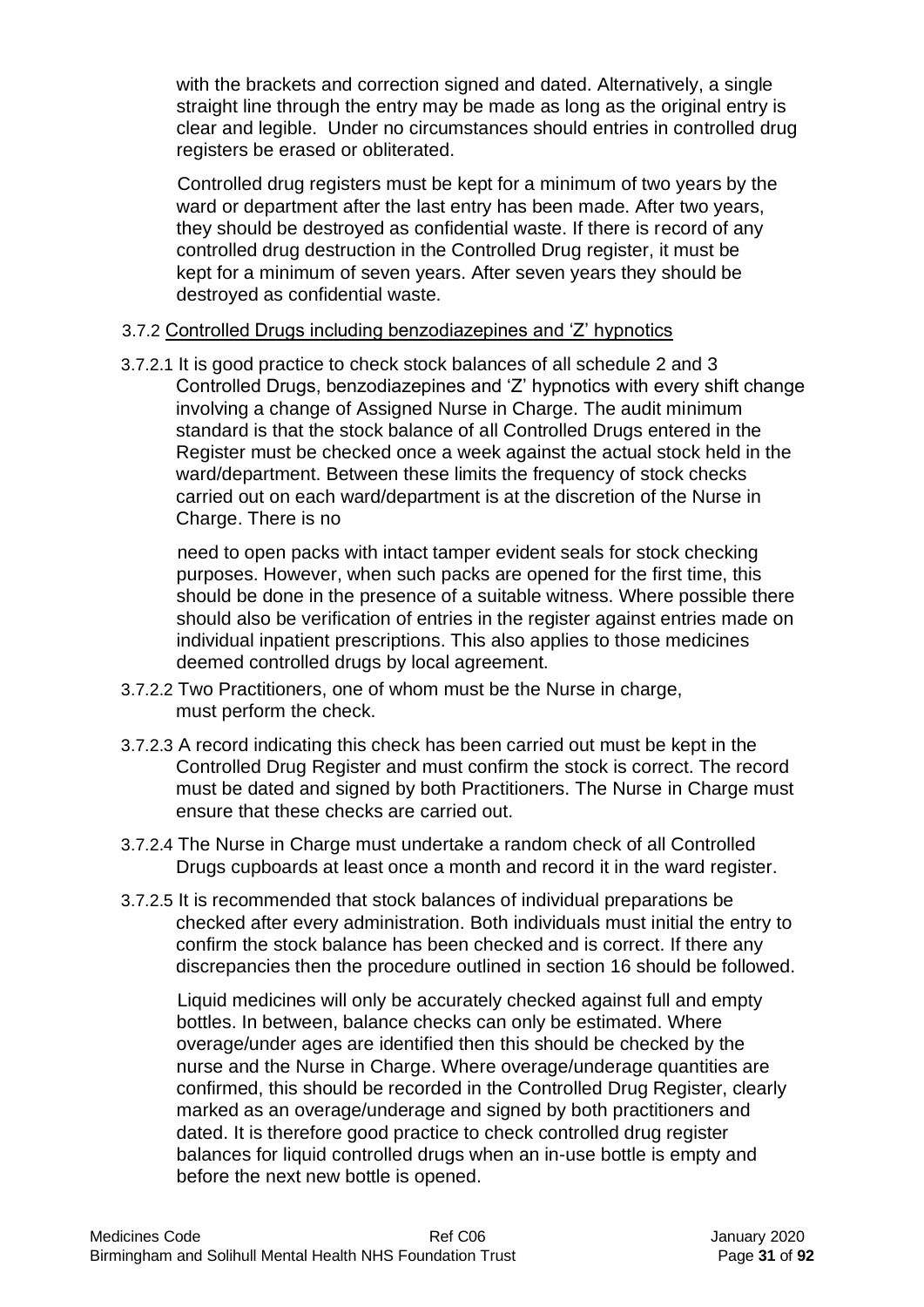- 3.7.2.6 Any need for more frequent checks will be decided by the Nurse in Charge in liaison with the Chief Pharmacist or Deputy Chief Pharmacist.
- 3.7.2.7 Authorised pharmacy staff should check the Controlled Drugs balance at a minimum of every three months and when asked to do so, for example when overall responsibility for the medicines change e.g. change of appointment of the Nurse in Charge. Where necessary there should also be verification of entries in the register against entries made on individual inpatient prescriptions. Pharmacy staff will also carry out audits of the safe and secure handling of controlled drugs every six months.

### 3.7.2.8 Other Medicines

Any need for checking stock balances of other medicines must be left to the discretion of the Nurse in Charge. If, however, there is suspicion of abuse of medicines this must be reported to the department manager and the Chief Pharmacist. In such cases it is advised that a stock balance must be recorded and regular checking introduced. If this shows discrepancies the medicine must be made subject to similar procedures required for Controlled Drugs and register entries must be made whenever the medicine is administered.

### **3.8 Custody and Safe-keeping of Medicine Keys**

# 3.8.1 The Controlled Drug Cupboard Key

On wards, the key must be kept on the person of the Nurse in Charge or Designated Nurse nominated by them. The key must be kept on a separate key ring that can be readily identified. Responsibility remains with the Nurse in Charge.

On community teams, the key will be kept in the teams safe. Only qualified nursing staff will have access to this safe.

No practitioner can have access to the Controlled Drug cupboard except with the agreement of the Nurse in Charge, officially holding the key. The key must not be handed over to medical staff.

Authorised Pharmacy Staff may have access to the controlled drug cupboard key for the purpose of performing statutory checks.

In the event of the person in charge being inappropriately qualified, the key must be handed to the Nurse in Charge of a ward or department in the near vicinity. This information must be made known to the staff in either the ward or department and to the manager in charge of that section.

Where Controlled Drugs keys go missing, every effort must be made to find or retrieve them. The service manager should be informed as soon as possible and a senior pharmacist also informed who will advise on any actions including emergency access to additional controlled drugs where necessary. If keys cannot be found then the Chief Pharmacist should be informed who will agree any additional actions with the Trust Accountable Officer for controlled drugs.

3.8.2 Keys for Medicine Cupboards, Medicine Trolleys and Refrigerators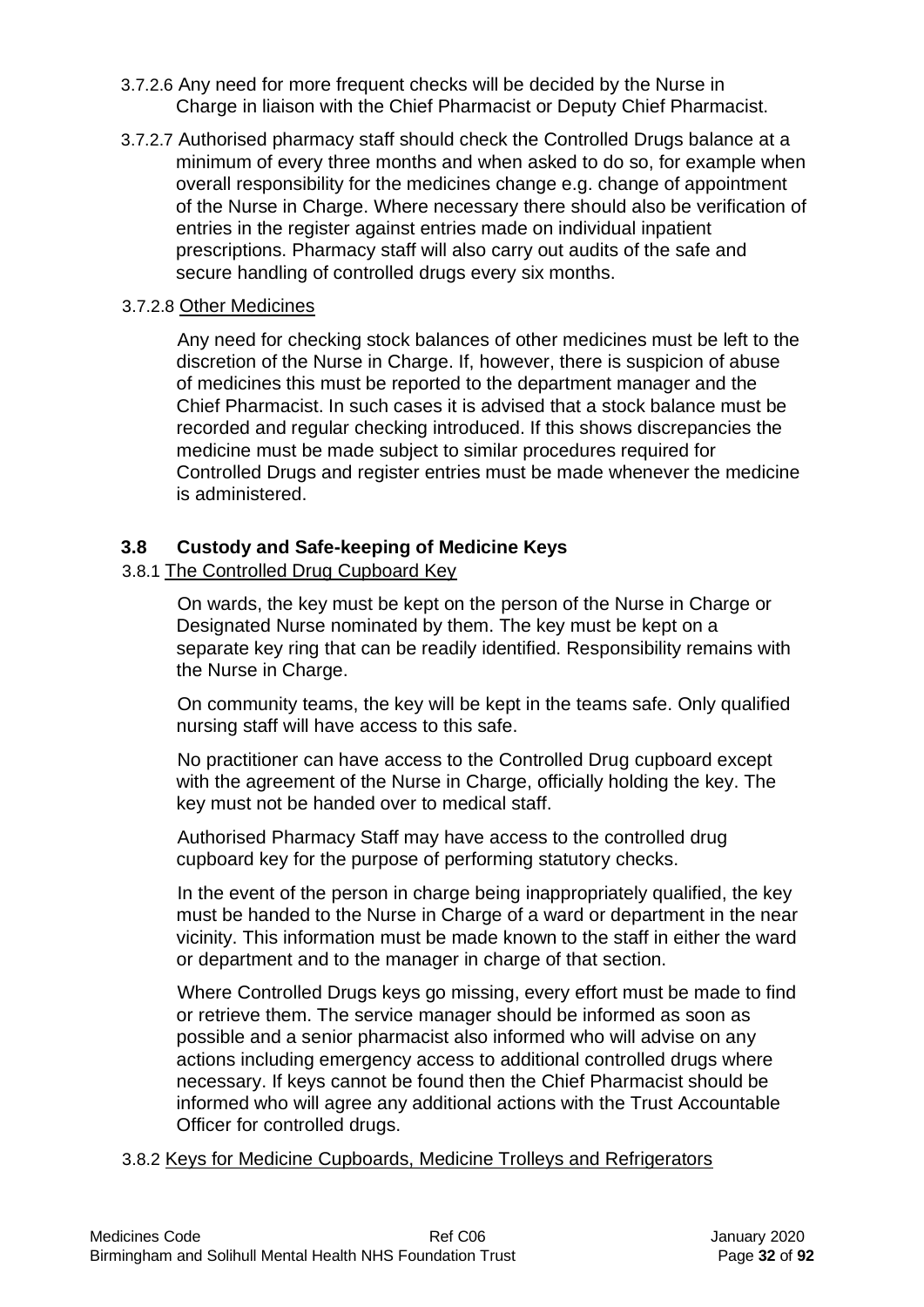The keys for the external medicine cupboard, internal medicine cupboard, medicine trolley, medicine refrigerator and pharmacy transport box (if applicable) must be kept together on one key ring reserved solely for these keys. This may be included on the main bunch of keys. The keys must be clearly identified.

The keys must be kept on the person of a qualified nurse. In the event of no suitable nurse being on duty in a ward or department, the keys shall be handed to the Nurse in Charge on a ward or department in the near vicinity. This information must be made known to the staff on the ward or department manager in charge of that section.

Medicine cupboard keys may be handed over to Authorised Pharmacy Staff who are undertaking audit or operating a topping up service.

For community teams, drug cupboard keys must be kept securely in code protected cupboard which can only be accessed by qualified nurses, nursing associates or pharmacy staff.

At Community Team bases where a number of nurses may require access to the medicine cupboards at different times of the day. A secure system must be agreed between the Nurse in Charge and the Chief Pharmacist.

Only registered nurses, registered nursing associates or pharmacy staff are to be issued with access to this repository. The manager is responsible for retrieving the key (if issued on an individual basis) when a member of staff leaves their team. Team managers are also required to ensure that there is a record maintained of the dates of issue and return of keys. Keys should be individually identifiable and easily related to the member of staff to whom they are allocated. Where a safe with an electronic code is used then the team manager is responsible for managing access and for changing the access code on a regular basis.

#### 3.8.3 Keys to individual service user's medicine cupboards, where they exist

The master key for individual service users' medicine cupboards opens all such cupboards on the ward. The master key must be kept on the ward medicine cupboard key ring at all times and must never be issued to a service user.

Keys that open individual service user medicine cupboards must be individually numbered and stored in a locked cupboard on the ward when not in use.

If a service user is to self-medicate and have responsibility for the storage and safe-keeping of their medicines, the appropriate numbered key may be issued to the service user who signs for receipt of this key. The key that is issued to an individual service user only opens one medicine cupboard and must be kept securely by the service user. The service user must return the key to the Nurse in Charge on discharge or when they are no longer selfadministering their own medicines.

#### 3.8.4 Reagent Cupboard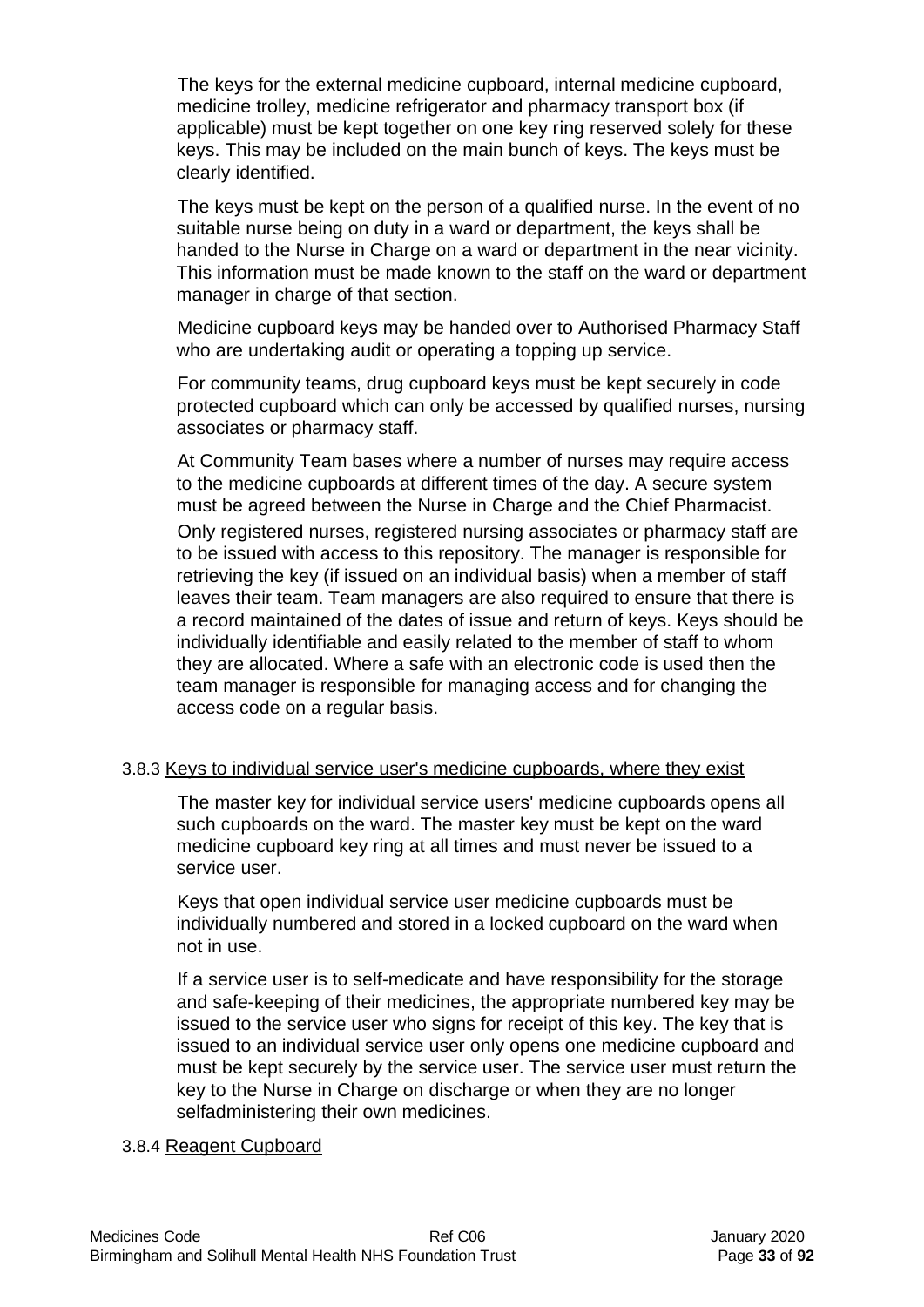The key to the reagent cupboard may be kept separately and in a place designated by the Nurse in Charge.

## 3.8.5 Loss of a Medicine Cupboard Key

Every effort must be made to find the key or retrieve it from off duty staff. Should access to the medicine cupboard be required before the keys are retrieved the duty manager must be informed and a duplicate key may be obtained. A second set of keys must be kept with the appropriate manager or in a secure place where 24-hour access is available. The keys must be clearly identified and easily accessible to the duty manager/pharmacist. Where the cupboard keys are not found a new lock must be fitted to the cupboard. If there is no duplicate key, the duty manager will arrange for the cupboard to be broken open and a new lock fitted. The pharmacy department must also be notified when it is next open.

# **3.9 Dispensing, Preparation and Administration of Medicines**

It is the role of the Pharmacy Department to dispense medication, but recognising the 24-hour nature of many of the Trust's services, the Pharmacy Department is not always able to provide such an extended service. In such circumstances, secondary dispensing may be required. Secondary dispensing involves re-packaging medicines that have been dispensed for an individual service user into another container bearing another copied (from the original) label carried out by suitably trained staff. Further information on secondary dispensing can be found in Appendix 8.

There may be occasions where medication may have to be prepared for delivery to a service user, when the Pharmacy Department is unable to provide this service. Out of hours, there is an on-call pharmacy service available which should normally be contacted in such circumstances. The on-call pharmacist will advise on the most appropriate action to be taken including supply of medication if it is deemed that this cannot wait until Pharmacy services are next open.

Only medicines that have been supplied on behalf of BSMHFT, approved service users own medicines, or medicines approved for use by BSMHFT PTC, or APC may be administered to service users. This also applies to complementary medicinal products, e.g. aromatherapy oils, homeopathic medicines.

Medicines must only be prepared, checked or administered to a service user by the following categories of healthcare staff:

- Nurses or Nursing Associates
- A Medical Practitioner
- Authorised Pharmacy Staff
- A student nurse, but only under the direct supervision of a registered nurse. The registered nurse remains responsible for ensuring that the correct procedure takes place
- Other Authorised Employees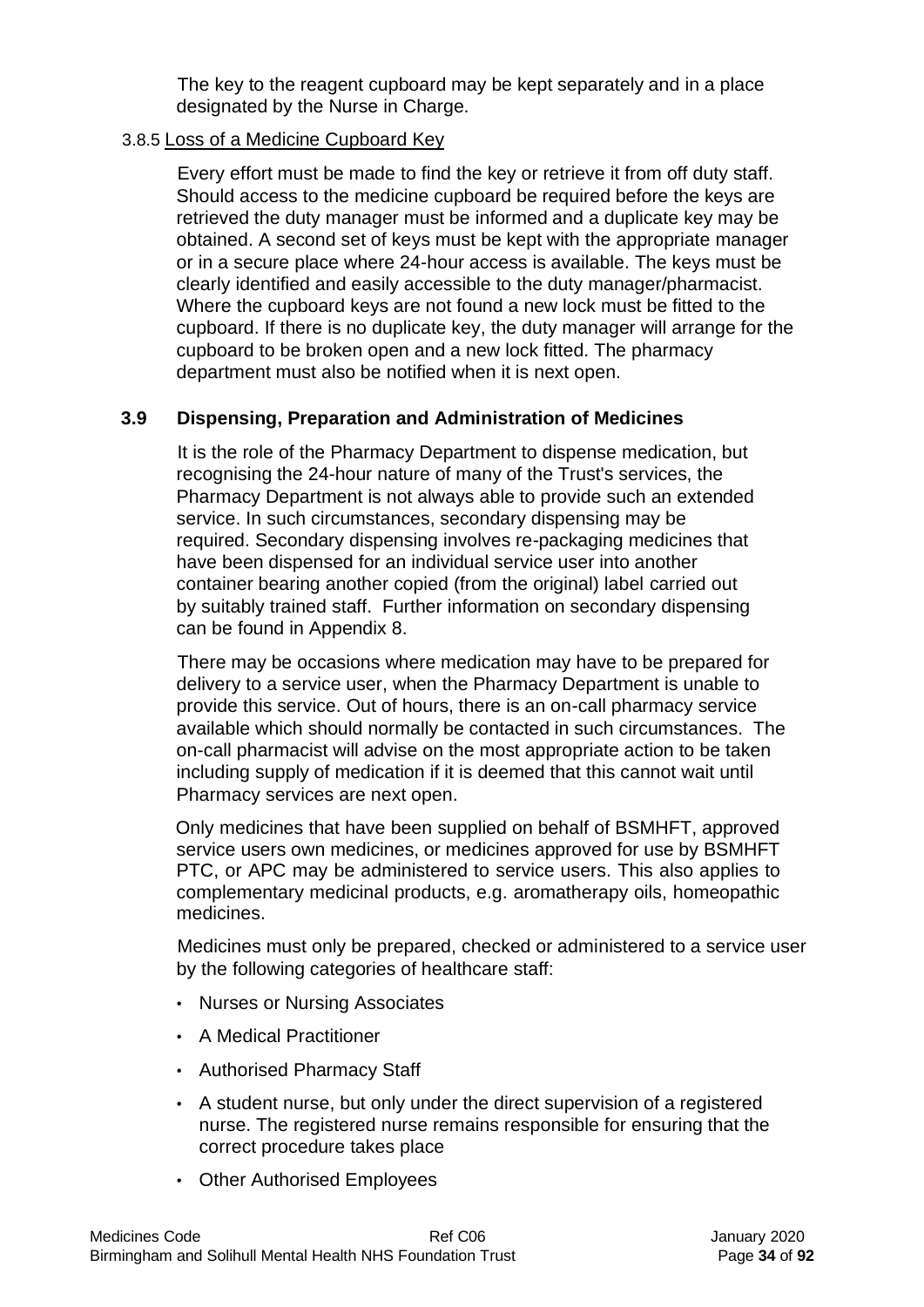#### 3.9.1 Preparation of Medicines

Errors can occur during the preparation of medicines for administration, particularly where some form of dose calculation is involved. Whenever possible medicines are presented to ward areas from the Pharmacy in a ready-to-use form where no further dilution or minimal dose calculation is required.

Where the preparation of medicines is performed outside the Pharmacy, the following procedure must be observed:

- Read the patients EPMA prescription record carefully. Determine the name, dose, diluent, route for administration and expiry date of the medicine.
- The nurse or authorised professional administering the dose must clearly know and understand the actual amount of the medicine to be administered. If a dose calculation is required, it is recommended that the nurse or authorised professional checks all calculations with a second practitioner or a pharmacist before administration.
- Where a calculation is involved and where the medicine is intended for intravenous administration, a second practitioner must check all aspects of the preparation of the medicines and sign and date the entry.
- If the nurse or authorised professional is unclear as to the correct diluent for a medicine or precise method for medicine preparation, he/she must obtain this information from the Pharmacy or the on-call pharmacist before proceeding further.
- An appropriate area for the preparation of intravenous infusions must be identified. This area should be separated from the direct service user areas and enclosed (all doors and windows should be closed). These precautions reduce the risk of microbial contamination and interruptions, which can lead to errors.

#### 3.9.2 Administration of Medicines

The Nurse in Charge is responsible for ensuring that prescribed medicines are administered within a reasonable time of the prescribed time. Doses may be given earlier or later than the prescribed time where this is appropriate and in the patient's interest. The acceptable time difference will depend on the daily frequency of administration of the drug, the time difference between the prescribed time of administration and the intended time of administration, when the next dose is due and any specific risks that may be identified should doses be given relatively close together. Where there is doubt then the administering nurse should contact a doctor or take advice from Pharmacy.

For long acting injections, where the timing of administration is less critical, administration can be up to two days either side of the intended date of administration or longer if the product summary of characteristics (SPC)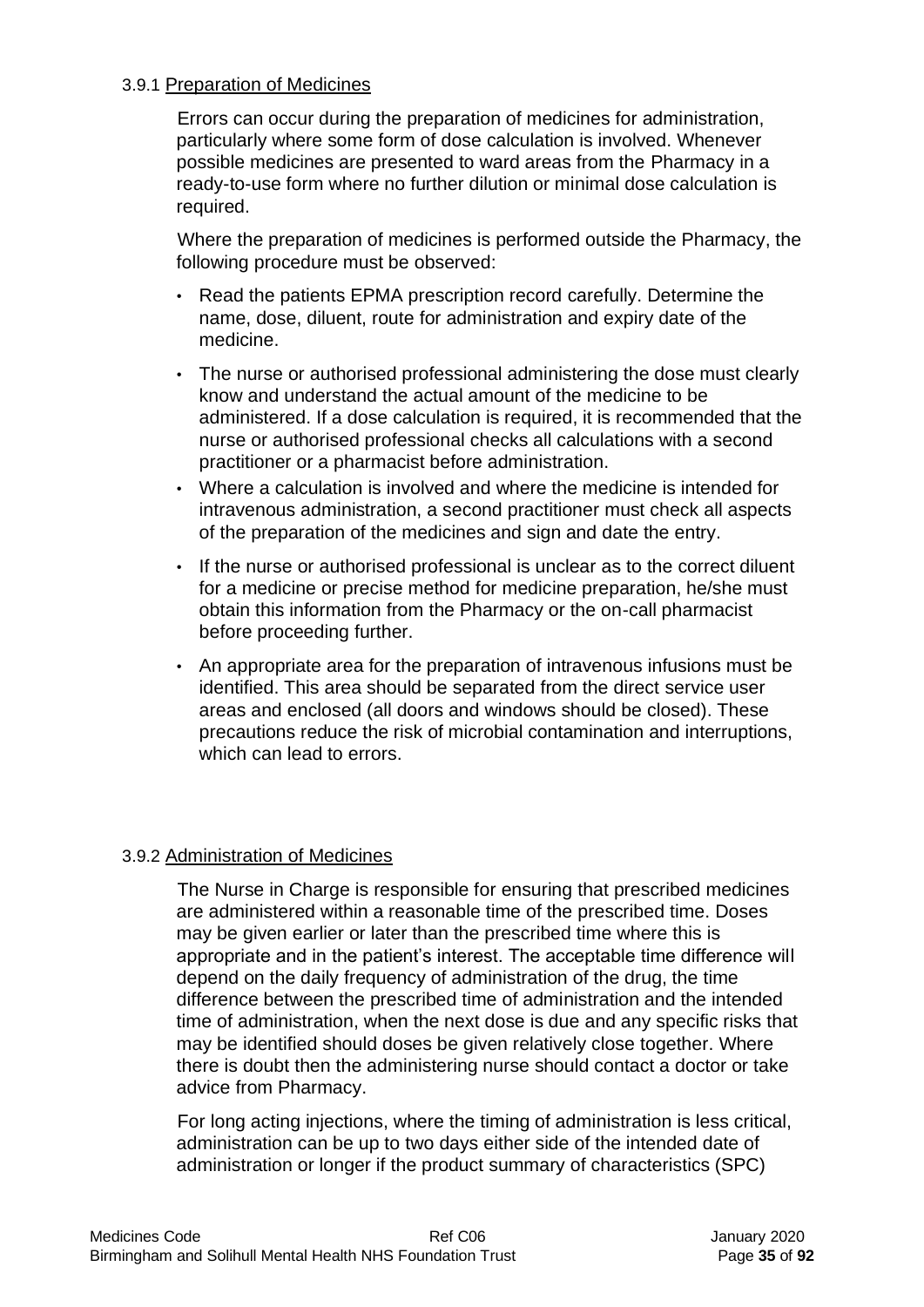defines a longer time period. The PTC has prepared guidance on the early/late administration of long acting injections which should be followed.

Before administration of a medicine, a nurse or professional administering the medicine must:

- Read the electronic prescription record carefully.
- Check authorisation of administration (Forms T2, T3, section 62 and CT11/12) if the service user is detained under the Mental Health Act 2007. Further information on consent to treatment is included in Appendix 6.
- **Ascertain from the record of the administration of medicines that the prescribed dose has not already been given.**
- Select the medicine required and check the label against the prescription.
- Practitioners administering medicines must assure themselves that the service user has capacity to understand and consent to the administration of the medication, unless they are detained under the MHA and subject to a T3 or section 62.
- Practitioners administering medicines must then check and confirm the identity of the service user and administer the medicine. Extreme care is required to ensure that the service user's identity is confirmed by visual recognition and verbal questioning before proceeding to administer the dose.

Medicines dispensed and labelled for an individual service user must be administered only to that service user (supplies labelled for individual service users must not be shared).

Practitioners who administer or supervise the administration of the medicine must, at the time of administration, record the administration on the trust EPMA system.

Multiple medicines must not be dispensed into multiple tots in preparation for administration to more than one service user

Service users must be observed to have taken their medicines by the practitioner administering the medicine. Prepared medicines must not be left unsupervised unless the Trust self-administration policy (Appendix 13) is being followed.

If a medicine is omitted the following codes must be entered on the medicines administration record on the trust EPMA system:

- 1 Medicine not available
- 2 Service user refused
- 3 Patient on leave
- 4 Patient not on ward
- 5 Medicine not required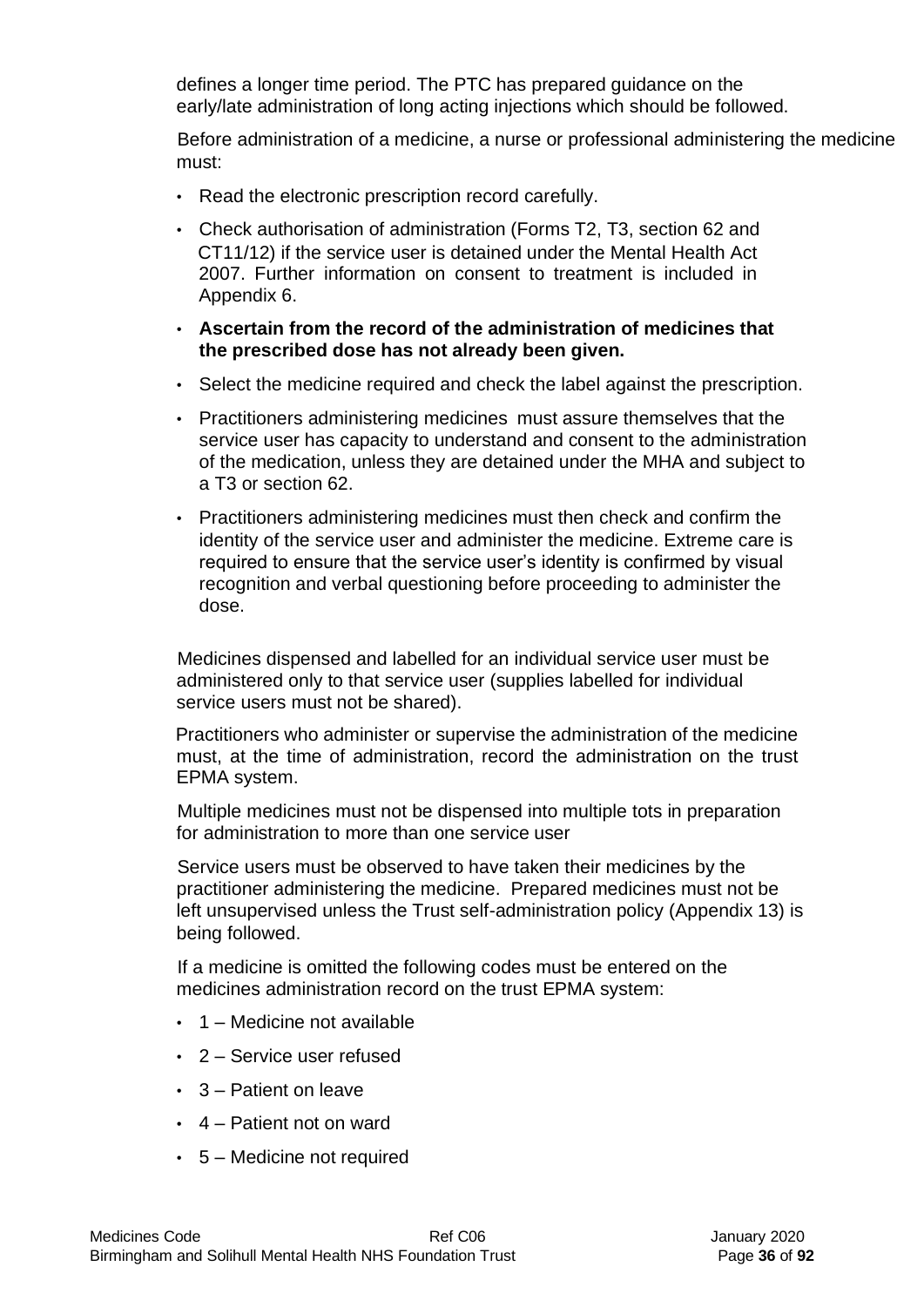- $\cdot$  6 Patient unable to take e.g. If the service user is nil by mouth and the practitioner has been given clear instructions to omit the oral doses. It must be noted that some medicines are essential even if the service user is "nil by mouth" – if there is doubt advice should be sought from medical or pharmacy staff.
- 7 Patient asleep and it is not necessary to wake them
- $\cdot$  8 The service user is self-administering
- 9 Prescription is illegible / incorrect / invalid
- $\cdot$  10 Administered by mother to baby
- Other if any of the above do not apply

If necessary, an explanation must be recorded in the patient's electronic patient record, the only exception to this being when a service user is on leave.

Failure to record the administration of a medicine or use an omission code constitutes a medication incident and must be reported via the trust untoward incident reporting system. Such records will be the subject of regular audit.

If the service user is absent from the ward, or has missed a dose for some other reason, the delayed dose can be administered at a later time provided a medical practitioner or pharmacist has confirmed that it is appropriate to do so or that it is according to an agreed protocol. The actual time of administration must be clearly recorded in the administration record by the nurse or professional administering the medicine .

Service users classified 'Nil by Mouth', prior to a diagnostic procedure or receiving an anaesthetic (e.g. ECT), must have all their prescribed oral medicines administered to them at the prescribed time unless specifically advised otherwise by medical or pharmacy staff. The medicines should be taken with sufficient water to enable them to be swallowed. Only medicines that have been clearly marked as such on the patient's electronic prescription may be omitted. It is the responsibility of the prescriber to provide clear written instructions to the nursing staff concerning the intended omission of prescribed doses.

### 3.9.3 Checking of Administration

It is good practice that, wherever possible, all medicines be prepared and administered in the presence of another practitioner. However, this is not required under this policy. Where practitioners decide to undertake medicines administration with a second practitioner, they should undertake all administration tasks together rather than the two practitioners separately sharing the tasks involved in administration. E.g. there should *not* be one practitioner reading from EPMA while the second practitioner retrieves and prepares the medication for administration.

Except in extreme emergency, the following must be checked by TWO qualified practitioners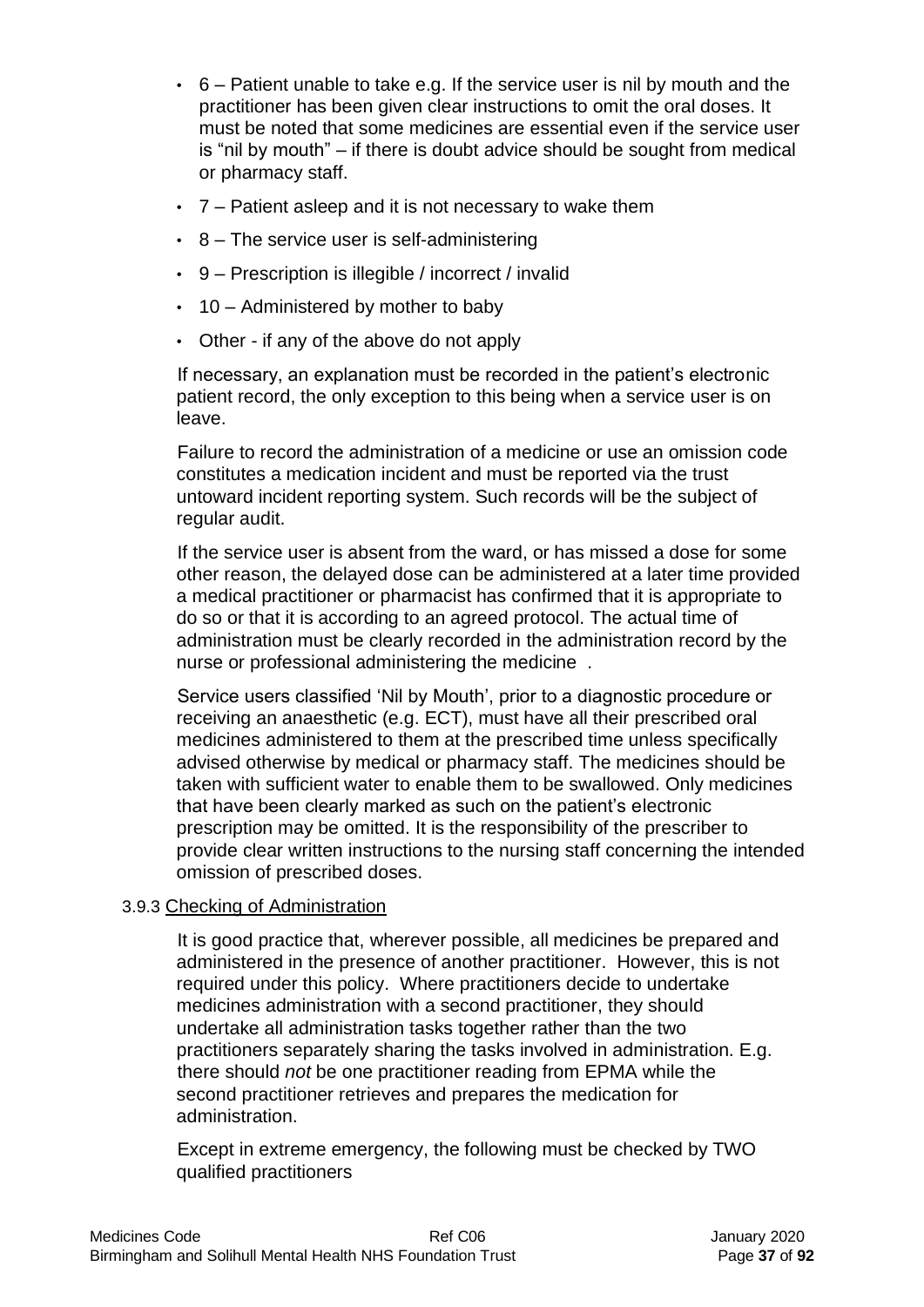- All medicines given by continuous administration, e.g. IV infusion, syringe drivers. There should be a record of the individual practitioner setting up and replenishing each intravenous infusion.
- All bolus injections, IV additives and injections via drip tubing.
- All injections taken from multi-dose vials. When a service user has proven competent to self-administer the medicine (e.g. insulin) the checking of administration need only involve one practitioner.
- All medicines administered to a child under 12 years of age.

Health Care Workers may be authorised by the Trust to check and witness the self- administration of medicines following patient specific assessment and training and assessment of the Health Care Worker by a nurse. The necessary training and assessment process will be provided by the Trust.

### 3.9.4 Schedule 2 and 3. Controlled Drugs, benzodiazepines and hypnotics

The preparation and administration of all Controlled Drugs including benzodiazepines and hypnotics must be witnessed by a second practitioner.

An entry must also be made in the ward or department Controlled Drugs register and include:

- date and time of administration
- name of service user
- dose administered
- full signature of both practitioners

The remaining stock balance must be checked and confirmed. Any medicine prepared and not used, or only partly used, must be destroyed in the presence of a second practitioner. An entry must be made in the Controlled Drugs register and signed by both practitioners. Any discrepancies must be brought to the notice of the Nurse in Charge and the pharmacy, when next open.

It may be assumed that all sealed and unopened containers contain the stated quantity. These containers should be opened in the presence of a second witness and any discrepancies reported to Pharmacy immediately.

### 3.9.5 Administration in police custody

This excludes medication listed under the misuse of drugs regulation 2001, schedule 2 or 3, for example methadone, temazepam and buprenorphine.

A detainee may only self-administer such medication under the personal supervision of registered medical practitioner authorising such use.

- It may be necessary to administer medication to service users who are in police custody. This could be regular or 'as required' oral medication (for example, lorazepam or procyclidine)
- In instances where there is already a valid prescription in existence, a registered nurse (mental health) or doctor can administer the medication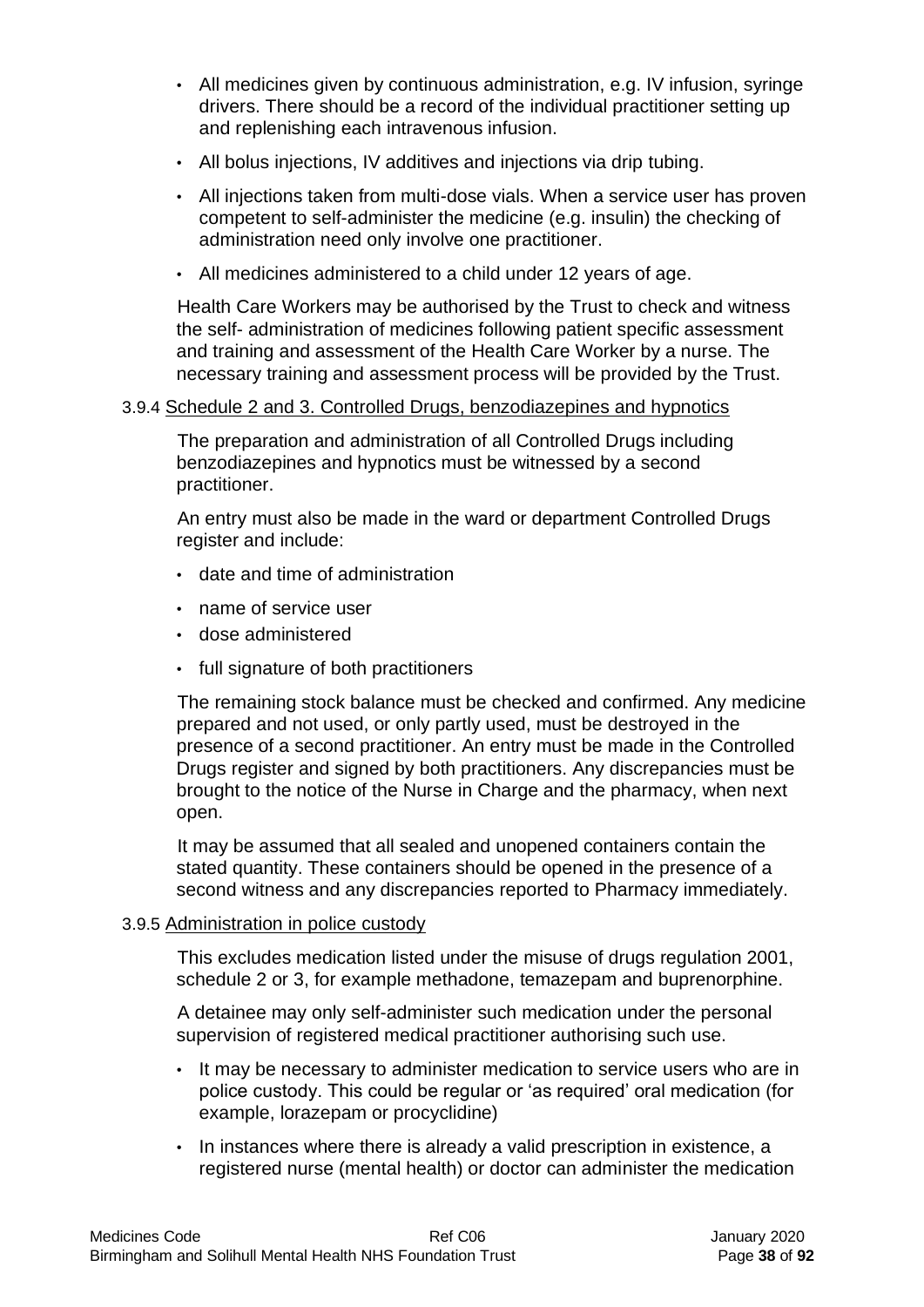as per that prescription after discussion and agreement with the custody officer who may liaise with the Forensic Physician. This intervention must be appropriately recorded both in the trust clinical records and in the police custody record.

• For those service user users who are without a valid prescription, a prescription may be written and medication administered as above.

OR

• Medication may be administered under a relevant patient group direction (see appropriate section of the BSMHFT medicines code) after discussion and agreement with the custody officer who may liaise with the Forensic Physician. This intervention must be appropriately recorded both in the trust clinical records and in the police custody record.

### **Please note**:

If a person in custody has been arrested for an offence, they will usually have to be interviewed and then if charged, appear in court to answer the charge/s.

In this case the registered nurse (mental health) or doctor should not administer any medication, which may impair the person's mental capacity in any way.

If any medication is to be administered, discussion and agreement must take place with the custody officer, who may liaise with the Forensic Physician. The Forensic Physician (Under Police and Criminal Evidence Act 1984) has the final say in what medication is given to a person in custody.

Once medication has been administered to the person in custody, a registered nurse (mental health) or doctor should be available to the custody staff for advise/guidance/support.

## 3.9.6 Homely Remedies (for use in inpatient areas only)

- 3.9.6.1 Homely remedies are medicines that can normally be purchased over the counter. A small range of medicines can be administered to service users by appropriately trained nursing staff, when certain conditions and criteria are met. This policy allows:
	- The service user to receive rapid treatment for relatively minor, selflimiting symptoms
	- Unnecessary calls to prescribers are avoided
	- Medicines wastage is minimised.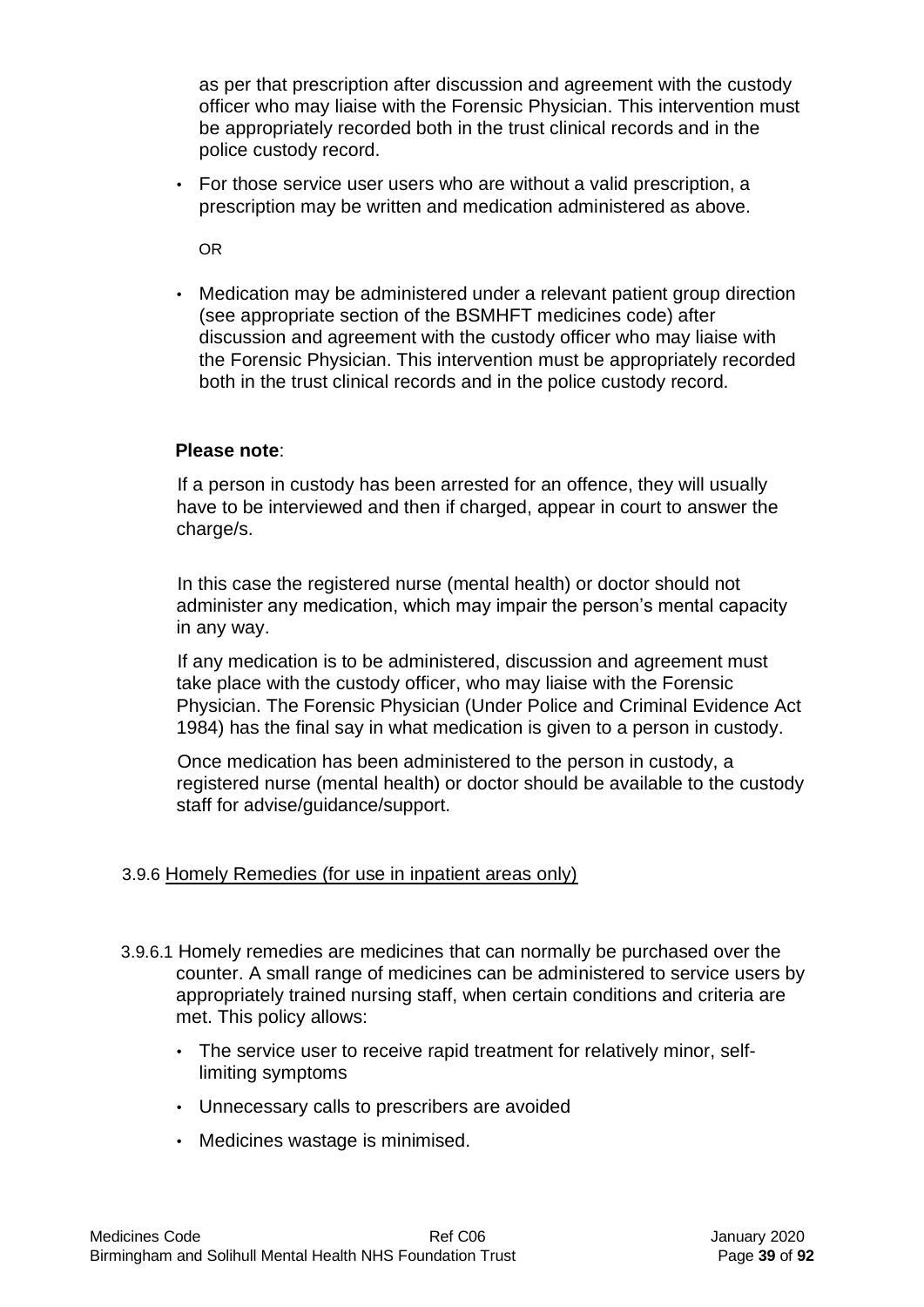| Senna 7.5mg tablets       | One or two tablets at night |
|---------------------------|-----------------------------|
| Throat lozenge            | 1                           |
| Simple Linctus            | 5mls                        |
| Paracetamol 500mg tablets | 1 or 2                      |
| Antacid                   | 10 mls                      |

3.9.6.2 The homely remedies above may be administered by nursing staff on the Trust EPMA system using the patient group direction desktop.

#### 3.9.7 Principles of administration

A registered nurse or nursing associate must administer the medicine

**Each medicine may be given a maximum of three times only for each episode of a minor ailment**. If a medicine is required for longer, a doctor must review the service user and if appropriate, prescribe the medicine on an 'as required' basis or regularly. Care must be taken to ensure that no more than three doses are given without medical review, particularly for Senna tablets or throat lozenges in patients taking clozapine.

#### 3.9.8 Procedure

Following a request from a service user for 'homely remedy' the nurse will:

- Confirm the reason for the request and the nature of the discomfort
- Ensure that the medication requested is required and appropriate to the needs of the service user
- Check that the medication requested has not been administered previously; or if it has been given before that sufficient time has elapsed

for a second dose to be administered safely.

- Check that the requested medicine has not been prescribed and administered on another section of the trust EPMA prescription record
- A record of the administration is made on the trust EPMA system using the PGD function.

## 3.9.9 Administration without a prescription for the purpose of life saving in an emergency

Under Section 19 of The Human Medicines Regulations, 18 drugs are listed that can be given in an emergency without the need for a prescription. These exceptions cited in Section 19, enable lifesaving drugs to be given quickly. . Any other medications not listed in Section 19 can only be administered against a prescription or under a PGD or homely remedy.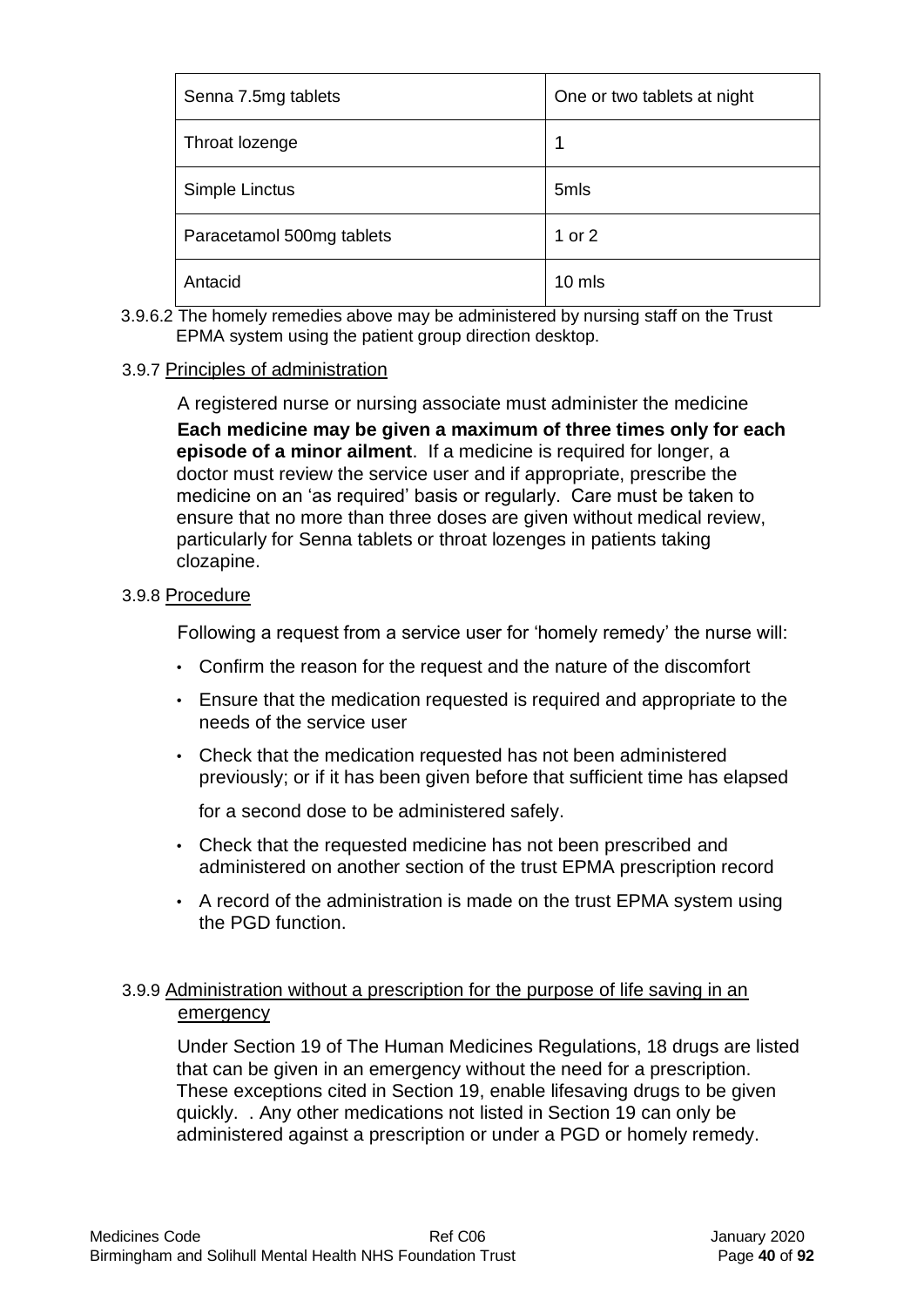There is no legal problem in any person administering one of these drugs listed, which is either prescribed for a specific person or needs to be administered to an unknown person in such a lifesaving situation. However the health care provider involved must work within their professional standards, and must therefore be competent in being able to recognise the problem and act safely.

As an example, the health care provider must be competent in recognising an anaphylactic reaction and be able to administer adrenaline safely. Those medicines included in Schedule 19 applicable within the trust include

- Chlorpheniramine injection
- Glucagon injection
- Glucose (10%) injection
- Hydrocortisone injection
- Naloxone hydrochloride injection
- Adrenaline 1:1000 up to 1mg for intramuscular use in anaphylaxis

Administration of medicines outside of those listed in Schedule 19 can be enabled by the Trust's Pharmacological Therapies Committee, e.g. via a PGD (e.g. GTN/Aspirin) but the same professional obligations apply regarding competency.

### **Anaphylaxis**

- Adrenaline IM injection 1 in 1000 (dose of 500 micrograms) or Epipen (dose of 300 micrograms) may be administered by medical staff or registered nursing staff trained in enhanced life support (ELS) or immediate life support (ILS) and repeated after 5 minutes if necessary in line with Resuscitation Council Guidelines
- Oxygen 15 litres per minute (via high concentration non-rebreathe

mask) may be administered by all staff trained in ILS/ELS

## **Cardiac Arrest**

- Atropine Sulphate 3mg IV may be administered by medical staff or registered nursing staff trained in immediate life support (ILS) when an IV cannula is in situ in line with Resuscitation Council Guidelines
- Adrenaline injection 1 in 10,000 an IV injection of up to 1mg may be administered by medical staff or registered nursing staff trained in immediate life support (ILS) in line with Resuscitation Council Guidelines

Oxygen 15 litres per minute may be administered by all staff, trained in ILS, for service users who are acutely unwell and deemed to require oxygen.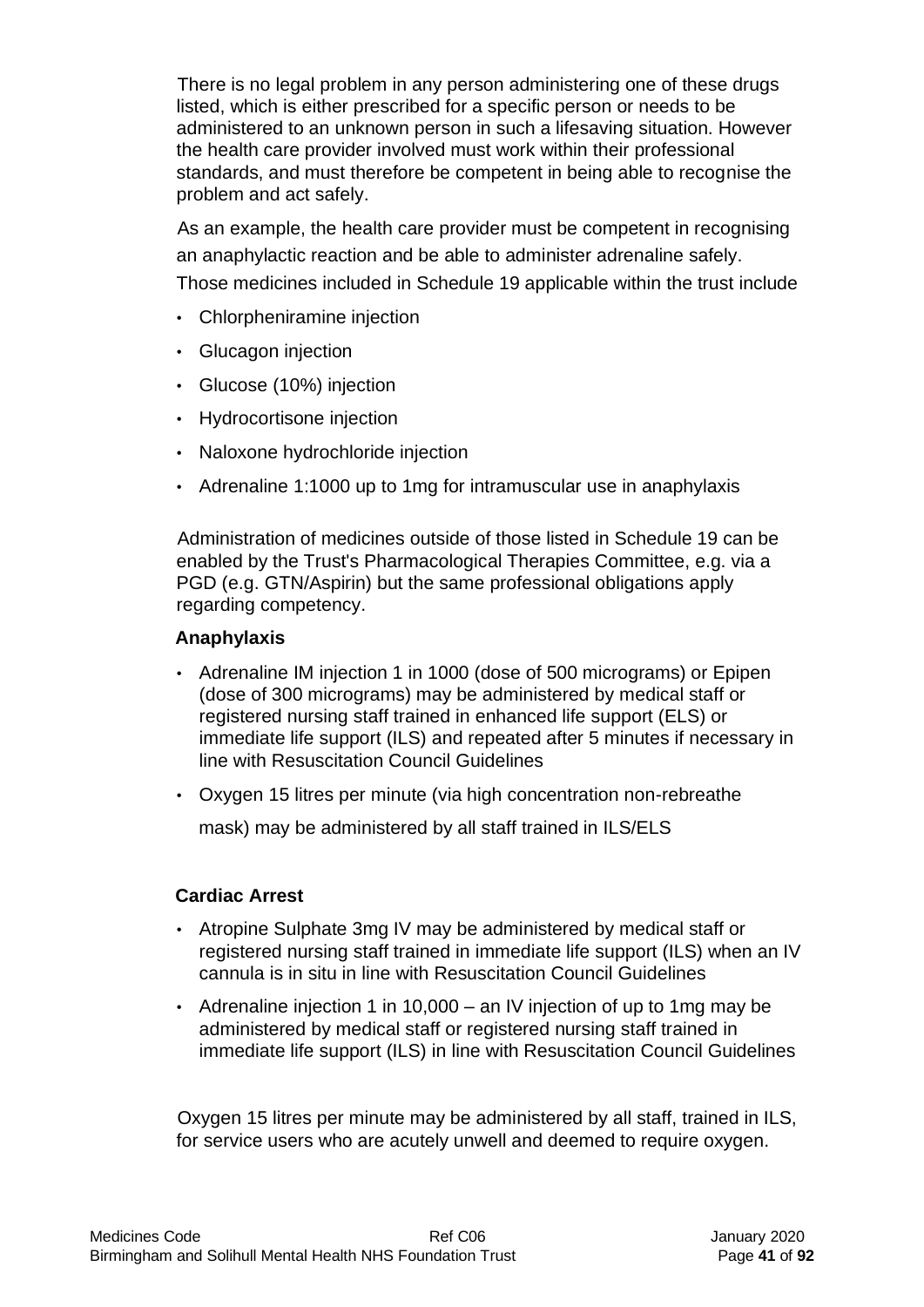Further information on administration of other medicines required in the emergency treatment of chest pain, hypoglycaemic attacks, chest pain, seizures or status epilepticus and asthma attacks is approved via the Resuscitation Committee.

### 3.9.10 Administration of medicines contained in patch formulations A

number of medicines are available in patch formulations including

some controlled drugs. The following procedure should be

followed when applying patches containing medicines.

*Remove the old patch before applying a new one*. The new patch should be dated and a patch chart (Appendix 17) used to indicate the date and position of the patch on the service user so that sites can be rotated. It should also be clear on the administration record when a service user's patch should be changed

**Ensure all patches are removed prior to the application of a new patch - it is important to remember that some drug remains in the patch after the duration period specified e.g. 72 hours has elapsed. Overdose may occur if patches are not removed appropriately before the new patch is applied.** 

When a new patch is to be applied, it should **not** be applied immediately after a bath or a shower or immediately after using creams, talc or soap on the skin. The skin should be completely dry before application of the patch. The patch should be applied to a clean, dry area of skin which is non–hairy; if necessary, the hair may be clipped with scissors but not shaved. Do not apply the patch to irritated, recently irradiated or shaven skin, or on lymphoedematous areas.

Press in place firmly with the palm of the hand for 30 seconds. Some patients may need a semi-permeable dressing to ensure adherence. If more than one patch is applied they should be applied at the same time and placed far enough apart so they do not overlap. The patient information leaflet (PIL) for information as to where the patch may be applied.

Ideally the underlying skin should be allowed to rest for 3-6 days before applying another patch to the same area. The site of application should be rotated in accordance with the manufacturer's guidance.

The patch should be checked each day to ensure that it is still in place.

Used patches still contain significant quantities of active drug. It is important to ensure used patches are disposed of correctly as described below:

• After removal, fold the patch in half and stick together with the adhesive sides inwards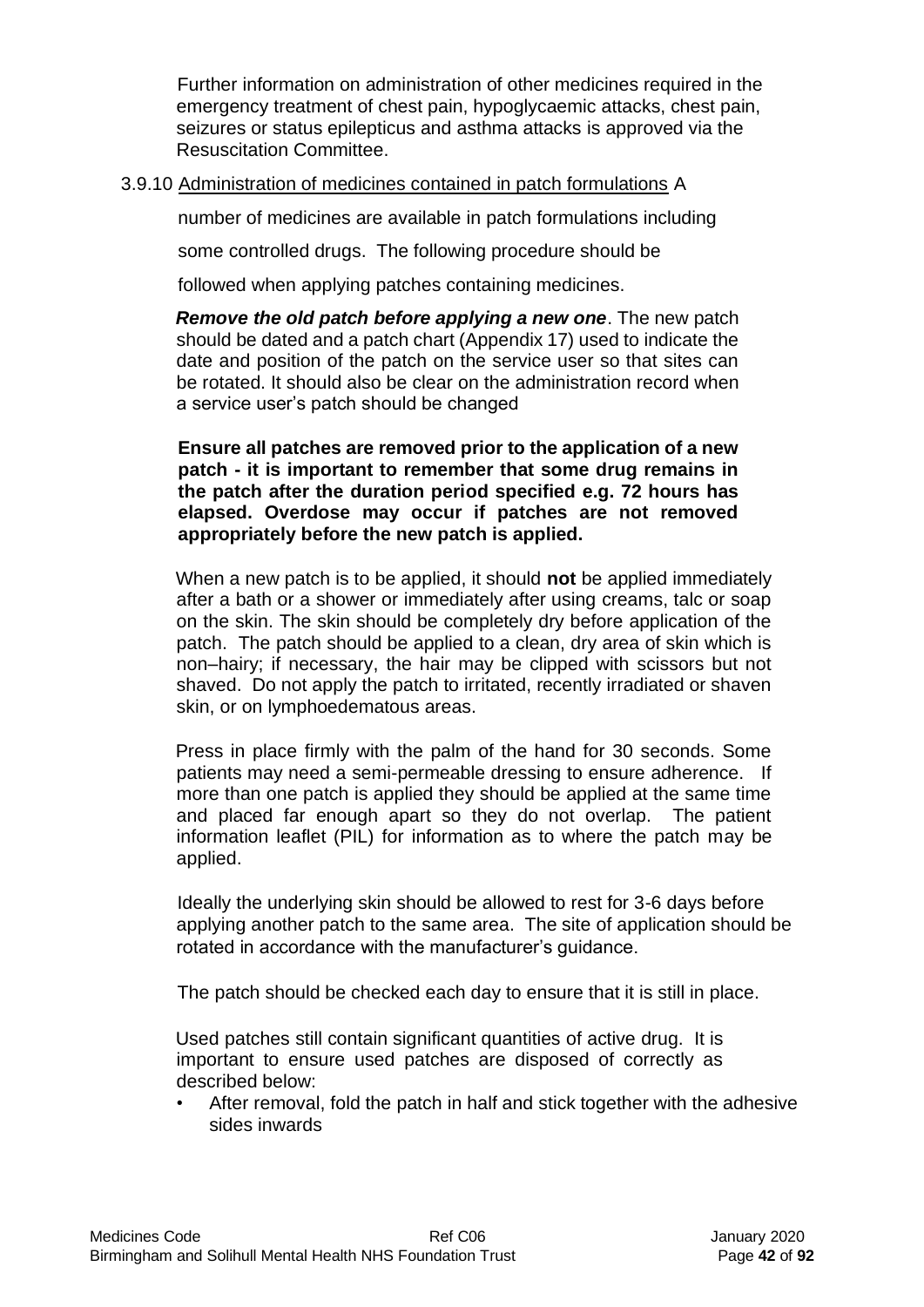- Discard in a sharps bin or return to the Pharmacy for destruction. Patches containing controlled drugs should be disposed of following the procedure in Appendix 17.
- Any unused patches should also be returned to Pharmacy following appropriate procedures.

Application of patches containing medicines should be recorded using the form in Appendix 17. Care should be taken to record the place of application so it can be checked when in situ and can be checked that it has been removed before applying a new patch.

3.9.11 Covert Administration, Self-Administration and Medication Concordance.

These are dealt with in the Covert Medicines Administration policy and

appendices 13 and 14 respectively.

- 3.9.12 Adverse Reactions and medicine defect reports.
- 3.9.13 The nurse or professional administering the medicine must observe and note any adverse side effects of medicines and inform the responsible medical staff. Any adverse side effects must be documented in the service user's electronic patient record.
- 3.9.14 Serious suspected adverse reactions to medicines are notifiable by doctors, nurses, pharmacists or service users/carers through the Medicines and Healthcare Regulatory Agency (MHRA) Yellow Card system. For new drugs or those annotated with a black triangle in the BNF or other medicines literature then all suspected adverse reactions should be reported to the Committee on Human Medicines (CHM), part of the MHRA. Advice and Yellow Cards are included in the British National Formulary and are also available from:

<https://yellowcard.mhra.gov.uk/>

Medicines and Healthcare products Regulatory Agency

CHM Freepost, SW2991

London SW8 5BR

Telephone: 0800 731 6789

The trust EPMA system also contains a link to the electronic yellow card reporting system.

#### 3.9.15 Medicine defect reporting

The following procedure applies when a defect is found or is suspected in any medicine.

1. Inform the Pharmacy who will advise on all reporting, recording and investigating on the defect.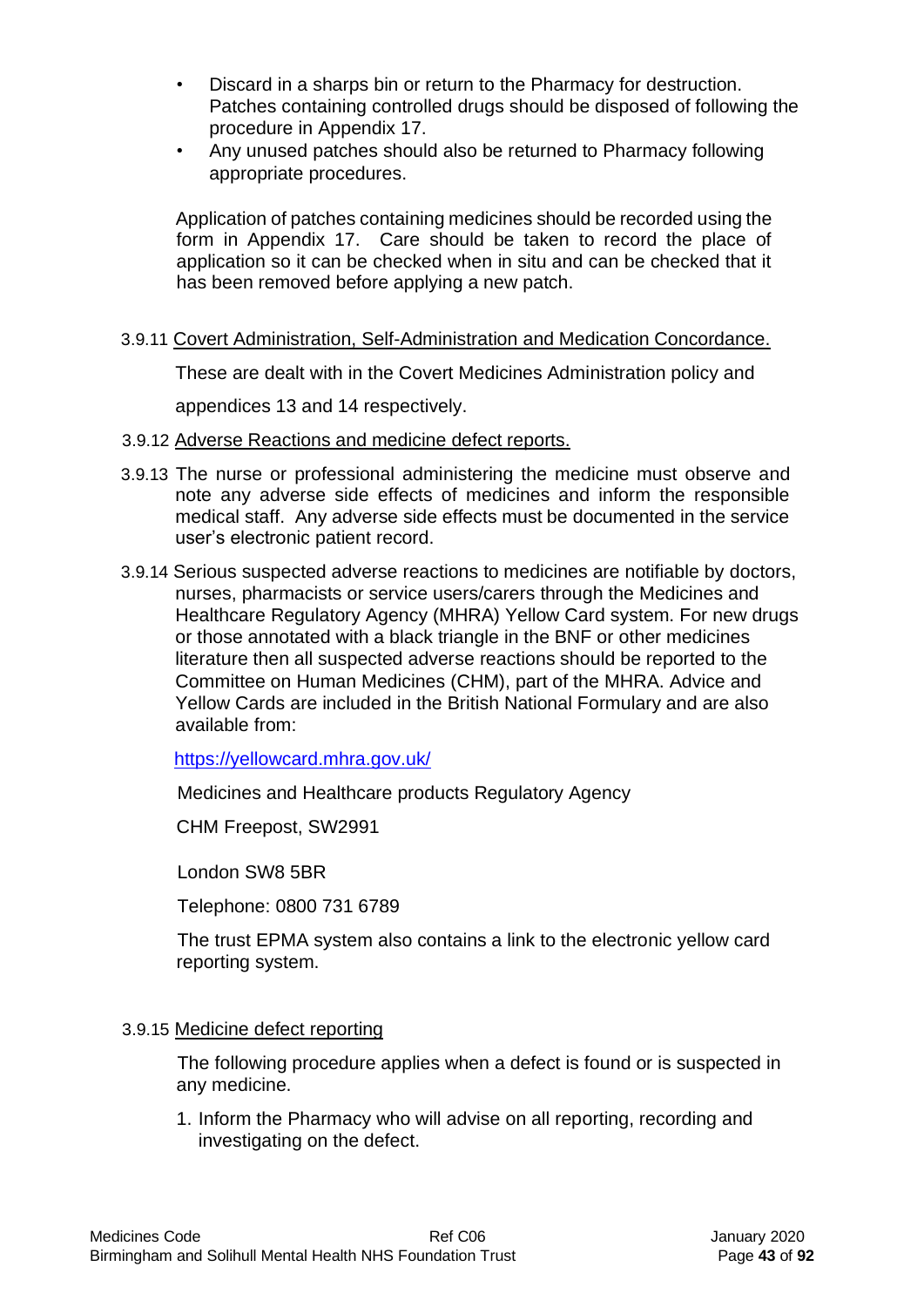- 2. Retain any remaining product and any associated products or equipment (e.g. administration sets, infusion devices etc).
- 3. Record the details of the product and defect in the patient's electronic care record.
- 4. If the product has been administered to a service user inform the doctor responsible for the service user and record the defects in the service users' notes.
- 5. Report the incident to the Nurse in Charge of the ward or department.

If a drug defect is suspected outside normal opening hours of Pharmacy, contact the on-call Pharmacist.

### **Suspected defective medicinal products are notifiable by doctors, pharmacists, nursing staff or patients to:**

dmrc@mhra.gsi.gov.uk or online at

<https://www.gov.uk/report-problem-medicine-medical-device>

Any clinician considering making a report of an adverse drug reaction or defective medicine, or requiring advice, should contact a clinical pharmacist and also complete an Eclipse incident Report Form. Such reports will then be considered as part of the medicines management incidents by the Pharmacological Therapies Committee.

### **3.10 Losses or Discrepancies**

### 3.10.1 Controlled Drugs, Schedule 2 and 3, benzodiazepines and 'Z' hypnotics

In the event of a discrepancy between the stock balance and register for Controlled Drugs, the Nurse in Charge must immediately and thoroughly investigate the loss, checking the CONTROLLED DRUGS register against prescription administration records and brief interviews with staff.

If the initial investigation is unsuccessful, the discrepancy must be reported immediately to the senior manager responsible for the ward or department and the Chief Pharmacist, at the earliest opportunity who will then consider appropriate further actions and reporting to the Trust Controlled Drugs Accountable Officer and Local Intelligence Network for Controlled Drugs. An Eclipse form should also be completed. This also applies to all medicines similarly assigned as controlled drugs by local agreement.

Where the discrepancy or concern is serious then this will be reviewed by the Chief Pharmacist and the Controlled Drugs Accountable Officer. If necessary then an investigation will be commissioned into the discrepancy/concern with terms of reference and an investigation team appointed. Where the concern is of a very serious nature and there is a suspicion of criminal activity then the matter will be reported to the Police for investigation.

### 3.10.2 Other Medicines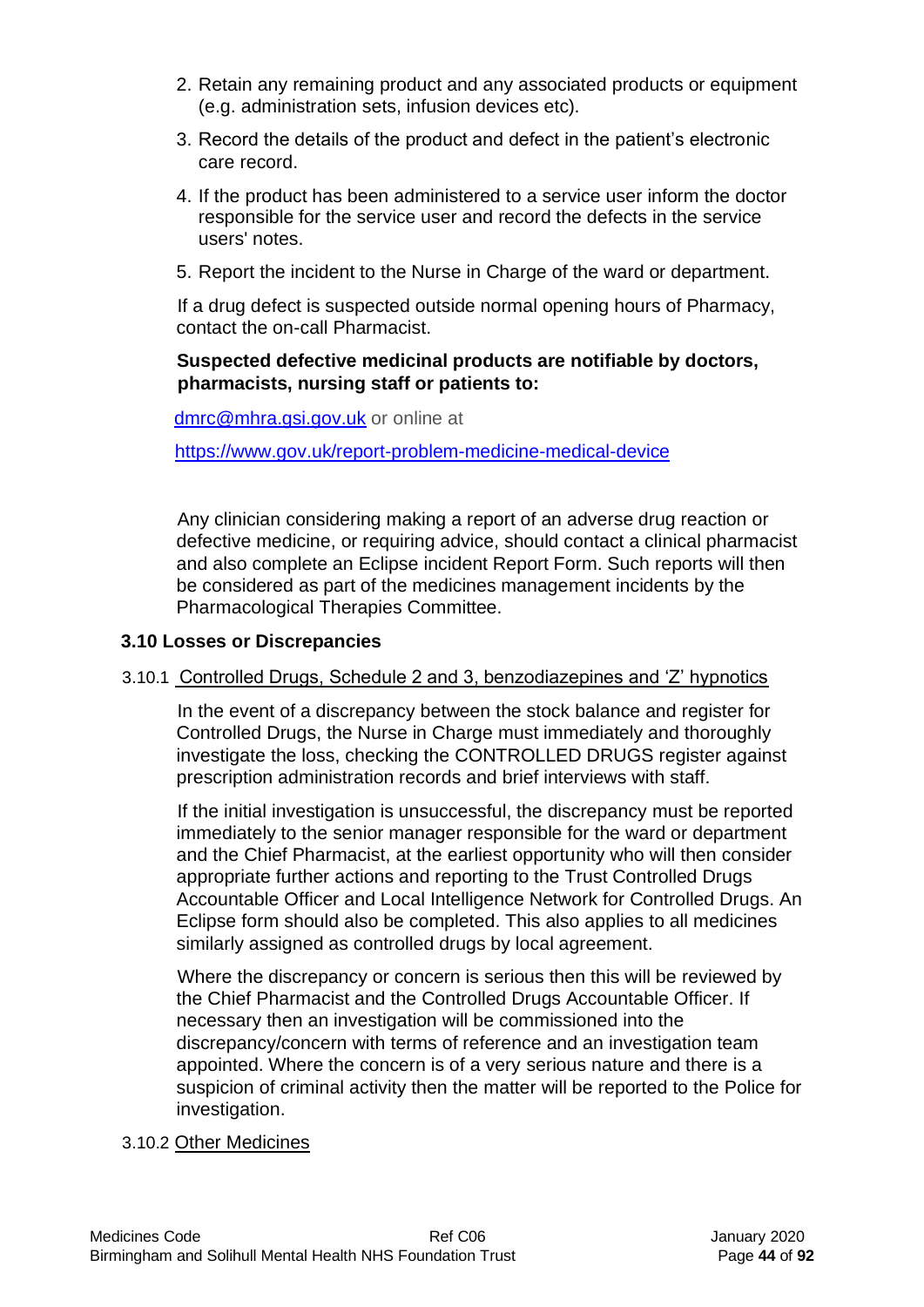Any loss of other medicines must be reported to the senior manager responsible for the ward or department (via the Nurse in Charge) and the Chief Pharmacist who can then decide on a further course of action. **3.11 Disposal of Medicines no Longer Required**

3.11.1 Controlled Drugs.

Controlled Drugs must not be returned from the wards or departments in the pharmacy box without the approval of Pharmacy staff. Controlled drugs no longer required by a ward or department can be destroyed on the ward by the Nurse in charge only in the presence of a pharmacist. This should be done using controlled drugs destruction kit provided by Pharmacy and in line with the instructions for using this product. An outline standard operating procedure is included in Appendix 16. Alternatively, controlled drugs may be removed by Authorised Pharmacy Staff or sent via Pharmacy box only after authorization by Pharmacy staff.

Upon removal of the controlled drug, the Nurse in Charge or authorised nurse will make an entry into the controlled drugs register, including the new stock balance and sign the controlled drugs register. The transaction will be witnessed by the Pharmacist or Nurse in Charge who will also sign the register. See also Appendices 11 (Protocol for the return of unidentified substances) and 12 (Return of Controlled Drugs to Pharmacy).

- 3.11.2 Any Controlled Drug removed from the ward or department by Authorised Pharmacy Staff must be returned to the pharmacy department where an appropriate entry will be made in the pharmacy Controlled Drug Register. Any dose of a Controlled Drug that is prepared but not administered, including partly used syringes used in syringe driver pumps shall be destroyed on the ward or department in accordance with the Trust Waste Management Policy. The destruction of the Controlled Drug must be in the presence of a second nurse and an appropriate entry should be made in the Controlled Drug Register, which includes the signatures of the two practitioners involved in the destruction.
- 3.11.3 Controlled Drugs brought in to the hospital by the service user may be: Used by the ward staff for administration to the service user (see Patient's Own Medicines section)
	- Stored for subsequent destruction with the permission of the service user or their carer

In both of the above the Controlled Drug in question must be stored in the Controlled Drug cupboard. An entry must be made in the Controlled Drug Register either on a new page specifically allocated for that service user's own medicine or on a page specifically identified for the recording of "Patients Own Medication for destruction".

- 3.11.4 All unwanted Controlled Drugs returned to the pharmacy must be recorded as having been received before being stored in an approved secure place until an Authorised Person can witness their destruction.
- 3.11.5 The Trust Pharmacy service will assess returned controlled drugs for reuse or destruction. Where controlled drugs are destroyed, this will be done in accordance with current Home Office guidance on destruction of controlled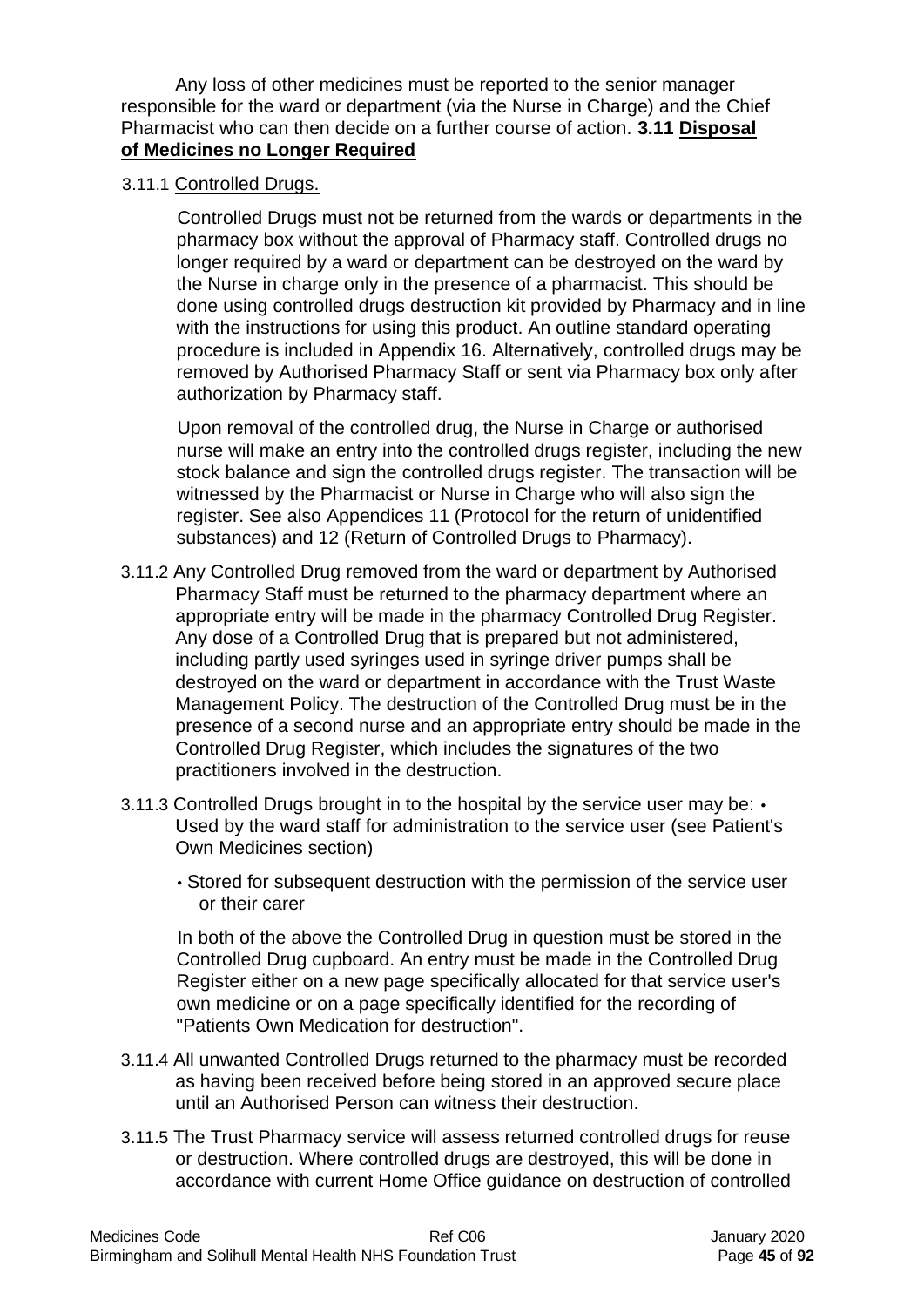drugs, the Trust Waste Management policy and waste management regulations.

### 3.11.6 Disposal of small quantities that have been prepared for administration

Any Schedule 2 or Schedule 3 Controlled Drug (which is subject to CD register record keeping requirements) that has been prepared and not used, or only partly used, must be destroyed in the presence of an appropriate witness and an entry made in the Controlled Drugs register. The remaining stock of the Controlled Drug must be checked and recorded by both parties.

Only small amounts of CDs (i.e. individual doses), can be destroyed on wards by registered nurses, in the presence of an appropriate witness, in the following situations:

- Any surplus when the dose is smaller than the total quantity in the ampoule or when only part of a tablet is required
- When a dose is prepared/drawn up but not used
- When a patient refuses a dose or partial dose

The unused or partially used remaining dose of tablet CDs and unused or partially used doses of liquid CDs, must be firstly denatured by crushing/grinding any solid dose formulation then placing either the liquid or crushed solid dose into a small amount of hot, soapy water (hot tap water and washing up liquid is sufficient) ensuring that the drug has been dissolved or dispersed. The resultant mixture should then be placed into the appropriate waste medicines bin.

## 3.11.7 Other Medicines

All out of date medicines as well as those no longer required by the ward/team must be returned to the pharmacy in a Pharmacy box.

In the community, service user specific unwanted medicines are the responsibility of the service user. When it is in the service user's best interests, community staff may take unwanted medicines in the patient's home to a local community pharmacy for safe disposal.

### 3.11.8 Disposal of Sharps

The Trust provides sharps disposal boxes which must be carried (discretely) and used whenever medication requiring the use of needles and syringes is being administered.

Used Sharps boxes must be disposed of according to local arrangements.

# **3.12 Training**

- 3.12.1 All newly appointed clinical staff will receive training with respect to the Medicines Code during their Trust induction.
- 3.12.2 Training will be provided to update and develop existing staff, as outlined in Fundamental Training Prospectus.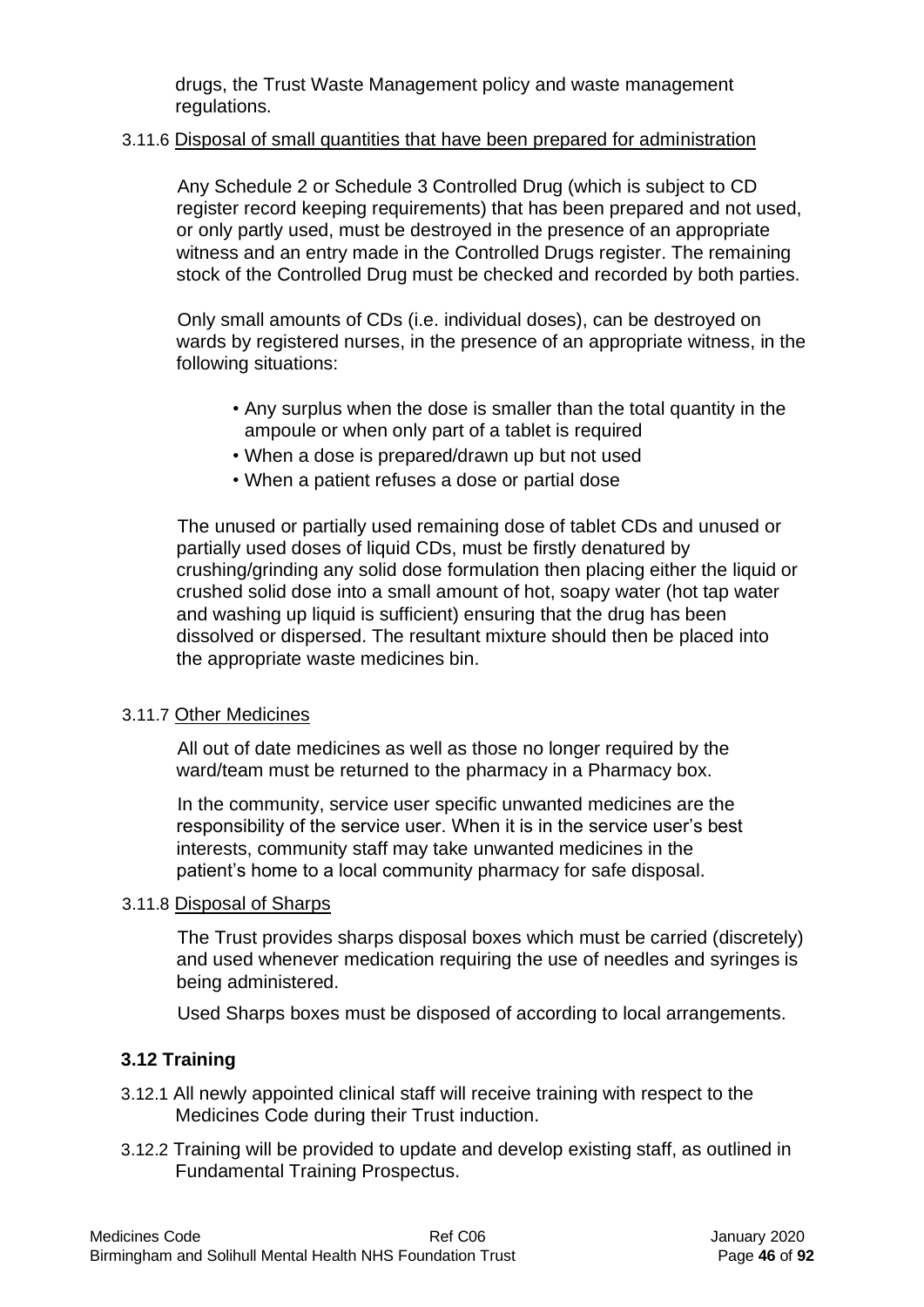- 3.12.3 Specific medicines management training is a component of Rapid Tranquillisation Training.
- 3.12.4 Staff participating in secondary dispensing within wards/teams must also receive training in secondary dispensing before commencing such dispensing. Wards/teams and Pharmacy will keep records of staff who have received secondary dispensing training. Initial secondary dispensing training provided by the pharmacy team will be valid for three years. Following this, training will need to be renewed online every year.

## **4. Roles and Responsibilities**

- 4.1.1 The Executive Medical Director is the identified Trust lead for Safe Medicines Practice. The Executive Medical Director is also the Trust's accountable officer for controlled drugs. Both of these roles are supported by the functions of the PTC, the Chief Pharmacist and the Assistant Medical Director (Pharmacological Therapies).
- 4.1.2 The responsibilities of the various practitioners associated with the prescribing, ordering, dispensing, carriage and transport, storing, administering and disposal of medicines are as follows:
	- The Chief Pharmacist will be responsible for the organisation, monitoring and reporting of a system for assuring the safe and secure handling of medicines
	- Medical staff and non-medical prescribers are responsible for prescribing medicines for service users. They must comply with the legal framework for medicines and the Medicines Code when performing these duties. • A record showing appointments and signatures of all prescribers (including locum appointments) must be kept in the pharmacy and updated, upon any change, by the appropriate manager.
	- The Nurse in Charge of a ward or department is ultimately accountable for the stock of all medicines held and is responsible for ensuring that the Medicines Code is followed correctly and that the security of medicines is maintained.
	- A record showing appointments and signatures of all nurses must be kept in pharmacy and updated upon any change by the appropriate manager.
	- The Nurse in Charge of the ward or department is responsible for the stock of medicines held in the ward or department and for ensuring that stocks of Controlled Drugs, if held, correspond with the details shown in the register. The Nurse in Charge is responsible for ensuring that this is carried out. Any discrepancy must be reported according to the procedure laid down in 3.10.
	- Pharmacists are responsible for the stocks of medicines held in the pharmacy, their manipulation and preparation into user ready presentations and for their supply to wards, teams and units. They are also responsible for advising on the safe, effective and economic use of medicines. These responsibilities include advising practitioners on the storage of medicines in clinical areas. Authorised Pharmacy Staff will inspect the stocks of medicines held on the ward or department at any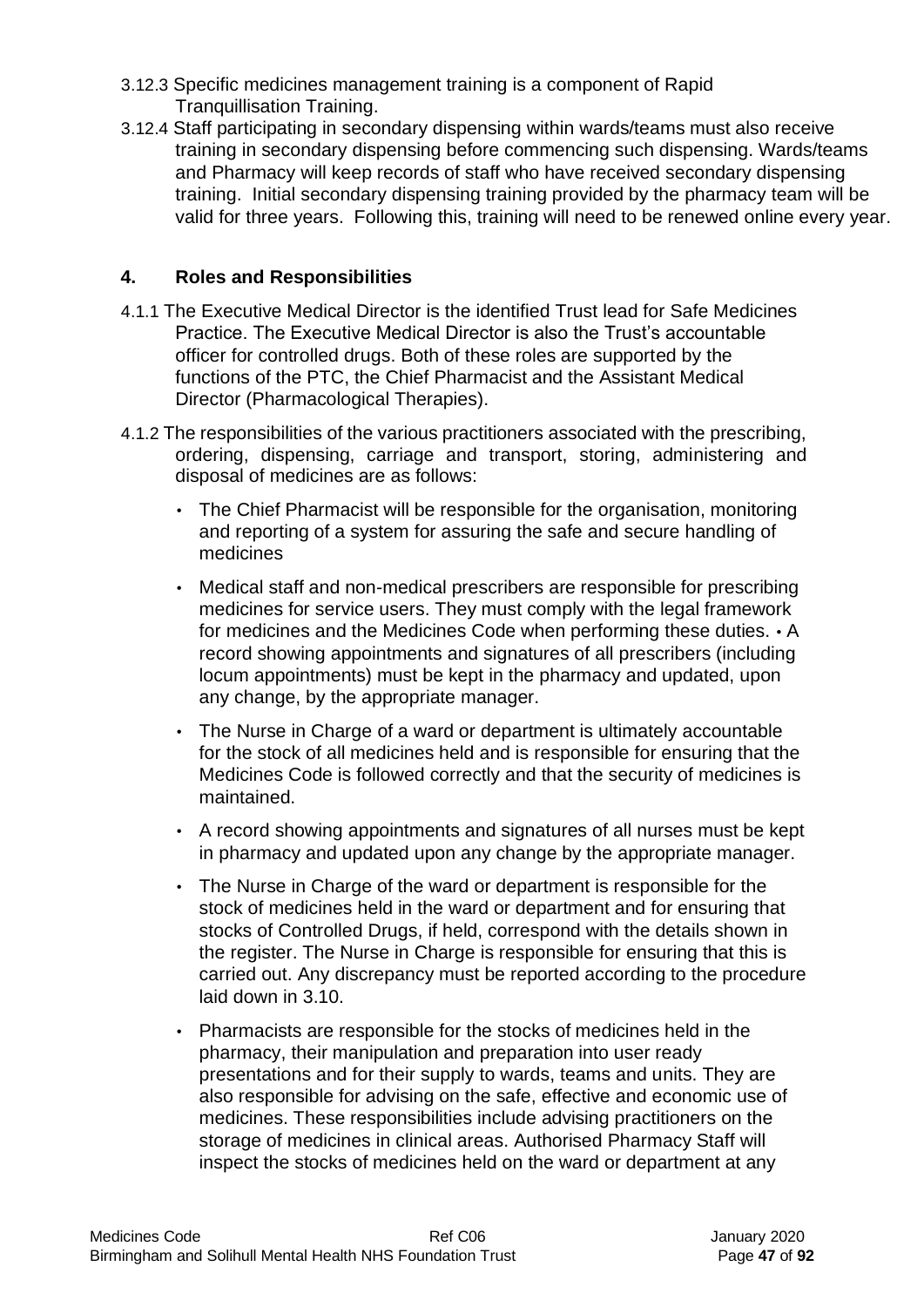time to ensure the medicines are in date and stored under the proper legal and environmental conditions. This will occur at least annually.

- The administration of medicines is the responsibility of the Nurse in Charge of the ward or department who may delegate these duties to a nurse or another suitable professional but who must exercise supervision as is necessary
- Student nurses must be given every opportunity to become proficient in medicines related activities under appropriate supervision. The supervising nurse has responsibility for medicine procedures at such times.

### **4.2 Definitions**

4.2.1 Only staff with contracts (or honorary contracts) of employment to work in Birmingham and Solihull Mental Health NHS Foundation Trust (BSMHFT) are recognised as having any involvement with medicines. The term "Practitioner" is used in parts of this Medicines Code. This is a general term used to describe a medical practitioner, nurse, pharmacist or other authorised healthcare employee. In may part of this Medicines Code, specific reference to medical nursing or Pharmacy professionals is specified where necessary and appropriate.

#### Designated Complementary Therapist

Any practitioner of a complementary therapy (see Appendix 2) who has obtained the appropriate qualification from a recognised organisation and is approved by the Trust. Authorised Pharmacy Staff

Any pharmacist, or pharmacy technician or pharmacy assistant technical officer (ATO) authorised by the Chief Pharmacist as competent and appropriate to perform a specific function.

### Authorised Employee

A member of staff who has, following training, been authorised by BSMHFT to undertake specific duties in relation to medicines, e.g. support workers.

### 4.2.2 Medicines

Whether for internal or external use, will be regarded, for the purpose of this Code, as comprising the following categories:

- Controlled Drugs controlled under the provisions of the Misuse of Drugs Act 1971, with stringent requirements for supply, storage and administration.
- All other medicines and medicinal products prepared for administration to service users and which are controlled by the Medicines Act, 1968. This also includes many diagnostic agents, X-ray contrast agents and medical gases.
- All complementary medicines e.g. aromatherapy, herbal or homeopathic remedies. These products are used for therapeutic purposes and require the same safeguards as other medicines.

### 4.2.3 Electronic Prescription and Medicines Administration System (EPMA)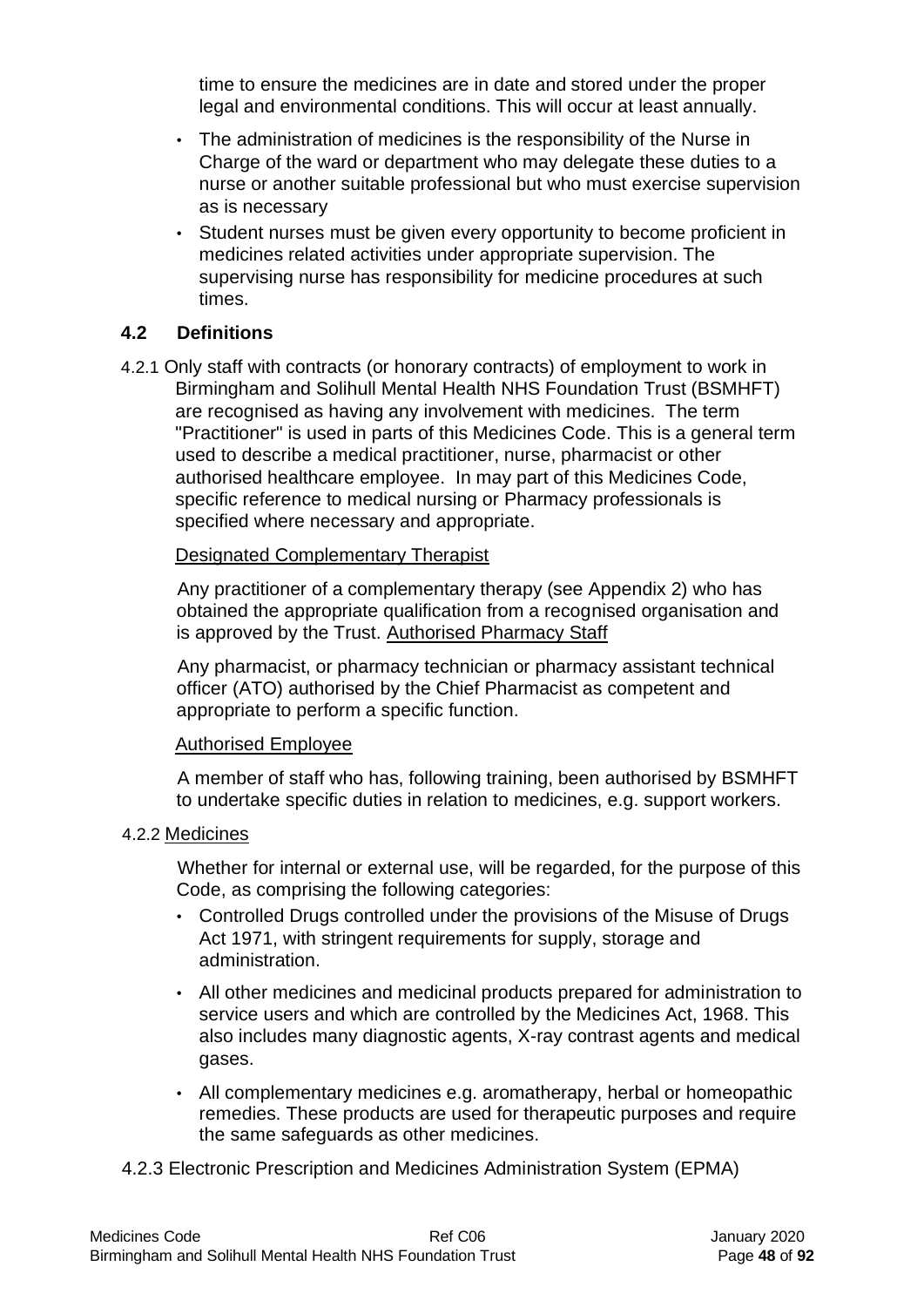An electronic system that enables electronic prescriptions to be generated and recorded and then the recording of medicines administration to be completed electronically.

|                                                               | <b>Consultation summary</b> |         |                           |  |  |  |
|---------------------------------------------------------------|-----------------------------|---------|---------------------------|--|--|--|
| Date policy issued for consultation                           |                             |         | August 2020               |  |  |  |
| Number of versions produced for consultation                  |                             |         | One                       |  |  |  |
| Committees / meetings where policy formally<br>discussed      |                             | Date(s) |                           |  |  |  |
| <b>Pharmacological Therapies Committee</b>                    |                             |         | August 2020               |  |  |  |
| Heads of Pharmacy, nursing and Allied Health<br>Professionals |                             |         |                           |  |  |  |
| Issued to local governance fora Chairs                        |                             |         |                           |  |  |  |
| <b>Where received</b>                                         | <b>Summary of feedback</b>  |         | <b>Actions / Response</b> |  |  |  |
|                                                               |                             |         |                           |  |  |  |
|                                                               |                             |         |                           |  |  |  |
|                                                               |                             |         |                           |  |  |  |

### **5. Development & Consultation Process**

#### **6. References**

Royal College of Nursing and Royal Pharmaceutical Council (2019) Professional Guidance on the Administration of Medicines in Healthcare Settings

[https://www.rpharms.com/Portals/0/RPS%20document%20library/Open%20access/Professional%20sta](https://www.rpharms.com/Portals/0/RPS%20document%20library/Open%20access/Professional%20standards/SSHM%20and%20Admin/Admin%20of%20Meds%20prof%20guidance.pdf?ver=2019-01-23-145026-567) [n dards/SSHM%20and%20Admin/Admin%20of%20Meds%20prof%20guidance.pdf?ver=2019-01-](https://www.rpharms.com/Portals/0/RPS%20document%20library/Open%20access/Professional%20standards/SSHM%20and%20Admin/Admin%20of%20Meds%20prof%20guidance.pdf?ver=2019-01-23-145026-567) [23145026-567](https://www.rpharms.com/Portals/0/RPS%20document%20library/Open%20access/Professional%20standards/SSHM%20and%20Admin/Admin%20of%20Meds%20prof%20guidance.pdf?ver=2019-01-23-145026-567)

Police and Criminal Evidence Act 1984 (PACE) – Code of Practice Guide

[https://www.gov.uk/guidance/police-and-criminal-evidence-act-1984-pace-codes-ofpractice#history](https://www.gov.uk/guidance/police-and-criminal-evidence-act-1984-pace-codes-of-practice#history)

Mental Health Act 1983.

<http://www.legislation.gov.uk/ukpga/1983/20/contents>

BSMHFT – 'Consent to Treatment Policy 2017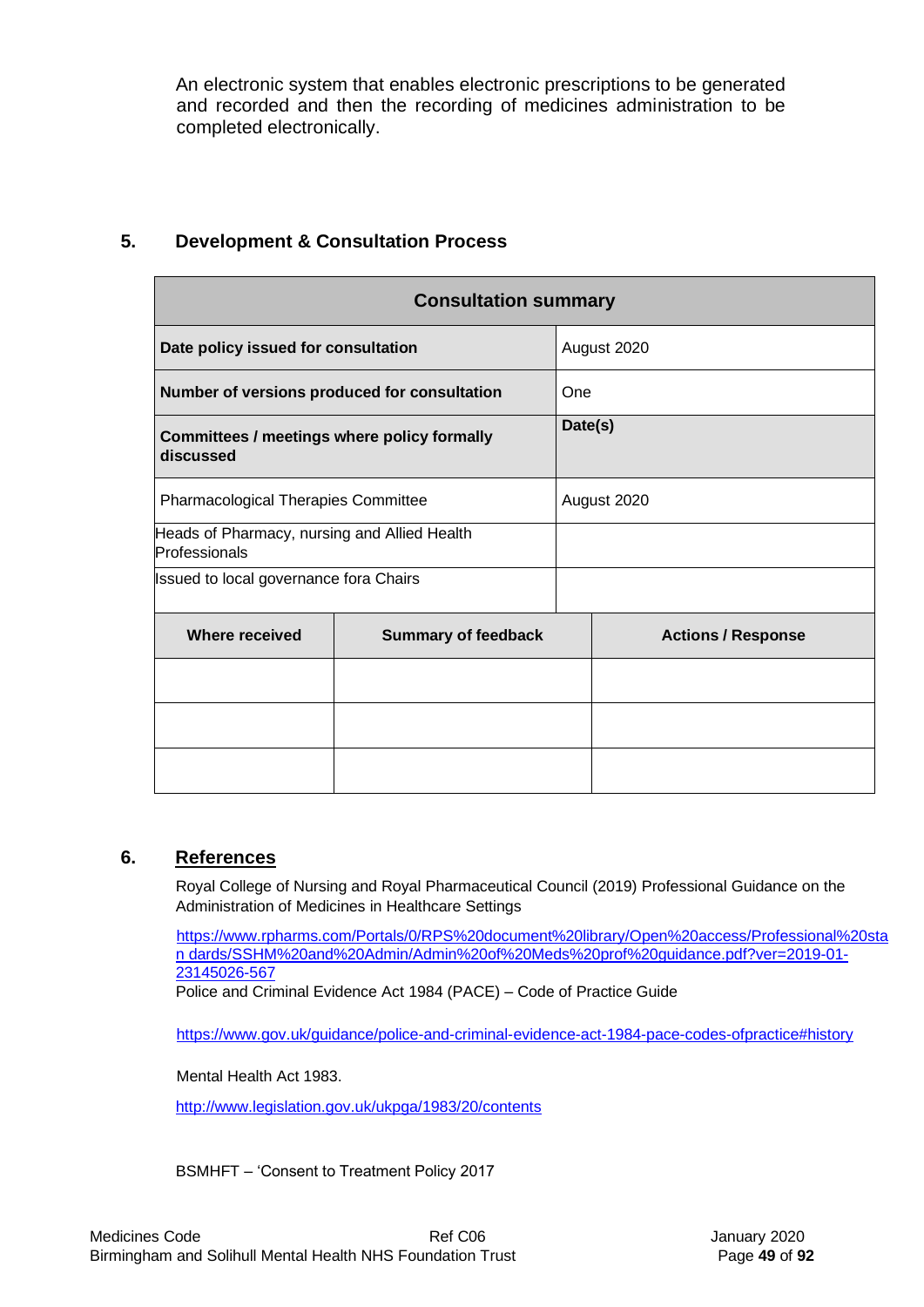<http://connect/corporate/governance/Policies/Consent%20to%20Treatment%20Policy.pdf>

BSMHFT – 'Mental Capacity Act (2005) [http://connect/corporate/governance/Policies/Mental%20Capacity%20Act%20Policy.](http://connect/corporate/governance/Policies/Mental%20Capacity%20Act%20Policy.pdf)  [pdf](http://connect/corporate/governance/Policies/Mental%20Capacity%20Act%20Policy.pdf)

BSMHFT – 'Advance Statements and Advanced Decisions 2019

[http://connect/corporate/governance/Policies/Advance%20Statements%20and%20Advan](http://connect/corporate/governance/Policies/Advance%20Statements%20and%20Advance%20Decisions.pdf)  [ce%20Decisions.pdf](http://connect/corporate/governance/Policies/Advance%20Statements%20and%20Advance%20Decisions.pdf)

BSMHFT – Medicines Reconciliation Policy 2018

<http://connect/corporate/governance/Policies/Medicines%20Reconciliation%20Policy.pdf>

## **7. Bibliography**

Medicines Act (1968)

<http://www.legislation.gov.uk/ukpga/1968/67>

NICE Guideline NG46: Controlled Drugs: Safe Use and Management

*<https://www.nice.org.uk/guidance/NG46/chapter/Context>*

Misuse of Drugs Act (1971) & Misuse of Drugs Regulations (1985) and subsequent legislation.

<https://www.legislation.gov.uk/ukpga/1971/38/section/18> NICE

Guidance MPG 2: Patient Group Directions

<https://www.nice.org.uk/guidance/mpg2/resources/patient-group-directions-pdf-1779401941189> [D](https://www.nice.org.uk/guidance/mpg2/resources/patient-group-directions-pdf-1779401941189)H:

Reference Guide to Consent for Examination or Treatment (2<sup>nd</sup> Edition)

[https://www.gov.uk/government/publications/reference-guide-to-consent-for-examination-or](https://www.gov.uk/government/publications/reference-guide-to-consent-for-examination-or-treatment-second-edition)[treatmentsecond-edition](https://www.gov.uk/government/publications/reference-guide-to-consent-for-examination-or-treatment-second-edition)

Explanatory Notes to the Mental Capacity Act 2005

<http://www.legislation.gov.uk/ukpga/2005/9/notes>

Hardcastle, M., Kennard, D., Grandison, S. and Fagin, L. (ed) (2007) *Experiences of Mental Health In-patient Care,* Hove: Routledge

Department of Health (2004) *Building a Safer NHS for patients: Improving Medication Safety [https://webarchive.nationalarchives.gov.uk/+/http://www.dh.gov.uk/en/Publicationsan](https://webarchive.nationalarchives.gov.uk/+/http:/www.dh.gov.uk/en/Publicationsandstatistics/Publications/PublicationsPolicyAndGuidance/DH_4071443)  [dstatistics/Publications/PublicationsPolicyAndGuidance/DH\\_4071443](https://webarchive.nationalarchives.gov.uk/+/http:/www.dh.gov.uk/en/Publicationsandstatistics/Publications/PublicationsPolicyAndGuidance/DH_4071443)*

Audit Commission (2001) *Spoonful of Sugar – Medicines Management in NHS Hospitals* 

*[https://webarchive.nationalarchives.gov.uk/20150410163038/http://archive.auditcommission.gov.uk/audit](https://webarchive.nationalarchives.gov.uk/20150410163038/http:/archive.audit-commission.gov.uk/auditcommission/aboutus/publications/pages/national-reports-and-studies-archive.aspx.html) [commission/aboutus/publications/pages/national-reports-and-studiesarchive.aspx.html](https://webarchive.nationalarchives.gov.uk/20150410163038/http:/archive.audit-commission.gov.uk/auditcommission/aboutus/publications/pages/national-reports-and-studies-archive.aspx.html)*

Healthcare Commission (2007) *Talking about medicines: the management of medicines in trusts providing mental health services* 

RCN: Medicines Management. An overview for nursing

<https://www.rcn.org.uk/professional-development/publications/pub-009018> The

Human Medicines Regulations 20 SI No. 1916 - SCHEDULE 19

[http://www.legislation.gov.uk/uksi/2012/1916/pdfs/uksi\\_20121916\\_en.pdf](http://www.legislation.gov.uk/uksi/2012/1916/pdfs/uksi_20121916_en.pdf)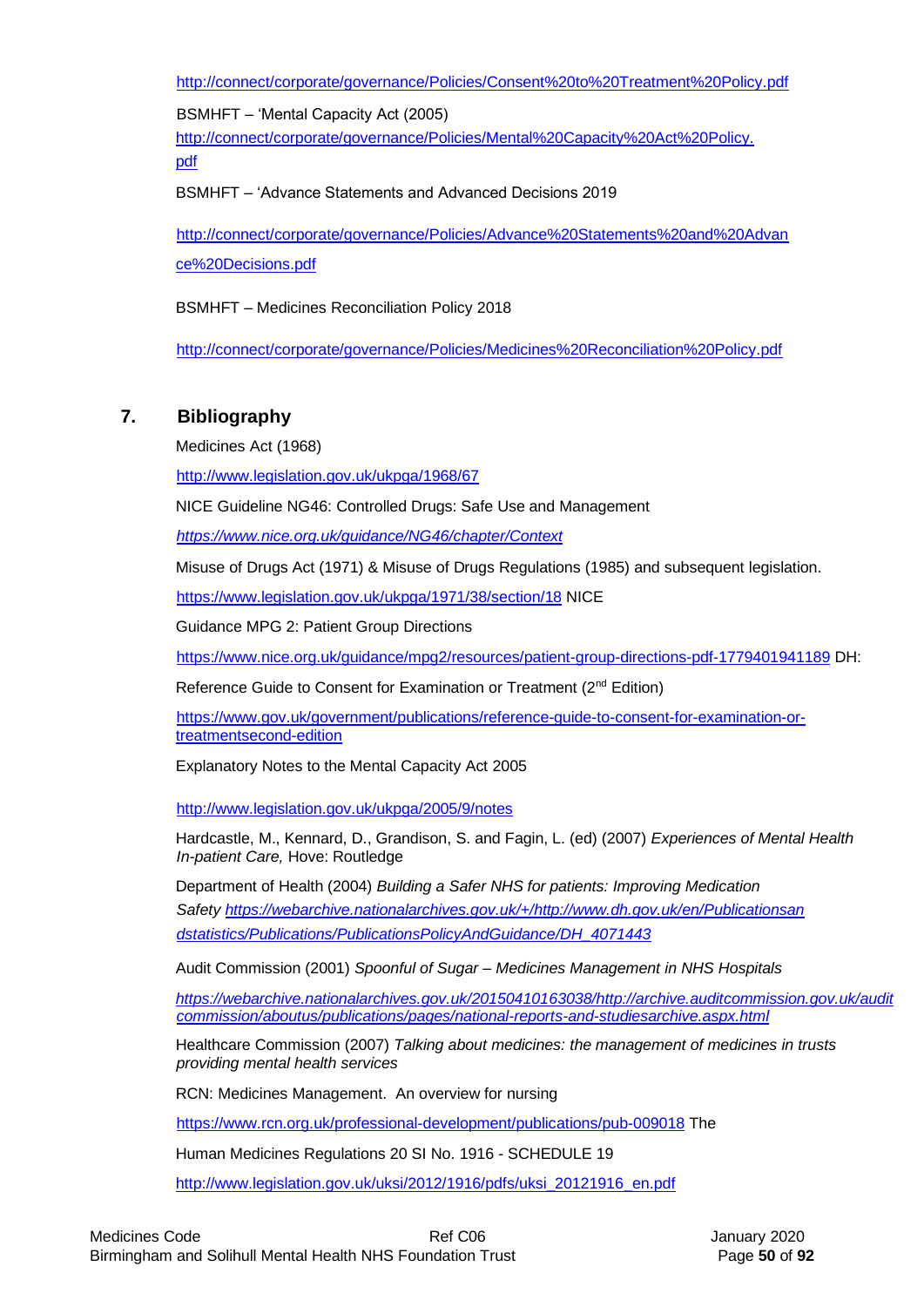# **8. Glossary of Terms**

### **Medicine**

Any substance or combination of substances presented for treating or preventing disease. Any substance or combination of substances which may be administered with a view to making a medical diagnosis or restoring, correcting or modifying physiological or psychological functions.

## **Prescribe**

To authorise, by full signature, the supply and administration of a medicine.

## **Primary Dispensing**

To prepare a clinically appropriate medicine for a service user either for selfadministration or administration by another. The act of dispensing includes supply and also encompasses a number of other cognitive functions (e.g. checking the validity of the prescription, the appropriateness of the medicine for an individual service user, assembly of the product). These functions are performed under the supervision of a pharmacist or in exceptional circumstances a medical practitioner

## **Secondary Dispensing**

This involves re-packaging medicines that have been dispensed for an individual service user into another container bearing another label. Only nurses who have undertaken Trust approved training are able to undertake secondary dispensing **Supply** 

To supply a medicine to a service user or carer for administration.

## **Administer**

To give a medicine by either, introduction into the body, (e.g. orally or by injection) or by external application, (e.g. cream or ointment).

## **Adverse Drug Reaction**

Any untoward and unintended response in a service user to whom a medicinal product has been administered or taken including occurrences that are not necessarily caused by or related to that product.

### **Defective Medicine**

A medicine that proves to be harmful under normal conditions of use, lacking in therapeutic efficacy or the qualitative and quantitative composition of the product is not as declared or the controls on the medicinal product and/or the controls at an intermediate stage of the manufacturing process have not been carried out or if some other requirement or obligation relating to the grant of the manufacturing authorisation has not been fulfilled.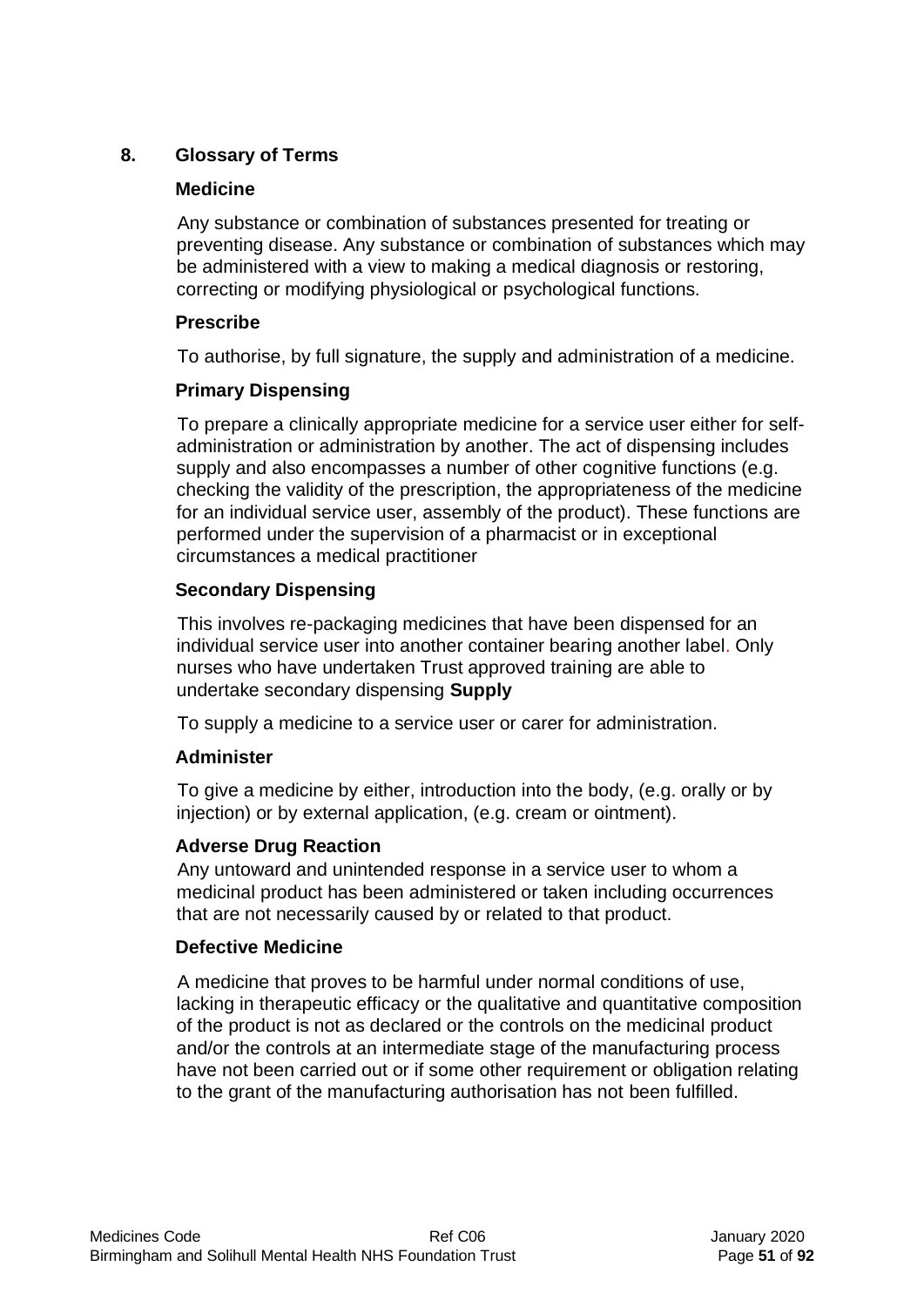## **9. Review and Audit**

This policy will be formally reviewed by the Pharmacological Therapies Committee in 2021. The Committee will, however, continuously monitor its implementation and practice through an agreed annual programme of medicines management audits covering inpatient wards and community teams and carried out by Pharmacy, medical and nursing staff.

| <b>Element to be monitored</b>                                                                                                                           | Lead                              | Tool                                                      | <b>Frequency</b>      | <b>Reporting</b><br><b>Arrangements</b>                                              |
|----------------------------------------------------------------------------------------------------------------------------------------------------------|-----------------------------------|-----------------------------------------------------------|-----------------------|--------------------------------------------------------------------------------------|
| Six monthly submissions to PTC of<br>audits of the management of<br>controlled<br>drugs across BSMHFT                                                    | <b>Chief</b><br>Pharmacist        | <b>Audit Report</b>                                       | <b>Six</b><br>monthly | <b>Audit submitted</b><br><b>PTC</b><br>for<br>tο<br>discussion<br>and<br>acceptance |
| Six monthly submission to PTC of Chief<br>audits into the safe and secure<br>handling of<br>medicines for inpatient units and<br>community teams         | Pharmacist                        | <b>Audit reports</b>                                      | Each one<br>annually  | <b>Audit submitted</b><br><b>PTC</b><br>for<br>to<br>discussion<br>and<br>acceptance |
| Audit of PRN prescribing carried out<br>by Pharmacy or medical staff<br>submitted to<br><b>PTC</b>                                                       | <b>Chief</b><br>Pharmacist        | <b>Audit reports</b>                                      | <b>Annually</b>       | <b>Audit submitted</b><br><b>PTC</b><br>for<br>tο<br>discussion<br>and<br>acceptance |
| Missed dose audits carried out by<br>Pharmacy or nursing staff submitted<br>to<br><b>PTC</b>                                                             | <b>Chief</b><br><b>Pharmacist</b> | <b>Audit reports</b><br><b>Nursing</b><br><b>Metrics</b>  | <b>Six</b><br>monthly | <b>Audit submitted</b><br><b>PTC</b><br>for<br>to<br>discussion<br>and<br>acceptance |
| Reports of allergy<br>recording<br>on<br>prescription<br>charts<br>included<br>in<br>Medicines Management Dashboard<br>and reported to PTC and Trust CGC | <b>Chief</b><br><b>Pharmacist</b> | <b>Medicines</b><br><b>Management</b><br><b>Dashboard</b> | Quarterly             | <b>Dashboard</b><br>submitted to Trust<br><b>CGC</b><br>for<br>acceptance            |
| PTC receives a report on medication<br>incidents and any recommendations<br>for action                                                                   | <b>Chief</b><br>Pharmacist        | <b>Incident</b><br>summary<br>report                      | <b>Six</b><br>monthly | <b>Report received</b>                                                               |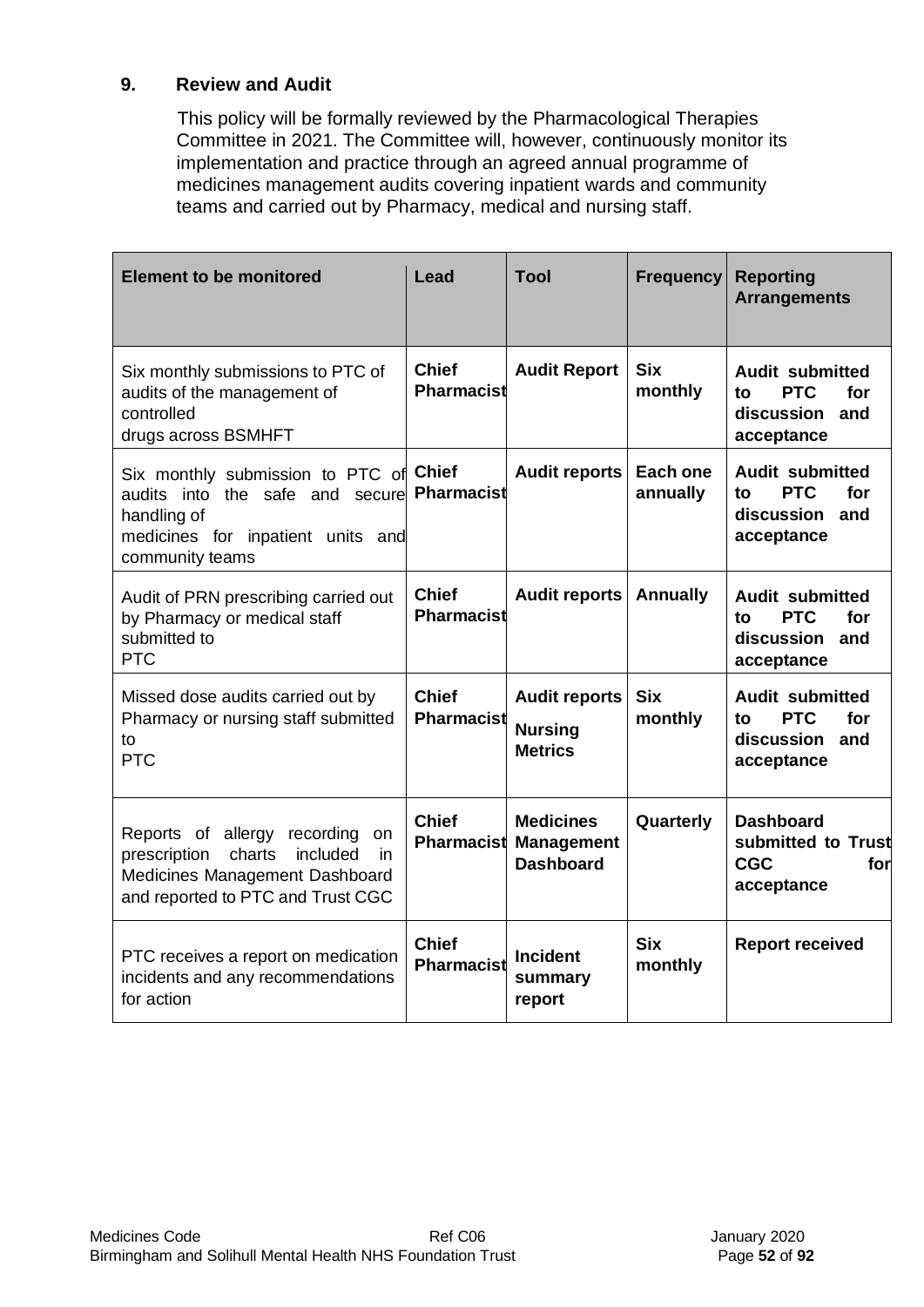## **Appendix 1**

# **Equality Analysis Screening Form**

| <b>Title of Proposal</b>                                                                                                   |                           | <b>Medicines Code</b>         |                 |                                                         |                                                                                                                                   |  |
|----------------------------------------------------------------------------------------------------------------------------|---------------------------|-------------------------------|-----------------|---------------------------------------------------------|-----------------------------------------------------------------------------------------------------------------------------------|--|
| <b>Person Completing this</b>                                                                                              |                           | <b>XXXX</b>                   |                 | <b>Role or title</b>                                    | <b>Chief Pharmacist</b>                                                                                                           |  |
| proposal                                                                                                                   |                           |                               |                 |                                                         |                                                                                                                                   |  |
| <b>Division</b>                                                                                                            |                           | Corporate                     |                 | <b>Service Area</b>                                     | <b>Trust wide</b>                                                                                                                 |  |
| <b>Date Started</b>                                                                                                        |                           | 28 <sup>th</sup> January 2020 |                 | Date completed                                          | 31 <sup>st</sup> January 2020                                                                                                     |  |
| Main purpose and aims of the proposal and how it fits in with the wider strategic aims and objectives of the organisation. |                           |                               |                 |                                                         |                                                                                                                                   |  |
|                                                                                                                            |                           |                               |                 |                                                         | This policy outlines the policy and procedures to be followed within Birmingham & Solihull Mental Health Foundation Trust for the |  |
| prescribing, ordering, dispensing, transport, storage and administration of medicines.                                     |                           |                               |                 |                                                         |                                                                                                                                   |  |
| Who will benefit from the proposal?                                                                                        |                           |                               |                 |                                                         |                                                                                                                                   |  |
| Service users and all clinical staff handling medicines in the course of their duties.                                     |                           |                               |                 |                                                         |                                                                                                                                   |  |
| <b>Impacts on different Personal Protected Characteristics - Helpful Questions:</b>                                        |                           |                               |                 |                                                         |                                                                                                                                   |  |
| Does this proposal promote equality of opportunity? No                                                                     |                           |                               |                 |                                                         | Promote good community relations? No impact                                                                                       |  |
| impact                                                                                                                     |                           |                               |                 |                                                         | Promote positive attitudes towards disabled people? No                                                                            |  |
| Eliminate discrimination? No impact                                                                                        |                           |                               |                 | <i><b>impact</b></i>                                    |                                                                                                                                   |  |
| Eliminate harassment? No impact                                                                                            |                           |                               |                 |                                                         | Consider more favourable treatment of disabled people? No                                                                         |  |
| Eliminate victimisation? No impact                                                                                         |                           |                               |                 | <i><b>impact</b></i>                                    |                                                                                                                                   |  |
|                                                                                                                            |                           |                               |                 | Promote involvement and consultation? No impact         |                                                                                                                                   |  |
|                                                                                                                            |                           |                               |                 | Protect and promote human rights? No impact             |                                                                                                                                   |  |
| Please click in the relevant impact box or leave blank if you feel there is no particular impact.                          |                           |                               |                 |                                                         |                                                                                                                                   |  |
| <b>Personal Protected</b>                                                                                                  | <b>No/Minimum</b>         | <b>Negative</b>               | <b>Positive</b> | Please list details or evidence of why there might be a |                                                                                                                                   |  |
| <b>Characteristic</b>                                                                                                      | <b>Impact</b>             | <b>Impact</b>                 | <b>Impact</b>   |                                                         | positive, negative or no impact on protected characteristics.                                                                     |  |
| Age                                                                                                                        | $\boldsymbol{\mathsf{X}}$ |                               |                 |                                                         |                                                                                                                                   |  |
| Including children and people over 65                                                                                      |                           |                               |                 |                                                         |                                                                                                                                   |  |
| Is it easy for someone of any age to find out about your service or access your proposal?                                  |                           |                               |                 |                                                         |                                                                                                                                   |  |
| Are you able to justify the legal or lawful reasons when your service excludes certain age groups                          |                           |                               |                 |                                                         |                                                                                                                                   |  |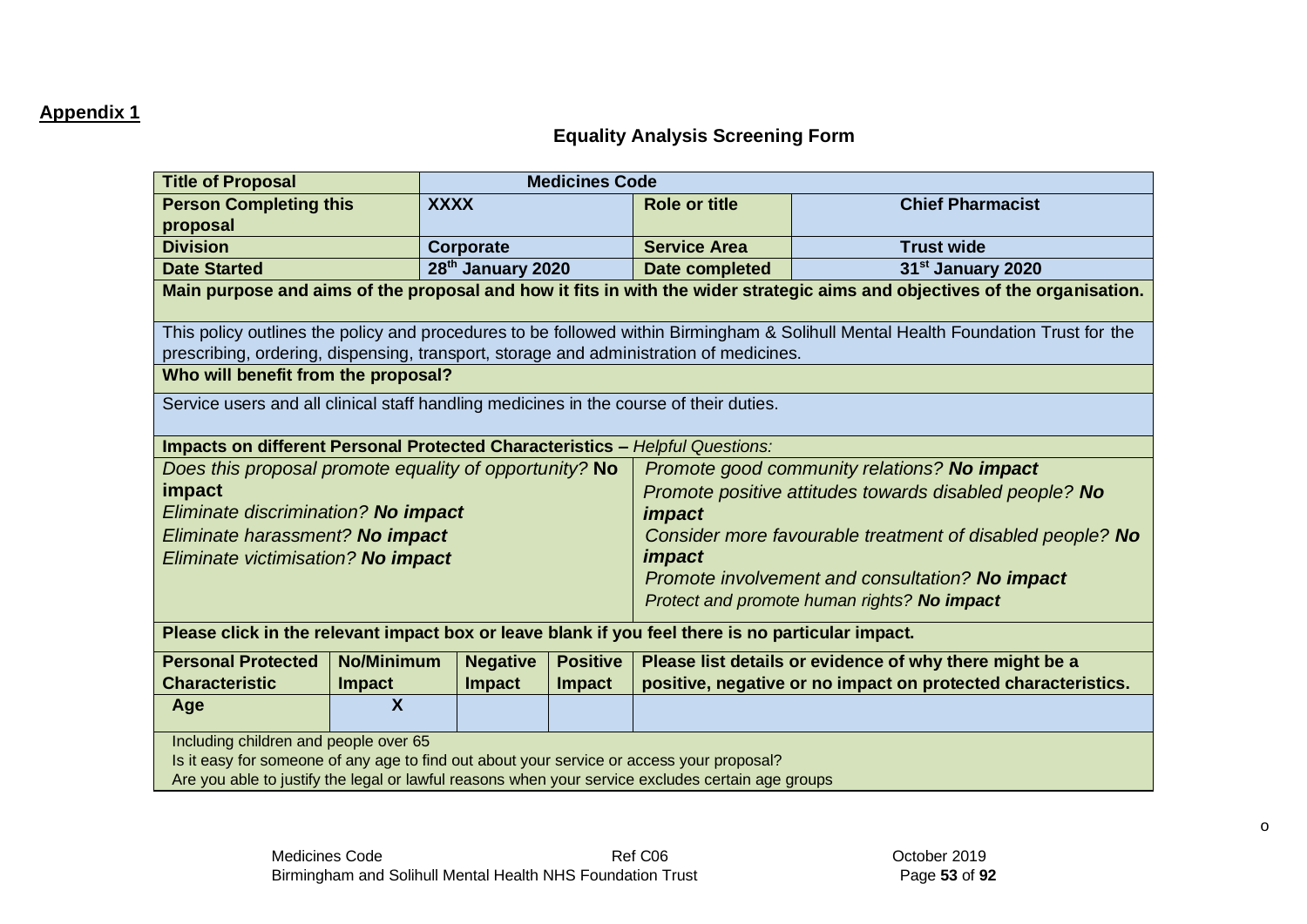| <b>Disability</b>                                                                                                           | $\boldsymbol{X}$                                                                                                                                                                        |  |  |                                                                                                                                                                                                                                          |  |  |  |
|-----------------------------------------------------------------------------------------------------------------------------|-----------------------------------------------------------------------------------------------------------------------------------------------------------------------------------------|--|--|------------------------------------------------------------------------------------------------------------------------------------------------------------------------------------------------------------------------------------------|--|--|--|
|                                                                                                                             |                                                                                                                                                                                         |  |  |                                                                                                                                                                                                                                          |  |  |  |
|                                                                                                                             |                                                                                                                                                                                         |  |  |                                                                                                                                                                                                                                          |  |  |  |
|                                                                                                                             |                                                                                                                                                                                         |  |  | Including those with physical or sensory impairments, those with learning disabilities and those with mental health issues Do                                                                                                            |  |  |  |
|                                                                                                                             |                                                                                                                                                                                         |  |  | you currently monitor who has a disability so that you know how well your service is being used by people with a disability?<br>Are you making reasonable adjustment to meet the needs of the staff, service users, carers and families? |  |  |  |
|                                                                                                                             | $\boldsymbol{X}$                                                                                                                                                                        |  |  |                                                                                                                                                                                                                                          |  |  |  |
| <b>Gender</b>                                                                                                               |                                                                                                                                                                                         |  |  |                                                                                                                                                                                                                                          |  |  |  |
|                                                                                                                             |                                                                                                                                                                                         |  |  | This can include male and female or someone who has completed the gender reassignment process from one sex to another                                                                                                                    |  |  |  |
| Do you have flexible working arrangements for either sex?                                                                   |                                                                                                                                                                                         |  |  |                                                                                                                                                                                                                                          |  |  |  |
| Is it easier for either men or women to access your proposal?                                                               |                                                                                                                                                                                         |  |  |                                                                                                                                                                                                                                          |  |  |  |
| <b>Marriage or Civil</b>                                                                                                    | $\boldsymbol{X}$                                                                                                                                                                        |  |  |                                                                                                                                                                                                                                          |  |  |  |
| <b>Partnerships</b>                                                                                                         |                                                                                                                                                                                         |  |  |                                                                                                                                                                                                                                          |  |  |  |
|                                                                                                                             |                                                                                                                                                                                         |  |  |                                                                                                                                                                                                                                          |  |  |  |
|                                                                                                                             |                                                                                                                                                                                         |  |  | People who are in a Civil Partnerships must be treated equally to married couples on a wide range of legal matters                                                                                                                       |  |  |  |
|                                                                                                                             |                                                                                                                                                                                         |  |  | Are the documents and information provided for your service reflecting the appropriate terminology for marriage and civil partnerships?                                                                                                  |  |  |  |
| <b>Pregnancy or</b>                                                                                                         | $\boldsymbol{\mathsf{X}}$                                                                                                                                                               |  |  |                                                                                                                                                                                                                                          |  |  |  |
| <b>Maternity</b>                                                                                                            |                                                                                                                                                                                         |  |  |                                                                                                                                                                                                                                          |  |  |  |
| This includes women having a baby and women just after they have had a baby                                                 |                                                                                                                                                                                         |  |  |                                                                                                                                                                                                                                          |  |  |  |
|                                                                                                                             |                                                                                                                                                                                         |  |  | Does your service accommodate the needs of expectant and post natal mothers both as staff and service users?                                                                                                                             |  |  |  |
|                                                                                                                             |                                                                                                                                                                                         |  |  | Can your service treat staff and patients with dignity and respect relation in to pregnancy and maternity?                                                                                                                               |  |  |  |
| <b>Race or Ethnicity</b>                                                                                                    | $\boldsymbol{\mathsf{X}}$                                                                                                                                                               |  |  |                                                                                                                                                                                                                                          |  |  |  |
|                                                                                                                             |                                                                                                                                                                                         |  |  |                                                                                                                                                                                                                                          |  |  |  |
|                                                                                                                             |                                                                                                                                                                                         |  |  | Including Gypsy or Roma people, Irish people, those of mixed heritage, asylum seekers and refugees                                                                                                                                       |  |  |  |
| What training does staff have to respond to the cultural needs of different ethnic groups?                                  |                                                                                                                                                                                         |  |  |                                                                                                                                                                                                                                          |  |  |  |
|                                                                                                                             |                                                                                                                                                                                         |  |  | What arrangements are in place to communicate with people who do not have English as a first language?                                                                                                                                   |  |  |  |
| <b>Religion or Belief</b>                                                                                                   | $\boldsymbol{\mathsf{X}}$                                                                                                                                                               |  |  |                                                                                                                                                                                                                                          |  |  |  |
|                                                                                                                             |                                                                                                                                                                                         |  |  |                                                                                                                                                                                                                                          |  |  |  |
| Including humanists and non-believers                                                                                       |                                                                                                                                                                                         |  |  |                                                                                                                                                                                                                                          |  |  |  |
|                                                                                                                             | Is there easy access to a prayer or quiet room to your service delivery area?<br>When organising events - Do you take necessary steps to make sure that spiritual requirements are met? |  |  |                                                                                                                                                                                                                                          |  |  |  |
|                                                                                                                             |                                                                                                                                                                                         |  |  |                                                                                                                                                                                                                                          |  |  |  |
| <b>Sexual</b>                                                                                                               | $\boldsymbol{\mathsf{X}}$                                                                                                                                                               |  |  |                                                                                                                                                                                                                                          |  |  |  |
| <b>Orientation</b>                                                                                                          |                                                                                                                                                                                         |  |  |                                                                                                                                                                                                                                          |  |  |  |
| Including gay men, lesbians and bisexual people                                                                             |                                                                                                                                                                                         |  |  |                                                                                                                                                                                                                                          |  |  |  |
| Does your service use visual images that could be people from any background or are the images mainly heterosexual couples? |                                                                                                                                                                                         |  |  |                                                                                                                                                                                                                                          |  |  |  |
|                                                                                                                             |                                                                                                                                                                                         |  |  |                                                                                                                                                                                                                                          |  |  |  |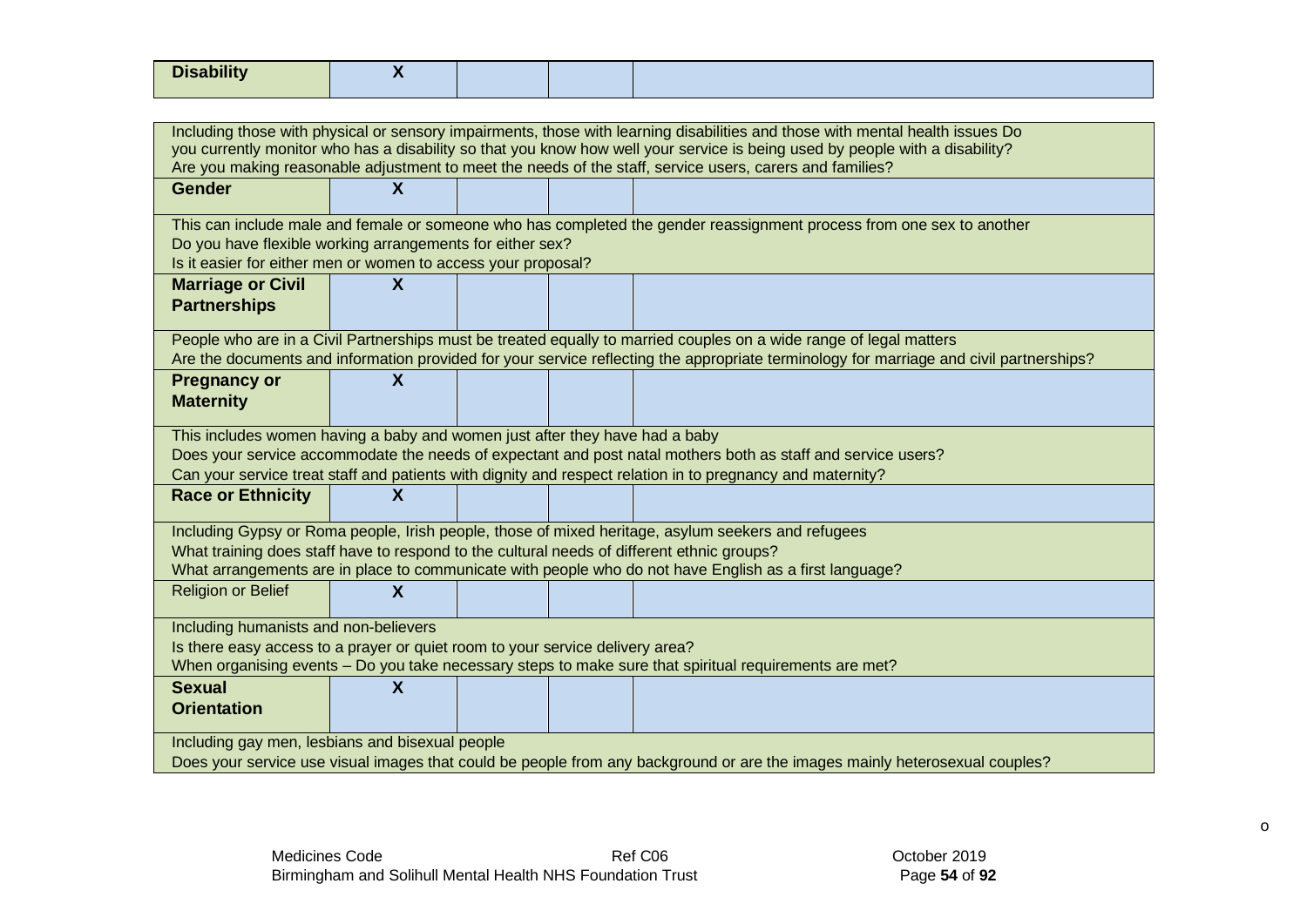|                                                                                                                                                                                                                                                                      |                                                                                                                                                                                                                               |  | Does staff in your workplace feel comfortable about being 'out' or would office culture make them feel this might not be a good idea? |                   |                                                                                                                                                  |  |  |
|----------------------------------------------------------------------------------------------------------------------------------------------------------------------------------------------------------------------------------------------------------------------|-------------------------------------------------------------------------------------------------------------------------------------------------------------------------------------------------------------------------------|--|---------------------------------------------------------------------------------------------------------------------------------------|-------------------|--------------------------------------------------------------------------------------------------------------------------------------------------|--|--|
| <b>Transgender or</b><br><b>Gender</b>                                                                                                                                                                                                                               | $\mathsf{X}$                                                                                                                                                                                                                  |  |                                                                                                                                       |                   |                                                                                                                                                  |  |  |
| <b>Reassignment</b>                                                                                                                                                                                                                                                  |                                                                                                                                                                                                                               |  |                                                                                                                                       |                   |                                                                                                                                                  |  |  |
| This will include people who are in the process of or in a care pathway changing from one gender to another<br>Have you considered the possible needs of transgender staff and service users in the development of your proposal or service?                         |                                                                                                                                                                                                                               |  |                                                                                                                                       |                   |                                                                                                                                                  |  |  |
| <b>Human Rights</b>                                                                                                                                                                                                                                                  | $\boldsymbol{X}$                                                                                                                                                                                                              |  |                                                                                                                                       |                   |                                                                                                                                                  |  |  |
|                                                                                                                                                                                                                                                                      | Affecting someone's right to Life, Dignity and Respect?<br>Caring for other people or protecting them from danger?<br>The detention of an individual inadvertently or placing someone in a humiliating situation or position? |  |                                                                                                                                       |                   |                                                                                                                                                  |  |  |
| If a negative or disproportionate impact has been identified in any of the key areas would this difference be illegal /<br>unlawful? I.e. Would it be discriminatory under anti-discrimination legislation. (The Equality Act 2010, Human Rights<br><b>Act 1998)</b> |                                                                                                                                                                                                                               |  |                                                                                                                                       |                   |                                                                                                                                                  |  |  |
|                                                                                                                                                                                                                                                                      | <b>Yes</b>                                                                                                                                                                                                                    |  | <b>No</b>                                                                                                                             | N/A               |                                                                                                                                                  |  |  |
|                                                                                                                                                                                                                                                                      |                                                                                                                                                                                                                               |  |                                                                                                                                       |                   |                                                                                                                                                  |  |  |
| What do you<br>consider the level                                                                                                                                                                                                                                    | <b>High Impact</b>                                                                                                                                                                                                            |  | <b>Medium Impact</b>                                                                                                                  | <b>Low Impact</b> | <b>No Impact</b>                                                                                                                                 |  |  |
| of negative<br>impact to be?                                                                                                                                                                                                                                         |                                                                                                                                                                                                                               |  |                                                                                                                                       |                   |                                                                                                                                                  |  |  |
| If the negative impact is high a Full Equality Analysis will be required.                                                                                                                                                                                            |                                                                                                                                                                                                                               |  |                                                                                                                                       |                   | If the impact could be discriminatory in law, please contact the Equality and Diversity Lead immediately to determine the next course of action. |  |  |
| guidance from the Equality and Diversity Lead before proceeding.                                                                                                                                                                                                     |                                                                                                                                                                                                                               |  | If you are unsure how to answer the above questions, or if you have assessed the impact as medium, please seek further                |                   |                                                                                                                                                  |  |  |
|                                                                                                                                                                                                                                                                      |                                                                                                                                                                                                                               |  | rest of the form below with any required redial actions, and forward to the Equality and Diversity Lead.                              |                   | If the proposal does not have a negative impact or the impact is considered low, reasonable or justifiable, then please complete the             |  |  |
| <b>Action Planning:</b>                                                                                                                                                                                                                                              |                                                                                                                                                                                                                               |  |                                                                                                                                       |                   |                                                                                                                                                  |  |  |
|                                                                                                                                                                                                                                                                      |                                                                                                                                                                                                                               |  | How could you minimise or remove any negative impact identified even if this is of low significance?                                  |                   |                                                                                                                                                  |  |  |

N/A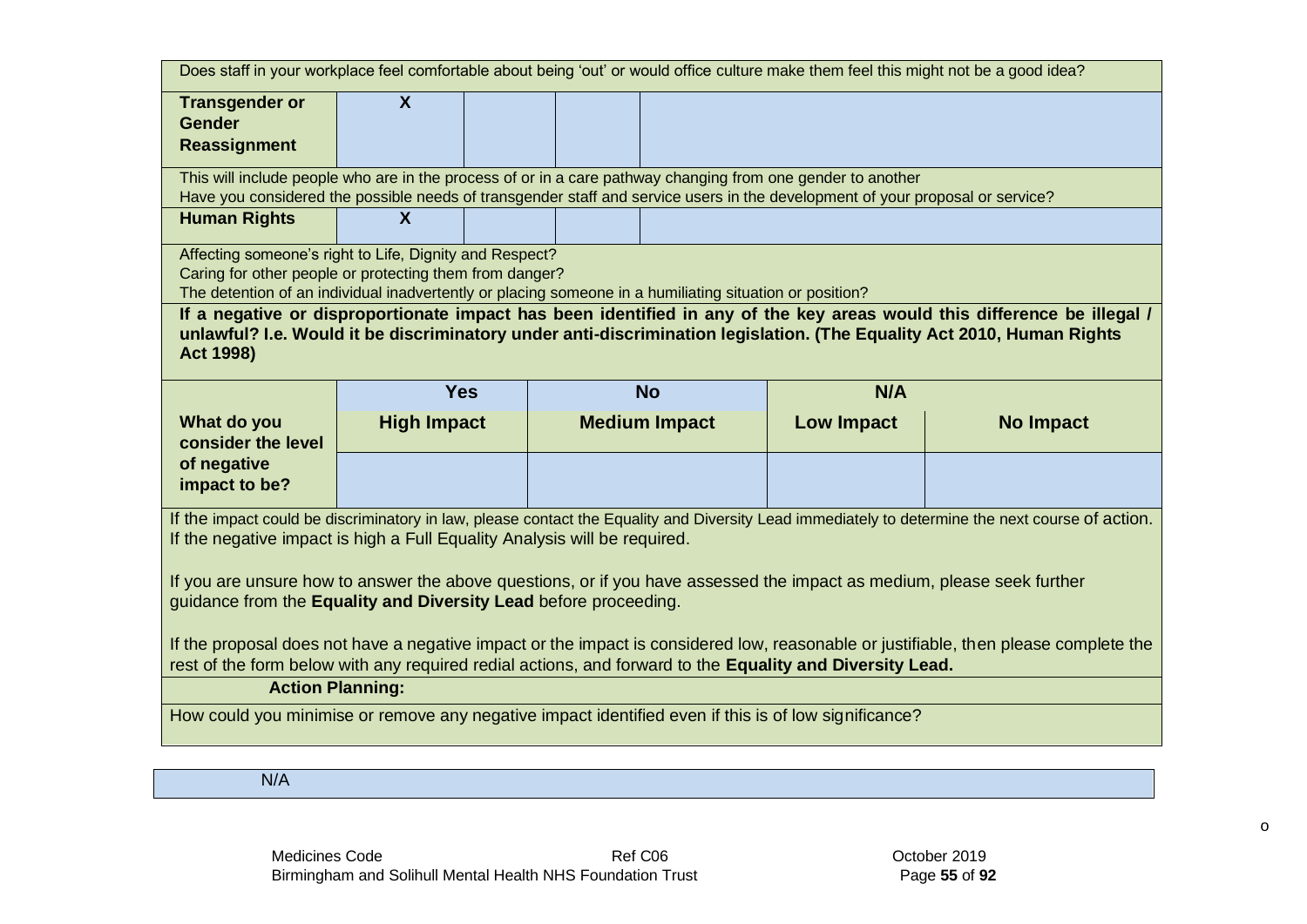How will any impact or planned actions be monitored and reviewed?

 $N/A$ 

How will you promote equal opportunity and advance equality by sharing good practice to have a positive impact other people as a result of their personal protected characteristic.

### N/A

Please save and keep one copy and then send a copy with a copy of the proposal to the Senior Equality and Diversity Lead at hr.support@bsmhft.nhs.uk. The results will then be published on the Trust's website. Please ensure that any resulting actions are incorporated into Divisional or Service planning and monitored on a regular basis.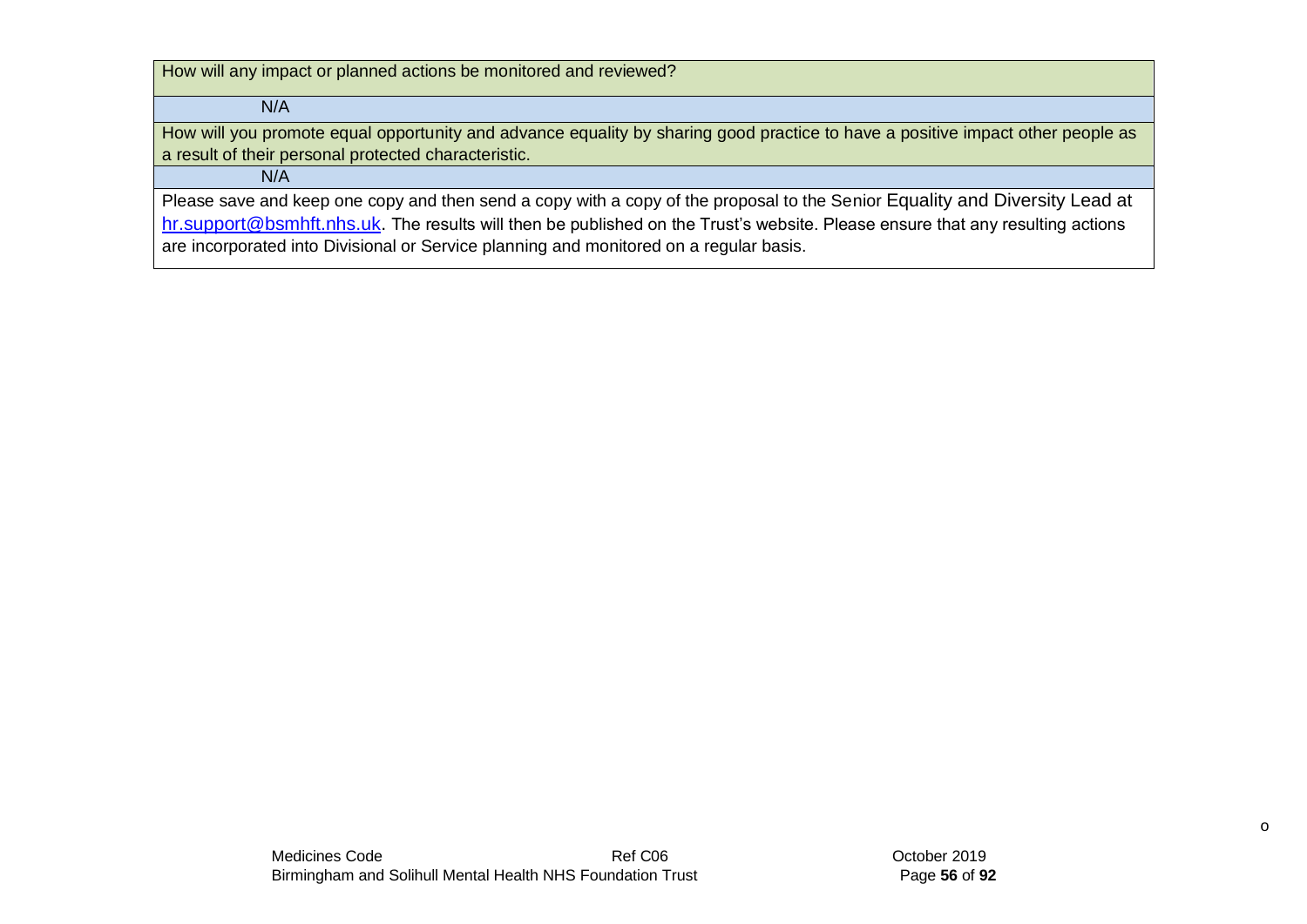## **USE OF ESSENTIAL OILS AND COMPLEMENTARY MEDICINES**

Complementary therapies are therapies that may be used in conjunction with orthodox medical, nursing and paramedical treatments to enhance patient well-being, quality of life and symptomatic relief.

**Before any new therapy can be recognised by the Trust it must be approved by the Pharmacological Therapies Committee.** Once agreed the therapy must be used within the guidance of this code and according to a recognized protocol or procedure

### **Qualifications**

A Designated Complementary Therapist must have obtained an appropriate qualification. Having obtained the qualification they must then ensure that the practice of the complementary therapy is in line with the scope of professional practice and code of conduct of the accreditation body for the therapy.

Before any complementary therapy is practiced the following must be viewed by the Nurse in Charge of the ward or department.

- The therapist's certificate or a copy of the syllabus studied, if still available
- Details of the organisation providing the training
- Examination results
- Membership of a recognised national body/professional body

NB Qualifications that have been gained wholly by correspondence or over short courses will not normally be accepted.

#### **Insurance**

Members of Trust staff practicing complementary therapies as part of their duties will be indemnified by the Trust. Private therapists contracted to provide a service must have personal indemnity insurance.

#### **Competence**

The interests and welfare of the service user are paramount and the Designated Complimentary Therapist has a duty of care to ensure that their skills and knowledge are updated and that they remain competent to practice the therapy.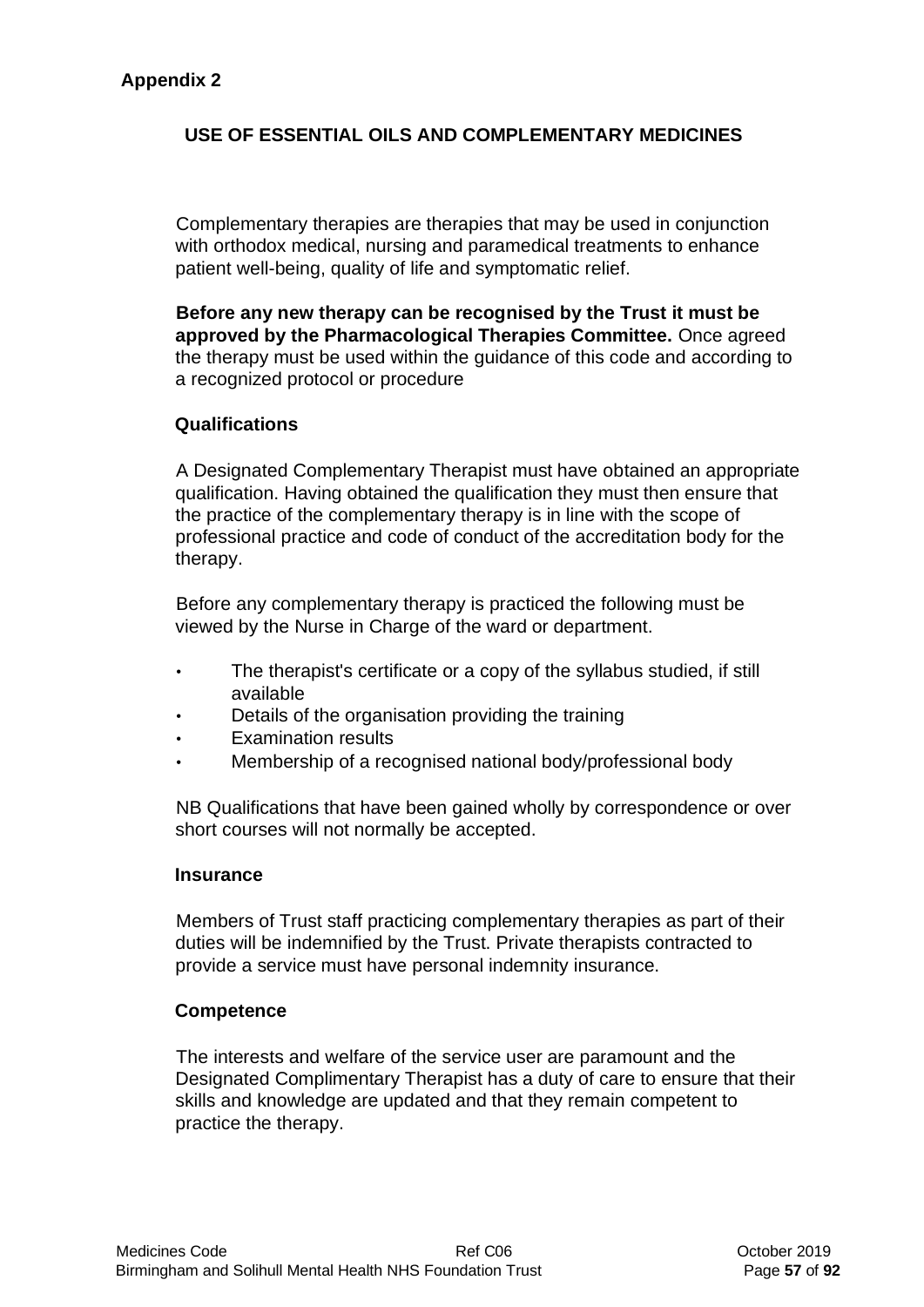The therapist has responsibility for the whole course of treatment and any delegation of tasks to others must be according to agreed written protocols approved by the Nurse in Charge.

## **Responsibility of the Nurse in Charge**

The Nurse in Charge is accountable for ensuring:

- The use of the therapy has been approved by the Pharmacological Therapies Committee.
- The Designated Complementary Therapist has accepted personal accountability in accordance with their scope of practice and the code of conduct of the appropriate accreditation body.
- The Therapist has an appropriate qualification.
- A regular review of the practice.
- A system of monitoring clinical practice is in place.

In the circumstances of the Nurse in Charge also being the Designated Complementary Therapist the responsibilities lie with the next in line manager.

## **Consent**

The service user or advocate for the service user must give informed consent for the practice of a specific complementary therapy. The multidisciplinary team members involved in the service user's care must be consulted by the therapist before any treatment is carried out.

### **Documentation**

The Designated Complementary Therapist must document within the service user's care plan the therapy practiced, and maintain within the care plan, notes of treatments given, dates and evaluations of the treatment outcome. All documentation should be in line with the standards of the Trust on note keeping and the relevant accreditation body of the Complementary Therapist.

It is not appropriate for a service user (even if they are suitably qualified) to practice a complementary therapy on health services premises or to solicit other service users as prospective customers.

### **Appendix 3**

## **USE OF UNLICENSED MEDICINES**

**In the UK no medicine can be marketed for human use without a Product Licence (PL) granted by the Licensing Authority (Ministry of Health).** The PL specifies the indications for which a product may be used and also the dose, route of administration etc. Licensing arrangements are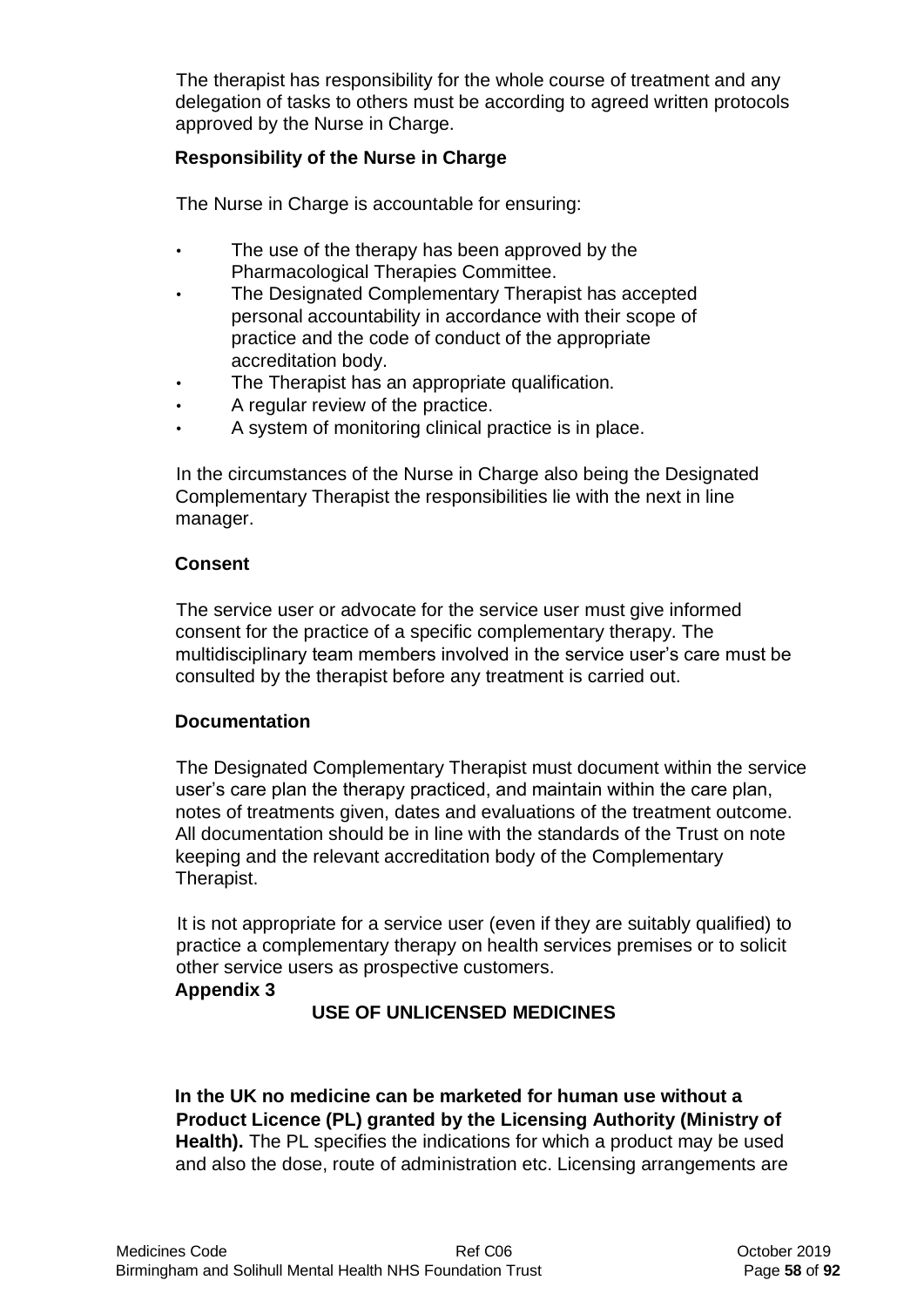determined by the Medicines Act 1968 and implemented through the Medicines and Healthcare Products Regulatory Agency (MHRA).

Professional guidance on the use of unlicensed medicines is available from the General Medical Council and General Pharmaceutical Council. The Royal College of Psychiatrists College Report CR142 'Use of licensed medicines for unlicensed applications in psychiatric practice' 2007 also offers useful advice to prescribers.

### **Unlicensed medicines fall into 6 broad categories**

- 1. Products derived from licensed medicines and prepared by the NHS or commercial unit with a "specials" manufacturing licence or prepared in a hospital pharmacy under a Medicines Act exemption. e.g. liquids for service users with swallowing difficulties.
- 2. Low dose formulations for children
- 3. Products whose licence has been abandoned, suspended, revoked or not renewed
- 4. Products for which a licence has not or is yet to be given, but available and licensed outside the UK.
- 5. Some clinical trial medicines.
- 6. Medicines used outside the terms of the Product Licence e.g. unlicensed indication, dose, route, age.

## **Negligence Liability**

Prescribers have a duty in common law to take reasonable care and to act in a way consistent with the practice of a responsible body of their peers of similar professional standing. In using an unlicensed medicine the prescriber must act responsibly and with reasonable care and skill. Not to meet these standards lays the prescriber open to claims of negligence liability.

## **Strict Product Liability (or liability without fault)**

The Product Liability Directive (EEC/85/374) and the Consumer Protection Act 1987, makes the producer or supplier liable for damage caused by a

defect in the product. The product can be considered defective on the basis of what the service user is entitled to expect. This may be affected by the verbal and written information and warnings given to the service user.

## **Practical Implications**

The responsibility for use of unlicensed medicines lies with the prescriber. Mechanisms must be in place to ensure that a prescriber knows when a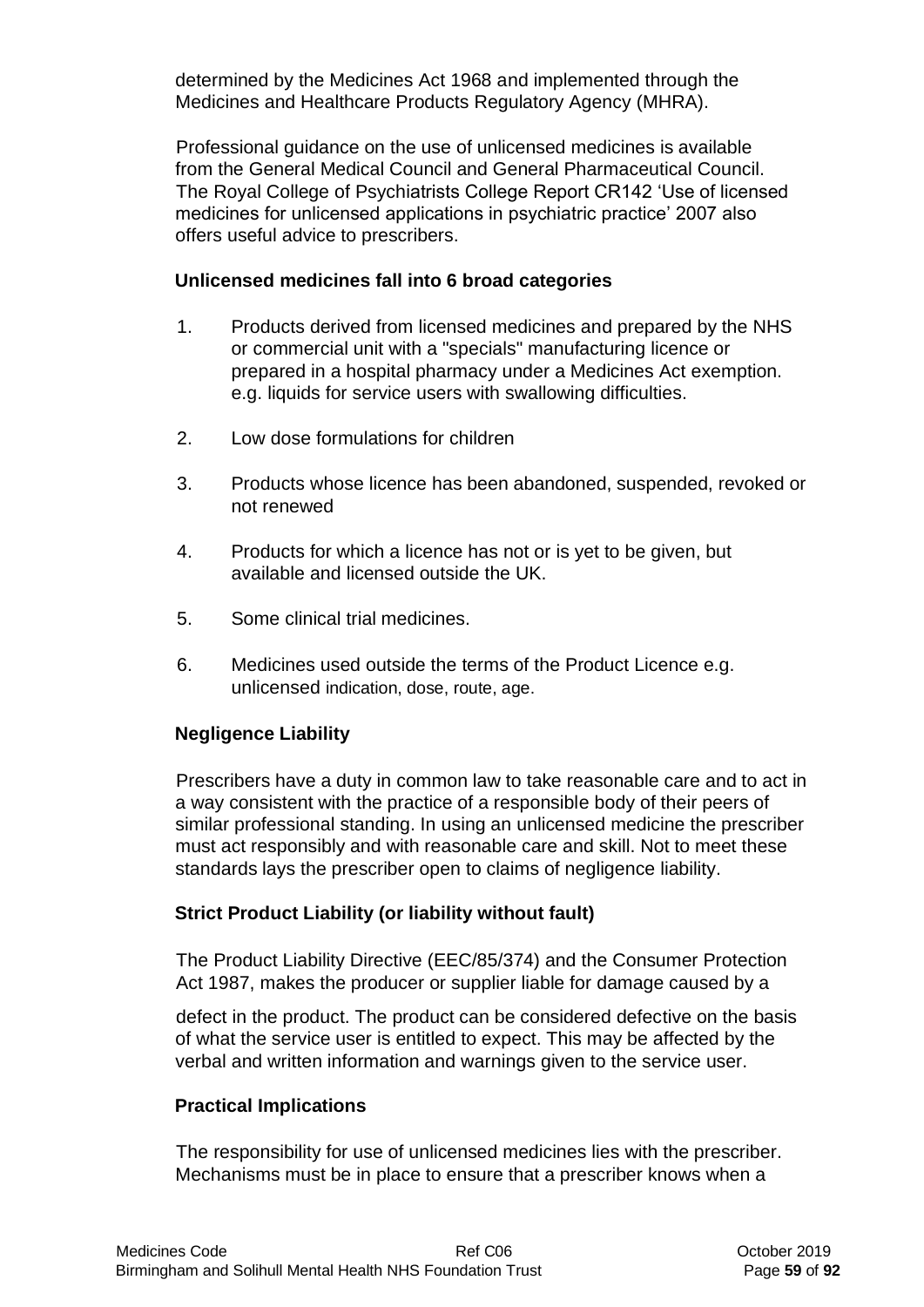medicine prescribed/supplied is unlicensed and that he/she is aware of his/her responsibilities.

Unlicensed medicines should only be used to fulfil the special needs of an individual service user where a suitable licensed medicine is not available. Use of an unlicensed medicine on a wider scale e.g. for routine stock use, must be approved by the Pharmacological Therapies Committee.

# **Trust Procedure**

- The Pharmacy will advise prescribers of the unlicensed nature of the medicine at the time of dispensing.
- Prescribers should consider carefully the use of unlicensed medicines and only use unlicensed medicines when after assessing the patient, the benefits outweigh the risks and where there is no licensed alternative available that will meet the needs of the patient.
- Prescribers must obtain consent to treatment and inform the service user of the medicines' licence status. The service user must also be informed that the effects of an unlicensed product are likely to be less well understood than those of a licensed product.
- Prescribers should inform their medical colleagues (especially General Practitioners) of the medicine's licence status when advising them to continue use of unlicensed medicines or use of medicines outside their product licence.
- Any unlicensed use of a drug must be recorded in the service users electronic care record and care plan including confirmation that the service user has been informed. The service user should then receive a copy of the care plan.
- Unlicensed medicines can be included in a treatment plan when a service user lacks capacity and is sectioned under the mental health act. Form T3 must be completed in the normal way.

## **Appendix 4**

# **CLINICAL TRIALS INVOLVING PHARMACEUTICAL PRODUCTS**

All commercial and non-commercial research involving medicines conducted in the Trust will need to be reviewed and approved by the Research & Innovation Department before its commencement ('R&D approval'). Approval procedures are described in the BSMHFT policy: *The approval of research projects in BSMHFT* 

Following approval, the study documentation will be reviewed by the R&I Department and will include:

- *investigators' curriculum vitae and Good Clinical Practice (GCP) certificate*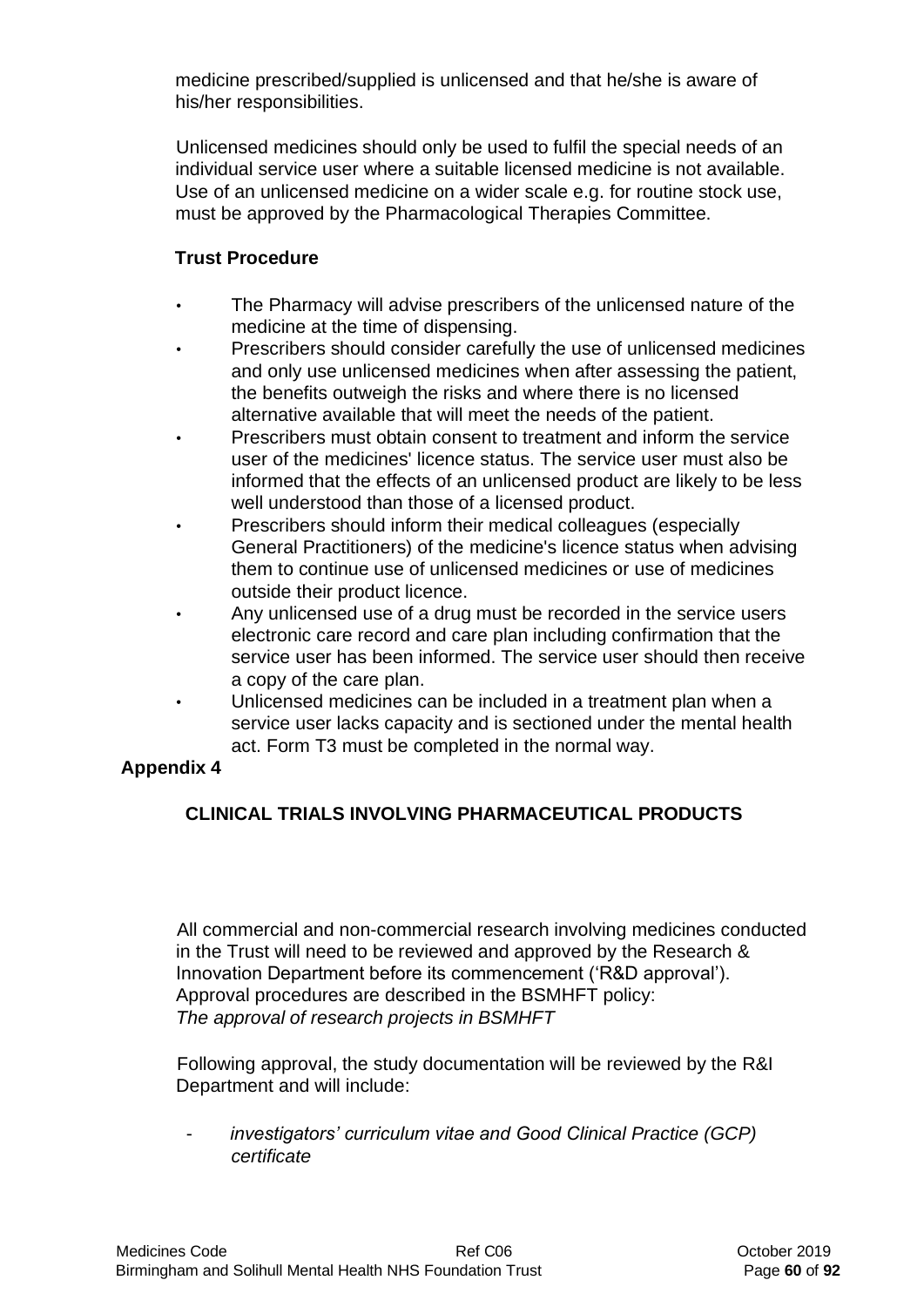- *the curriculum vitae and Good Clinical Practice (GCP) certificate of any supporting research staff*
- *a EudraCT number*
- *Medicines & Healthcare products Regulatory Agency (MHRA) approval letter*
- *NHS ethical approval letter*
- *an agreed template of all trial costings*
- *an agreed and signed (model) clinical trial agreement (mCTA)*
- *an up to date indemnity and insurance certificates from the trial sponsors*
- *other checks of all the study documentation (e.g. content forms, information sheets etc)*

All medicines supplied as part of clinical trials must be stored in the Trust Pharmacy department. The Chief Pharmacist will ensure that all medicines supplied as part of a clinical trial have appropriate research approvals and there are approved procedures in place for each trial governing the supply of clinical trial medicines. Until all requirements are in place, initial supplies of clinical trial medicines will not commence.

At the end of each trial, the Chief Pharmacist will arrange for all outstanding clinical trial supplies to be returned to the sponsor company or appropriate arrangements made for disposal. Compassionate use programmes for medicines prescribed after the end of a clinical trial will require approval by the Pharmacological Therapies Committee.

### **Appendix 5**

## **MEDICATION ERRORS**

A medication error is a preventable incident associated with the use of a medicine that may put a service user at risk. Such incidents may be related to any of the steps of the medicine use process. This includes the storage, carriage, prescribing, dispensing and administration of medicine, or the transfer of information.

### **Medical Review of the Service user**

The well-being of the service user is of prime importance following a medication error. An error involving a patient must be reported as soon as possible to an appropriate member of the medical staff who will decide whether any further action is needed.

## **Monitoring and Reporting System**

One of the responsibilities of the Pharmacological Therapies Committee is to oversee a monitoring and reporting system with the objective of preventing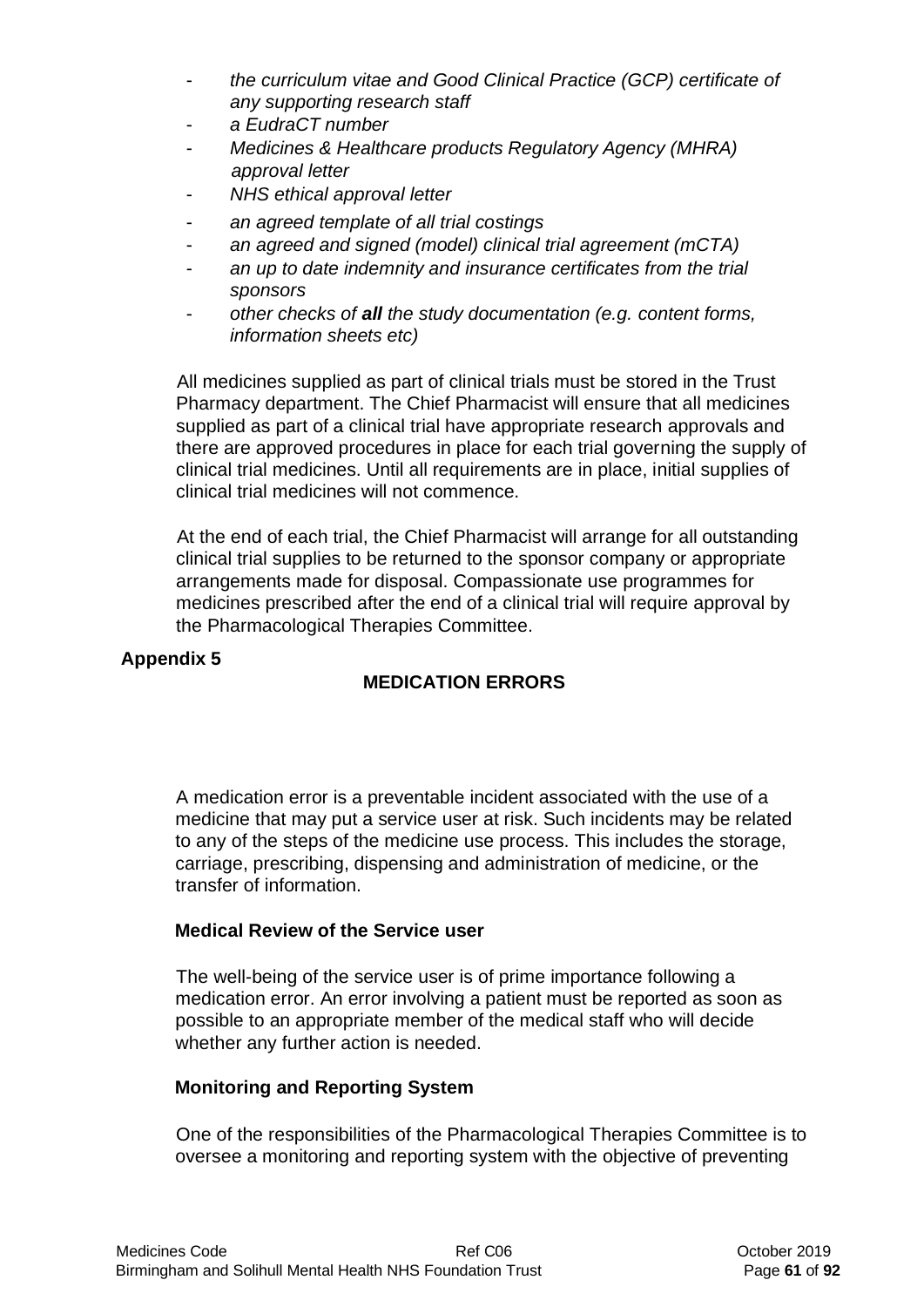medication errors. At the current time medication errors will be reported via the Trust Incident Reporting System.

- The objective of a reporting system is improvement in care and not the disciplining of staff. The Pharmacological Therapies Committee advises professional managers of the need to focus on systems rather than on individuals.
- In addition to serious incidents involving medicines, it is anticipated that a much larger number of less serious and near miss reports will also be reported to the Pharmacological Therapies Committee.
- An incident report form must be completed by the Nurse in Charge or by the individual concerned. Details of the incident and of the immediate action taken should be given.

### **Review of Medication Errors and External Reporting**

The Pharmacological Therapies Committee should review reports of medication errors at least six monthly, to establish trends and to take action intended to prevent such errors. Action may involve system redesign and improvement and/or education, training and competency assessment of employees on any aspect of medicine use.

The Pharmacological Therapies Committee will report regularly to the Clinical Governance Committee on medication errors.

Advice on reporting medicines defects and adverse drugs reactions to MHRA is available from the Trust Pharmacy service.

### **Appendix 6**

# **CONSENT TO TREATMENT**

The medicines proposed to treat a service user should be discussed with the service user. The discussion should be carried out in such a way that the service user is able to contribute and express agreement or disagreement with the proposed treatment. The clinical record should document such discussions; including if they are considered unsuccessful or inappropriate because of the service user's behaviour or mental state. In such circumstances further attempts should be made if and when the service user is considered capable of participating in the discussion.

"Consent" is the voluntary and continuing permission of the service user to receive a particular treatment, based on an adequate knowledge of the purpose, nature, likely effects and risks of the treatment including the likelihood of its success and any alternative to it. Permission given under any unfair or undue pressure, or without adequate knowledge or explanation, is not consent (Mental Health Act 1983 Code of Practice).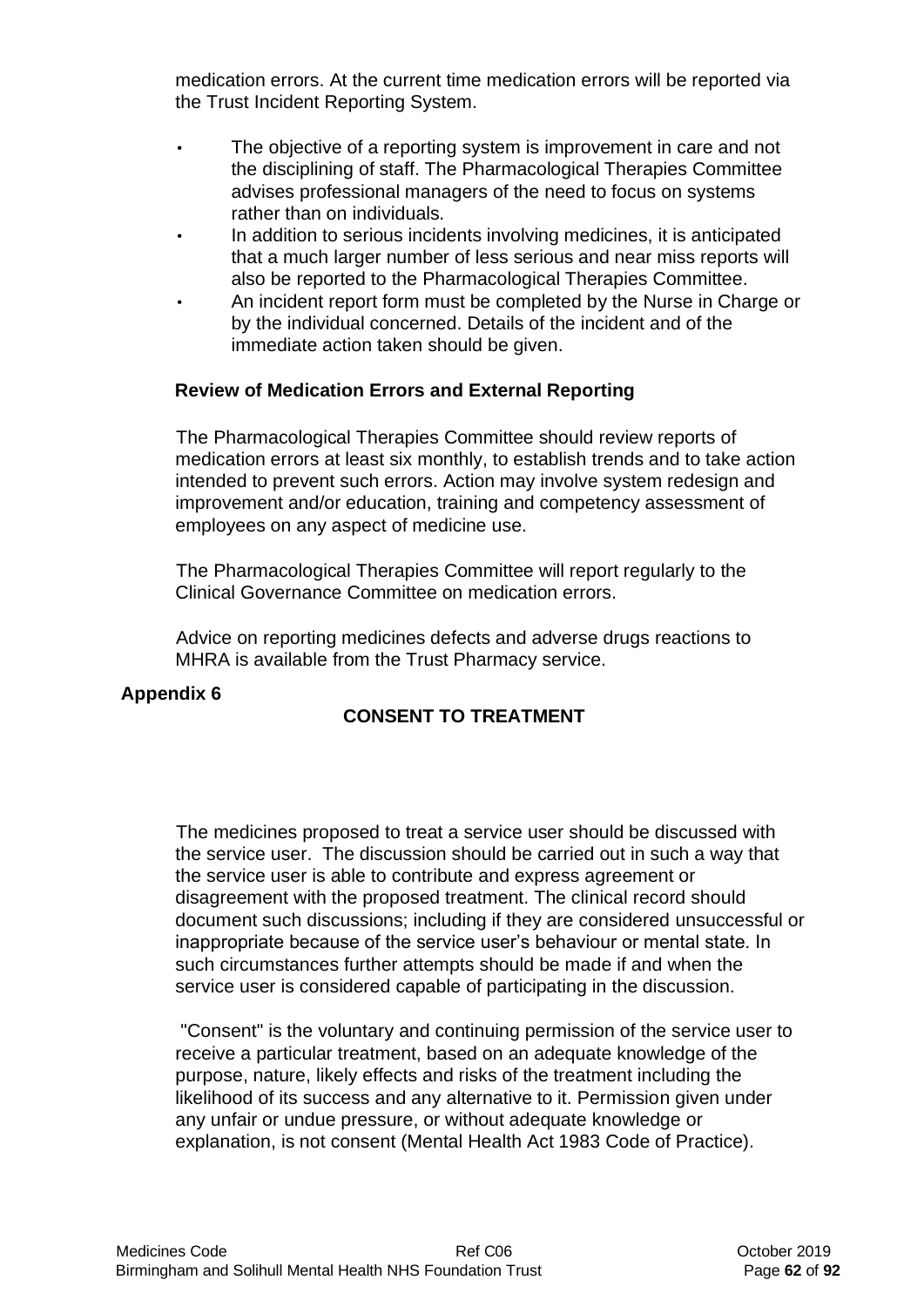For those under 16, we will utilise the concept of "Gillick Competence" to assess young people's competence to consent to treatment. This concept reflects a child's increasing development to maturity and increasing ability to make decisions for themselves. It is however good practice to consult with those with parental responsibility, in the decision making process.

All Capacity to Consent to Treatment Assessments should be completed on the Capacity Assessment Form 3

### **Section 62: Urgent treatment**

The requirements of Section 57 and Section 58 do not have to be followed when urgent treatment is required:

- To save the service user's life.
- To prevent a serious deterioration in the service user's condition, so long as the treatment is not irreversible.
- To alleviate serious suffering so long as the treatment is neither irreversible nor hazardous.
- To prevent the service user from behaving violently or being a danger to self or others as long as the treatment is neither irreversible nor hazardous, and represents the minimum interference necessary.

It is the duty of everyone proposing to give treatment to exercise reasonable care and skill, not only in giving information prior to seeking a service user's consent, but also in meeting the continuing obligation to provide the service user with adequate information about the proposed treatment and alternatives to it.

Discussions about the drug treatment and consent to treatment should ideally be when treatment is initiated. It should be documented in the electronic care including the nature and outcome of the discussion together with an assessment of the capacity of the service user to consent. If the service user is too ill at the time of the initiation of prescribing, the prescriber should seek further consent when the service user is well.

Information given by pharmacists or other practitioners about the treatment should be provided in addition to that undertaken by the prescriber rather than as an alternative.

### **Treatment of those without capacity to consent.**

When a service user who is informal is incapable of consenting to treatment, medicines can be prescribed for them in their best interests under the MCA. The same applies to a detained incapacitated patient for the treatment of unconnected physical disorders. Medical treatment for mental disorders for detained patients are covered by the s63 of the MHA.

For those who are under 16, informal and not "Gillick Competent", it will usually be possible for the person with parental responsibility to consent on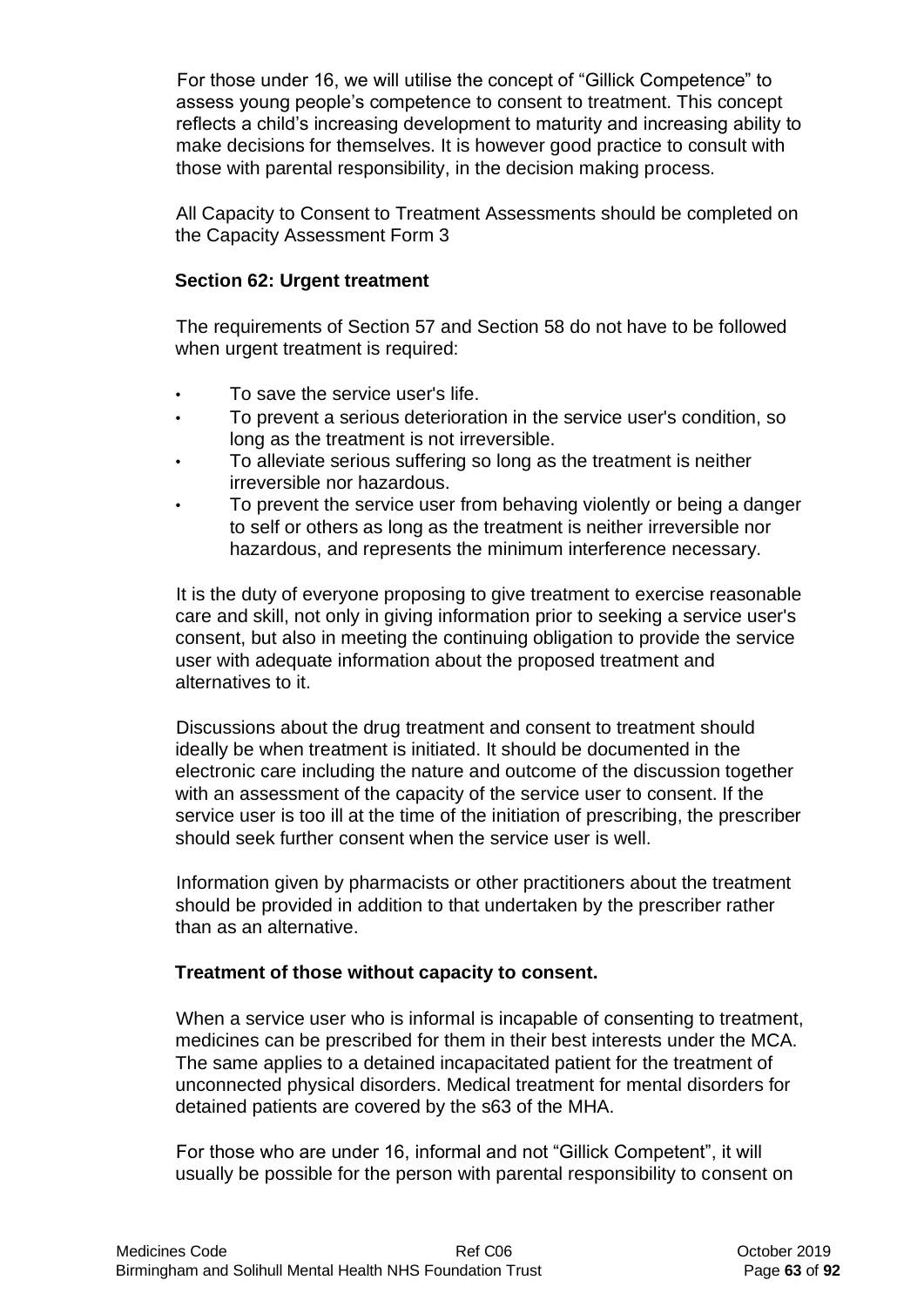their behalf. Before relying on parental consent, for such young people, an assessment should made as to whether the matter is within the "zone of parental control".

The child/young person's views should be taken into account even if not "Gillick competent". If the decision is not within the "zone of parental control" or the consent of the person with parental responsibility is not given, the child/young person cannot be treated. An application under the MHA, should be considered, or if latter criteria are not met, it may be necessary to seek authorisation from the High Court.

The term zone of parental control is used in the MHA Code of Practice to describe the types of decisions that people with parental responsibility can make in relation to a child or young person's care and treatment.( There are no clear rules on what decisions may fall within the zone of parental control and each decision will need to be considered in the light of the particular circumstances of the case. The parameters of the zone of parental control will vary from case to case and are determined not just by social norms but also by the circumstances and dynamics of a specific parent and child/young person.)

There are three main areas that need to be considered when assessing whether a decision fall within the zone of parental control. These are:

- (i) Whether the nature of the decision is one that falls within usual parenting decisions
- (ii) Whether there are any indicators that the parent might not be acting in the best interests of the child/young person; and
- (iii) Whether the parent has the capacity to make the decision in question

For those aged 16-17 who lack capacity and are informal, a person with parental responsibility may give consent but only if decision falls within "zone of parental control". Otherwise the MCA may be applied as it would be for those over 18yrs or consideration as to whether they meet the criteria for detention under the MHA. If the MHA is not applicable, it may be necessary to seek authorisation from the High Court.

### **Treatment of those detained under the Mental Health Act 1983**.

The Mental Health Act 1983 provides the prescriber with a 3 month period to develop a treatment programme to meet a detained service user's needs. Even though the Act allows treatment without consent the prescriber should observe the same principles of seeking consent described above. The 3 month period starts on the occasion when medicines for mental disorder were first administered.

### **Medicines after 3 months**

A system should be in place to remind the Responsible Clinician (RC) at least 4 weeks before the expiry of the 3 month period. The RC should: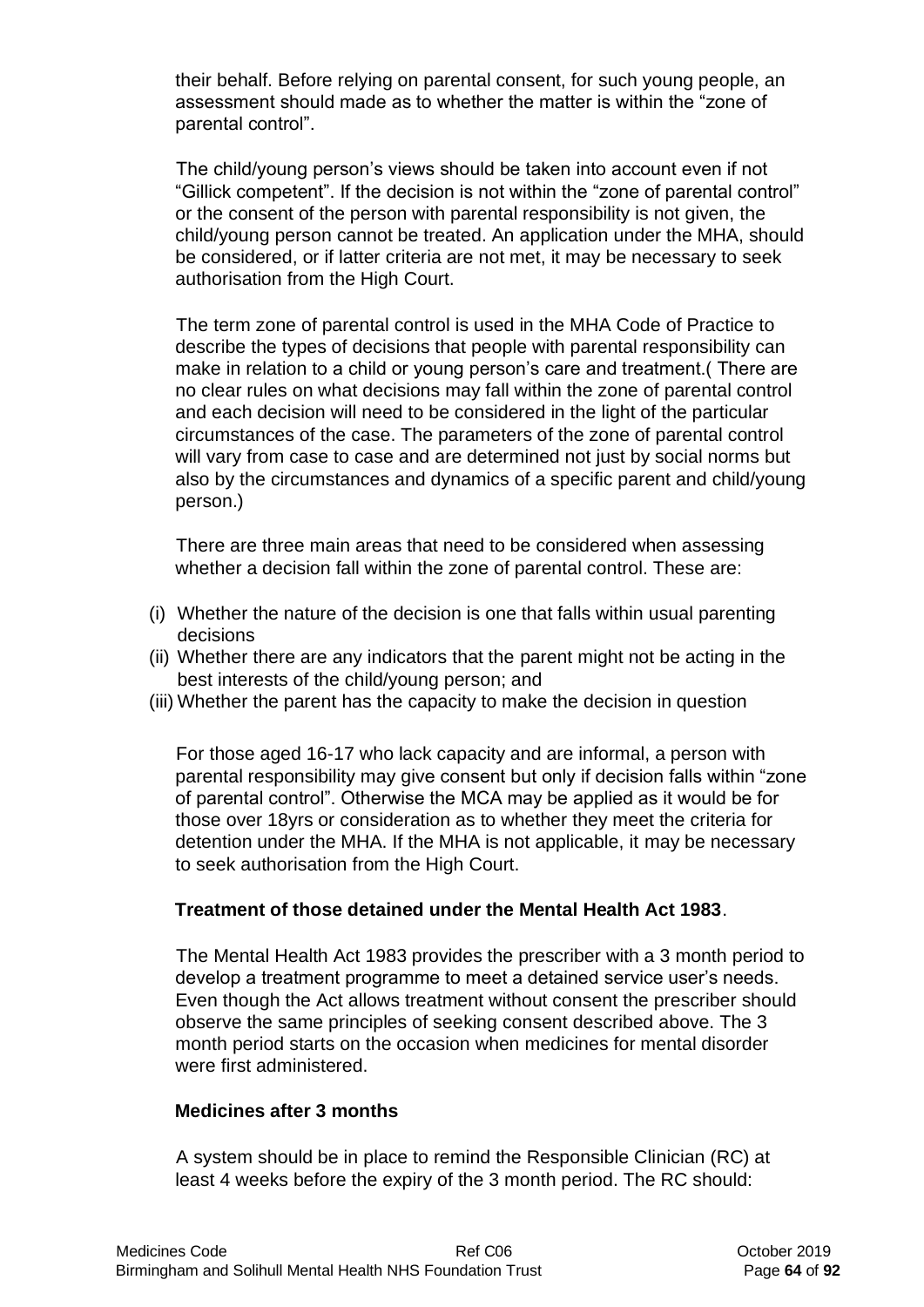$\Box$ Seek the service user's consent to continuing medication.

 $\Box$ Record the discussion in the medical notes including an assessment of the service user's ability to consent.

- $\Box$ If the service user consents to continued treatment complete a Form T2.
- $\Box$ If the service user refuses consent or is deemed unable to provide a reliable consent the RC must request a second opinion appointed doctor (SOAD) visit from the Care Quality Commission.

The SOAD must speak to the service user, a nurse and another professional involved in their care. They must see a copy of the treatment plan drawn up by the clinical team and they will complete a T3 form as appropriate if they agree with the treatment plan.

Practitioners must not administer medicines to service users detained under the Mental Health Act 1983 after the 3 month period without first ensuring that a valid Form T2, Form T3 or Section 62 form has indicated that the treatment can be given.

Forms T2 and T3 must be attached to prescription card whilst service users are under a section of the MHA and copies of the forms sent to Pharmacy along with prescription charts when requests for supply are made. Where a service users medicines are prescribed and administered using the electronic prescribing and medicine administration system, all forms T2 and T3 should be kept in a folder available to prescribers and nurses at the point of prescribing or administration so that they can be referred to or checked. There should be a signal within the EPMA system alerting prescribers and/or nurses administering medicines that the service user has a valid form T2 or T3.

# **Appendix 7**

# **THE SAFE AND SECURE USE OF FP10 PRESCRIPTION FORMS**

FP10 prescription forms are purchased by the Trust for prescribing medication to be dispensed by community pharmacies. FP10 prescription forms are controlled stationery and must be ordered, received and issued against strict procedures. Prescription form theft and misuse is an area of serious concern as these forms can be used to obtain drugs illegally, including controlled drugs for misuse or expensive drugs.

In addition to the potentially serious medical problems that can result from stolen prescription forms being used to obtain drugs illegally, the theft of prescription forms can also have a significant financial impact for the trust.

## **Procedures for the Issue of FP10 Prescription Forms**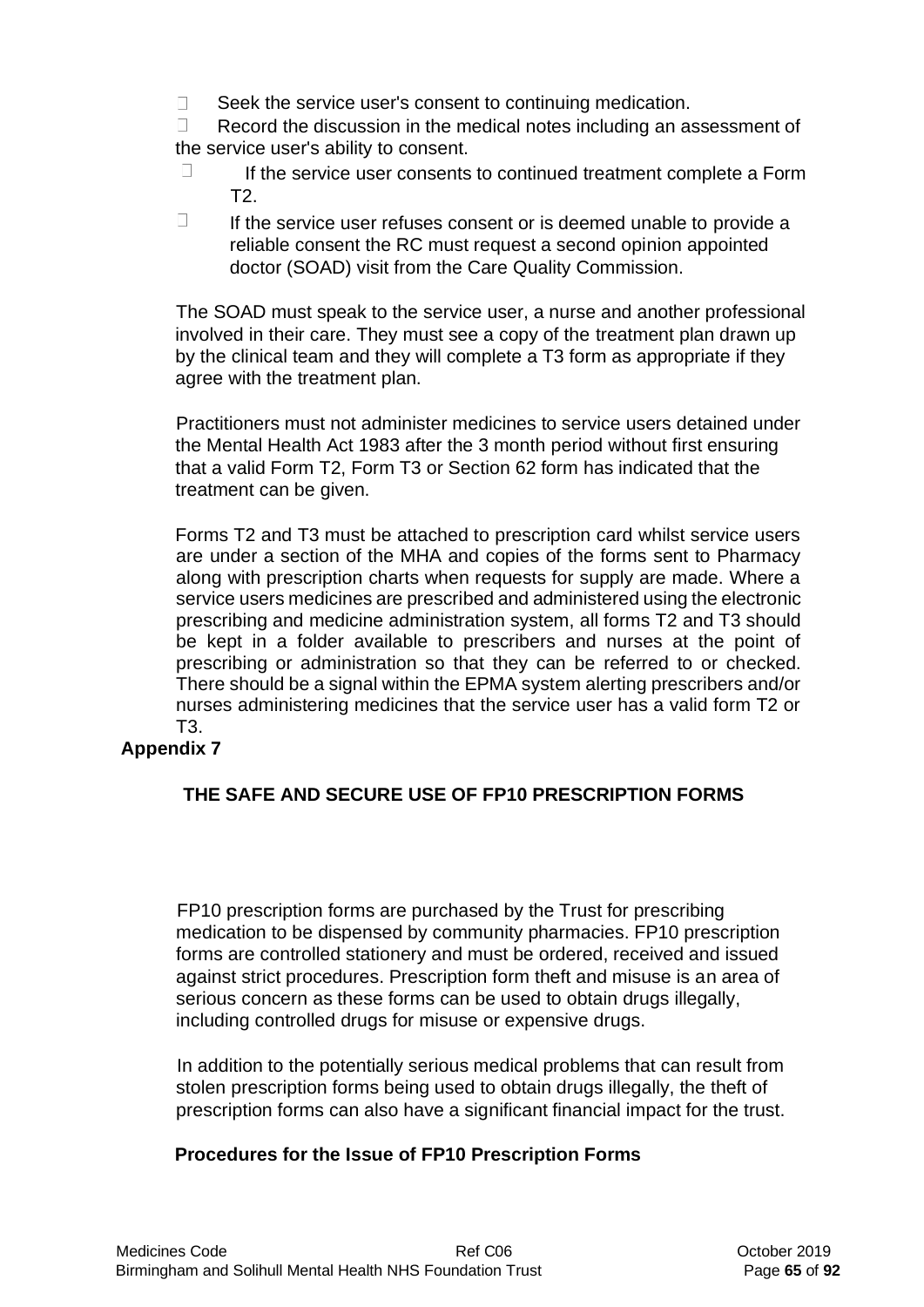The pharmacy department is responsible for the ordering of FP10 prescription forms within the trust for the majority of teams. FP10 prescription pads are received with a pre-printed stamp. These will normally bear the name of the consultant to whom they will be issued. For a small number of teams, the stamp bears the name of the team, e.g. Addictions teams.

The pharmacy will maintain a record of all FP10 prescription pads/boxes ordered and supplied to prescriber in community teams including the serial numbers of FP10s.

FP10 prescription forms are stored securely within Pharmacy and issued to teams on receipt of an FP10 order form. Records are kept including:

- Date received
- The quantity and serial numbers of FP10s received
- Date of issue to authorised personnel
- Quantity and serial number of FP10s issued

FP10 prescription forms are issued either via a pharmacy box, or by collection in person. Only as a last resort are pads of FP10s distributed via internal post.

### **Storage and Security of FP10s on Community Units**

FP10 prescription forms must be stored in a locked drawer/cupboard with strict limited access when not in use. Access to keys should also be controlled in the same way as drug cupboard keys. Service users, temporary staff and visitors should never be left alone with access to FP10s or be allowed into secure areas where forms are stored.

A record of all FP10 pads received by the team should be kept including:

- Date received
- The quantity and serial numbers received
- The date of first use of an FP10 prescription pad
	- The prescriber to whom the pad is issued

Prescribers should ensure that FP10 prescription forms are not left unattended within consulting rooms or on desks. When they are not in use they should be kept in a closed and locked drawer / cupboard or locked medical bag.

A very small number of prescription forms should be kept at any one time within medical bags. During home visits, prescription pads should be kept in the medical bag which should be kept in boot of the car whilst travelling.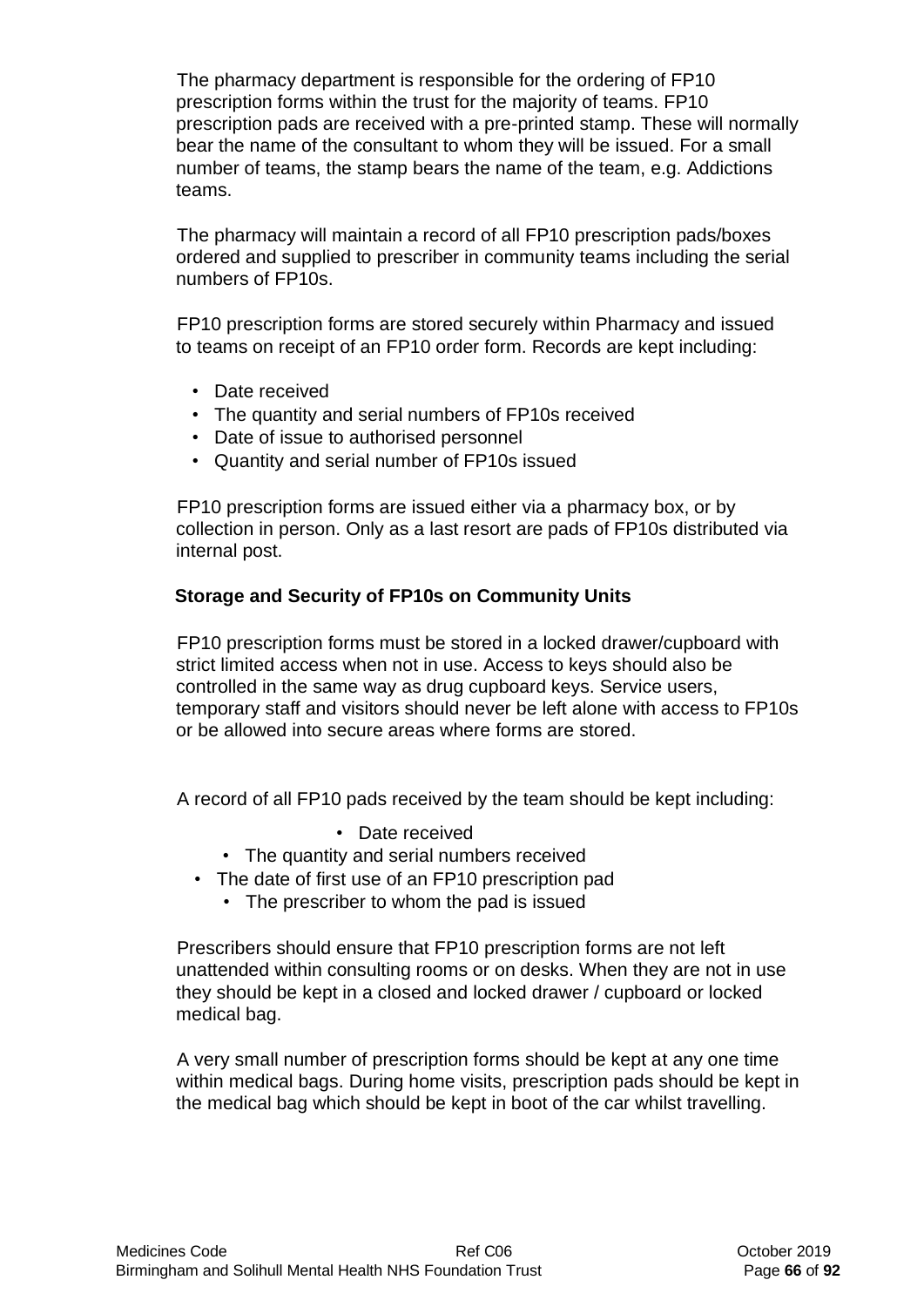To reduce the risk of misuse, FP10 prescriptions must only be signed once they have been written, checked and the prescriber is happy with the contents.

FP10s should only be used for registered BSMHFT service users following a consultation and must not be used to prescribe for private service users. Neither should they be used for prescribing for trust staff or their families. Where any prescriber leaves the trust, any unused FP10s must be returned to the team base and an entry made in the record book.

### **Destruction of FP10s by Pharmacy Staff**

Forms which are no longer in use should be returned to Pharmacy for secure destruction (e.g. by shredding) before being put into confidential waste. Destruction of FP10 prescription forms should also be recorded in the pharmacy record.

## **Missing / Lost / Stolen Prescription Forms**

Any missing or lost prescription forms or any suspected theft must be reported immediately. The prescriber or staff member should notify both the pharmacy department and risk department immediately and should complete an Eclipse form. The trust counter fraud specialists should also be informed.

Pharmacy or the risk department will notify the local area team at NHS England, the NHS Business Services Authority Prescription Pricing Division and if necessary the police. The local counter fraud and security management officer will also be informed*.* Where it is suspected that stolen FP10 prescription forms will be used to obtain controlled drugs then the trusts controlled drugs accountable officer will also be informed and the controlled drugs local intelligent network will be informed.

The following details will be required for lost or stolen prescriptions:

- Prescriber / Team Name
- Prescriber / Team Code
- Type of prescription form
- Approximate number of prescriptions
- A reasonable estimate of the serial numbers
- Where and when they were lost / stolen including any details of persons involved.

Following the reported loss of prescriptions, prescribers may be asked to write and sign prescriptions in a specific colour for an agreed time period.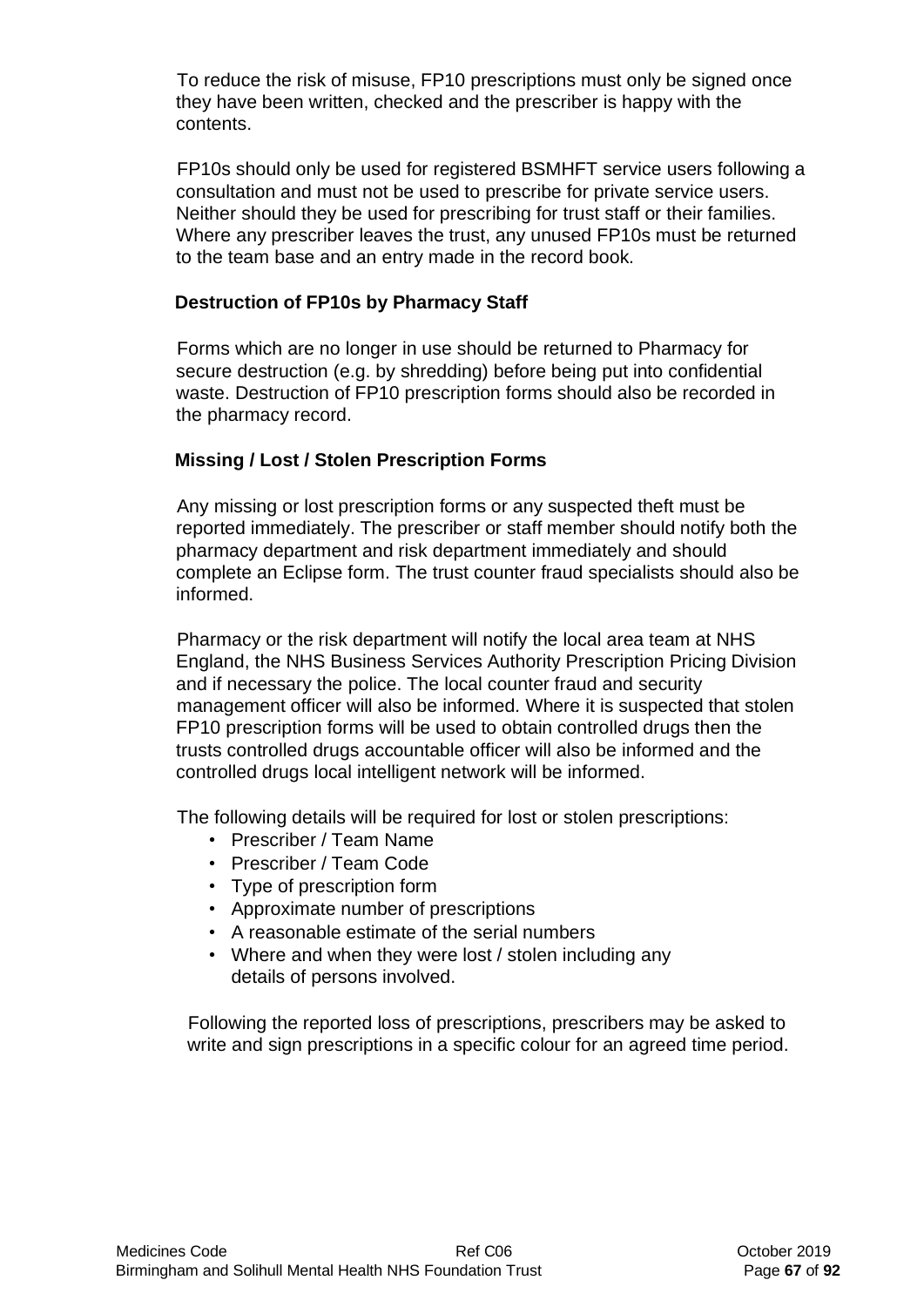## **Appendix 8**

## **SECONDARY DISPENSING**

### **Introduction**

Within BSMHFT dispensing will normally be carried out by the pharmacy service. Occasionally, qualified nurses may be required to secondary dispense medicines. Within the trust, the following definitions will be helpful:

**Dispensing:** *labelling from stock and the supply of a clinically appropriate medicine to a service user/carer, usually against a written prescription, for self-administration or administration by another healthcare professional, and to advise on safe and effective use.* 

**Primary Dispensing:** *when the supply of a medicine to a service user is the result of labelling medication that has been taken from stock or from a named in-patient supply (which does not have dose instructions included on the label).*  Within BSMHFT medicines can only be primary dispensed by the pharmacy service.

**Secondary dispensing:** *the process of re-packaging medicines, which have been dispensed and labelled with instructions by trust pharmacy services for an individual service user, into another container bearing another label for use by the same service user.* 

Registered doctors or nurses may carry out secondary dispensing provided they have received training from the Trust Pharmacy services and have been signed off as competent to secondary dispense by their team manager in conjunction with Pharmacy. To enable team managers to do this, they will be trained by Pharmacy and signed off as competent by a member of the pharmacy team once they have completed the secondary dispensing training package.

**Only fully labelled individual patient medicines dispensed by one of the trust pharmacies may be secondary dispensed by BSMHFT doctors or nurses. Medicines supplied by any other pharmacy must not be secondary dispensed.** 

### **Guidance from Professional Bodies**

The Royal Pharmaceutical Society (RPS) guidelines on the safe and secure handling of medicines, state that individuals handling medicines must be competent, legally entitled, appropriately trained and authorised to do the job. There are four governance principles that apply to secondary dispensing:

(i) Establish assurance arrangements – 'say what we do and why we do it'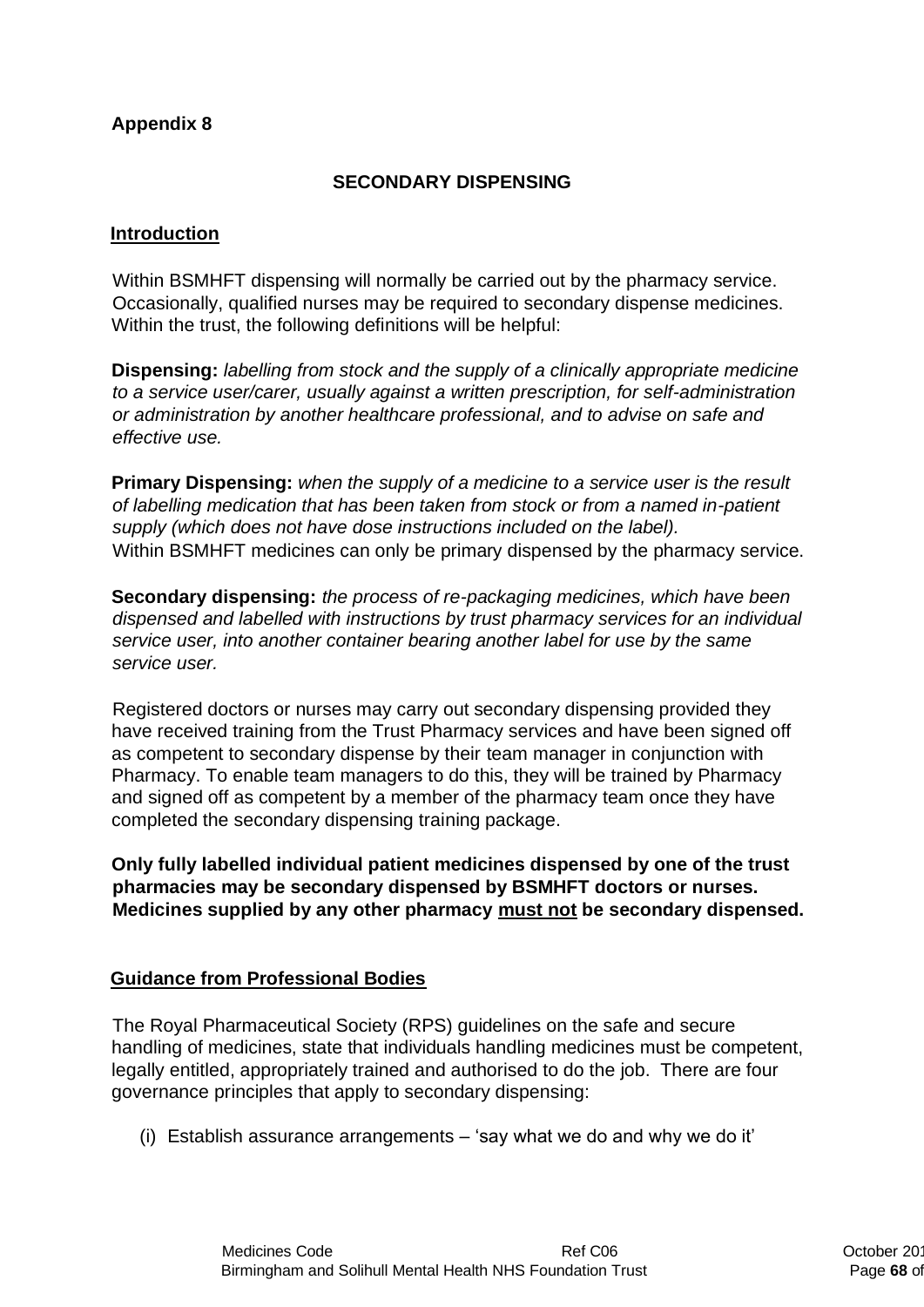- (ii) Ensure capacity and capability 'train people and ensure they have necessary competencies and resources'
- (iii) Seek assurance 'safe and secure handling reinforced by proactive audit and review, and by reporting, sharing, learning and taking action on patient safety incidents'
- (iv)Continually improve 'culture of evaluation (both qualitative and quantitative) and learning and improvement is embedded throughout the healthcare setting; it is seen as everybody's responsibility'

The Royal College of Nursing (RCN) in collaboration with RPS also states:

'Wherever possible, the actions of prescribing, dispensing/supply and administration are performed by separate healthcare professionals. Exceptionally, where clinical circumstances make it necessary and in the interests of the patient, the same healthcare professional can be responsible for the prescribing and supply/administration of medicines. Where this occurs, an audit trail, documents and processes are in place to limit errors. The organisations administration procedure is followed and includes:

- (i) Checking the prescription or other direction to administer: meets legal requirements, is unambiguous and includes where appropriate the name, form (or route of administration), strength, and dose, frequency and where necessary, times of the medicine to be administered
- (ii) A check of any allergies or previous adverse drug reactions
- (iii)Ensuring any ambiguities or concerns regarding the direction for administration of the medicine are raised with the prescriber or a pharmacy professional without delay
- (iv)Any calculations needed are double checked where practicable by a second person and uncertainties raised with the prescriber or a pharmacy professional
- (v) Check the identity of the medicine and its expiry date (where available)

The Nursing and Midwifery Council Standards of Proficiency for nurse and midwife prescribers goes further by adding the following:

'It is important that practice-based learning is integral to the programme so that the student is provided with the opportunity to observe prescribing-in-action. This should include all aspects of medicines management, and time should be spent with a range of non-medical prescribers, dispensing pharmacists, pharmacy technicians, as well as medical prescribers where possible.'

Practice standard 10 guidance states 'dispensing medication is defined as the 'labelling' of medication from a stock supply that is then administered to an individual patient/client. Where a stock supply of medication has been labelled and dispensed by a pharmacist and is then supplied by a nurse/midwife in an 'out of hours' or family planning situation, this is not dispensing, but supplying.'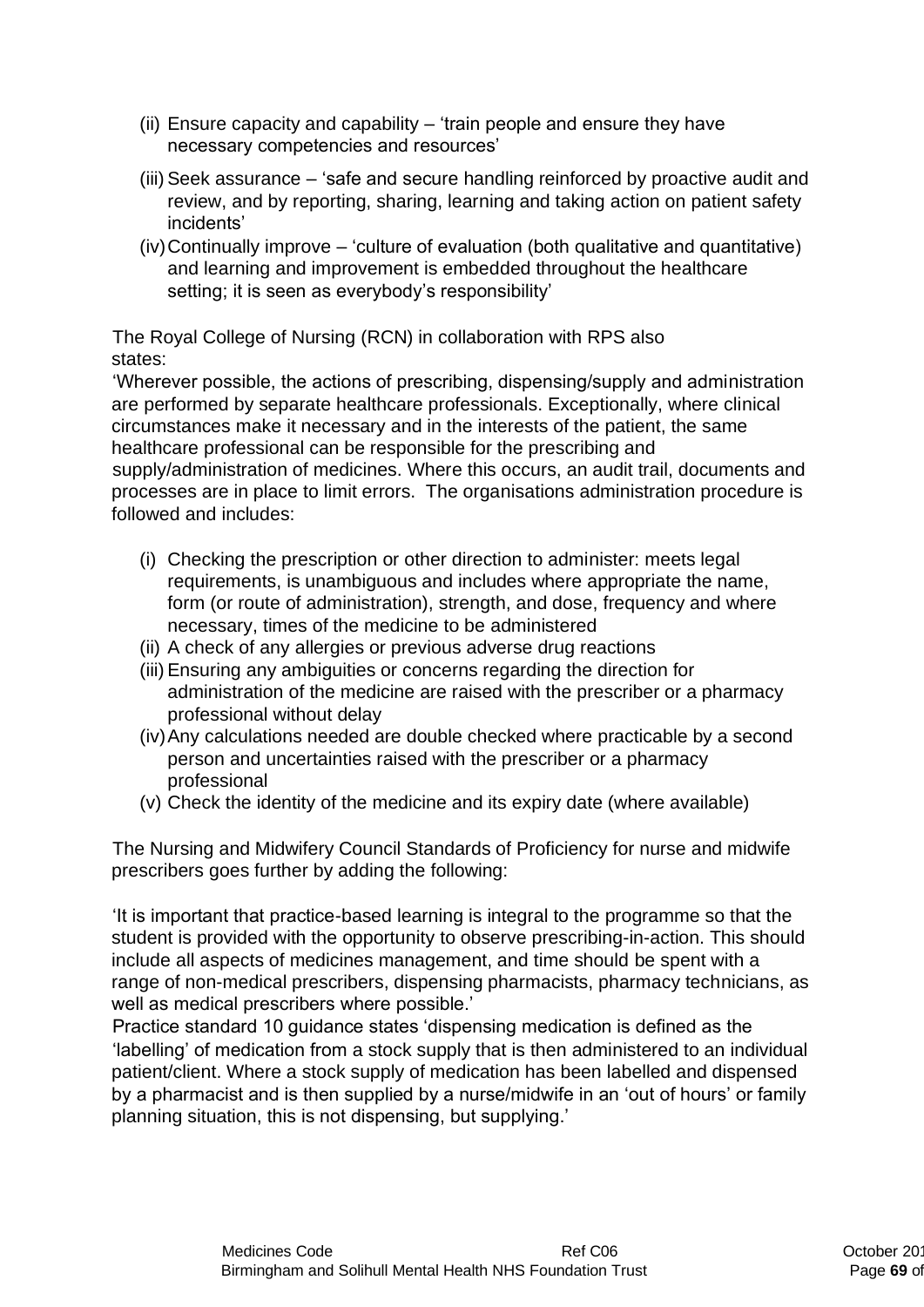'Nurses and midwifes are advised to ensure they have indemnity insurance to cover their dispensing practice, and if they are unable to get indemnity cover they must inform the patient/client of this and its implications.'

Additional guidance states: 'Whilst there is no legal bar to a nurse or midwife dispensing, there must be a local policy in place, agreed by clinical governance directorates to endorse the registrant's actions. The recipient of the medication will expect the same level of practice from a nurse or midwife as they would from a pharmacist. As a registrant you are accountable for your actions and should understand the medication that you are dispensing, its therapeutic effect, correct dosage, side effects and contra-indications. You should be able to inform the patient/client about what they should expect when taking the medication, and to whom any adverse reaction should be reported.

You should only dispense medication if you feel competent to do so, and in the knowledge that you are accountable for your actions. A record should be kept of your dispensing practice. Following clinical governance policy should ensure that an audit trail is present and visible.'

'The same principles apply for all drugs, whether they are Prescription Only Medicines or pharmacy-level medicines. The NMC recommends that nurses ensure they are covered for vicarious liability and seek appropriate indemnity insurance for this practice.'

## **Training**

All Registered nurses who need to carry out secondary dispensing must undertake a training course provided by the trust pharmacy and further demonstrate that they are competent to carry out the process accurately. The qualification process will require the following:

- (i) Online e-learning including introductory presentation and questions to work through followed by multiple choice questions assessment at the end
- (ii) Compulsory attendance to face-to-face secondary dispensing training and practice provided by the Trust's pharmacy department (once online assessment passed)
- (iii) Supervised secondary dispensing practice by the team manager or other staff authorised to secondary dispense within their team
- (iv)Successful completion of secondary dispensing practical assessment undertaken with the team manager or delegated individual, trained in secondary dispensing at the Team's base
- (v) Be approved to undertake secondary dispensing by their team manager. In the case of the lead nurse or nurse team manager, approval will be done by Pharmacy staff

### **Principles of Secondary Dispensing**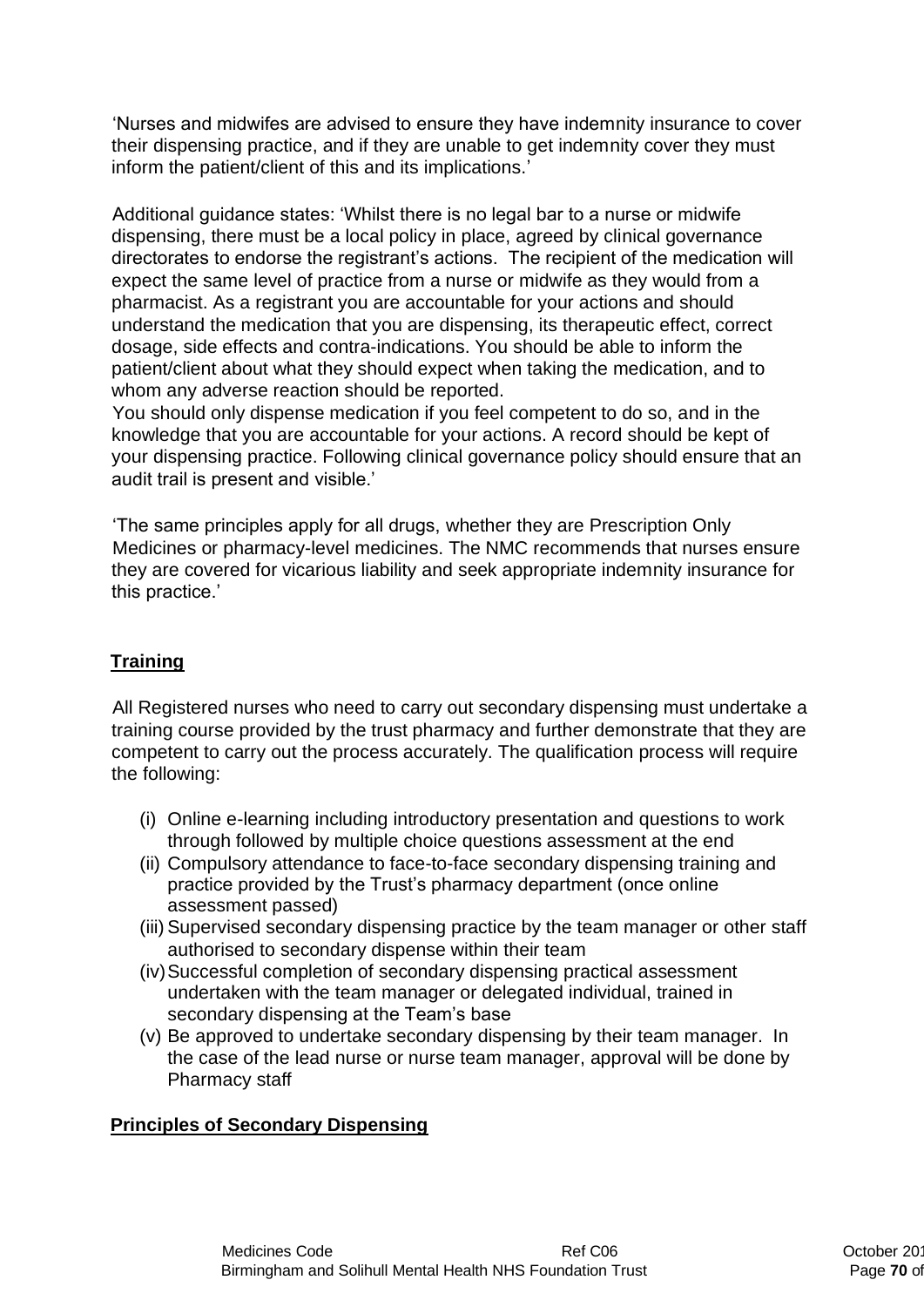Before carrying out secondary dispensing, check when your supplying trust pharmacy is open, the lead times for dispensing and the times the transport run will reach your base. Prescribers are able to use FP10 prescriptions for community dispensing if necessary.

Secondary dispensing of medicines can only take place using medicines prescribed for the service user within the trust EPMA system. The decision to undertake secondary dispensing may be taken for patient safety when it is not suitable to leave a larger quantity of medication with a service user after a risk assessment is carried out, or pharmacy are unable to facilitate a compliance aid at short notice. In a ward setting, items that are correctly labelled may be given to the service user without re-dispensing, unless there is a valid reason for limiting the quantity of supply such as an identified suicide risk.

In the community, the prescriber must complete the trust EPMA prescription record showing ALL the medicines the service user is currently taking (so that interactions, contra-indications and additive adverse effects can be avoided) including those medicines being supplied by the GP. The GP should be requested to prescribe nonpsychotropic medication. If a service user has run out of a regularly prescribed medicine, the community pharmacy may be able to make an emergency supply until a prescription is available.

Schedule 2 and 3 controlled drugs (including temazepam) must be dispensed by pharmacy.

A number of medicines including some benzodiazepines and 'Z-drugs' may be supplied as a pre-pack This should be considered before secondary dispensing where necessary.

### **Equipment for Secondary Dispensing**

The pharmacy service will supply the ward/team base, where secondary dispensing is carried out, with the following:

- (i) A variety of pre-printed dispensing labels of various types to be completed by the secondary dispensing nurse, which include the name of the ward/base and the phone number.
- (ii) Supplies of cautionary labels
- (iii)Empty small bottles with child-resistant closures
- (iv)Empty cardboard boxes/ cartons
- (v) Dispensing bags
- (vi)Empty compliance aid packs these should only be issued to community based service users that have been assessed using the Trust's compliance aid assessment tool and found to meet the criteria for needing a compliance aid. Please note - not all medicines are suitable for inclusion in compliance aids and secondary dispensers must refer to the compliance aid compatibility guidelines or contact the pharmacy for advice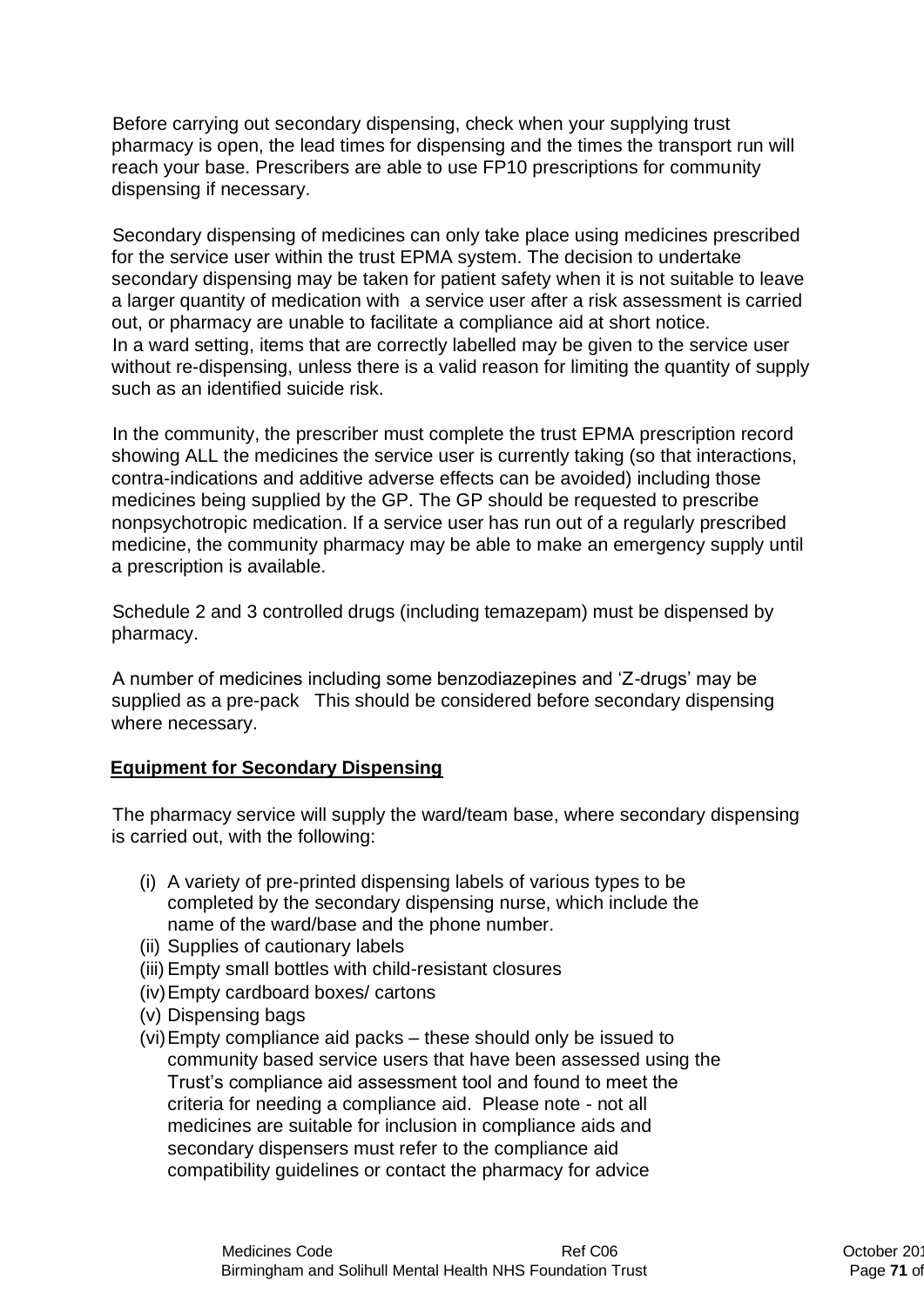All of the above items can be ordered via the team's stock list on EPMA

The supply and the stock levels of the above must be agreed between the person in charge of the ward/team and their pharmacist or the pharmacy department. Patient information leaflets should be supplied with the medicines, if there is not a leaflet in the original pack then a Choice and Medication service user information leaflet should be supplied (these can be accessed through the Pharmacy and Medicines page on Connect).

Medicine containers and labels must be stored in a locked cupboard or drawer.

### **Secondary Dispensing Procedures**

Secondary dispensing must be carried out using medicines dispensed and labelled for the individual service user by BSMHFT pharmacy and should only be done if it is not appropriate for the whole labelled container and quantity to be given to the service user. Secondary dispensing must not be carried out using stock medication. The quantity supplied should be determined by a risk assessment. All medication should be checked by a second registered person e.g. a registered nurse, pharmacist or pharmacy technician. In a community setting where there may not be a second registered person, a second member of staff should check and sign, but the responsibility for the procedure will lie with the registered person who is dispensing. Where there is no second person then the secondary dispenser must self-check and sign and endorse the relevant section of the prescription or register 'lone working'.

The medicines should be dispensed into the appropriate container provided by the trust pharmacy and labelled according to the following procedures.

The healthcare professional dispensing must follow the appropriate secondary dispensing Standard Operating procedures (SOPs) when assembling, recording, labelling and dispensing a prescription. An accuracy checking person must be identified and they must follow the accuracy checking process (consult SOP). Each team that has qualified secondary dispensing staff must keep a copy of the SOPs in an appropriate folder and these SOPs must be referred to each time secondary dispensing takes place.

All secondary dispensing details must be recorded in the secondary dispensing section of the electronic prescribing and administration system, under patient observations and monitoring tab. Notes must be made to document that secondary dispensing has taken place and by whom, as well as documenting when the secondary dispensed medicines were supplied including date, time and quantity supplied.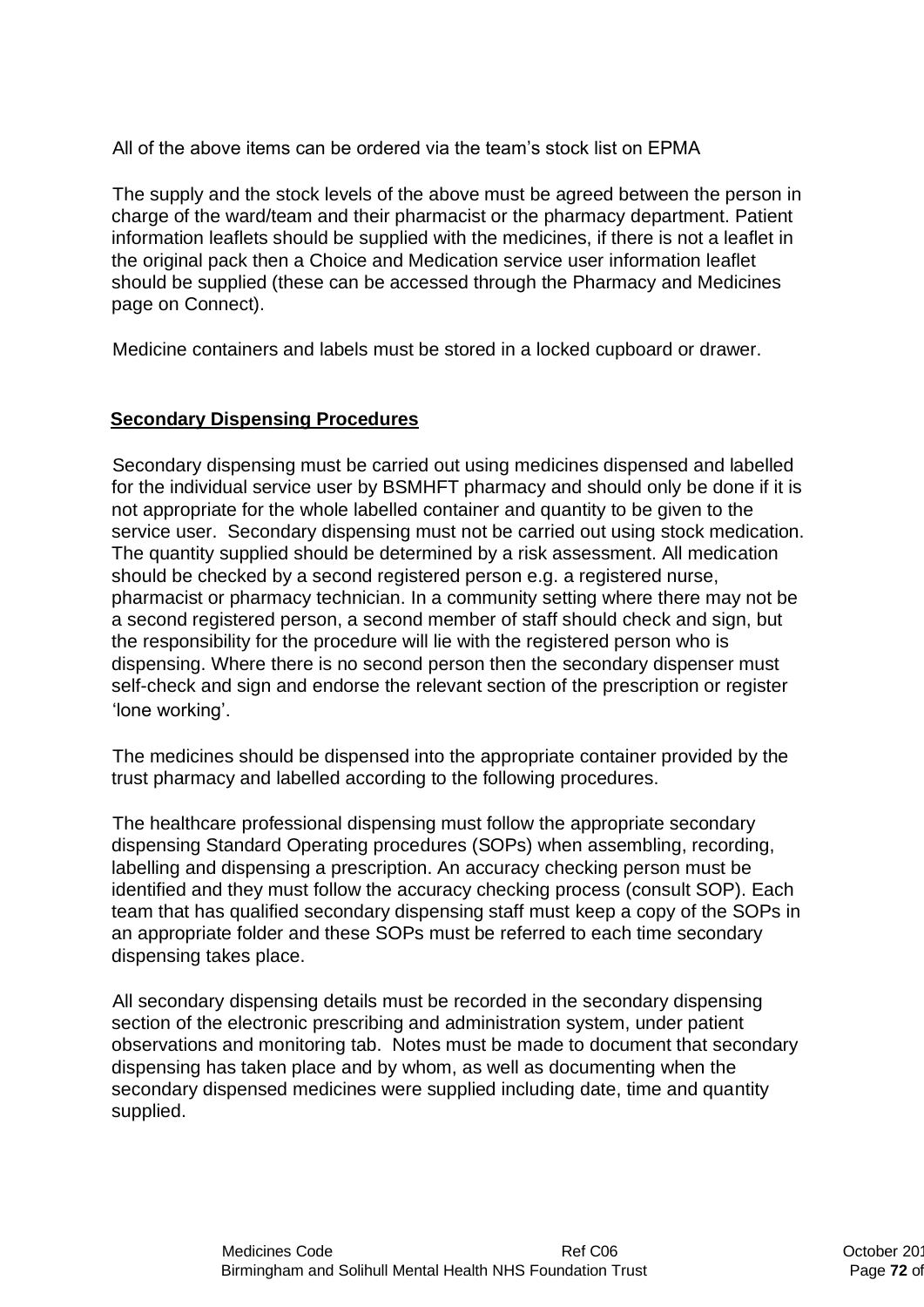If a compliance aid is used in the community, the dispenser must also make a record in the patient's RiO record, including which medicines have been put into the box and how many days have been supplied. This is particularly important if the GP is also supplying medicines. The GP must be contacted to ensure that medicines are not being supplied twice and that boxes are not duplicated, cross-filled or changed after the original dispensing.

Labels must be completed legibly in indelible ink by the secondary dispenser. BNF cautionary and advisory labels should be included, for example 'with food' or 'swallow whole' (see appendix 3 and the last page of the BNF).

The new label must be checked against the label of the original container for identity, before attaching the label to the new container. The required amount of medication should be dispensed into the new container. Both containers should be closed and the dispensing area cleared before starting to dispense the next medicine.

The checking person should make a final check of the completed dispensing before the original medicine containers are put away and sign in the relevant section of the prescription card.

If the person is to be discharged from a ward or from the service, the secondary dispenser must ensure that the GP or the service that the service user is to be discharged to has a clear record of the medicines currently prescribed and supplied.

If any dispensing or checking errors are found (even if this is before the medicines reach the service user) these must be recorded via the Trust's Eclipse system.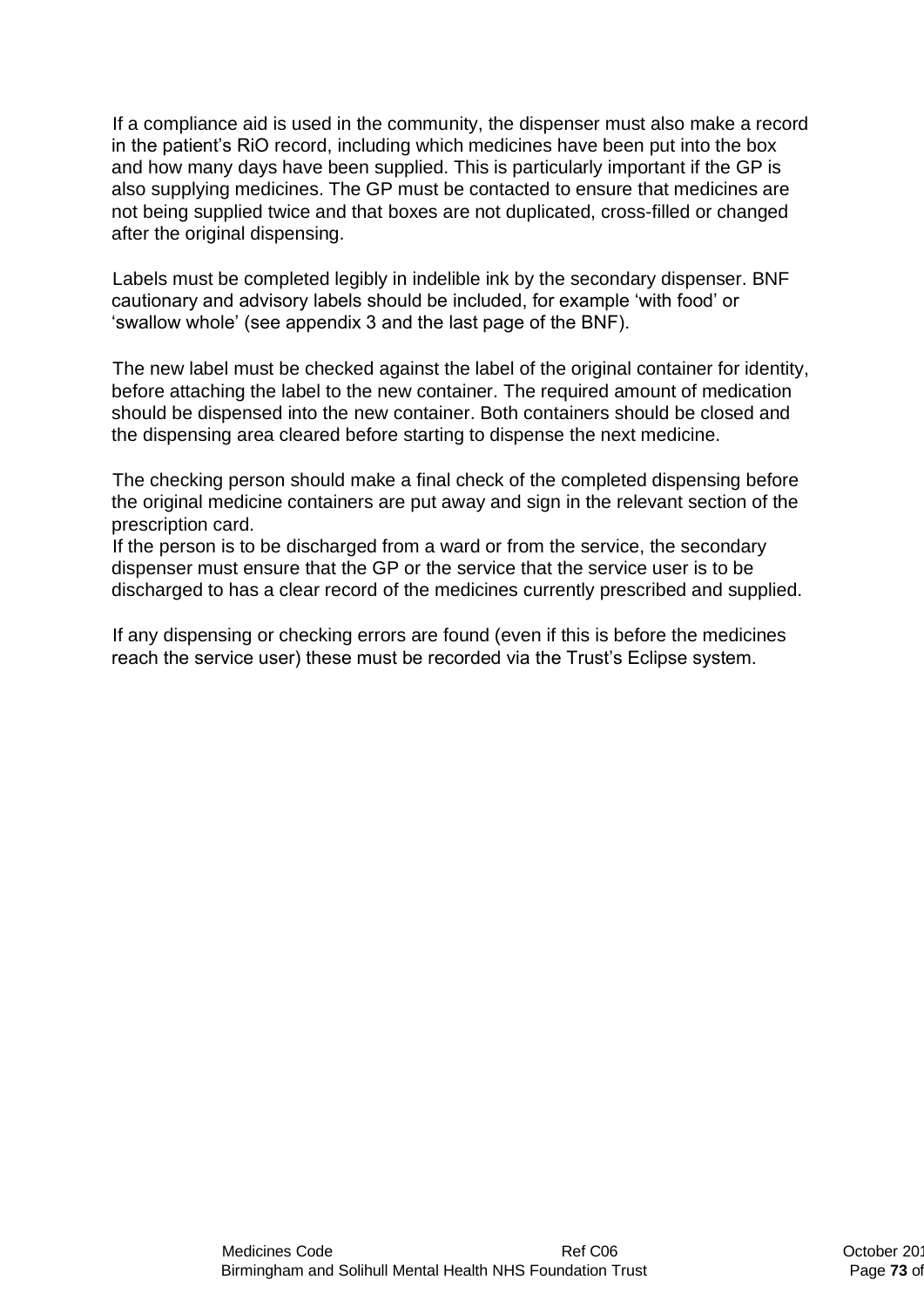# **DAY UNITS AND RESPITE CARE**

A variety of arrangements may be in place to prescribe and provide medicines for service users who attend Day Hospitals or who receive respite care. This will normally be via the general practitioner

Good liaison is vital to ensure that at all times both primary care and hospital based practitioners are aware of all the medicines to be received by the service user and, who is responsible for the prescription, the supply and the administration of each medicine.

The prescribing of medicines for service users who attend day care is usually the responsibility of the General Practitioner. In some situations a hospital prescriber may wish to take responsibility for part or all of the prescribing.

These situations include:

- $\Box$ If the hospital prescriber wishes to start a new medicine and stabilise the service user on that medicine before requesting the General Practitioner to take over the responsibility.
- $\Box$ If arrangements to continue supervision of the prescribing of medicines still remains with the hospital prescriber.
- If the prescription is subject to continual change.  $\Box$

 $\Box$ If there is no other reliable method of ensuring that the service user receives the medicine.

In such situations the prescriber will prescribe the medicines on the EPMA system and if the medicine is to be administered at the day hospital this will be recorded on the EPMA system.

Service users who attend day care will be encouraged to self-administer their own medicines received from their community pharmacy and prescribed by their General Practitioner. In some situations it may be necessary for some or all of the medicines to be administered by a Day Hospital Practitioner. In such situations the following should occur:

- $\Box$ Confirmation with the service user's carers and General Practitioner and inspection of the service user's own medicine
- $\Box$ Medicines that are to be administered are prescribed on the EPMA system and any medicines administered recorded in the EPMA system
- $\Box$ Recording in the electronic patient record of the complete list of medicines that the service user is receiving at other times
- $\Box$ Where a service user receives medicines other than those administered at day care, cross-reference must be made to those medicines via the trust EPMA system.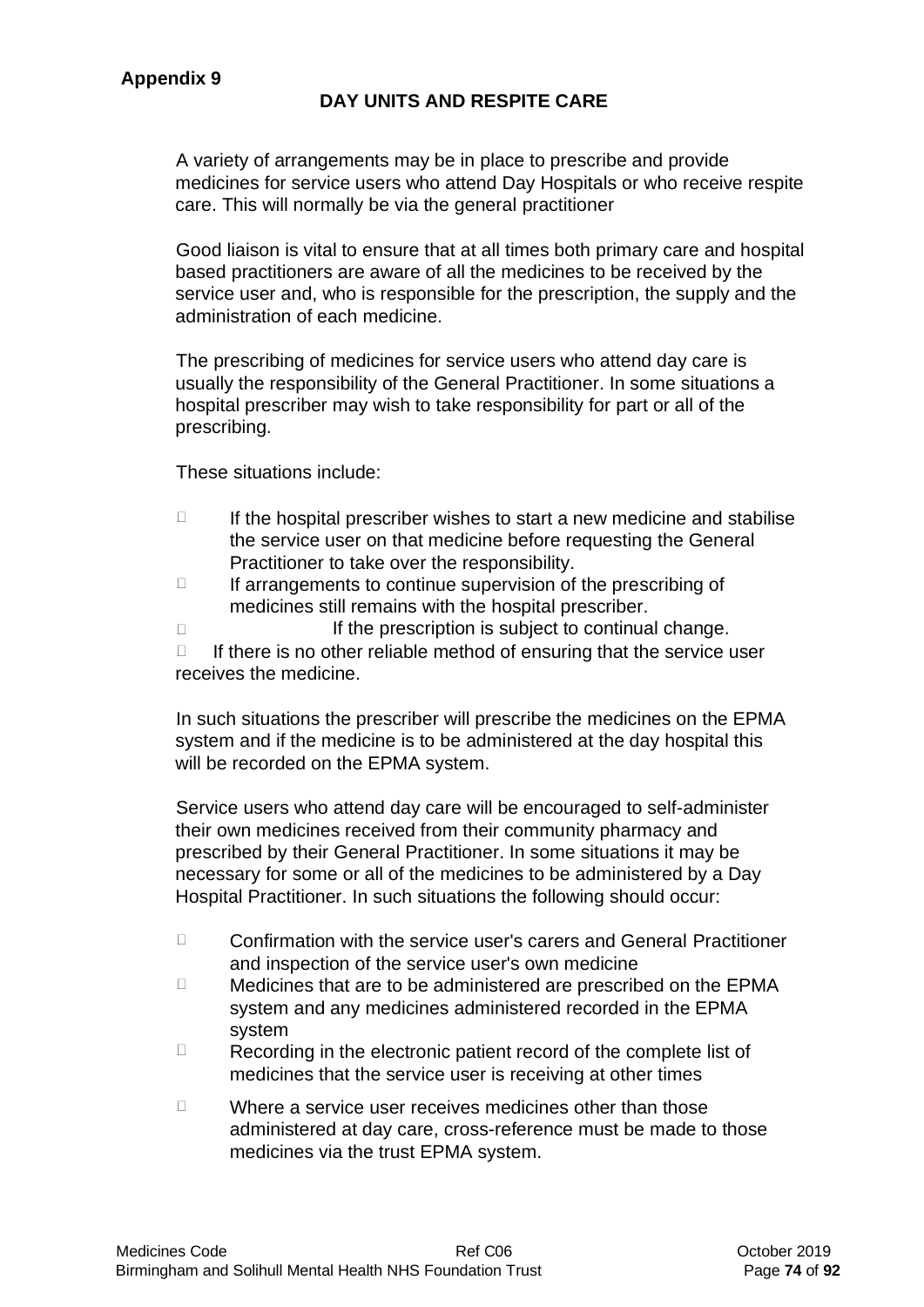If for any reason a difference between the medicine provided by the service user and those prescribed within the trust EPMA system occurs the prescriber should be contacted to clarify the prescription.

If medicines are to be administered at the day hospital it is usual for the service user or home carers to provide the medicines from the service user's own supply. In some situations the medicines may be supplied from the hospital pharmacy. These situations include:

- When the service user or carer fails to provide a suitable supply.
- When a hospital prescriber wishes to initiate a short course of treatment or a new medicine.
- When arrangements for the General Practitioner to take over the responsibility for prescribing have not been completed.

# **Respite Care**

For service users admitted for respite care, it is usual for the service user or home carers to provide the medicines from the service users' own supply. The nurse should:

- Confirm with the carers prior to admission that the necessary medicines to span the period of respite care will be provided by the carer.
- Confirm with the service user's General Practitioner prior to admission the medicines to be prescribed for the service user.
- Confirm with the hospital prescriber that the service users own supply agrees with the account provided by the carer and the General Practitioner. Once the confirmation has taken place the medicines will be prescribed via the EPMA system.

If all attempts to receive a supply from the carer fail or the supply of medicines is thought unsuitable to use an emergency supply will be made from the hospital pharmacy.

### **Appendix 10**

# **MEDICAL GASES**

All medical gases used in the Trust are Licensed Medicines and as such are subject to the Medicines Act and must be treated in the same way as any other medicines.

Before a medical gas is administered to a service user, written authority from a prescriber must be obtained. This authority must include the name, and concentration of the medical gas (where appropriate), the method of administration and the rate of flow. This can be achieved by: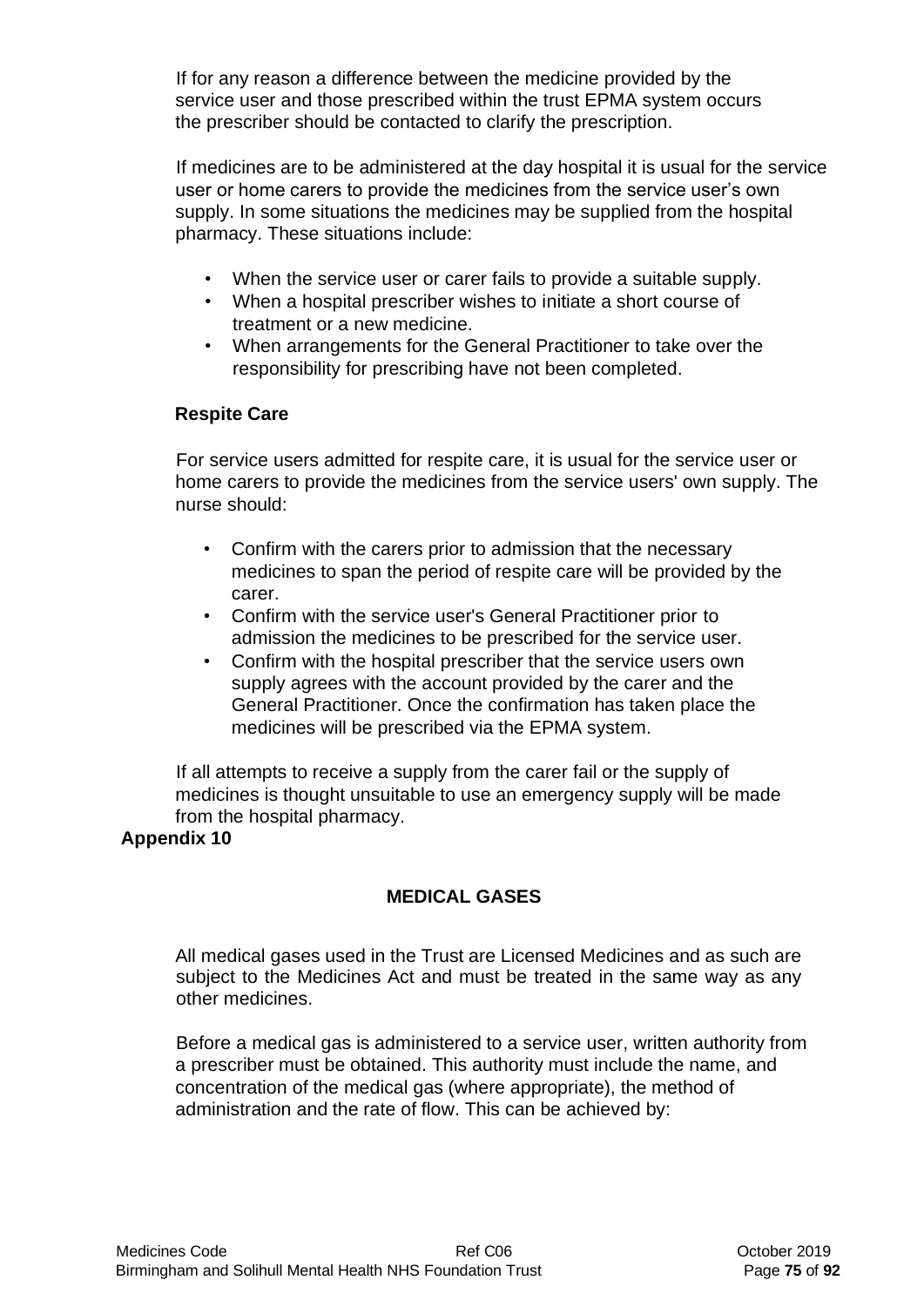An inpatient prescription for an individual service user Patient  $\Box$ 

 $\Box$ Group Direction authorising the administration of a medical gas in an emergency.

A nurse or healthcare professional administering a medical gas to a service user must make a written record that treatment with the particular medical gas has been initiated on the trust EPMA system.

For use of oxygen therapy, further information and advice is contained within the Trust policy on oxygen therapy (C24)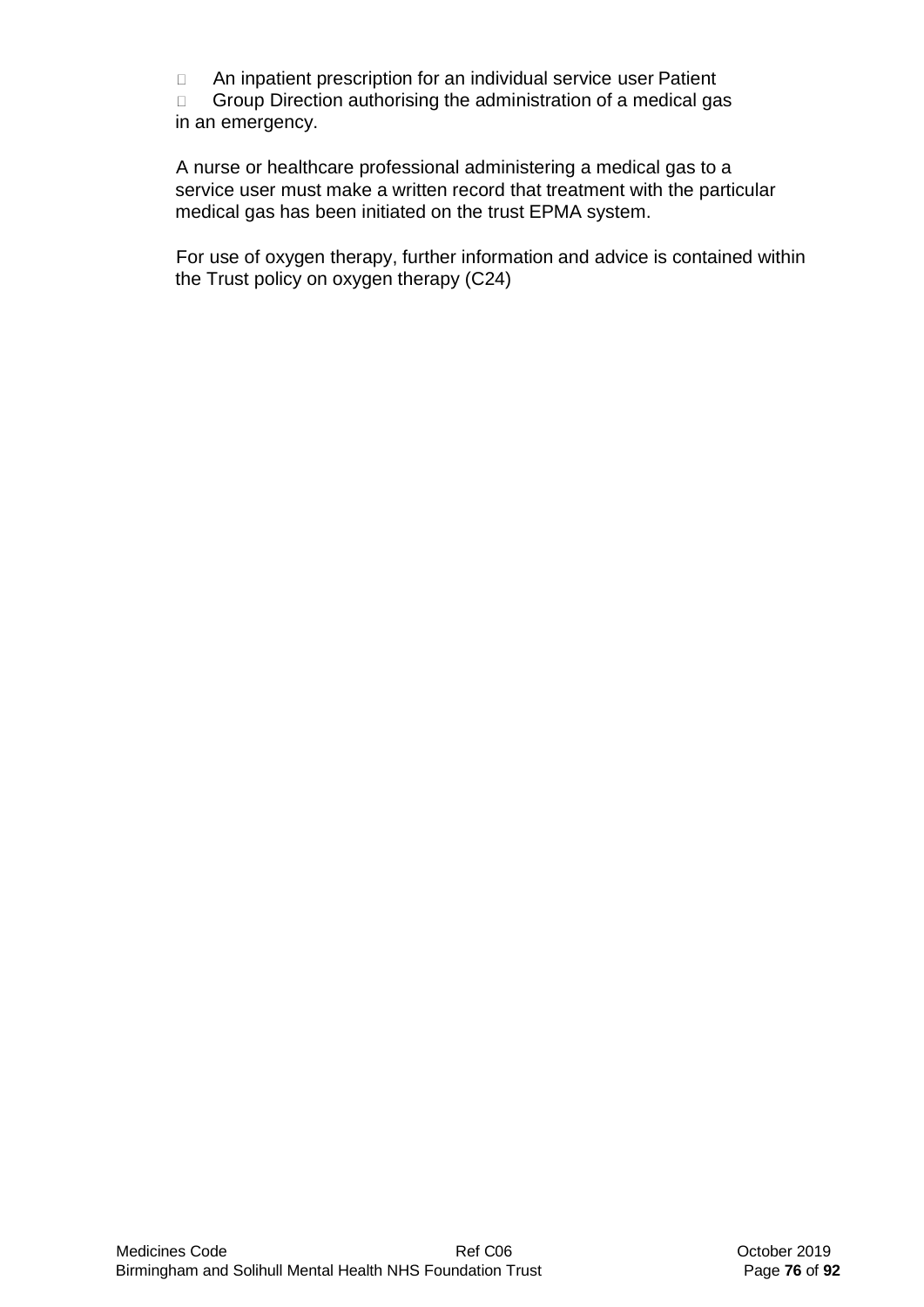# **Appendix 11**

# **PROTOCOL FOR THE DISPOSAL OF UNIDENTIFIED SUBSTANCES**

#### **Introduction**

This protocol is intended to provide guidance on what to do if unidentified substances that are suspected illicit drugs are either found on Trust Premises or a request is made by a service user or a carer/friend/member of the public to dispose of such a substance.

Where such substances are discovered then:

 $\Box$ The drugs must be sealed in a tamper proof evidence bag and kept securely until collection and transport to Pharmacy is arranged. The bag should be endorsed with the name of the ward and the date. No patient details should be documented on the evidence bag.  $\Box$  This must be documented on an Eclipse form and witnessed by two members of staff.  $\Box$ A senior Trust Manager must be informed of this action

- 1 Request to dispose of suspected illicit substances made at a venue other than Trust Premises, i.e. during a home visit or at a satellite clinic must not be accepted. The person-requesting disposal must be informed of the above procedures. The staff member must inform their line manager or another member of staff of this request.
- 2 If a request is made to Substance Misuse Services Staff to dispose of drugs they should encourage the person to either dispose of the drugs themselves or hand the drugs into the police. A senior member of staff should be informed of the request and it should be recorded on an Eclipse form.
- 3 If the person is unwilling to dispose of the drugs themselves or take the drugs to the police then Substance Misuse Staff can pass on the drugs to the Police or Pharmacy.

### **Appendix 12**

### **RETURN OF CONTROLLED DRUGS TO PHARMACY STOCK**

**This procedure should not be followed where controlled drugs are destroyed on the ward. Only those controlled drugs that cannot be reused should be destroyed on the ward and only carried out by the Nurse in Charge in the presence of a pharmacist.**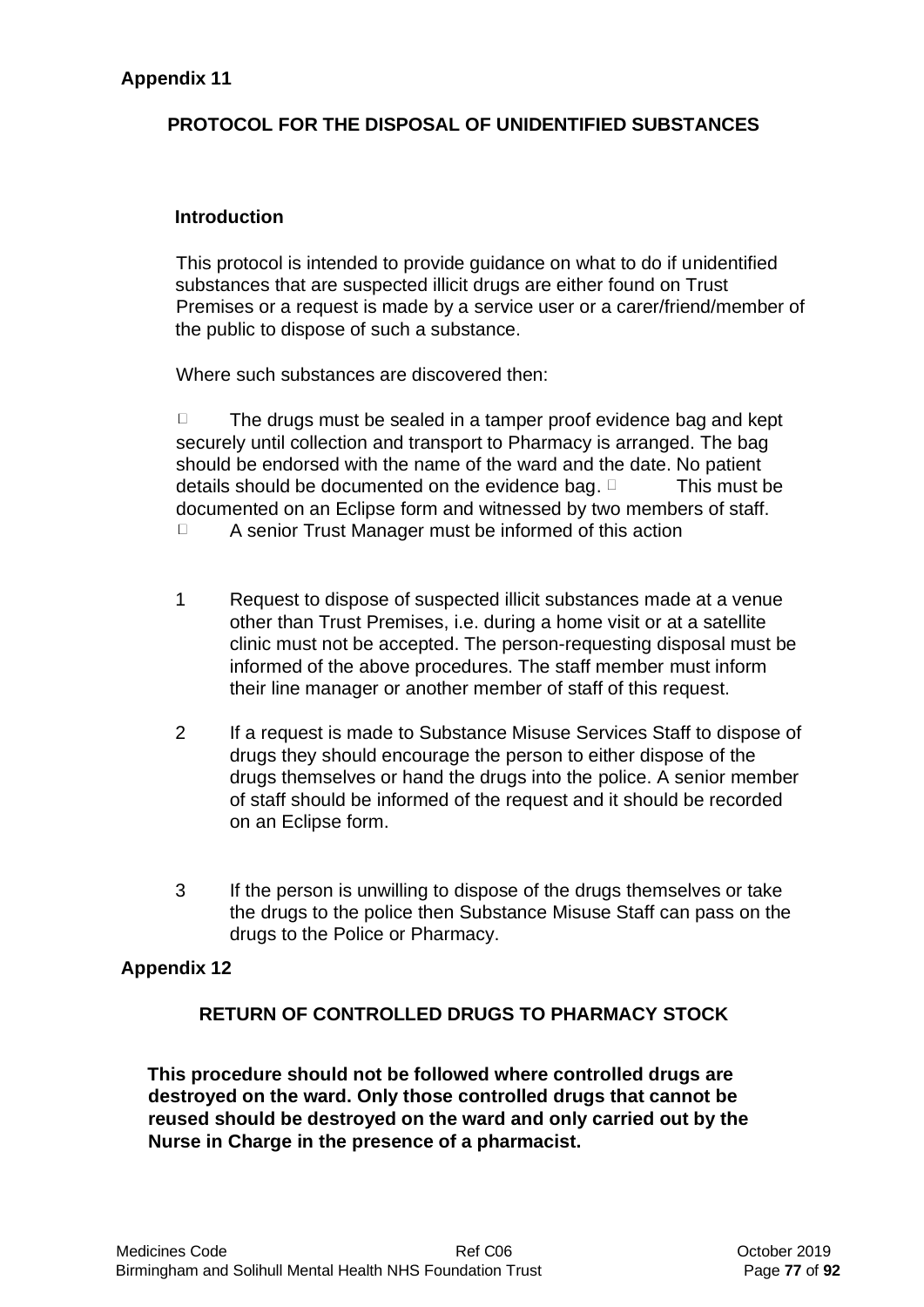- $\Box$ Contact pharmacy before any stock controlled drugs are returned (includes benzodiazepine and Z hypnotics)
- $\Box$  Pharmacy staff may sign out controlled drugs and return to Pharmacy. Where this is done, Pharmacy staff will sign the ward/team controlled drugs register.
- Where controlled drugs are returned to Pharmacy via the Pharmacy box then complete form – 'Authority for ward to return controlled drugs to pharmacy' and scan and e-mail to pharmacy – see attached  $\Box$ Pharmacy will scan and e-mail back a copy of the form, signed by a pharmacist
- $\Box$ Put one copy in pharmacy box with the controlled drugs to be returned and seal the box immediately
- Complete an entry in the controlled drugs register for the return of the medication – this must signed by two nurses
- Once pharmacy receive the returned medication they will sign the form and scan and e-mail it back to the unit including a reference number – this should be entered into the register and the form kept with register as proof of receipt at pharmacy.

# **Patients own medication**

П Contact pharmacy before any service users own controlled drugs are returned (**excludes** benzodiazepines (except temazepam) and Z hypnotics) • Complete – 'Disclaimer for destruction of a service user's own medicine'

• Complete – 'Authority for ward to return controlled drugs to pharmacy' and scan and e-mail to pharmacy – see attached

 $\Box$ Complete an entry in the controlled drugs register for the return of the medication – this must signed by two nurses  $\Box$  Pharmacy will fax back a copy of the form, signed by a pharmacist

 $\Box$ Put one copy along with the disclaimer in the pharmacy box and seal the box immediately Once pharmacy receive the returned medication they will sign the form and scan and e-mail it back to the unit including a reference number – this should be kept on the ward for two years.

### **Birmingham and Solihull Mental** *NHS* **Foundation Trust – Pharmacy Services – Form HP 2802**

# Authority for wards to return CDs to Pharmacy

**DO NOT return any Controlled Drugs to pharmacy without first obtaining a signed pharmacy authorisation. Ward and Team Managers and Leaders will be expected to account for returned medicines. This form provides an audit trail that helps to keep track of controlled drugs.** 

**Name of Unit ……………………………………………………………….. Date ……………………………………** 

|  | <b>Name of Medicine</b> | <b>Strength</b> | Quantity | If these are patients' own<br>medicines, rather than Stock<br>issued by the Trust, write patient<br>details here | Pharmacy<br>use |
|--|-------------------------|-----------------|----------|------------------------------------------------------------------------------------------------------------------|-----------------|
|--|-------------------------|-----------------|----------|------------------------------------------------------------------------------------------------------------------|-----------------|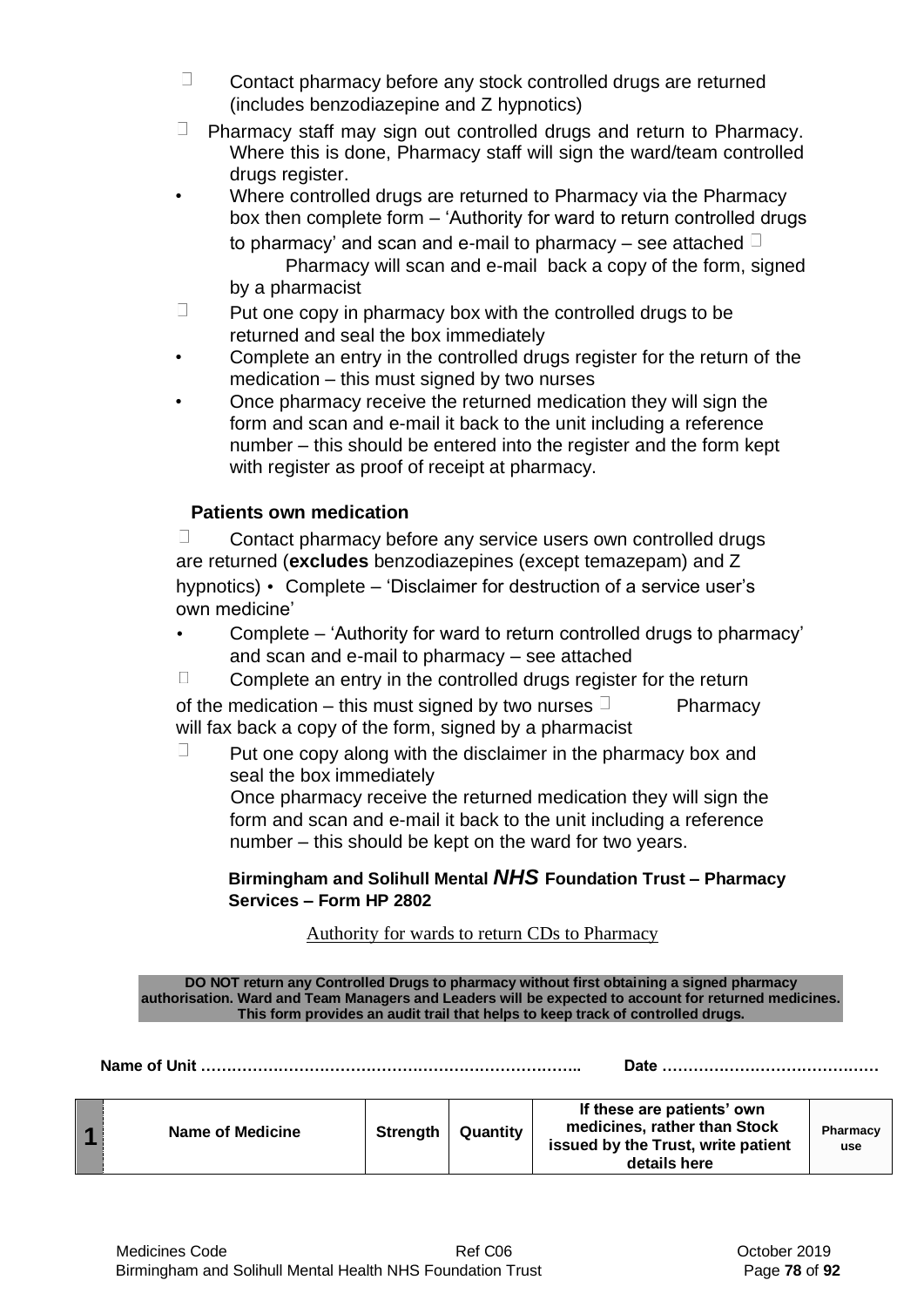| <b>Step-by-step Instructions</b> |  |  |  |  |  |
|----------------------------------|--|--|--|--|--|

Step **1.** Enter the details of the medicines that you wish to return in the form above – **DO NOT SIGN ANYTHING YET.** 

Step **2.** Scan and e-mail the form to your local Pharmacy.

Step **3.** A pharmacist will sign on line 1 below and alert pharmacy "goods inward" to expect your CDs in the next box delivery received from you.

Step **4.** Pharmacy will scan and e-mail to you a copy of the authorisation – you should keep a copy as a record of authority to send CDs to pharmacy and send a copy with the CDs so that they can be tracked in pharmacy after receipt.

Step **5.** An appropriate trained nurse will SIGN ON LINE 5 when the CDs are put into the pharmacy box. FOR WARD STOCK ensure that an appropriate record of the return has been made in the controlled drug record book.

Step **6.** This procedure should be witnessed by a suitably trained person who must sign on line.6

Step **7.** On receipt in pharmacy the form sent with the drugs will be signed and given a number and scanned and e-mailed back so that the ward or manager or leader will have a receipt showing where the CDs have gone. THIS RECEIPT MUST BE FILED. Step **8.** The receipt number (shown bottom right) should be entered in the CD record book.

|   | authorised by pharmacy<br>Return of the above<br>Pharmacist's Signature | Name in Print | Date |
|---|-------------------------------------------------------------------------|---------------|------|
|   | Placed in Pharmacy                                                      |               |      |
|   | Box and box sealed by                                                   |               |      |
| C | Nurse's Signature                                                       | Name in Print | Date |
|   | Procedure witnessed<br>and checked by                                   |               |      |
|   | Nurse's Signature                                                       | Name in Print | Date |
| n |                                                                         |               |      |
|   | CDs received in                                                         |               |      |
|   | Pharmacy by                                                             |               |      |
|   | Pharmacist's Signature                                                  | Name in Print | Date |
|   |                                                                         |               |      |

**Please be advised that there are no situations where medicines may be transferred from one pharmacy or manufacturer's container to another at unit level. If a unit returns a pack that started as 28 tablets, for example, with more than 28 tablets in it, all or some of the medicines may be destroyed and the unit will not be credited. This is a Consumer Protection matter. Patients may be exposed to risks if audit trails are compromised by unauthorised decanting.** 

**You should obtain new copies of this form from the Intranet Home Page > Forms > Pharmacy 8** Pharmacy Receipt No

**Appendix 13**

# **SELF-ADMINISTRATION OF MEDICATION**

Self-administration of medication is considered by the Trust to be an important aspect of rehabilitation. Taking responsibility for own medication can increase independence, confidence and compliance. Consequently, a clear process is needed to aid relevant staff and service users.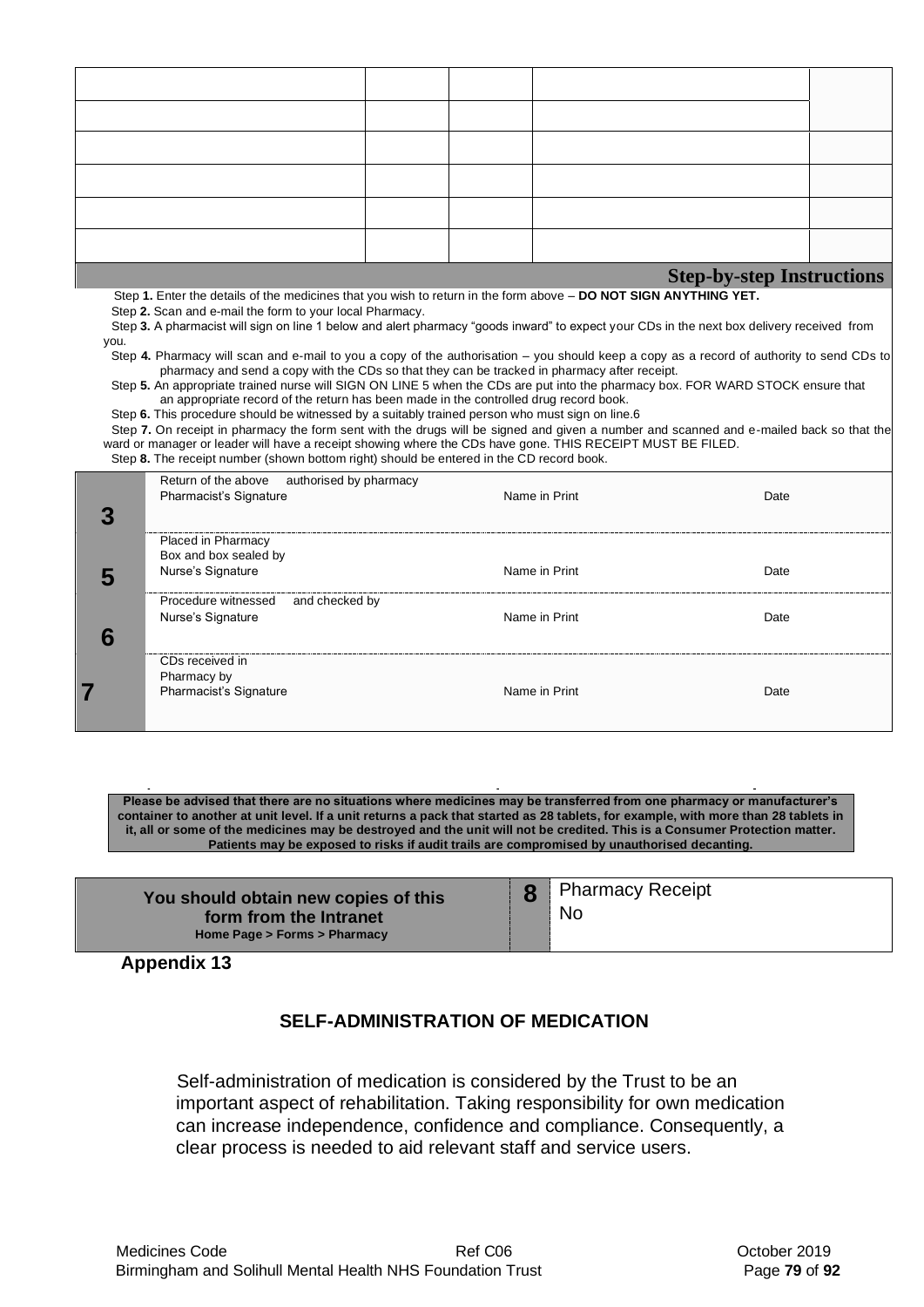The NMC/RPS (2019) supports and welcomes the selfadministration of medication within safe, secure parameters.

The aim is that service users are able to administer their own medication safely and to the level of independence required when discharged or to allow some autonomy with medications for service users resident on a long term unit.

It is expected that any programme will consist of several stages, allowing the service user to gradually progress within a safe and supported environment.

It is also anticipated that local teams may have their own specific programme. A written protocol must be agreed with pharmacy (a copy should be forwarded to Deputy Director of Nursing). The following points must be adhered to:

### **1. ASSESSMENT**

The assessment will involve:

- Current medication is it appropriate or does it need changing/rationalising?
- Service user's attitude towards the medication.
- History of non-compliance with medication.
- History of risk relating to medication.
- Disabilities affecting service user's ability to self-administer, e.g. vision; dexterity; swallowing difficulties; confusion.

The decision for a service user to enter a self-administration programme must be based on an MDT-discussion, including the service user (and carer, if appropriate).

The nature and purpose of the programme must be fully explained to the service user.

### **2. STORAGE.**

- The principles of the Medicine Code must be adhered to at all times.
- Medication for self-administration must be locked in individual cabinets, boxes or drawers. These must be approved by pharmacy.
- All controlled drugs must be stored in the controlled drug cupboard.
- At an appropriate stage, agreed by the MDT, the service user may

be issued with their own individual key. A master key will be held by the Nurse in Charge.

• If compliance aids are used, these should be filled by pharmacy. In the event that pharmacy service is not available, this can be done by an appropriately trained nurse. Consideration should be given to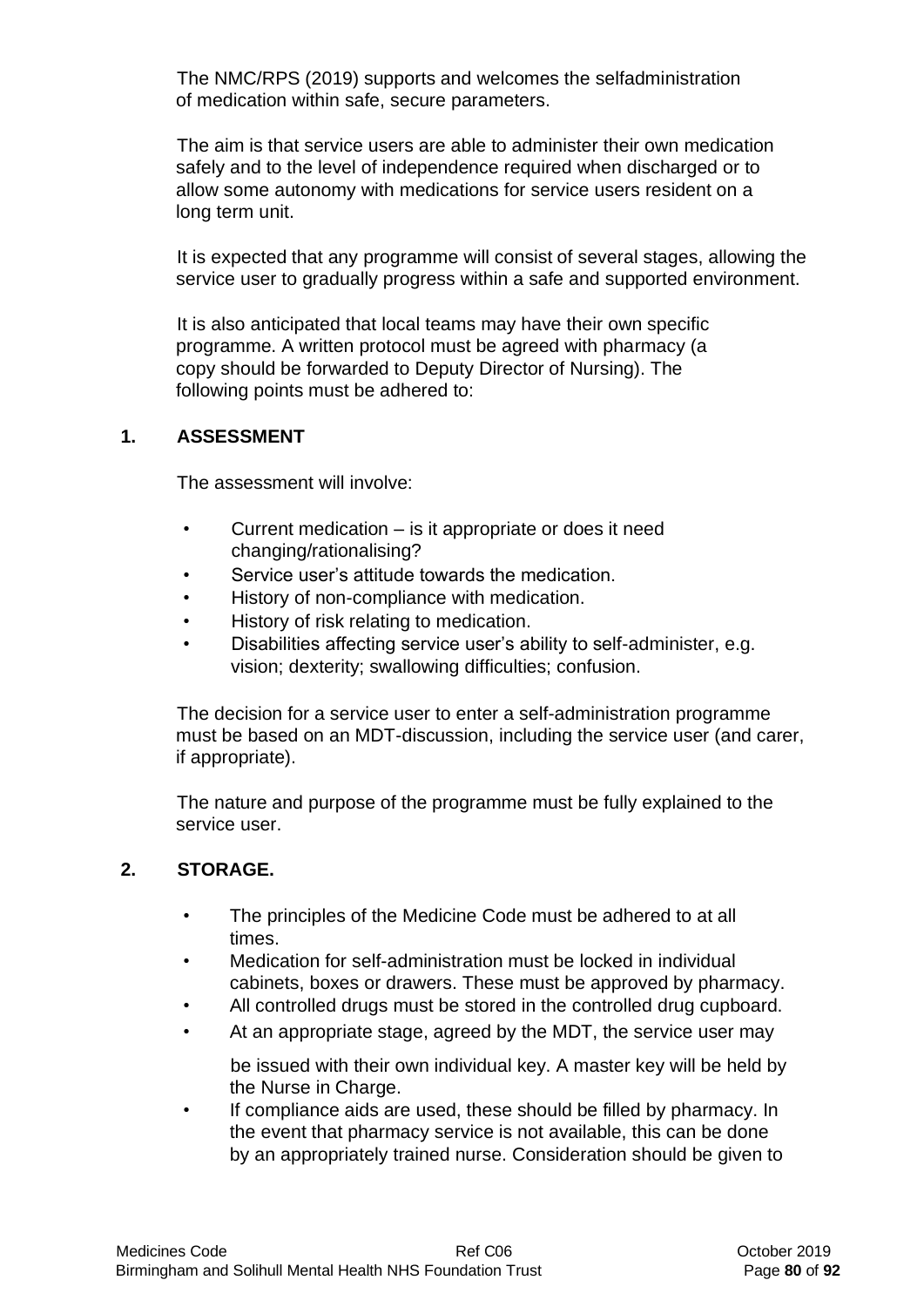the type of aid used and whether the same type will be used by the supplying local chemist, on discharge.

# **(See Appendix 14 for further details on compliance aids).**

# **3. RECORDING**

.

As with any other administration of medication, recording must be clear and accurate.

Assessment and decision for the service user to commence the selfadministration programme must be recorded in the care records.

The EPMA record must clearly indicate that the service user is self medicating.

# **4. ORDERING AND DISPENSING**

Ordering through pharmacy will be as agreed within the local protocols.

Medication for self-administration will be ordered and dispensed like TTO's, in individually labelled bottles (or compliance aid, if used).

### **Appendix 14**

# **MEDICINES ADHERENCE/CONCORDANCE/COMPLIANCE**

Up to half of all service users with long term conditions are known not to take their medicines as intended. In schizophrenia rates of non-compliance around 50% are consistently found. The following guidance has been developed to assist clinical staff in adopting a more consistent and collaborative approach with service users to apply a range of strategies to maximise concordance. For further information refer to NICE clinical guideline 76 Medicines adherence issued January 2009. The Trust also has a medication management 5 day module which can be accessed via corporate nursing as part of an overall package of training for nurses and other professional staff within the trust.

### **Documentation**

Concerns that service users are not taking their medication must be recorded in the patient's Electronic Care Record by the care co-ordinator and the team advised in the daily handover. Additionally the care plan must be amended to address issues of non-compliance. Any discussions about choice, benefits and risks of medication and the provision of information such as the Choice and Medication leaflets should also be documented in the notes.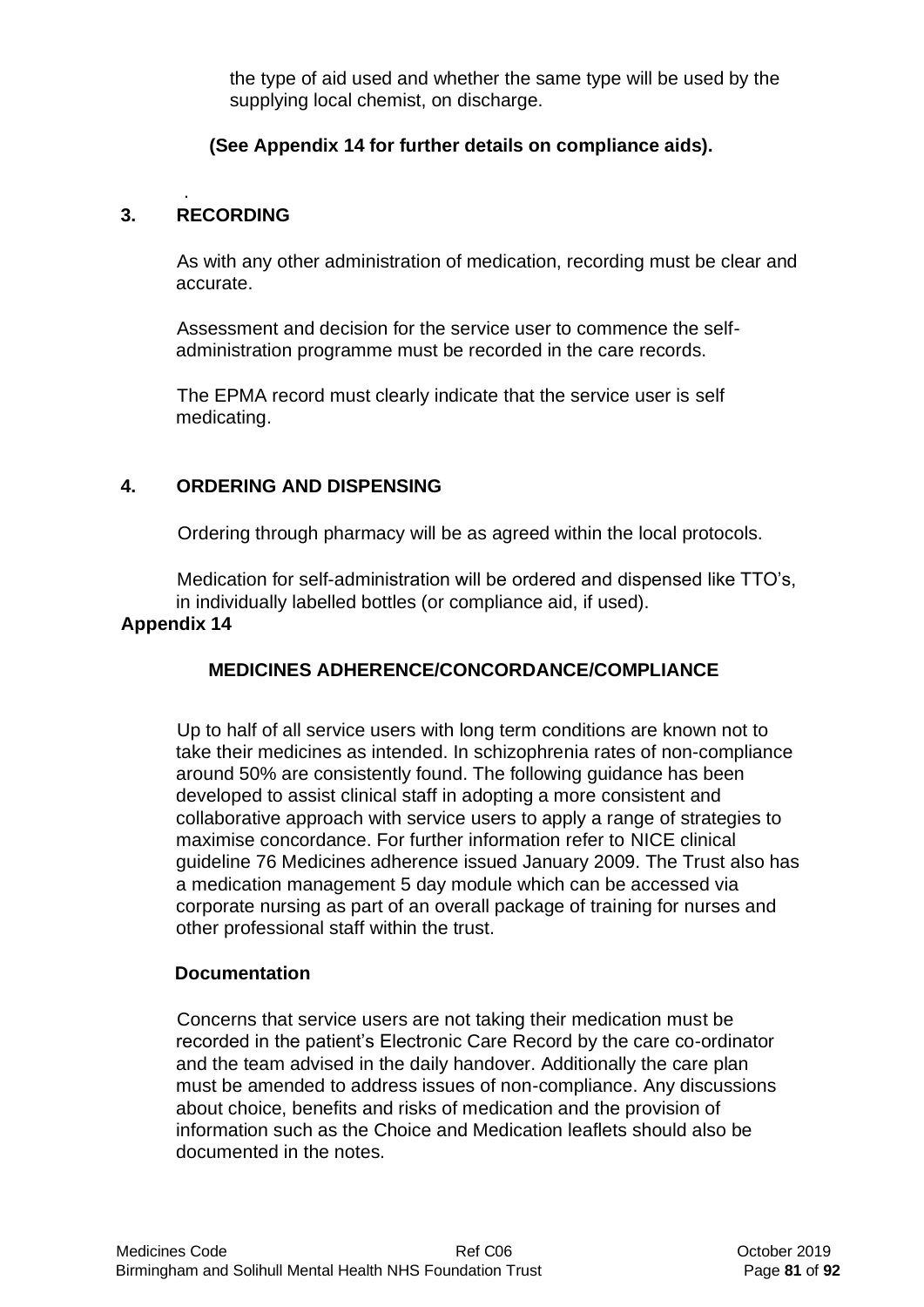# **What can be done to improve compliance?**

# **1. Involve service users in decisions about medicines**

- a) Engage service users, communicate effectively and have a good relationship with the service user. Adapt your consultation style to the service users' need and encourage them to ask questions.
	- explain the pros and cons of treatment
	- clarify what the service user hopes treatment will achieve
	- talk and listen to the service user and note any non-verbal cues
	- help service users make decisions based on likely benefits and risks rather than misconceptions
	- accept that service users may have different views from healthcare professionals about risks, benefits and sideeffects
- b) Understanding the service users perspective
	- ask what they know and believe about medicines and their need for medication
	- ask about general and specific concerns and address these
	- remember to discuss what will happen if they don't take medication, treatment options, reducing or stopping medication and fitting medicines into their routine
- c) Provide information
	- The choice and medication website is an excellent source of information and has been designed for use by both service users and mental health professionals [www.choiceandmedication.org.uk/bsmhft](http://www.choiceandmedication.org.uk/bsmhft)
	- Document what information is given and record a summary of the discussion

# **2. Supporting compliance**

- a) assess compliance
	- ask service users if they have missed any doses recently (e.g. in the last week) and about medicine-taking habits
	- monitor side-effects as a sign of compliance- rating scales such as LUNSERS or GASS can be used. Where they are, document in the electronic care record
	- ask for empty compliance aids, medicine boxes/bottles and any untaken medicines etc
	- consider taking blood samples for antipsychotic levels. Further information is available on the pharmacy and medicines Connect pages
	- check the service user has been collecting their prescription from their GP and having them dispensed at a pharmacy if medicines are obtained from primary care
- b) interventions to increase compliance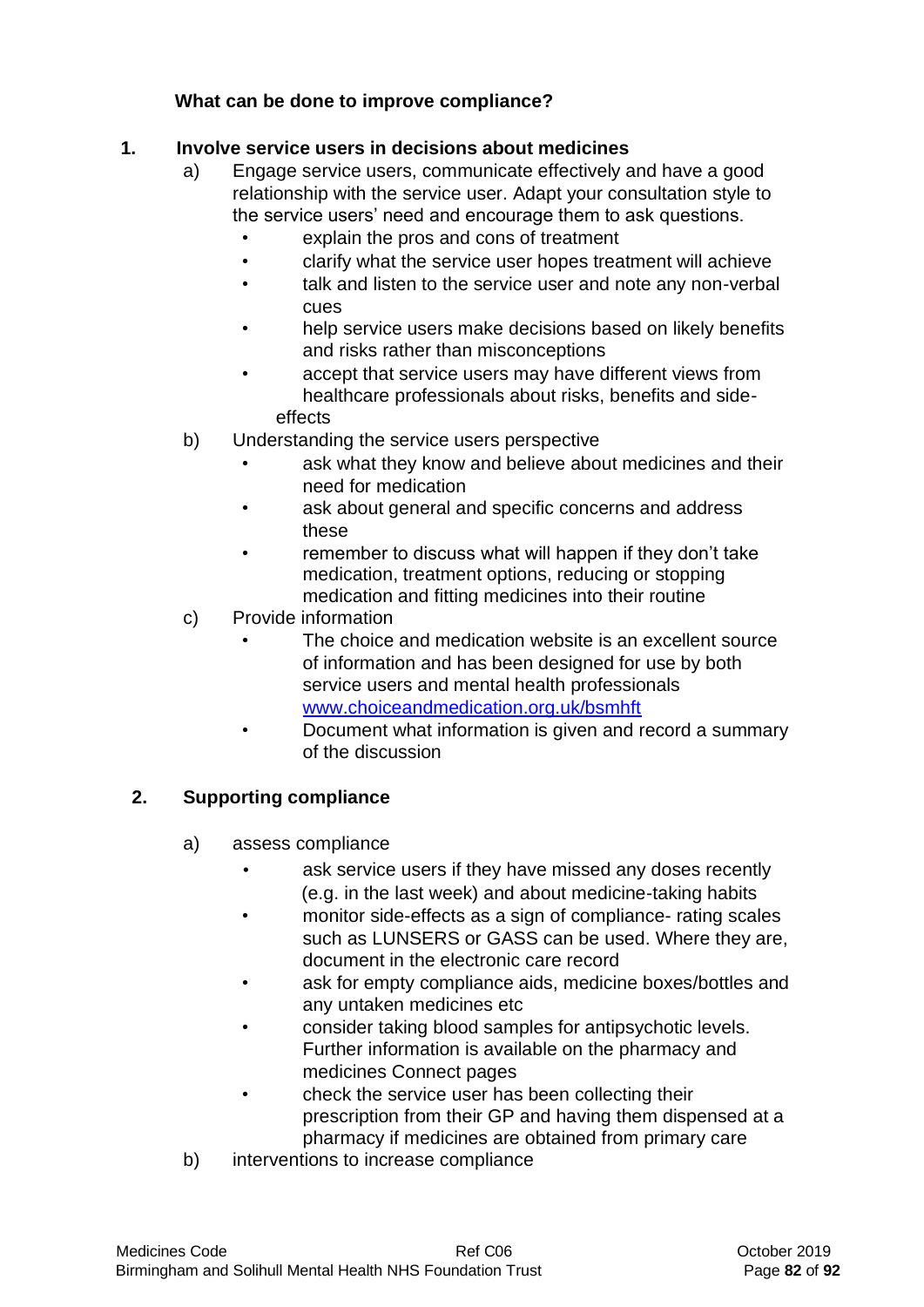- assess if non-compliance is intentional or unintentional
- discuss any beliefs or concerns service users have about their medicines
- undertake a critical medicines review to simplify the number of medicines taken, address side effects and maintain or improve overall effectiveness (see 3. below)
- possible interventions include: service users recording their medicine taking (the pharmacy can provide stickers that can be placed on medicine boxes/bottles which can be ticked when a dose has been taken), simplify the regimen, use alternative packaging or a compliance aid, phone/text reminders to take medicines, staff to supervise medicine taking, consider compliance therapy/motivational interviewing
- If side-effects are a problem: discuss benefits versus sideeffects and how the service user might deal with these, suggesting strategies for managing side-effects, e.g. consider adjusting the timing or dosage or switching to an alternative medication
- If prescription charges are a reason for non-compliance medication may be obtained from the Trust pharmacy service

# **3. Review medicines**

- Critically review the service user's medicines including any medicines they may be receiving from their GP. This may be a carried out if necessary as part of a multidisciplinary review of the service user. This should include a clear indication, assessment of the medicine's effectiveness, checking of the service users understanding of the medicines they are prescribed, doses, side effects and how to manage them, interactions between medicines and any changes required.
- Review the service users' knowledge, understanding, experiences and concerns about their medicines and whether they think they still need them
- Ask about compliance when reviewing medicines. Clarify reasons for non-compliance and agree any action with the service user
- Ask service users if they have their own way of assessing medication e.g. by stopping and starting treatment

After the medicines review, assess the effectiveness of the medicines review and if necessary, tailor the approach in line with the service users needs

# **4. Improve communication between healthcare professionals**

Many service users have some or all of their medication prescribed in primary care thus any reviews carried out by the Trust must be communicated with other prescribers involved with the service users care. The following information should be communicated:

The outcome of any medication review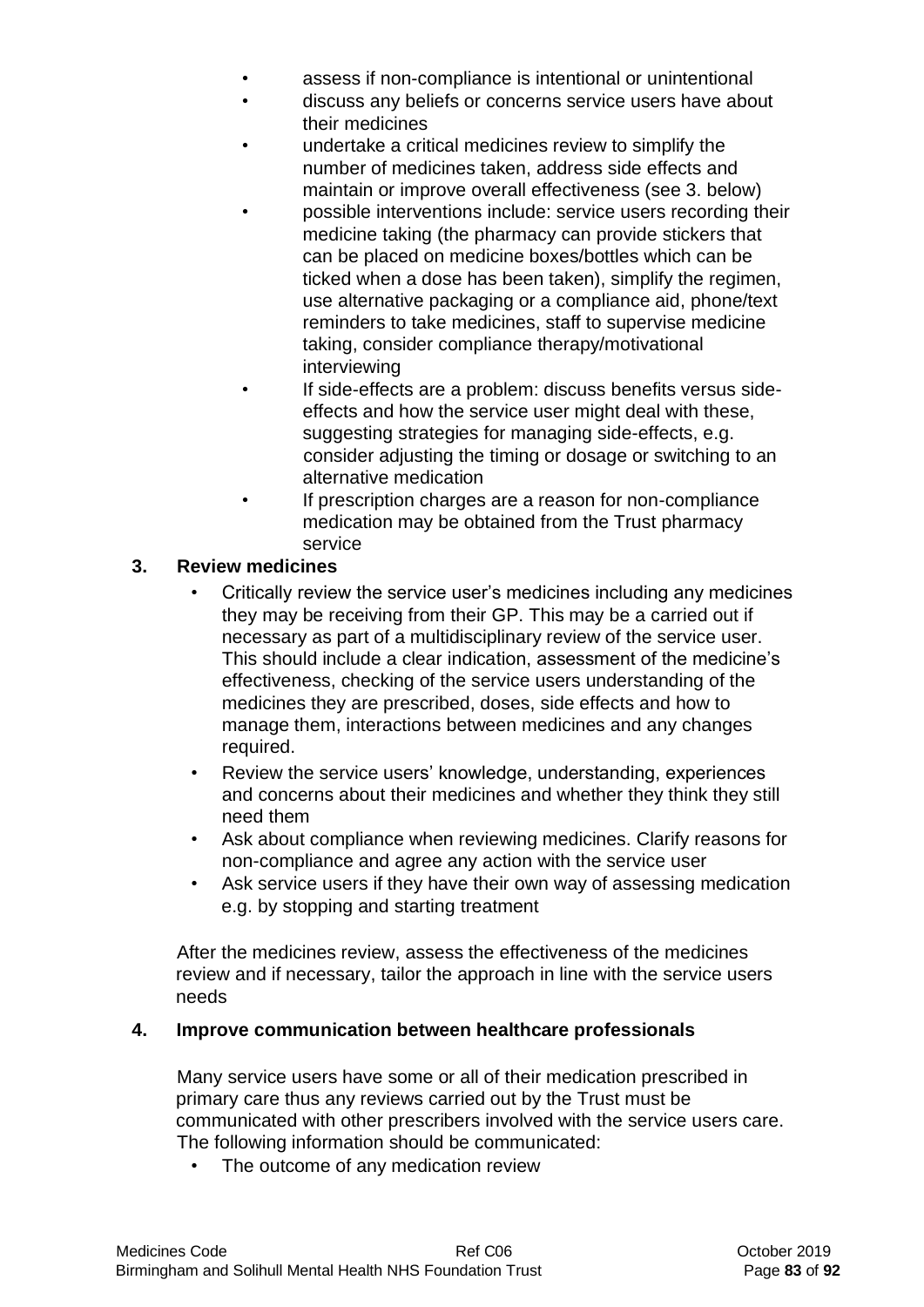- A list of the psychiatric medicines the service user should be taking including the indications for each
- State any new medicines that have been started
- State any medicines that have been changed or stopped with reasons
- Information on duration of treatment
- Any known adverse drug reactions and allergies
- Any difficulties with adherence and any actions taken (e.g. compliance aid)

### **5. Practical Interventions to aid adherence**

The table overleaf gives solutions to some problems that service users may encounter.

| <b>Problem</b>                                       | <b>Action</b>                                                                                                                                                                                                                                                             |
|------------------------------------------------------|---------------------------------------------------------------------------------------------------------------------------------------------------------------------------------------------------------------------------------------------------------------------------|
| Difficulty reading<br>labels                         | Possible solutions include<br>Large print<br>Colour coded bottles<br>$\bullet$<br>Use numbers and not words<br>$\bullet$<br>Use symbols<br>$\bullet$<br>Translation into different languages<br>$\bullet$                                                                 |
| Difficulty opening and<br>closing bottles            | Use non child resistant tops, or winged tops                                                                                                                                                                                                                              |
| Difficulty handling<br>boxes and bottles             | Use larger bottles or boxes<br>Consider compliance aid where this will improve<br>handling                                                                                                                                                                                |
| Half tablet dose                                     | Pharmacy will halve tablets if appropriate                                                                                                                                                                                                                                |
| Difficulty pushing<br>tablets out of blister<br>pack | Pharmacy can de-blister if appropriate                                                                                                                                                                                                                                    |
| Difficulty with liquid<br>measurements               | Provide alternative formulation                                                                                                                                                                                                                                           |
| Difficulty swallowing                                | Change formulation. Many tablets may be dispersed<br>in water where a liquid formulation is not available.<br>Further advice is available from the Trust Pharmacy                                                                                                         |
| Is service user<br>confused                          | Synchronise doses to daily events<br>Reduce frequency of doses, if possible all medicines<br>to be taken at same time of day<br>A supplementary medication administration chart with<br>tick boxes may help<br>Supply medicines on a weekly basis, rather than<br>monthly |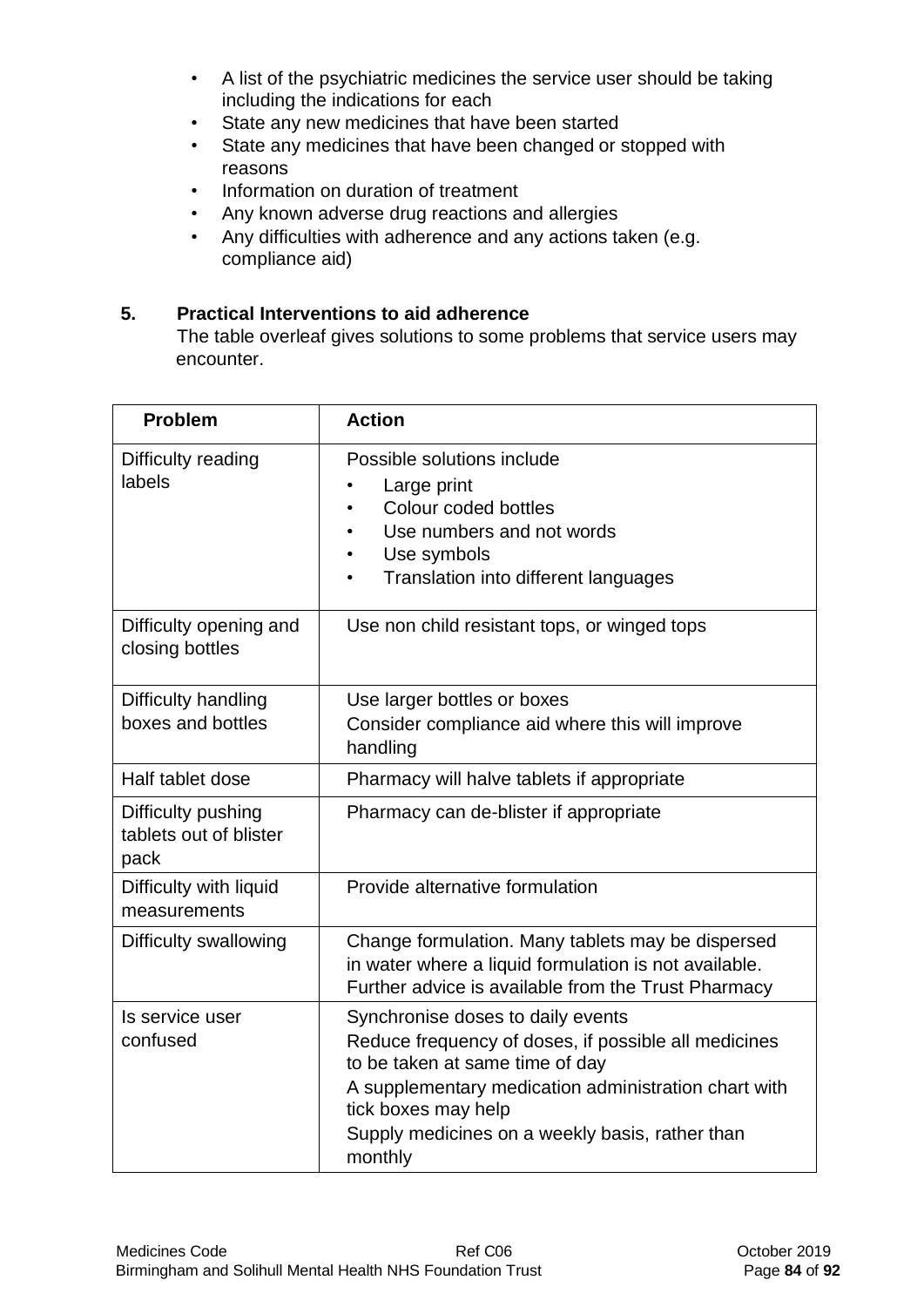| Does service user<br>forget to take<br>medicines | Simplify regime<br>Organise support, e.g. with carer<br>Supply a system for reminding service user such as<br>an alarm or chart<br>Consider a compliance aid |
|--------------------------------------------------|--------------------------------------------------------------------------------------------------------------------------------------------------------------|
| Understand the risks                             | Educate and support. Provide verbal and written                                                                                                              |
| associated with not                              | information. Identify side effects                                                                                                                           |
| complying                                        | Improve therapy to minimise side effects. Use of slow                                                                                                        |
| Unacceptable side                                | release preparations if available, changing times of                                                                                                         |
| effects                                          | administration. Treat side effects                                                                                                                           |
| Have poor or no<br>motivation                    | Provide education about benefits                                                                                                                             |
| Understand the need                              | Provide education and consider treatment regime and                                                                                                          |
| for the medicine                                 | support.                                                                                                                                                     |

# **6. Compliance Aids**

For some people a compliance aid may assist them to continue selfmedication and remain out of hospital. However, there is little strong evidence that compliance aids improve adherence and they will not improve poor compliance in those who have deliberately chosen not to take their medication. Neither will they improve compliance in those who do not have the cognitive skills to use the aid nor will they improve the memory of those who forget to take medication. Many medicines are not suitable to be repackaged into a compliance aid and this again can limit the usefulness of these devices.

Transferring medicines to a compliance aid is not covered by the medicines marketing authorisation and this is therefore an unlicensed use of the medicine.

The Trust has published guidance on assessing the suitability of using compliance aids, which should be followed. This guidance includes forms that must be completed and sent to Pharmacy prior to the first dispensing. Pharmacy will not fill compliance aids where forms have not been completed or when there is no justifiable reason for using a compliance aid.

Filling of compliance aids may involve re-dispensing or secondary dispensing. This may be done by Authorised Pharmacy Staff, community pharmacists or nurses. Nurses must have received secondary dispensing training (See Appendix 8). This additional responsibility must also be agreed by the team manager in consultation with the relevant programme lead pharmacist and lead nurse.

### In addition

- Service users may be assisted to fill their own compliance aids.
- Service users may be assisted to use a compliance aid as part of a ward based rehabilitation scheme.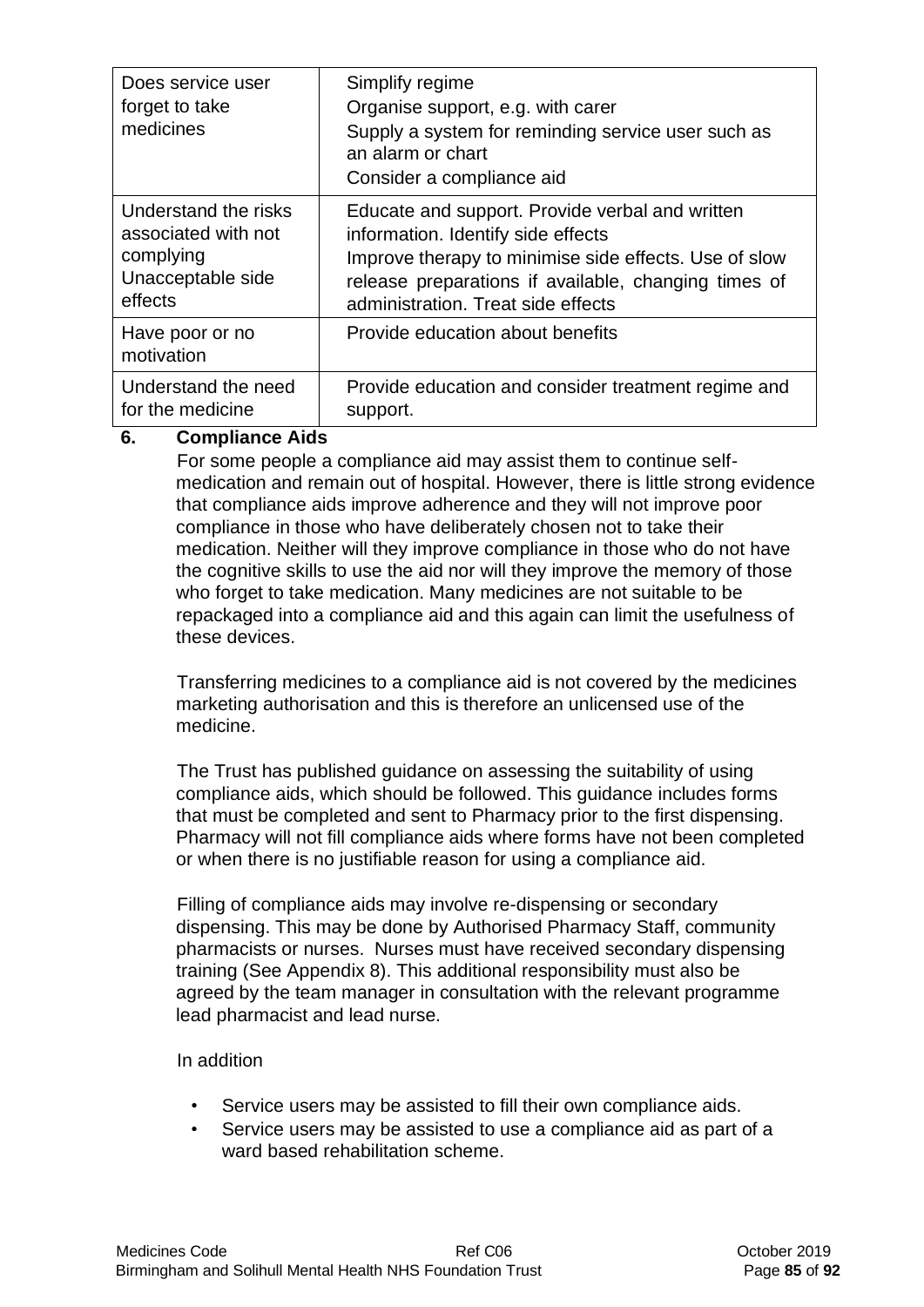The Trust Pharmacy service has a list of medicines that are not compatible with compliance aids. Where nurses are undertaking the filling of compliance aids via secondary dispensing, the compatibility of all medicines must be confirmed before commencing the first dispensing. **All medicines supplied via a compliance aid are normally given an expiry date of a maximum of SIX weeks from dispensing.** 

### **The following preparations should not be put in a compliance aid**

Effervescent tablets

Sublingual tablets

Buccal tablets

Chewable tablets

Oro-dispersible tablets

Hygroscopic tablets and medicines requiring a desiccant

'When required' doses and variable doses (dose dependent upon biochemistry e.g. warfarin)

Further information is available from the Trust Pharmacy service.

# **Risks associated with compliance aids**

Medidose and nomad systems are not child resistant

Other systems may be difficult to open

Swapping from one system to another will be confusing

Filling compliance aids is time consuming and subject to errors. The medicines are removed from their packaging thereby removing the batch number, the expiry date and the Patient Information Leaflet.

Some compliance aids are not sealed after filling and there is opportunity for tablets to be added or removed. The aid may be dropped spilling all the tablets.

Service users may obtain medicines from the mental health service and from the GP. It is difficult to ensure that all the medicines are in the one compliance aid.

### **Appendix 15**

# **DRAFT STANDARD OPERATING PROCEDURE FOR USE OF PATIENTS OWN**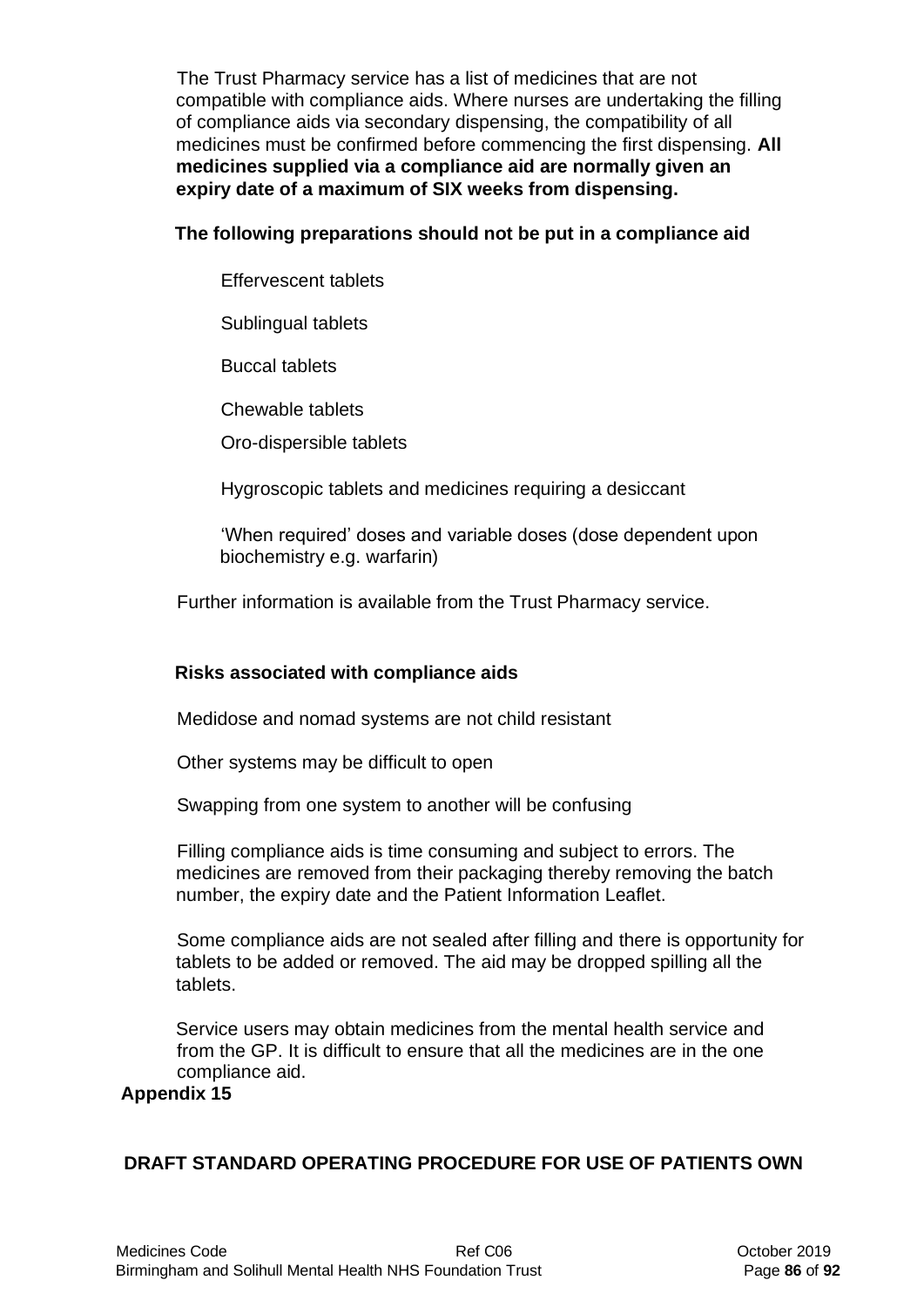# **MEDICATION ON AN IN-PATIENT UNIT**

| SOP:                                                                                                                    | Use of Patients Own Medication on an In-patient Unit          |                                                                                                                                                                                                                                                                                                                                         |  |  |  |  |  |
|-------------------------------------------------------------------------------------------------------------------------|---------------------------------------------------------------|-----------------------------------------------------------------------------------------------------------------------------------------------------------------------------------------------------------------------------------------------------------------------------------------------------------------------------------------|--|--|--|--|--|
| Scope:                                                                                                                  | To reuse patients own medication safely on an in-patient unit |                                                                                                                                                                                                                                                                                                                                         |  |  |  |  |  |
| Applicable to:                                                                                                          | All pharmacy technicians and pharmacists                      |                                                                                                                                                                                                                                                                                                                                         |  |  |  |  |  |
| Procedure:                                                                                                              | alone.                                                        | NB: Nursing staff can use service users own medication prior to<br>screening by pharmacy staff, using the attached flow chart as<br>guidance .PODs will be screened by a technician and a<br>pharmacist will then provide a second check to confirm suitability.<br>In the absence of a technician a pharmacist can confirm suitability |  |  |  |  |  |
| Technician/<br>Pharmacist                                                                                               | A1.                                                           | Check the service users own medication using the attached<br>flow chart to confirm suitability for use.                                                                                                                                                                                                                                 |  |  |  |  |  |
|                                                                                                                         | A2.                                                           | Quarantine medication that is unsuitable for use. Return<br>medication to pharmacy for destruction once a 'Destruction<br>for Patients Own Medication Disclaimer' has been<br>completed. This will require the service user's or carers'<br>consent                                                                                     |  |  |  |  |  |
|                                                                                                                         | A3.                                                           | Place the medication once it is deemed suitable for use in<br>the trolley/cupboard/controlled drugs cupboard for use for<br>that named service user on the ward. Ensure controlled<br>drugs (including benzodiazepines and z hypnotics) are<br>entered into the controlled drugs register on a separate<br>page for each service user   |  |  |  |  |  |
|                                                                                                                         | A4.                                                           | Complete the attached form with details of the service<br>user's own medication that is suitable for use.                                                                                                                                                                                                                               |  |  |  |  |  |
|                                                                                                                         | A5.                                                           | Annotate the treatment chart with 'Patient's Own' and initial<br>and date.                                                                                                                                                                                                                                                              |  |  |  |  |  |
|                                                                                                                         | A6.                                                           | Order any medication needed as per SOP ??                                                                                                                                                                                                                                                                                               |  |  |  |  |  |
| Inform ward pharmacist of service user's own medication<br>A7.<br>that requires a second check using the attached form. |                                                               |                                                                                                                                                                                                                                                                                                                                         |  |  |  |  |  |
| Pharmacist or<br>Accredited<br>Pharmacy<br>Technician                                                                   | B1.                                                           | At next ward visit check each service user's own<br>medication for suitability using the attached flow chart                                                                                                                                                                                                                            |  |  |  |  |  |
| Initial the treatment sheet to confirm the item has been<br>B <sub>2</sub> .<br>double checked                          |                                                               |                                                                                                                                                                                                                                                                                                                                         |  |  |  |  |  |
|                                                                                                                         | B3.                                                           | Store the form in the ward top up folder for audit purposes                                                                                                                                                                                                                                                                             |  |  |  |  |  |

**Patients Own medication Suitable for Use on Ward……………………………**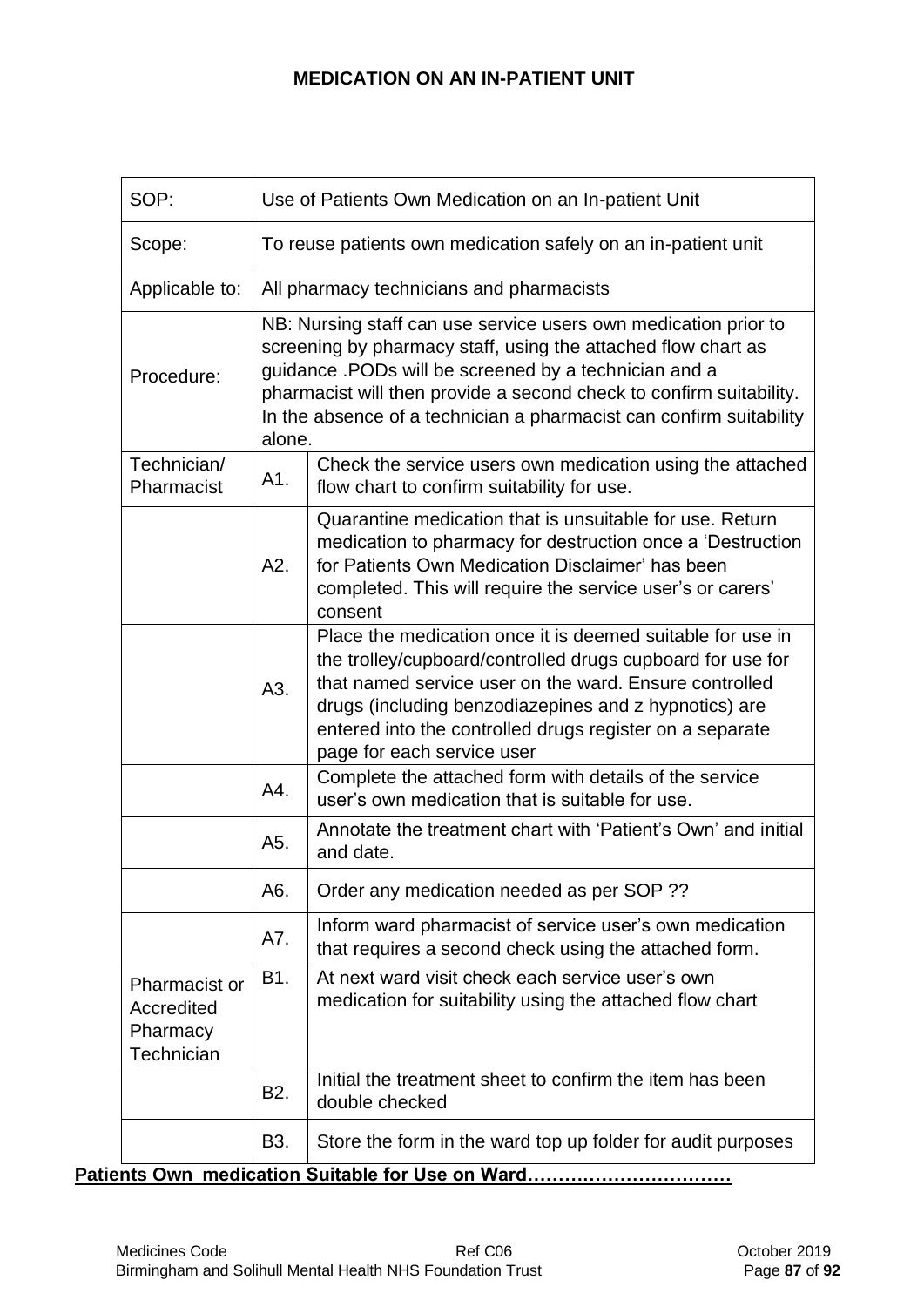| Date | <b>Patient Name</b> | Medication (including strength and form) | Quantity | Pharmacy<br>initial | <b>Comments</b> |
|------|---------------------|------------------------------------------|----------|---------------------|-----------------|
|      |                     |                                          |          |                     |                 |
|      |                     |                                          |          |                     |                 |
|      |                     |                                          |          |                     |                 |
|      |                     |                                          |          |                     |                 |
|      |                     |                                          |          |                     |                 |
|      |                     |                                          |          |                     |                 |
|      |                     |                                          |          |                     |                 |
|      |                     |                                          |          |                     |                 |
|      |                     |                                          |          |                     |                 |
|      |                     |                                          |          |                     |                 |
|      |                     |                                          |          |                     |                 |
|      |                     |                                          |          |                     |                 |
|      |                     |                                          |          |                     |                 |
|      |                     |                                          |          |                     |                 |
|      |                     |                                          |          |                     |                 |
|      |                     |                                          |          |                     |                 |
|      |                     |                                          |          |                     |                 |
|      |                     |                                          |          |                     |                 |
|      |                     |                                          |          |                     |                 |
|      |                     |                                          |          |                     |                 |
|      |                     |                                          |          |                     |                 |
|      |                     |                                          |          |                     |                 |
|      |                     |                                          |          |                     |                 |
|      |                     |                                          |          |                     |                 |
|      |                     |                                          |          |                     |                 |
|      |                     |                                          |          |                     |                 |
|      |                     |                                          |          |                     |                 |
|      |                     |                                          |          |                     |                 |
|      |                     |                                          |          |                     |                 |
|      |                     |                                          |          |                     |                 |
|      |                     |                                          |          |                     |                 |
|      |                     |                                          |          |                     |                 |
|      |                     |                                          |          |                     |                 |
|      |                     |                                          |          |                     |                 |
|      |                     |                                          |          |                     |                 |
|      |                     |                                          |          |                     |                 |
|      |                     |                                          |          |                     |                 |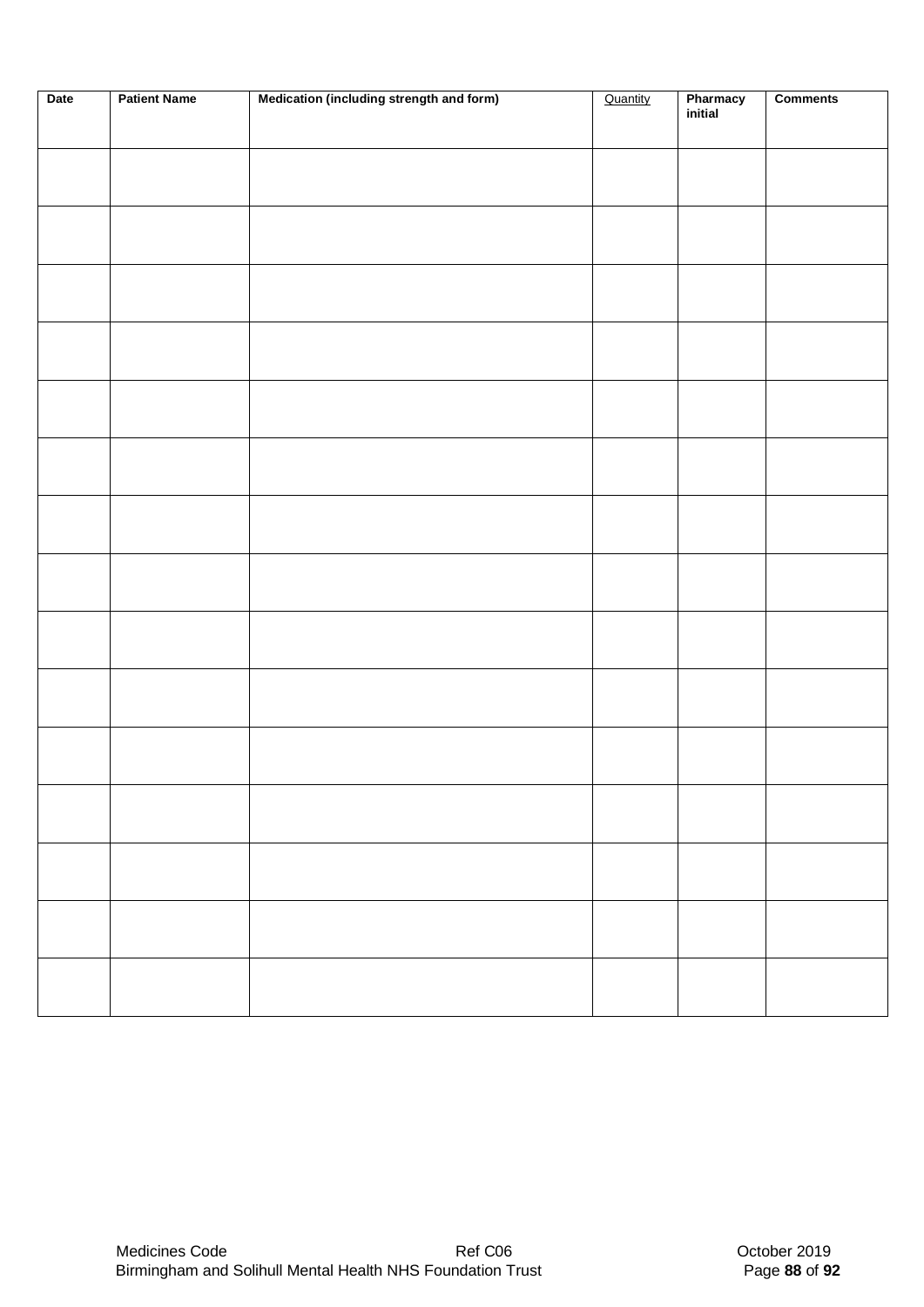#### **Use of Patients Own Medication on an In-Patient Ward**



the ward for named patient only

directions on the label – for use on ward only  $\equiv$  not to be given back to

only, to be entered on separate page in CD register and stored in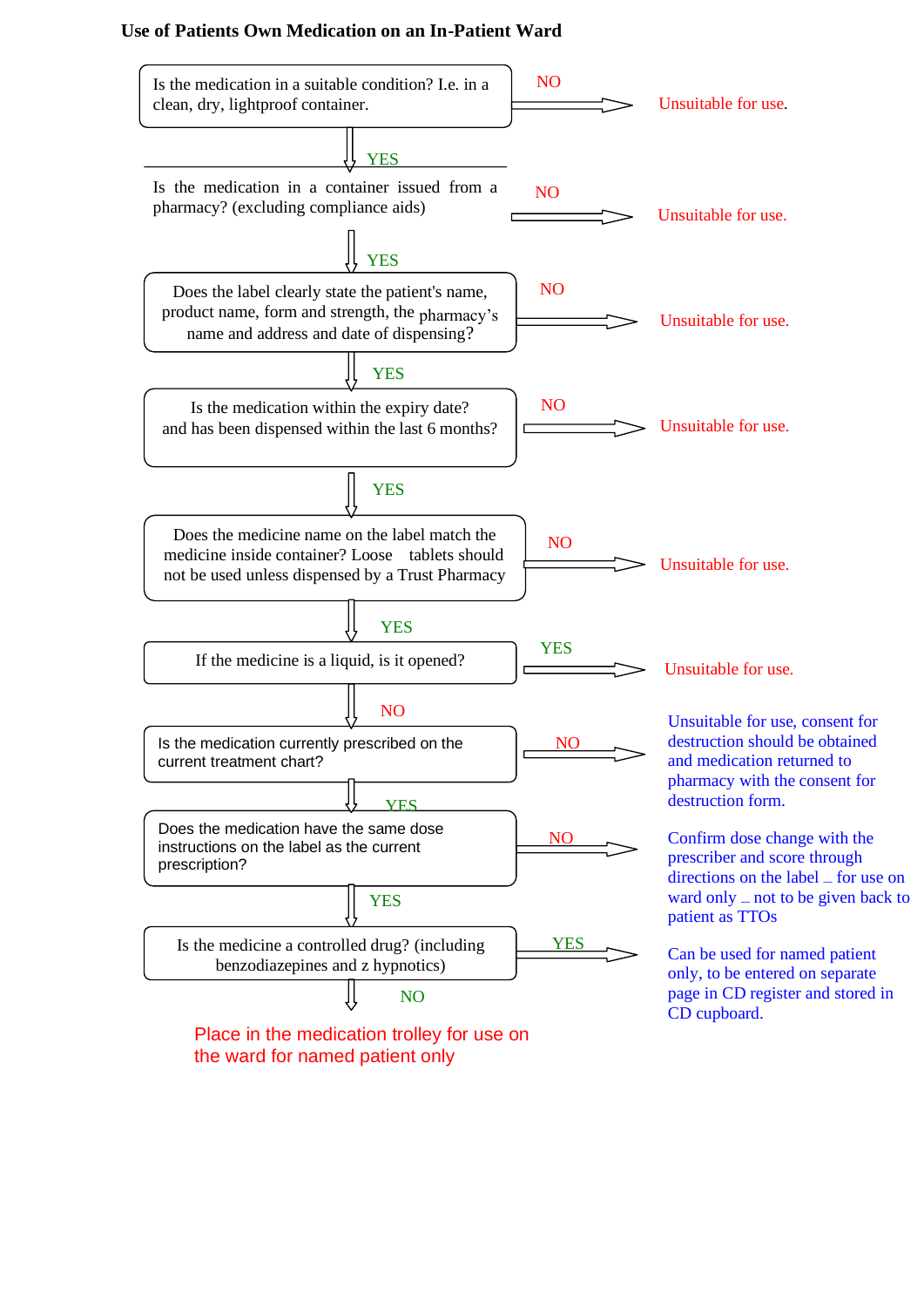# *Appendix 16*

# **Draft Standard Operating Procedure For Destruction of Controlled Drugs on wards**

| Purpose:   | To ensure stock controlled drugs are denatured and rendered irretrievable<br>before being disposed of safely and appropriately. |                                                                                                                                                                                                                                                                                      |  |  |  |  |  |  |  |
|------------|---------------------------------------------------------------------------------------------------------------------------------|--------------------------------------------------------------------------------------------------------------------------------------------------------------------------------------------------------------------------------------------------------------------------------------|--|--|--|--|--|--|--|
| Applicable |                                                                                                                                 | Nurses in Charge, Pharmacists,                                                                                                                                                                                                                                                       |  |  |  |  |  |  |  |
| Procedure: | 1.                                                                                                                              | Destruction of controlled drugs returned by a patient, expired or<br>unusable controlled drugs may be undertaken by the Nurse in<br>Charge and witnessed by a pharmacist.                                                                                                            |  |  |  |  |  |  |  |
|            | 2.                                                                                                                              | The pharmacist should wear disposable apron and gloves throughout<br>the process.                                                                                                                                                                                                    |  |  |  |  |  |  |  |
|            | 3.                                                                                                                              | The Pharmacist should obtain a controlled drug destruction kit. These<br>are supplied as stock to wards                                                                                                                                                                              |  |  |  |  |  |  |  |
|            | 4.                                                                                                                              | The destruction kit should be shaken to loosen the granules.                                                                                                                                                                                                                         |  |  |  |  |  |  |  |
|            |                                                                                                                                 | For each controlled drug, select the item that is to be<br>denatured/destroyed. Sign the register to confirm the item has been<br>denatured. The pharmacist should also sign as confirmation.<br>Different formulations of medication should be destroyed in the<br>following order: |  |  |  |  |  |  |  |
|            | 5.                                                                                                                              | Tablets and capsules should be removed from bottles/blisters packs<br>and added to the destruction kit                                                                                                                                                                               |  |  |  |  |  |  |  |
|            | 6.                                                                                                                              | Powders may be added to the destruction kit directly.                                                                                                                                                                                                                                |  |  |  |  |  |  |  |
|            | 7.                                                                                                                              | Ampoules containing dry powders should be crushed before adding<br>to destruction kits. Safety precautions, such as covering with a<br>paper towel should be exercised at all times.                                                                                                 |  |  |  |  |  |  |  |
|            |                                                                                                                                 | Ampoules containing liquids should be opened and the contents<br>emptied into a controlled drug destruction kit. The empty ampoules<br>should then be disposed via a sharps container.                                                                                               |  |  |  |  |  |  |  |
|            |                                                                                                                                 | Use ampoule snappers wherever possible to break open the<br>ampoules.                                                                                                                                                                                                                |  |  |  |  |  |  |  |
|            | 8.                                                                                                                              | Patches should have the backing removed and the patch folded back<br>on itself and may be placed directly into the denaturing kit.                                                                                                                                                   |  |  |  |  |  |  |  |
|            | 9.                                                                                                                              | Liquids may be added to the destruction kits directly but should be<br>added last as this will cause the contents of the kit to solidify.                                                                                                                                            |  |  |  |  |  |  |  |
|            | 10.                                                                                                                             | The kit should only be filled to the capacity indicated on the container<br>with controlled drug. It should then be filled with either potable water<br>or a liquid controlled drug for destruction.                                                                                 |  |  |  |  |  |  |  |
|            | 11.                                                                                                                             | Replace the lid securely                                                                                                                                                                                                                                                             |  |  |  |  |  |  |  |
|            | 12.                                                                                                                             | The kit should be shaken thoroughly and left to set.                                                                                                                                                                                                                                 |  |  |  |  |  |  |  |
|            | 13.                                                                                                                             | sealed<br>container<br>should<br>blue-lidded<br>The<br>be<br>placed<br>into<br>a<br>pharmaceutical waste container.                                                                                                                                                                  |  |  |  |  |  |  |  |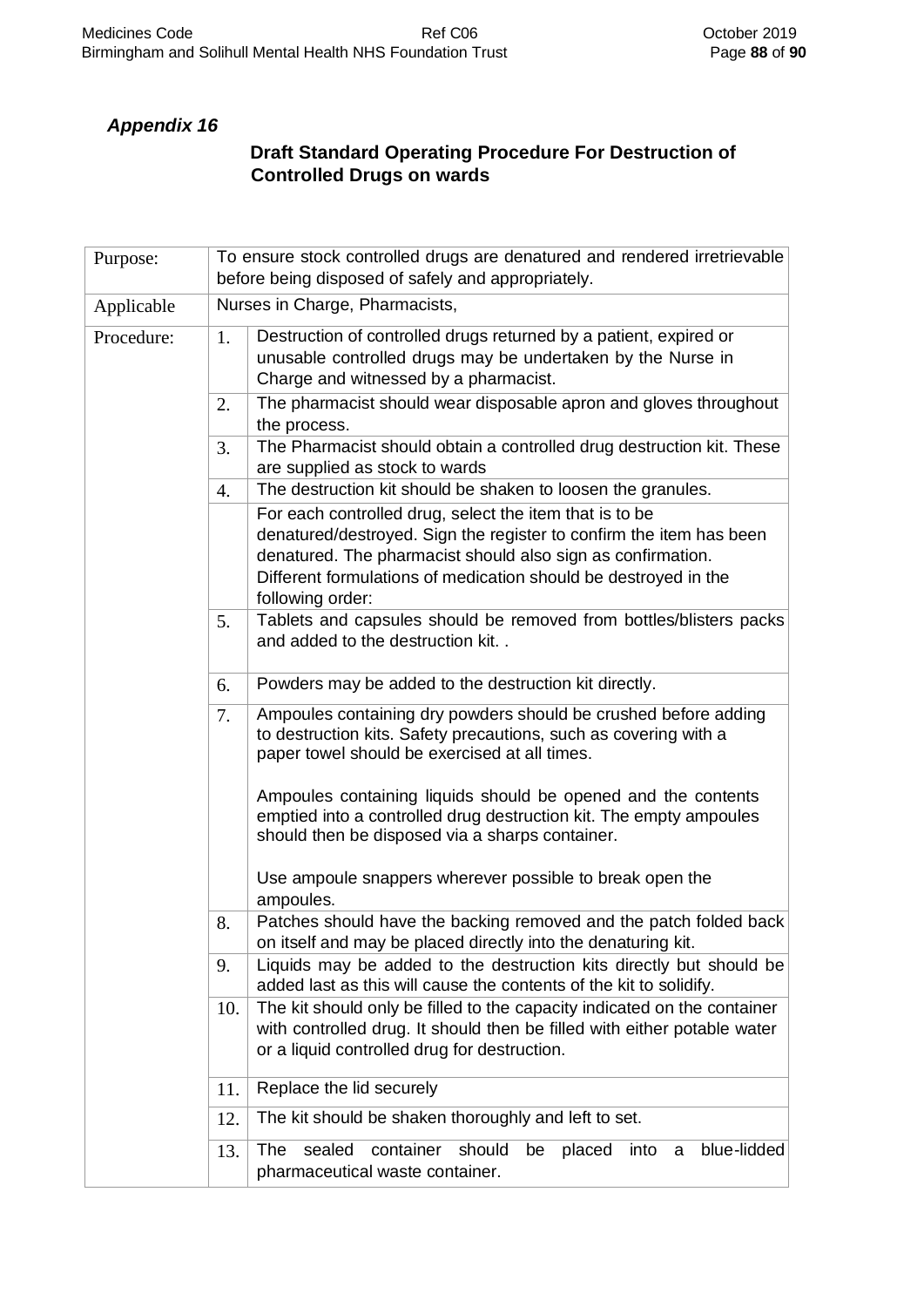| Written By:         | XXXX/XXXX   |
|---------------------|-------------|
| Approved by:        | <b>XXXX</b> |
| Date:               | August 2020 |
| <b>Review Date:</b> |             |

Medicines Code **Ref C06** Ref C06 **October 2019** Birmingham and Solihull Mental Health NHS Foundation Trust **Page 91** of 90

# *Appendix 17*

# **Patch Application Record**

| <b>Name of resident</b> |                |             |             |  | Date of birth         |                           |
|-------------------------|----------------|-------------|-------------|--|-----------------------|---------------------------|
| Drug name:              |                |             |             |  | Strengths(s):         | No. of                    |
|                         |                |             |             |  |                       | <b>Patches:</b>           |
|                         | <b>DAY</b>     | <b>DATE</b> | <b>TIME</b> |  | <b>ACTION/COMMENT</b> | <b>SIGNATURES</b>         |
|                         | 1              |             |             |  |                       |                           |
|                         | $\overline{2}$ |             |             |  |                       |                           |
|                         | 3              |             |             |  |                       |                           |
| в                       | $\overline{4}$ |             |             |  |                       |                           |
|                         | 5              |             |             |  |                       |                           |
|                         | 6              |             |             |  |                       |                           |
|                         | $\overline{7}$ |             |             |  |                       |                           |
| Drug name:              |                |             |             |  | Strengths(s):         | No. of<br><b>Patches:</b> |
|                         | 1              |             |             |  |                       |                           |
|                         | $\overline{2}$ |             |             |  |                       |                           |
|                         | 3              |             |             |  |                       |                           |
|                         | $\overline{4}$ |             |             |  |                       |                           |
| В                       | 5              |             |             |  |                       |                           |